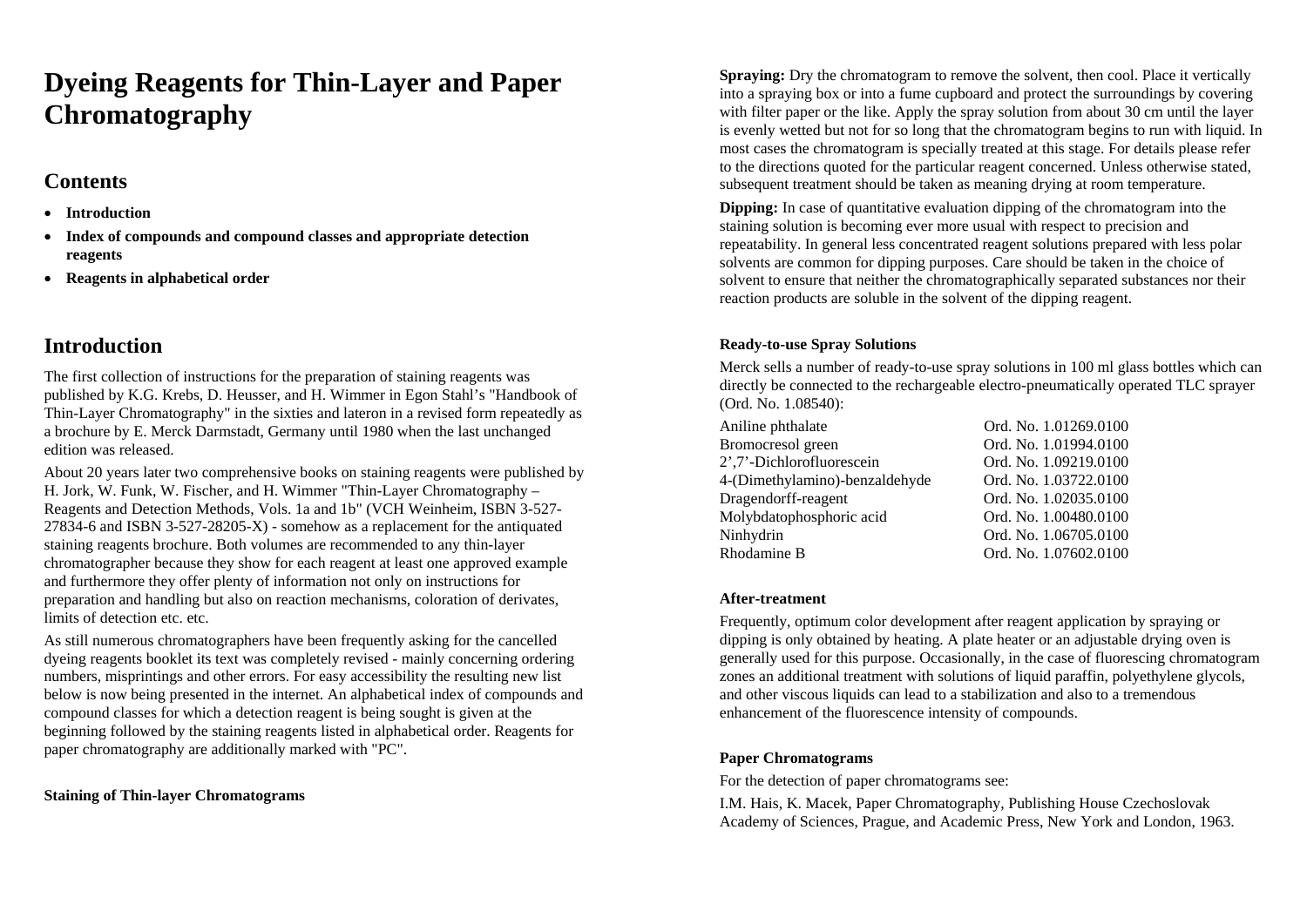F. Cramer, Papier-Chromatographie, Verlag Chemie, Weinheim, 5th Ed., 1962.

See also the relevant chapters in handbooks on the subject, e.g.: E. Stahl, Thin-Layer Chromatography, Springer and Academic Press, New York and London, 2nd Ed., 1969.

K. Randerath, Thin-Layer Chromatography, Verlag Chemie and Academic Press, New York and London, 2nd Ed., 1966.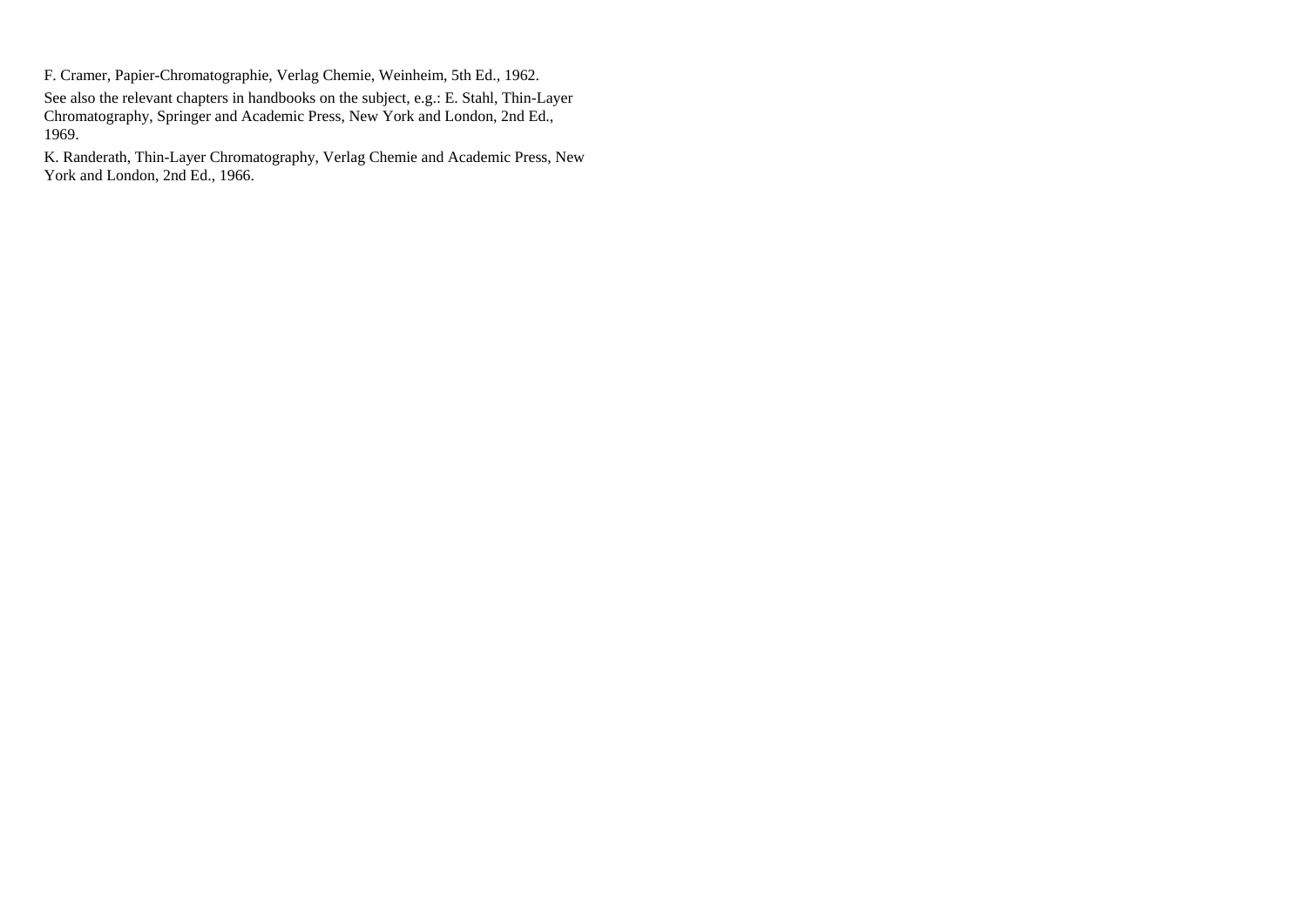# **Index of Compounds and Compound Classes and Appropriate Detection Reagents**

**Barbiturates** Barium ions No. 156, 158, 264 Bile acids No. 29, 172, 220, 305

| Acetylene compounds            | No. 96                                   |
|--------------------------------|------------------------------------------|
| Acids, aromatic                | No. 153,249                              |
| Acids, organic                 | No. 42, 43, 64, 66, 77, 78, 91, 93, 122, |
|                                | 148                                      |
| Adrenaline and derivatives     | No. 95,135,238,241                       |
| Alcohols, higher               | No. 329                                  |
| Aldehydes                      | No. 86,115                               |
| Alkali chlorides               | No. 92                                   |
| Alkali ions                    | No. 330                                  |
| Alkaline earth metal ions      | No. 330                                  |
| Alkaloids                      | No. 56, 76, 131, 132, 133, 162, 205,     |
|                                | 298, 247, 246, 211                       |
| Aluminium ions                 | No. 31, 158, 195, 255                    |
| Amides                         | No. 69, 155                              |
| Amines                         | No. 76, 102, 207, 208, 211, 240, 288     |
| Amines, aromatic               | No. 87, 136, 149, 202, 213, 215, 302,    |
|                                | 303                                      |
| Amines, quaternary             | No. 130                                  |
| Amino acids                    | No. 114, 176, 201, 207, 208, 209, 210,   |
|                                | 328                                      |
| Amino acids, sulfur containing | No. 161, 287                             |
| Aminosugars                    | No. 102,207                              |
| Ammonium ions                  | No. 73                                   |
| Amylase                        | No. 301                                  |
| Anhydrides                     | No. 155                                  |
| Anthroquinone glycosides       | No. 183,243                              |
| Antimony ions                  | No. 280,300                              |
| Antioxidants                   | No. 95                                   |
| Arginine                       | No. 157,199,287                          |
| Arsenic ions                   | No. 280                                  |
| Azulenes                       | No. 101                                  |
| Barbiturates                   | No. 74, 75, 81, 138, 184, 186, 237, 276  |
| n. <b>.</b> .                  | $M = 1.57 - 1.50 - 0.01$                 |

| Bismuth ions                   | No. 265, 280           |
|--------------------------------|------------------------|
| Cadmium ions                   | No. 253, 317           |
| Caffeine                       | No. 58                 |
| Calcium ions                   | No. 121, 156, 158      |
| Carbamate esters               | No. 147                |
| Cardiac glycosides             | No. 112, 308, 322      |
| Carotenoids                    | No. 27                 |
| Carotenoid aldehydes           | No. 159, 263           |
| Catechins                      | No. 318, 326           |
| Catecholamines                 | No. 134, 135           |
| Cations, inorganic             | No. 2, 123, 150, 256   |
| Chloramines                    | No. 61, 62             |
| Cholesterol, -esters           | No. 1                  |
| Choline                        | No. 126                |
| Chromium ions                  | No. 31, 35             |
| Cobalt ions                    | No. 253, 265           |
| Copper ions                    | No. 106, 121, 253, 265 |
| Corticosteroids                | No. 125, 154, 310, 323 |
| Coumarines                     | No. 82, 243            |
| Creatine                       | No. 232, 290, 292      |
| Creatinine                     | No. 290, 292           |
| Cyanamide                      | No. 95, 292            |
| Cysteine, Cystine              | No. 287                |
| Dehydroascorbic acid           | No. 225, 228           |
| Deoxy sugars                   | No. 85, 285, 295       |
| Deoxyribonucleosides           | No. 84                 |
| Dicarboxylic acids             | No. 44                 |
| Digitalis glycosides           | No. 59, 230, 306, 320  |
| Dimethylamino acids            | No. 313                |
| 3,5-Dinitrobenzoic acid esters | No. 98,204             |
| 1,2-Diols                      | No. 180, 181, 282, 283 |
| Diterpenes                     | No. 28                 |
| Epoxides                       | No. 231                |
| Ergot alkaloids                | No. 105                |
| <b>Essential oils</b>          | No. 124,329            |
| Esters                         | No. 155                |
| Estrogens                      | No. 194                |
| Ethanolamine                   | No. 257                |
| Ethylvanillin                  | No. 151                |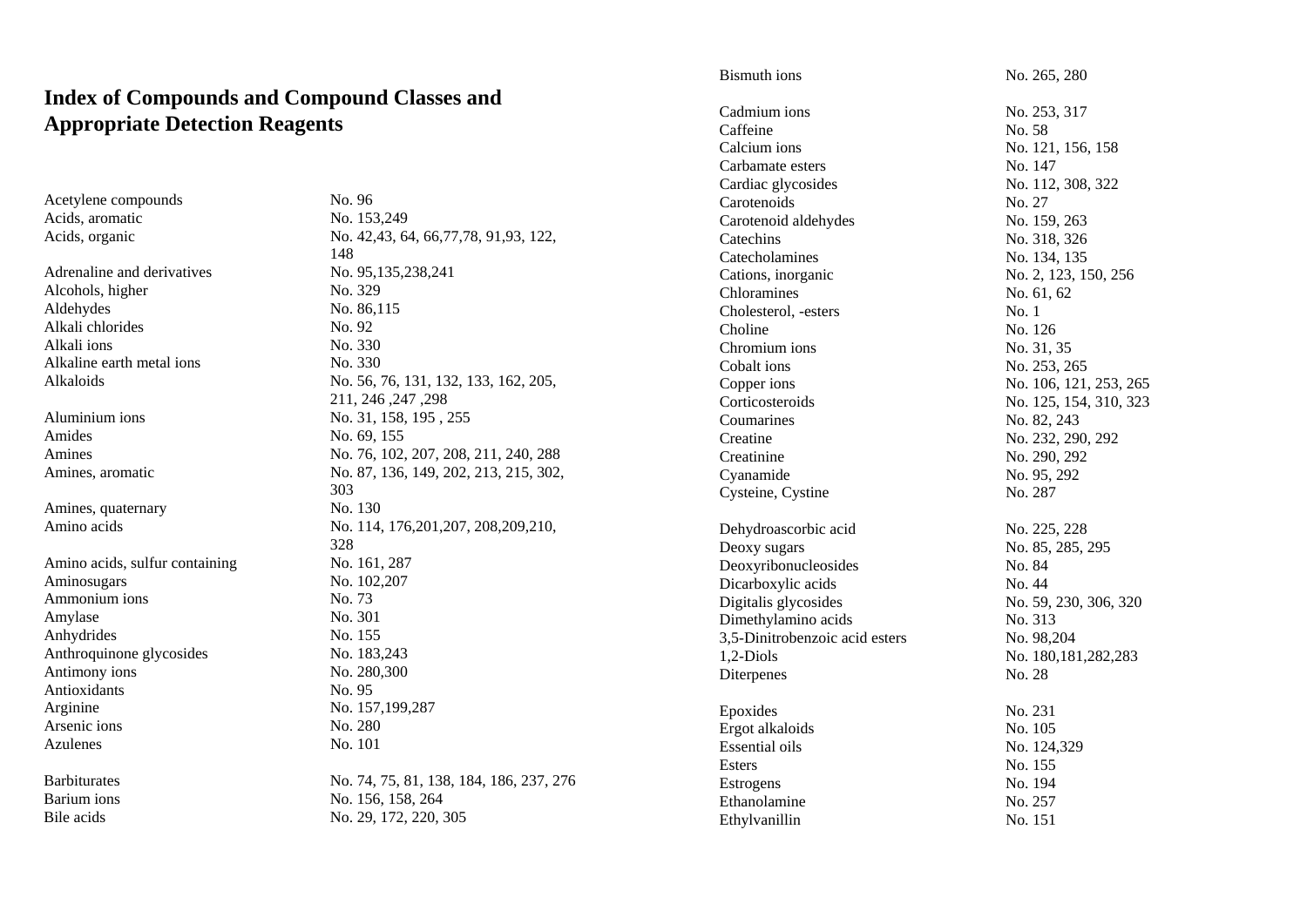| Flavonoids<br>Lead ions<br>No. 121, 253, 265<br>No. 3, 26, 33, 82, 179, 309, 318<br>Fluorine ions<br>No. 334<br>Lipids<br>No. 48, 83, 90, 137, 193, 262, 324<br>Lipoids<br>No. 50<br>Germanium ions<br>No. 227<br>No. 31<br>Lithium ions<br>Gibberellins<br>No. 305<br>No. 328<br>Lysine<br>Glycals<br>No. 152<br>Glycocyanamidine<br>No. 232<br>Magnesium ions<br>No. 158, 255<br>Glycolipids<br>No. 117<br>Manganese ions<br>No. 35, 121, 253, 265<br>Glycosides<br>No. 27, 59, 112, 230, 306, 308, 320,<br>Mercaptans<br>No. 10<br>322, 335<br>Mercury ions<br>No. 106, 121, 265, 280<br>No. 315<br>Gold ions<br>Metal ions<br>No. 178<br>Guanidine and derivatives<br>No. 157, 199, 290, 292, 296<br>No. 294<br>Methyl ketones<br>No. 110<br>Methyl sugars<br>Halogen ions<br>No. 45, 269<br>No. 242<br>Morphine<br>Halogen oxyacids<br>No. 21<br>Heavy metal ions<br>No. 128, 244<br>Narcotine<br>No. 69<br>Nickel ions<br>No. 253, 265<br>Hemlock alkaloids<br>No. 289<br>Heterocyclic compounds<br>No. 141, 189, 213, 302, 303, 307<br>Nicotinic acid<br>No. 65<br>Nicotinamide<br>Hydrastine<br>No. 69<br>No. 65<br>Hydrazine<br>No. 234<br>Nitrogen compounds<br>No. 131, 132, 133, 165, 189, 247<br>Hydrocarbons, aromatic<br>No. 146, 307<br>Nitrogen compounds, aliphatic<br>No. 292<br>Hydrocarbons, chlorinated<br>Nitro compounds, aromatic<br>No. 314<br>No. 141, 275<br>Hydrocarbons see also sugars<br>Nitrosamines<br>No. 118, 304<br>Hydroxamic acids<br>No. 166<br>No. 284<br>Hydroxyamino acids<br>Oils<br>No. 30<br>Hydroxylamine<br>No. 68, 163<br>No. 164, 234<br>Organic compounds<br>No. 10<br>Ornithine<br>α-Hydroxy acids<br>No. 328<br>No. 79<br>Hypnotics, bromine-containing<br>No. 108, 140<br>Oximes<br>Penicillins<br>No. 161<br>Indole and derivatives<br>No. 60, 71, 104, 107, 144, 168, 173,<br>Peroxides<br>No. 17, 109, 174, 245<br>221, 286, 331<br>Persulfates<br>No. 32<br>Insecticides<br>No. 40, 108, 119, 190, 274<br>Phenols<br>No. 4, 34, 37, 47, 88, 136, 143, 166,<br>Iodine-containing compounds<br>No. 54, 170<br>191, 213, 214, 215, 240, 266, 302, 307,<br>Iron ions<br>No. 216, 236<br>316, 329<br>No. 240<br>Isothiocyanates<br>Phenol carboxylic esters<br>No. 213<br>Phenol ethers<br>No. 191<br>Keto acids<br>No. 10, 93, 226<br>Phenothiazines<br>No. 145, 169<br>Ketones<br>Nr. 86<br>No. 72<br>No. 25, 99, 115<br>Phosphate esters<br>Ketoses<br>Phosphoric acids<br>No. 14, 16<br>No. 11, 177, 224, 248, 281<br>Ketosteroids |  | Lactones | No. 155 |
|---------------------------------------------------------------------------------------------------------------------------------------------------------------------------------------------------------------------------------------------------------------------------------------------------------------------------------------------------------------------------------------------------------------------------------------------------------------------------------------------------------------------------------------------------------------------------------------------------------------------------------------------------------------------------------------------------------------------------------------------------------------------------------------------------------------------------------------------------------------------------------------------------------------------------------------------------------------------------------------------------------------------------------------------------------------------------------------------------------------------------------------------------------------------------------------------------------------------------------------------------------------------------------------------------------------------------------------------------------------------------------------------------------------------------------------------------------------------------------------------------------------------------------------------------------------------------------------------------------------------------------------------------------------------------------------------------------------------------------------------------------------------------------------------------------------------------------------------------------------------------------------------------------------------------------------------------------------------------------------------------------------------------------------------------------------------------------------------------------------------------------------------------------------------------------------------------------------------------------------------------------------------------------------------------------------------------------------------------------------------------------------------------------------------------------------------------------------------------------------------|--|----------|---------|
|                                                                                                                                                                                                                                                                                                                                                                                                                                                                                                                                                                                                                                                                                                                                                                                                                                                                                                                                                                                                                                                                                                                                                                                                                                                                                                                                                                                                                                                                                                                                                                                                                                                                                                                                                                                                                                                                                                                                                                                                                                                                                                                                                                                                                                                                                                                                                                                                                                                                                             |  |          |         |
|                                                                                                                                                                                                                                                                                                                                                                                                                                                                                                                                                                                                                                                                                                                                                                                                                                                                                                                                                                                                                                                                                                                                                                                                                                                                                                                                                                                                                                                                                                                                                                                                                                                                                                                                                                                                                                                                                                                                                                                                                                                                                                                                                                                                                                                                                                                                                                                                                                                                                             |  |          |         |
|                                                                                                                                                                                                                                                                                                                                                                                                                                                                                                                                                                                                                                                                                                                                                                                                                                                                                                                                                                                                                                                                                                                                                                                                                                                                                                                                                                                                                                                                                                                                                                                                                                                                                                                                                                                                                                                                                                                                                                                                                                                                                                                                                                                                                                                                                                                                                                                                                                                                                             |  |          |         |
|                                                                                                                                                                                                                                                                                                                                                                                                                                                                                                                                                                                                                                                                                                                                                                                                                                                                                                                                                                                                                                                                                                                                                                                                                                                                                                                                                                                                                                                                                                                                                                                                                                                                                                                                                                                                                                                                                                                                                                                                                                                                                                                                                                                                                                                                                                                                                                                                                                                                                             |  |          |         |
|                                                                                                                                                                                                                                                                                                                                                                                                                                                                                                                                                                                                                                                                                                                                                                                                                                                                                                                                                                                                                                                                                                                                                                                                                                                                                                                                                                                                                                                                                                                                                                                                                                                                                                                                                                                                                                                                                                                                                                                                                                                                                                                                                                                                                                                                                                                                                                                                                                                                                             |  |          |         |
|                                                                                                                                                                                                                                                                                                                                                                                                                                                                                                                                                                                                                                                                                                                                                                                                                                                                                                                                                                                                                                                                                                                                                                                                                                                                                                                                                                                                                                                                                                                                                                                                                                                                                                                                                                                                                                                                                                                                                                                                                                                                                                                                                                                                                                                                                                                                                                                                                                                                                             |  |          |         |
|                                                                                                                                                                                                                                                                                                                                                                                                                                                                                                                                                                                                                                                                                                                                                                                                                                                                                                                                                                                                                                                                                                                                                                                                                                                                                                                                                                                                                                                                                                                                                                                                                                                                                                                                                                                                                                                                                                                                                                                                                                                                                                                                                                                                                                                                                                                                                                                                                                                                                             |  |          |         |
|                                                                                                                                                                                                                                                                                                                                                                                                                                                                                                                                                                                                                                                                                                                                                                                                                                                                                                                                                                                                                                                                                                                                                                                                                                                                                                                                                                                                                                                                                                                                                                                                                                                                                                                                                                                                                                                                                                                                                                                                                                                                                                                                                                                                                                                                                                                                                                                                                                                                                             |  |          |         |
|                                                                                                                                                                                                                                                                                                                                                                                                                                                                                                                                                                                                                                                                                                                                                                                                                                                                                                                                                                                                                                                                                                                                                                                                                                                                                                                                                                                                                                                                                                                                                                                                                                                                                                                                                                                                                                                                                                                                                                                                                                                                                                                                                                                                                                                                                                                                                                                                                                                                                             |  |          |         |
|                                                                                                                                                                                                                                                                                                                                                                                                                                                                                                                                                                                                                                                                                                                                                                                                                                                                                                                                                                                                                                                                                                                                                                                                                                                                                                                                                                                                                                                                                                                                                                                                                                                                                                                                                                                                                                                                                                                                                                                                                                                                                                                                                                                                                                                                                                                                                                                                                                                                                             |  |          |         |
|                                                                                                                                                                                                                                                                                                                                                                                                                                                                                                                                                                                                                                                                                                                                                                                                                                                                                                                                                                                                                                                                                                                                                                                                                                                                                                                                                                                                                                                                                                                                                                                                                                                                                                                                                                                                                                                                                                                                                                                                                                                                                                                                                                                                                                                                                                                                                                                                                                                                                             |  |          |         |
|                                                                                                                                                                                                                                                                                                                                                                                                                                                                                                                                                                                                                                                                                                                                                                                                                                                                                                                                                                                                                                                                                                                                                                                                                                                                                                                                                                                                                                                                                                                                                                                                                                                                                                                                                                                                                                                                                                                                                                                                                                                                                                                                                                                                                                                                                                                                                                                                                                                                                             |  |          |         |
|                                                                                                                                                                                                                                                                                                                                                                                                                                                                                                                                                                                                                                                                                                                                                                                                                                                                                                                                                                                                                                                                                                                                                                                                                                                                                                                                                                                                                                                                                                                                                                                                                                                                                                                                                                                                                                                                                                                                                                                                                                                                                                                                                                                                                                                                                                                                                                                                                                                                                             |  |          |         |
|                                                                                                                                                                                                                                                                                                                                                                                                                                                                                                                                                                                                                                                                                                                                                                                                                                                                                                                                                                                                                                                                                                                                                                                                                                                                                                                                                                                                                                                                                                                                                                                                                                                                                                                                                                                                                                                                                                                                                                                                                                                                                                                                                                                                                                                                                                                                                                                                                                                                                             |  |          |         |
|                                                                                                                                                                                                                                                                                                                                                                                                                                                                                                                                                                                                                                                                                                                                                                                                                                                                                                                                                                                                                                                                                                                                                                                                                                                                                                                                                                                                                                                                                                                                                                                                                                                                                                                                                                                                                                                                                                                                                                                                                                                                                                                                                                                                                                                                                                                                                                                                                                                                                             |  |          |         |
|                                                                                                                                                                                                                                                                                                                                                                                                                                                                                                                                                                                                                                                                                                                                                                                                                                                                                                                                                                                                                                                                                                                                                                                                                                                                                                                                                                                                                                                                                                                                                                                                                                                                                                                                                                                                                                                                                                                                                                                                                                                                                                                                                                                                                                                                                                                                                                                                                                                                                             |  |          |         |
|                                                                                                                                                                                                                                                                                                                                                                                                                                                                                                                                                                                                                                                                                                                                                                                                                                                                                                                                                                                                                                                                                                                                                                                                                                                                                                                                                                                                                                                                                                                                                                                                                                                                                                                                                                                                                                                                                                                                                                                                                                                                                                                                                                                                                                                                                                                                                                                                                                                                                             |  |          |         |
|                                                                                                                                                                                                                                                                                                                                                                                                                                                                                                                                                                                                                                                                                                                                                                                                                                                                                                                                                                                                                                                                                                                                                                                                                                                                                                                                                                                                                                                                                                                                                                                                                                                                                                                                                                                                                                                                                                                                                                                                                                                                                                                                                                                                                                                                                                                                                                                                                                                                                             |  |          |         |
|                                                                                                                                                                                                                                                                                                                                                                                                                                                                                                                                                                                                                                                                                                                                                                                                                                                                                                                                                                                                                                                                                                                                                                                                                                                                                                                                                                                                                                                                                                                                                                                                                                                                                                                                                                                                                                                                                                                                                                                                                                                                                                                                                                                                                                                                                                                                                                                                                                                                                             |  |          |         |
|                                                                                                                                                                                                                                                                                                                                                                                                                                                                                                                                                                                                                                                                                                                                                                                                                                                                                                                                                                                                                                                                                                                                                                                                                                                                                                                                                                                                                                                                                                                                                                                                                                                                                                                                                                                                                                                                                                                                                                                                                                                                                                                                                                                                                                                                                                                                                                                                                                                                                             |  |          |         |
|                                                                                                                                                                                                                                                                                                                                                                                                                                                                                                                                                                                                                                                                                                                                                                                                                                                                                                                                                                                                                                                                                                                                                                                                                                                                                                                                                                                                                                                                                                                                                                                                                                                                                                                                                                                                                                                                                                                                                                                                                                                                                                                                                                                                                                                                                                                                                                                                                                                                                             |  |          |         |
|                                                                                                                                                                                                                                                                                                                                                                                                                                                                                                                                                                                                                                                                                                                                                                                                                                                                                                                                                                                                                                                                                                                                                                                                                                                                                                                                                                                                                                                                                                                                                                                                                                                                                                                                                                                                                                                                                                                                                                                                                                                                                                                                                                                                                                                                                                                                                                                                                                                                                             |  |          |         |
|                                                                                                                                                                                                                                                                                                                                                                                                                                                                                                                                                                                                                                                                                                                                                                                                                                                                                                                                                                                                                                                                                                                                                                                                                                                                                                                                                                                                                                                                                                                                                                                                                                                                                                                                                                                                                                                                                                                                                                                                                                                                                                                                                                                                                                                                                                                                                                                                                                                                                             |  |          |         |
|                                                                                                                                                                                                                                                                                                                                                                                                                                                                                                                                                                                                                                                                                                                                                                                                                                                                                                                                                                                                                                                                                                                                                                                                                                                                                                                                                                                                                                                                                                                                                                                                                                                                                                                                                                                                                                                                                                                                                                                                                                                                                                                                                                                                                                                                                                                                                                                                                                                                                             |  |          |         |
|                                                                                                                                                                                                                                                                                                                                                                                                                                                                                                                                                                                                                                                                                                                                                                                                                                                                                                                                                                                                                                                                                                                                                                                                                                                                                                                                                                                                                                                                                                                                                                                                                                                                                                                                                                                                                                                                                                                                                                                                                                                                                                                                                                                                                                                                                                                                                                                                                                                                                             |  |          |         |
|                                                                                                                                                                                                                                                                                                                                                                                                                                                                                                                                                                                                                                                                                                                                                                                                                                                                                                                                                                                                                                                                                                                                                                                                                                                                                                                                                                                                                                                                                                                                                                                                                                                                                                                                                                                                                                                                                                                                                                                                                                                                                                                                                                                                                                                                                                                                                                                                                                                                                             |  |          |         |
|                                                                                                                                                                                                                                                                                                                                                                                                                                                                                                                                                                                                                                                                                                                                                                                                                                                                                                                                                                                                                                                                                                                                                                                                                                                                                                                                                                                                                                                                                                                                                                                                                                                                                                                                                                                                                                                                                                                                                                                                                                                                                                                                                                                                                                                                                                                                                                                                                                                                                             |  |          |         |
|                                                                                                                                                                                                                                                                                                                                                                                                                                                                                                                                                                                                                                                                                                                                                                                                                                                                                                                                                                                                                                                                                                                                                                                                                                                                                                                                                                                                                                                                                                                                                                                                                                                                                                                                                                                                                                                                                                                                                                                                                                                                                                                                                                                                                                                                                                                                                                                                                                                                                             |  |          |         |
|                                                                                                                                                                                                                                                                                                                                                                                                                                                                                                                                                                                                                                                                                                                                                                                                                                                                                                                                                                                                                                                                                                                                                                                                                                                                                                                                                                                                                                                                                                                                                                                                                                                                                                                                                                                                                                                                                                                                                                                                                                                                                                                                                                                                                                                                                                                                                                                                                                                                                             |  |          |         |
|                                                                                                                                                                                                                                                                                                                                                                                                                                                                                                                                                                                                                                                                                                                                                                                                                                                                                                                                                                                                                                                                                                                                                                                                                                                                                                                                                                                                                                                                                                                                                                                                                                                                                                                                                                                                                                                                                                                                                                                                                                                                                                                                                                                                                                                                                                                                                                                                                                                                                             |  |          |         |
|                                                                                                                                                                                                                                                                                                                                                                                                                                                                                                                                                                                                                                                                                                                                                                                                                                                                                                                                                                                                                                                                                                                                                                                                                                                                                                                                                                                                                                                                                                                                                                                                                                                                                                                                                                                                                                                                                                                                                                                                                                                                                                                                                                                                                                                                                                                                                                                                                                                                                             |  |          |         |
|                                                                                                                                                                                                                                                                                                                                                                                                                                                                                                                                                                                                                                                                                                                                                                                                                                                                                                                                                                                                                                                                                                                                                                                                                                                                                                                                                                                                                                                                                                                                                                                                                                                                                                                                                                                                                                                                                                                                                                                                                                                                                                                                                                                                                                                                                                                                                                                                                                                                                             |  |          |         |
|                                                                                                                                                                                                                                                                                                                                                                                                                                                                                                                                                                                                                                                                                                                                                                                                                                                                                                                                                                                                                                                                                                                                                                                                                                                                                                                                                                                                                                                                                                                                                                                                                                                                                                                                                                                                                                                                                                                                                                                                                                                                                                                                                                                                                                                                                                                                                                                                                                                                                             |  |          |         |
|                                                                                                                                                                                                                                                                                                                                                                                                                                                                                                                                                                                                                                                                                                                                                                                                                                                                                                                                                                                                                                                                                                                                                                                                                                                                                                                                                                                                                                                                                                                                                                                                                                                                                                                                                                                                                                                                                                                                                                                                                                                                                                                                                                                                                                                                                                                                                                                                                                                                                             |  |          |         |
|                                                                                                                                                                                                                                                                                                                                                                                                                                                                                                                                                                                                                                                                                                                                                                                                                                                                                                                                                                                                                                                                                                                                                                                                                                                                                                                                                                                                                                                                                                                                                                                                                                                                                                                                                                                                                                                                                                                                                                                                                                                                                                                                                                                                                                                                                                                                                                                                                                                                                             |  |          |         |
|                                                                                                                                                                                                                                                                                                                                                                                                                                                                                                                                                                                                                                                                                                                                                                                                                                                                                                                                                                                                                                                                                                                                                                                                                                                                                                                                                                                                                                                                                                                                                                                                                                                                                                                                                                                                                                                                                                                                                                                                                                                                                                                                                                                                                                                                                                                                                                                                                                                                                             |  |          |         |
|                                                                                                                                                                                                                                                                                                                                                                                                                                                                                                                                                                                                                                                                                                                                                                                                                                                                                                                                                                                                                                                                                                                                                                                                                                                                                                                                                                                                                                                                                                                                                                                                                                                                                                                                                                                                                                                                                                                                                                                                                                                                                                                                                                                                                                                                                                                                                                                                                                                                                             |  |          |         |
|                                                                                                                                                                                                                                                                                                                                                                                                                                                                                                                                                                                                                                                                                                                                                                                                                                                                                                                                                                                                                                                                                                                                                                                                                                                                                                                                                                                                                                                                                                                                                                                                                                                                                                                                                                                                                                                                                                                                                                                                                                                                                                                                                                                                                                                                                                                                                                                                                                                                                             |  |          |         |
|                                                                                                                                                                                                                                                                                                                                                                                                                                                                                                                                                                                                                                                                                                                                                                                                                                                                                                                                                                                                                                                                                                                                                                                                                                                                                                                                                                                                                                                                                                                                                                                                                                                                                                                                                                                                                                                                                                                                                                                                                                                                                                                                                                                                                                                                                                                                                                                                                                                                                             |  |          |         |
|                                                                                                                                                                                                                                                                                                                                                                                                                                                                                                                                                                                                                                                                                                                                                                                                                                                                                                                                                                                                                                                                                                                                                                                                                                                                                                                                                                                                                                                                                                                                                                                                                                                                                                                                                                                                                                                                                                                                                                                                                                                                                                                                                                                                                                                                                                                                                                                                                                                                                             |  |          |         |
| Phthalate esters<br>No. 258                                                                                                                                                                                                                                                                                                                                                                                                                                                                                                                                                                                                                                                                                                                                                                                                                                                                                                                                                                                                                                                                                                                                                                                                                                                                                                                                                                                                                                                                                                                                                                                                                                                                                                                                                                                                                                                                                                                                                                                                                                                                                                                                                                                                                                                                                                                                                                                                                                                                 |  |          |         |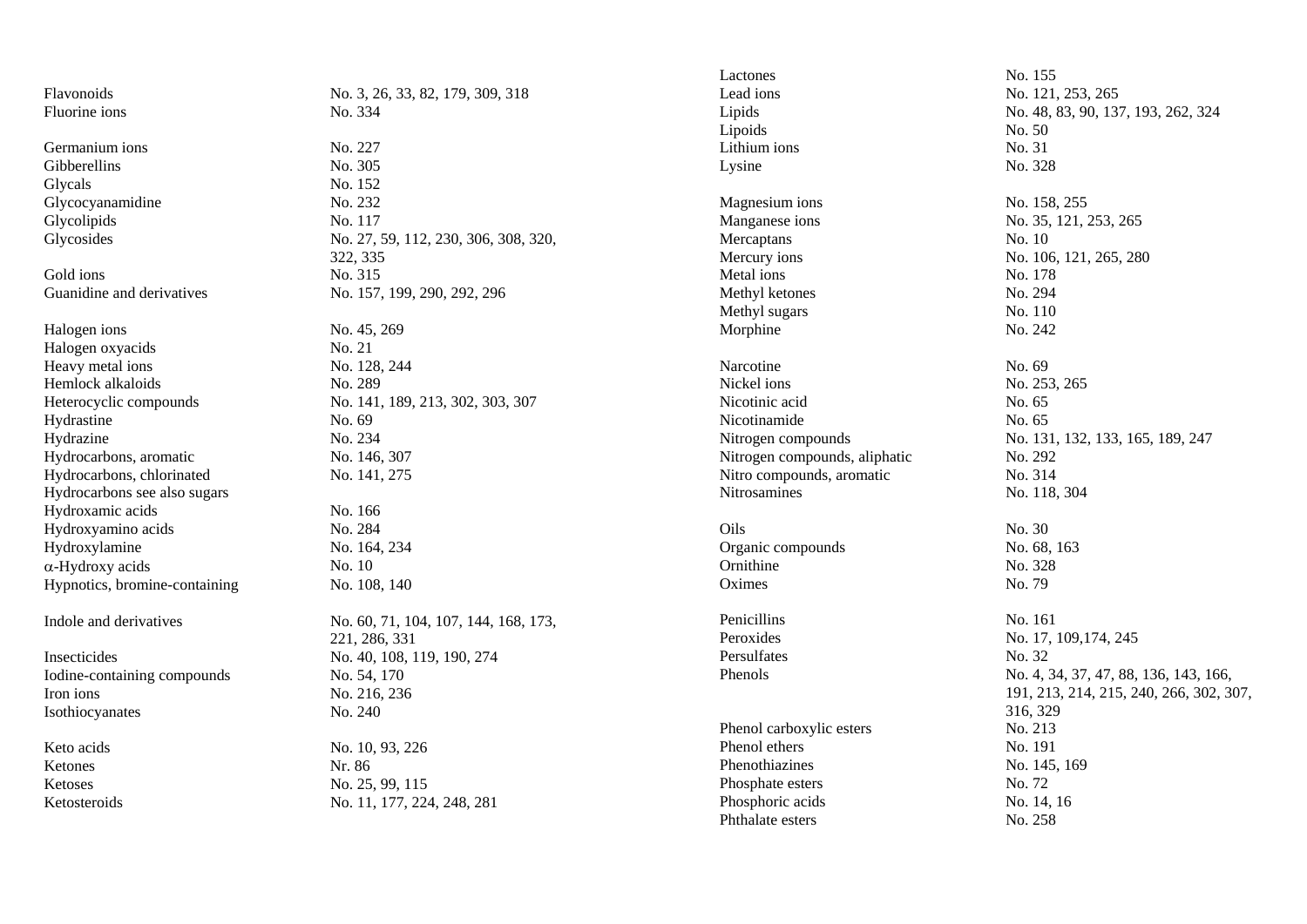| Piperonal                            | No. 151                                 |                             | 323                   |
|--------------------------------------|-----------------------------------------|-----------------------------|-----------------------|
| Plasticisers                         | No. 212,258                             | Sulfides                    | No. 161               |
| Plastoquinones                       | No. 182                                 | Sulfonamides                | No. 60, 87, 293       |
| Polyalcohols                         | No. 9, 250, 279, 282, 283               | Sulfonic acids              | No. 235,273           |
| Polyethylene glycols and derivatives | No. 129, 165                            | Sulfur-containing compounds | No. 49, 168, 218, 287 |
| Polyphenols                          | No. 316                                 |                             |                       |
| Polyphenyls                          | No. 55                                  | Terpenes                    | No. 22, 27, 30        |
| Polysaccharides                      | No. 53, 319                             | Terpene aldehydes           | No. 33                |
| Potassium ions                       | No. 73, 299                             | Tetracyclines               | No. 8                 |
| Proazulenes                          | No. 101                                 | Thiazoles                   | No. 286               |
| Proline                              | No. 328                                 | Thioacids                   | No. 270               |
| Purines                              | No. 138, 272, 278                       | Thiobarbiturates            | No. 81, 97            |
| Pyridine compounds                   | No. 46, 63, 80, 234                     | Thiophene derivatives       | No. 175               |
| Pyrimidines                          | No. 138                                 | Thiophosphate esters        | No. 171, 218          |
| Pyrones                              | No. 120                                 | Thiosulfates                | No. 240               |
| Quinolines                           | No. 39                                  | Thiourea and derivatives    | No. 290, 291, 292 296 |
| Reducing compounds                   | No. 37, 193, 240, 249, 268, 277, 310,   | Threonine                   | No. 284               |
|                                      | 323, 324                                | Thyroid hormones            | No. 170               |
| Resins                               | No. 30                                  | Tin ions                    | No. 121               |
|                                      |                                         | Tocopherylquinones          | No. 182               |
| Sapogenins                           | No. 27, 154                             | Triterpenes                 | No. 67, 316           |
| Serine                               | No. 284                                 | Triterpene glycosides       | No. 1                 |
| Sesamine                             | No. 69                                  | Tryptophan                  | No. 331               |
| Silver ions                          | No. 106, 121, 280                       | Tungstate ions              | No. 255               |
| Sodium ions                          | No. 333                                 |                             |                       |
| Sorbic acid                          | No. 311                                 | Ubiquinones                 | No. 182               |
| Steroids                             | No. 1, 22, 27, 28, 67, 193, 220, 229,   | Unsaturated compounds       | No. 139               |
|                                      | 233, 259, 282, 283, 305, 316, 318, 320, | Uranyl ions                 | No. 253, 255          |
|                                      | 321, 324, 327, 329, 332                 | Urea                        | No. 290, 292, 296     |
| Steroid alkaloids                    | No. 57, 145, 185, 219                   | Uranic acids                | No. 198               |
| Steroid glucuronides                 | No. 254                                 |                             |                       |
| Steroid glycosides                   | No. 27                                  | Vanillin                    | No. 151               |
| Steroid sapogenins                   | No. 30, 57, 70, 145, 219, 332           | Veratrum alkaloids          | No. 320               |
| Steroid sulfates                     | No. 188                                 | Vinca alkaloids             | No. 13                |
| Sterols                              | No. 1, 38, 67, 193, 203, 229, 305, 316, | Vitamin A                   | No. 27, 30            |
|                                      | 324                                     | Vitamin $B_1$               | No. 127,239           |
| Strontium ions                       | No. 156, 158, 264                       | Vitamin $B_6$               | No. 65                |
| Sugars                               | No. 5, 7, 19, 22, 33, 36, 52, 196, 197, | Vitamin C                   | No. 51, 94, 187       |
|                                      | 198, 200, 217, 222, 250, 267, 271, 312, | Vitamin D                   | No. 27, 30, 320       |
|                                      | 325                                     | Vitamin E                   | No. 30, 37            |
| Sugar phosphates                     | No. 15                                  |                             |                       |
| Sugars, reducing                     | No. 6, 18, 21, 23, 24, 113, 116, 223,   | Xanthine derivatives        | No. 167               |
|                                      |                                         |                             |                       |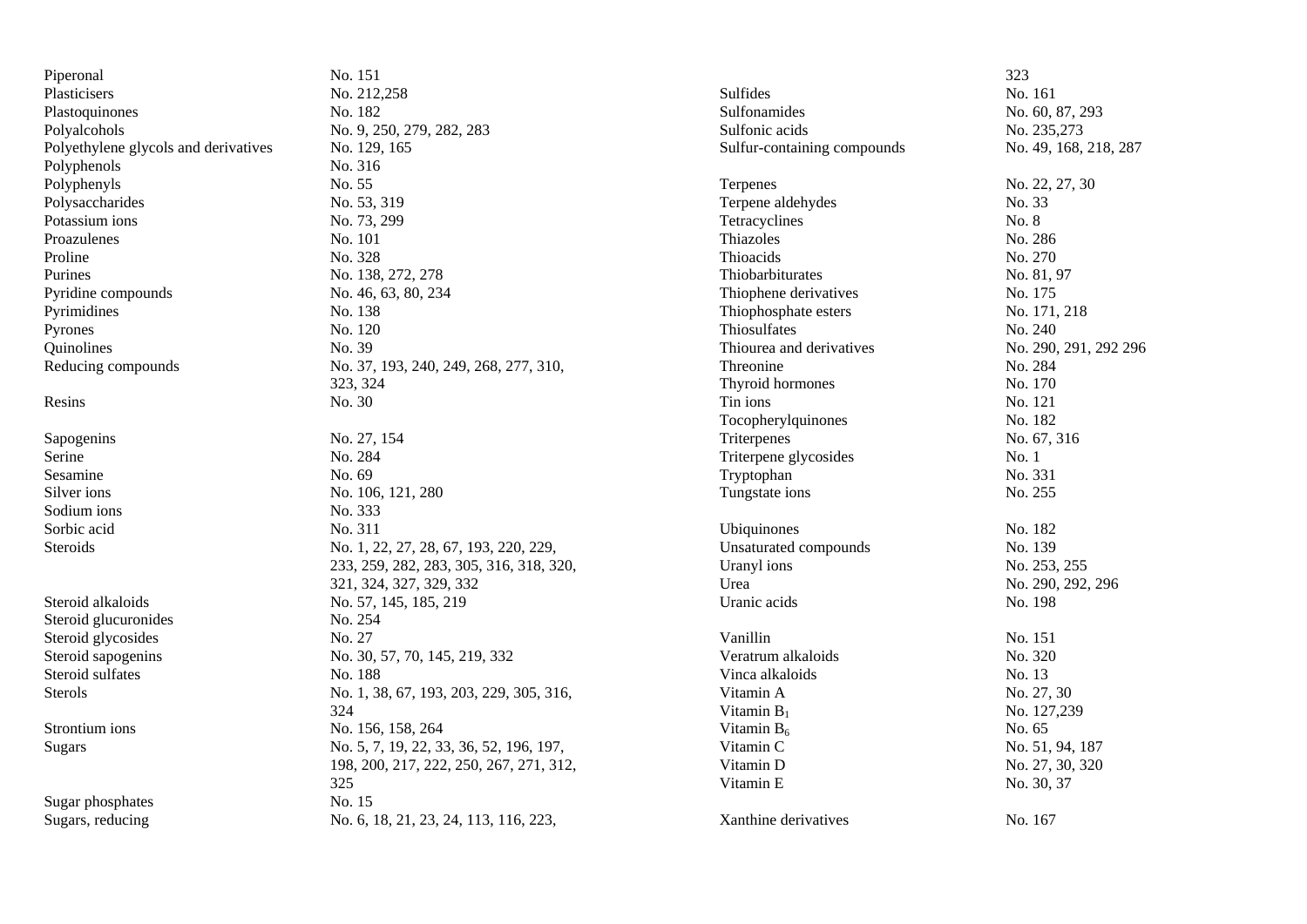Zinc ions No. 121, 253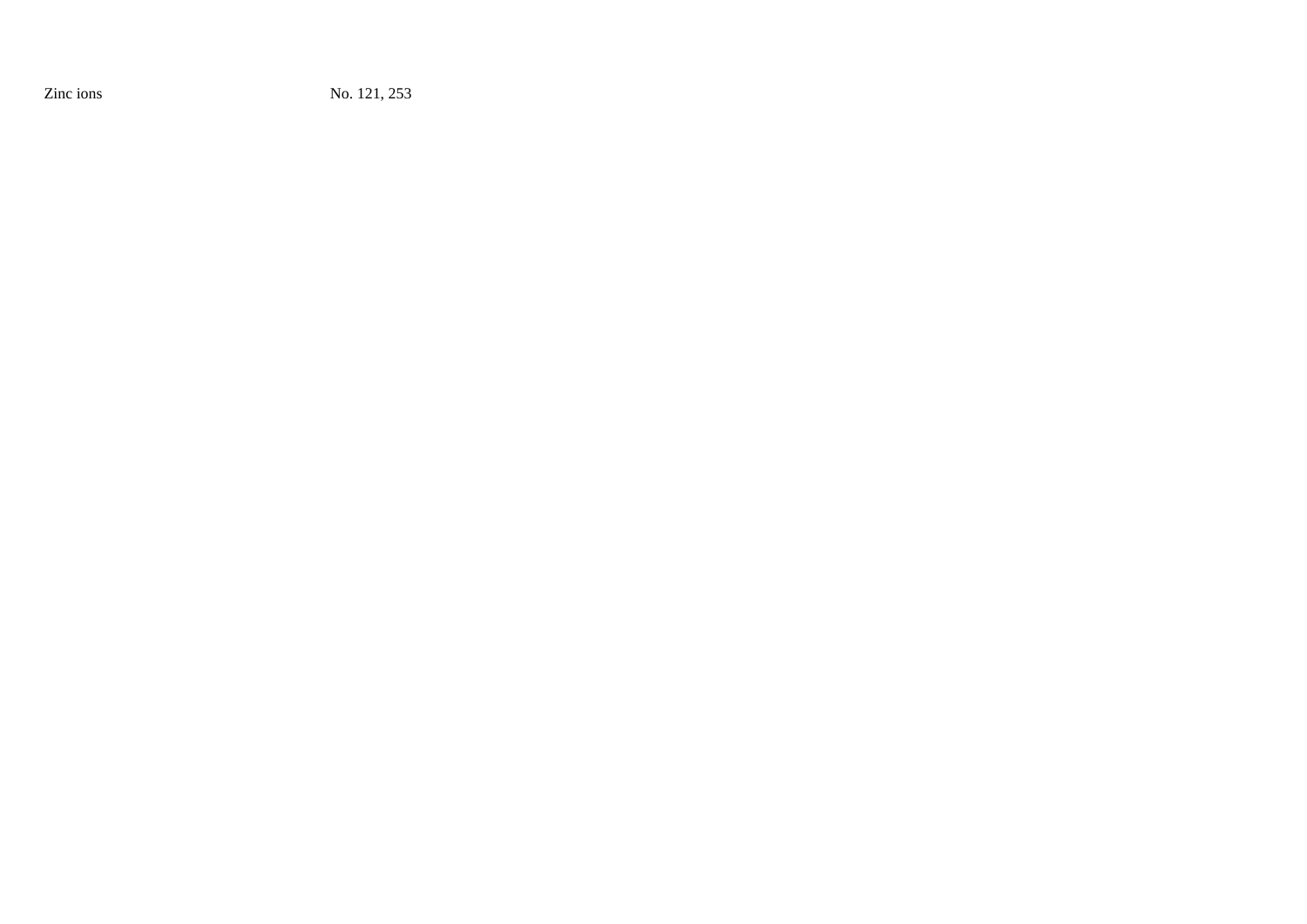## **Reagents**

**1.** Acetic anhydride - sulfuric acid for  $\Delta^5$ -3-sterols (cholesterol and esters), **steroids and triterpene glycosides (Liebermann-Burchard reagent).** 

*Spray solution*: Mix carefully and with cooling freshly before use 5 ml acetic anhydride with 5 ml 97% sulfuric acid and add the mixture with cooling to 50 ml ethanol.

*After-treatment*: Heat 10 min at 110°C. Characteristic fluorescence in long-wave UV light.

*Literature:* C. Michalec, Biochim. et biophys. Acta **19**, 187 (1956). R. Tscheche, J. Chromatog. **5**, 217 (1961). K. Takeda, S. Hara, A. Wada, N. Matsumoto, J. Chromatog. **11**, 562 (1963).

### *Chemicals:*

 *Acetic anhydride GR ACS, ISO, Ord. No. 1.00042 Sulfuric acid 95-97% GR ISO, Ord. No. 1.00731 Ethanol absolute GR ACS, ISO, Ord. No. 1.00983* 

### **2. Alizarin for Cations.**

*Spray solution*: Saturated ethanolic alizarin solution.

*After-treatment*: Place the moist chromatogram into a chamber saturated with ammonia vapours.

*Literature:* G. de Vries, G.P. Schuetze, E. van Dalen, J. Chromatog. **13**, 119 (1964).

### *Chemicals:*

 *Alizarin indicator (C.I. 58000) Ethanol absolute GR ACS, ISO, Ord. No. 1.00983 Ammonia solution 25% GR, Ord. No. 1.05432* 

### **3. Aluminium chloride for flavonoids.**

*Spray solution*: 1% ethanolic solution of aluminium chloride. Yellow fluorescence in long-wave UV light

*Literature:* 

T.G. Gage, C.D. Douglas, S.H. Wender, Anal. Chem. **23**, 1582 (1951.

### *Chemicals:*

 *Aluminium chloride hexahydrate extra pure Ph Eur, USP, Ord. No. 1.01084 Ethanol absolute GR ACS, ISO, Ord. No. 1.00983* 

### **4. 4-Aminoantipyrine - potassium hexacyanoferrate(III) for phenols (Emerson reaction).**

*Spray solution I*: 2% ethanolic solution of 4-Aminoantipyrine.

*Spray solution II*: 8% aqueous potassium hexacyanoferrate(III) solution.

*Procedure:* Spray with I, then with II, and subsequently place the chromatogram into a chamber saturated with ammonia vapours.

### *Literature:*

G. Gabel, K.H. Mueller, J. Schoknecht, Dtsch. Apoth. Ztg. **102**, 293 (1962).

### *Chemicals:*

 *4-Amino-2,3-dimethyl-1-phenyl-3-pyrazolin-5-one GR, Ord. No. 1.07293 Potassium hexacyanoferrate(III) GR ACS, ISO, Ord. No. 1.04973 Ammonia solution 25% GR, Ord. No. 1.05432* 

### **5.** *o***-Aminodiphenyl - phosphoric acid for sugars (modif. reagent acc. to Lewis-Smith).**

*Spray solution*: Dissolve 0.3 g *o*-aminodiphenyl and 5 ml 85% phosphoric acid in 95 ml ethanol.

*After-treatment*: Heat 15-20 min at 110°C. Sugars show brown spots.

#### *Literature:*

T.E. Timell, C.P.J. Glandemanns, Anal. Chem. **28**, 1916 (1956).

*Chemicals: o-Aminodiphenyl ortho-Phosphoric acid 85% GR ISO, Ord. No. 1.00573 Ethanol abs. GR, Ord. No. 1.00972* 

### **6. 4-Aminohippuric acid for reducing sugars.**

*Spray solution*: 0.3% ethanolic 4-aminohippuric acid solution. *After-treatment*: Heat 8 min at 140°C. Characteristic spots in long-wave UV light. *Literature:*  L. Sattler, F.W. Zerban, Anal. Chem. **24**, 1862 (1952).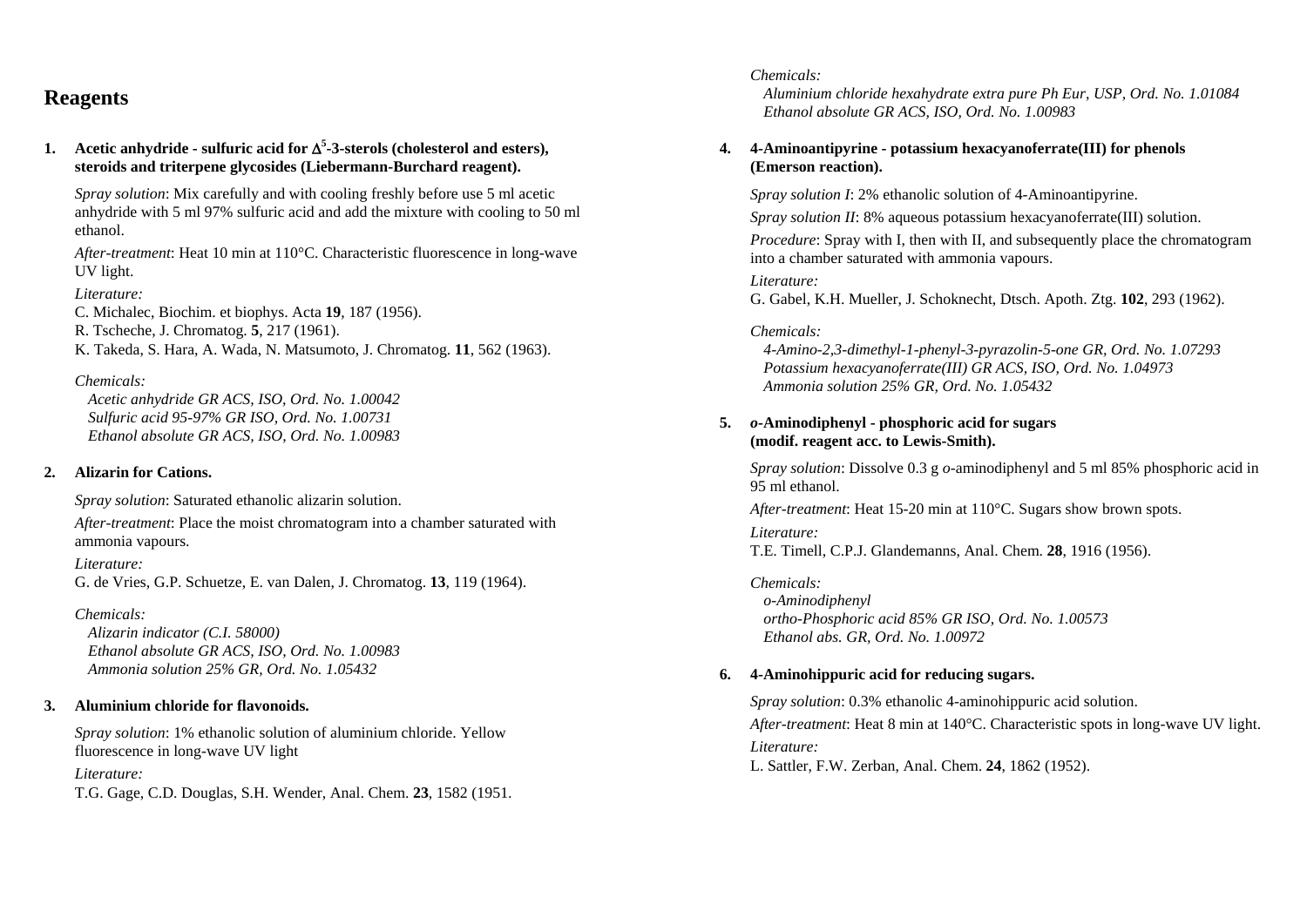*Chemicals: 4-Aminohippuric acid, Ord. No. 1.00084 Ethanol absolute GR ACS, ISO, Ord. No. 1.00983* 

### **7.** *o***-Aminophenol - phosphoric acid for sugars.**

*Spray solution*: Dissolve 0.15 g *o*-aminophenol in 20 ml ethanol shortly prior to use. Add 10 ml 50% phosphoric acid to the solution.

## *Literature:*

L. Vigyáz-Vámos, Magyar Kém. Folyôrat **59**, 183 (1953). S. Hirase, C. Araki, S. Nakanishi, Bull. Chem. Soc. (Japan) **26**, 183 (1953).

## *Chemicals:*

 *2-Aminophenol, Ord. No. 8.00419 Ethanol absolute GR ACS, ISO, Ord. No. 1.00983 ortho-Phosphoric acid 85% GR ISO, Ord. No. 1.00573* 

## **8. Ammonia for tetracyclines.**

*Procedure*: Place the chromatogram into a chamber saturated with ammonia vapours. Tetracyclines show yellow spots in long-wave UV light.

*Literature:* 

M. Urx, J. Vondrácková, L. Kovarík, O. Horský, M. Herold, J. Chromatog. **11**, 62 (1963).

*Chemicals: Ammonia solution 25% GR, Ord. No. 1.05432* 

## **9. Ammonium cerium(IV) nitrate – N,N-dimethyl-1,4-phenylenediammonium dichloride for polyalcohols.**

*Solution a*: 1% solution of ammonium cerium(IV) nitrate in 0.2 N nitric acid. *Solution b*: Dissolve 1.5 g N,N-dimethyl-1,4-phenylenediammonium dichloride in 128 ml methanol, 25 ml water and 1.5 ml glacial acetic acid.

*Spray solution*: Mix 1 part a with 10 parts b freshly before use.

*After-treatment*: Heat 10 min at 105°C. Yellowish green spots on red background. *Literature:* 

E. Knappe, D. Peteri, J. Rohdewald, Z. anal. Chem. **199**, 270 (1964).

## *Chemicals:*

 *Ammonium cerium(lV) nitrate GR ACS, Ord. No. 1.02276 N,N-dimethyl-1,4-phenylenediammonium dichloride GR, Ord. No. 1.03067 Methanol GR ACS, ISO, Ord. No. 1.06009*

 *Acetic acid 96% GR, Ord. No. 1.00062 Nitric acid 65% GR ISO, Ord. No. 1.00456* 

## **10. Ammonium cerium(IV) nitrate - nitric acid for** <sup>α</sup>**-hydroxy acids,** α**-keto acids and mercaptans. PC.**

*Dip solution*: Dissolve 20 g ammonium cerium(IV) nitrate in 50 ml 0.5 N nitric acid. Dilute freshly before use 1 part of this solution with 3 parts water.

*Procedure*: After drying dip the chromatogram into the dip solution and place it on a clean filter paper. White spots on yellow background.

*Literature:* 

M. Trop, M. Sprecher, A. Pinsky, J. Chromatog. **32**, 426 (1968).

## *Chemicals:*

 *Ammonium cerium(lV) nitrate GR ACS, Ord. No. 1.02276 Nitric acid 65% GR, Ord. No. 1.00456* 

## **11. Ammonium cerium(IV) sulfate for Vinca alkaloids.**

*Spray solution*: 1% solution of ammonium cerium(IV) sulfate in 85% phosphoric acid.

*Literature:* 

I.M. Jakovljevic, L. D. Seay, R. W. Shaffer, J. Pharm. Sci. **53**, 553 (1964).

## *Chemicals:*

 *Ammonium cerium(lV) sulfate dihydrate GR, Ord. No. 1.02273 ortho-Phosphoric acid. 85% GR ISO, Ord. No. 1.00573* 

## **12. Ammonium iron(III) sulfate for flavonoids.**

*Spray solution*: 0.2% aqueous solution of ammonium iron(III) sulfate. *Literature:* 

E.A.H. Roberts, D.J. Wood, Biochem. J. **49**, 414 (1951).

*Chemicals: Ammonium iron(III) sulfate dodecahydrate GR ACS, ISO, Ord. No. 1.03776* 

## **13. Ammonium iron(III) sulfate vor Vinca alkaloids.**

*Spray solution*: Dissolve 1 g ammonium iron(III) sulfate in 100 ml phosphoric acid (75 or 85%). Spray the reagent on to heated chromatogram (100°C). *Literature:* 

I.M. Jakovljevic, L.D. Seay, R.W. Shaffer, J. Pharm. Sci. **53**, 553 (1964).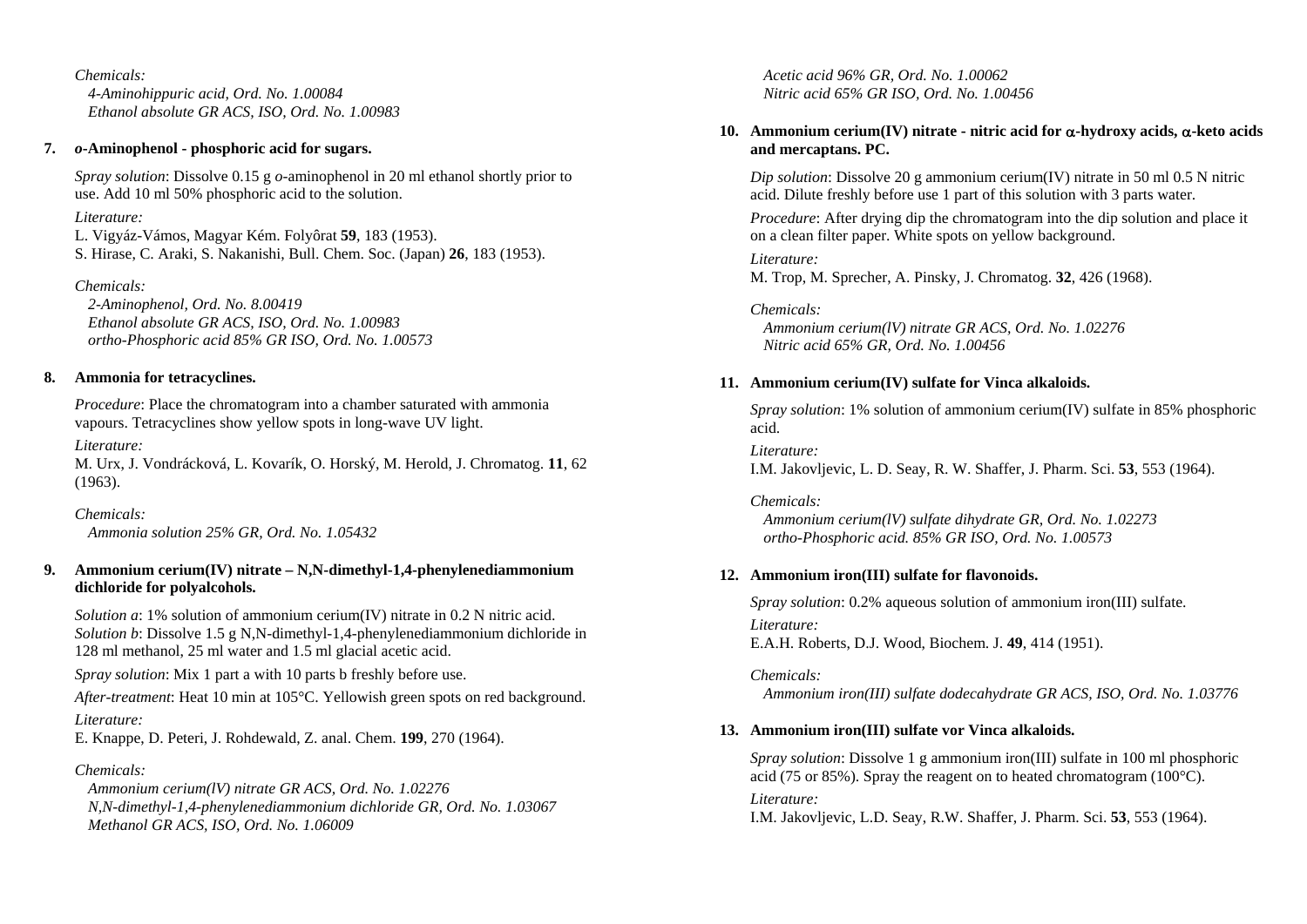*Ammonium iron(III) sulfate dodecahydrate GR ACS, ISO, Ord. No. 1.03776 ortho-Phosphoric acid. 85% GR ISO, Ord. No. 1.00573* 

### **14. Ammonium molybdate - crystal violet for phosphoric acid. PC.**

*Spray solution*: Mixture of 5 ml 1% aqueous ammonium molybdate solution, 5 ml 25% hydrochloric acid and 90 ml acetone.

*Solution a*: Dissolve 2 g crystal violet (or brilliant green or iodine green) in 350 ml water.

*Solution b*: Dissolve with heating 4 g ammonium molybdate in water, add 50 ml 10 N hydrochloric acid and fill up to 100 ml with water.

*Dip solution*: Mix a and b, wait at least 3 hours and filter the solution.

*Procedure*: Spray the chromatogram with the spray solution, heat 3-6 min at 85°C, dip into the dip solution and place immediately on a prepared clean filter paper.

*Note*: 0.02 µg of phosphorus are detectable.

Crystal violet  $=$  blue spots on yellow background Brilliant green = green spots on orange background Iodine green = turquois spots on colourless background

#### *Literature:*

F. Jungnickel, J. Chromatog. **31**, 617 (1967).

#### *Chemicals:*

 *Ammonium heptamolybdate tetrahydrate GR ACS, ISO, Ord. No. 1.01182 Crystal violet (C.I. 42555) indicator ACS, Ord. No. 1.01408 Brilliant green (C:I: 42040), Ord. No. 1.01310 Hydrochloric acid fuming 37% GR ISO, Ord. No. 1.00317 Acetone GR ACS, ISO, Ord. No. 1.00014* 

### **15. Ammonium molybdate - perchloric acid (Hanes reagent) for phosphate esters (sugar phosphates).**

*Spray solution*: Dissolve 0.5 g ammonium molybdate in 5 ml water, add 1.5 ml 25% hydrochloric acid and 2.5 ml 70% perchloric acid. After cooling to room temperature fill up to 50 ml with acetone. Allow the solution to stand for at least one day prior to use. The solution is stable for about three weeks.

*After-treatment*: Irradiate the chromatogram for 2 min with an IR lamp from a distance of 30 cm and subsequently with long-wave UV light for 7 min or heat 5- 10 min at 110°C.

### *Literature:*

C.S. Hanes, F.A. Isherwood, Nature **164**, 1107 (1949). T.H. Bevan, G.I. Gregory, T. Malkin, A.G. Poole, J. Chem. Soc. **1951**, 841. S. Burrows, F.S.M. Grylls, J.S. Harrison, Nature **170**, 800 (1952). C.W. Stanley, J. Chromatog. **16**, 467 (1964).

### *Chemicals:*

 *Ammonium heptamolybdate tetrahydrate GR ACS, ISO, Ord. No. 1.01182 Hydrochloric acid 25% GR, Ord. No. 1.00316 Perchloric acid 70-72% GR ACS, Ord. No. 1.00519 Acetone GR ACS, ISO, Ord. No. 1.00014* 

#### **16. Ammonium molybdate - tin(II) chloride for phosphoric acids.**

*Spray solution I*: 1% aqueous ammonium molybdate solution.

*Spray solution II*: 1% solution of tin(II) chloride in 10% hydrochloric acid. *Procedure*: Spray with I, dry the chromatogram and spray with II. Heat, if necessary, at 105°C for 3 - 5 minutes.

#### *Literature:*

H. Seiler, Helv. Chim. Acta **44**, 1753 (1961).

### *Chemicals:*

 *Ammonium heptamolybdate tetrahydrate GR ACS, ISO, Ord. No. 1.01182 Tin(II) chloride dihydrate GR ACS, Ord. No. 1.07815 Hydrochloric acid 25% GR, Ord. No. 1.00316* 

#### **17. Ammonium thiocyanate - iron(II) sulfate for peroxides.**

*Spray solution I*: Dissolve 0.4 g ammonium thiocyanate in 30 ml acetone.

*Spray solution II*: Dissolve 1.2 g iron(II) sulfate in 30 ml water.

*Procedure*: Spray with I, dry the chromatogram and spray with II.

#### *Literature:*

M.H. Abraham, A.G. Davies, D.R. Llewellyn, E.M. Thain, Anal. Chim. Acta **17**, 499 (1957).

### *Chemicals:*

 *Ammonium thiocyanate GR ACS, ISO, Ord. No. 1.01213 Iron(II) sulfate heptahydrate GR ACS, ISO, Ord. No. 1.039651.01213 Acetone GR ACS, ISO, Ord. No. 1.00014* 

#### **18. Aniline - diphenylamine - phosphoric acid for reducing sugars.**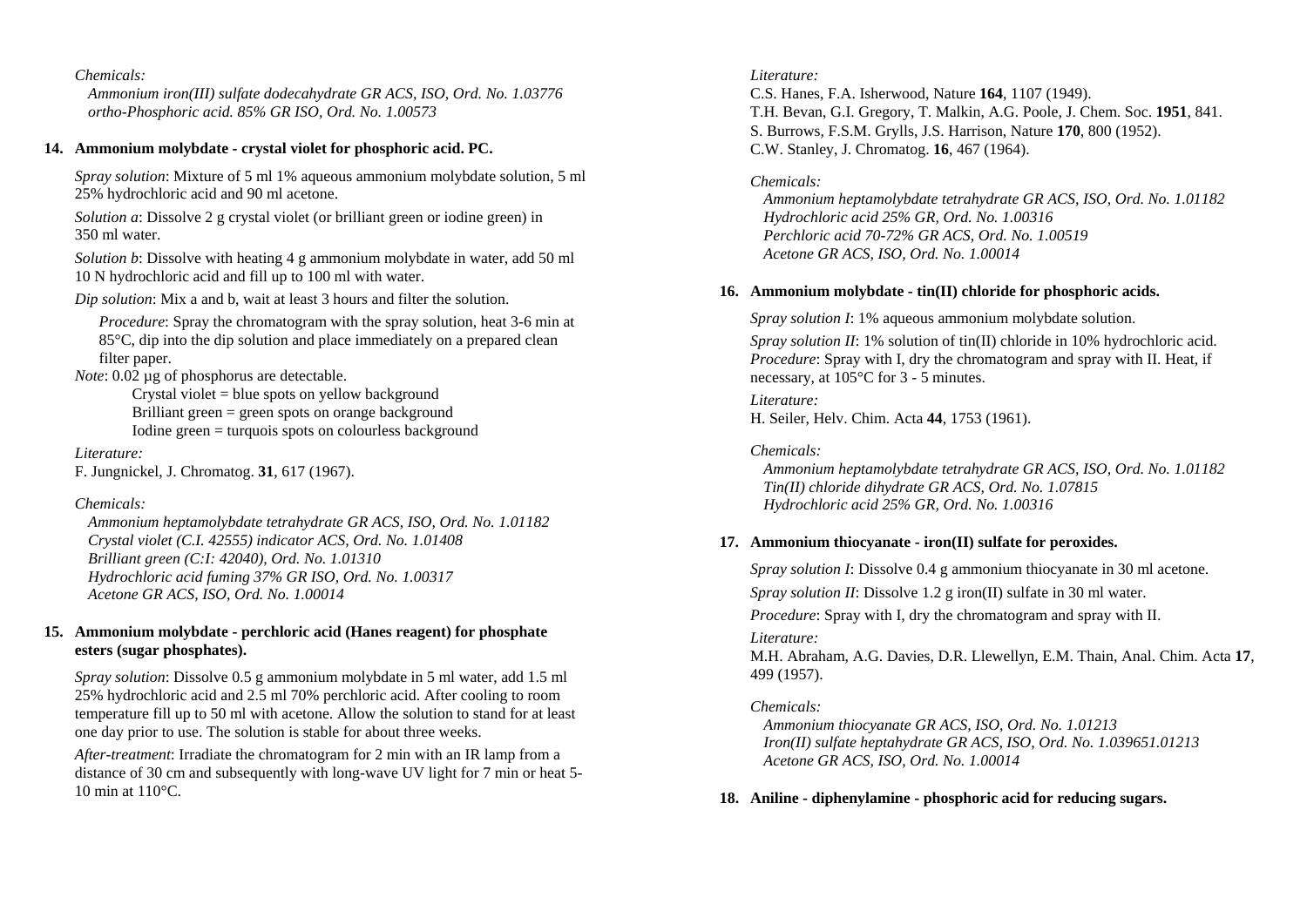*Spray solution*: Dissolve 4 g diphenylamine, 4 ml aniline and 20 ml 85% phosphoric acid in 200 ml acetone.

*After-treatment*: Heat 10 min at 85°C. Characteristic colours: 1,4-aldohexose oligosaccharides turn blue.

### *Literature:*

R.W. Bailey, E.J. Bourne, J. Chromatog. **4**, 206 (1960). J.L. Buchan, R.J. Savage, Analyst **77**, 401 (1952). S. Schwimmer, A. Bevenne, Science **123**, 543 (1956).

## *Chemicals:*

 *Aniline GR, Ord. No. 1.01261 Diphenylamine GR and redox indicator, Ord. No. 1.03086 Acetone GR ACS, ISO, Ord. No. 1.00014 ortho-Phosphoric acid 85% GR ISO, Ord. No. 1.00573* 

### **19. Aniline - phosphoric acid for sugars.**

*Spray solution*: Mix 1 part 2 N aniline solution in 1-butanol saturated with water with 2 parts 2 N phosphoric acid in 1-butanol.

*After-treatment*: Heat the chromatogram 10 min at 105°C.

*Literature:* I.L. Bryson, T.I. Mitchell, Nature **167**, 864 (1951).

*Chemicals:* 

 *Aniline GR, Ord. No. 1.01261 ortho-Phosphoric acid 85% GR ISO, Ord. No. 1.00573 1-Butanol GR ACS, ISO, Ord. No. 1.01990* 

## **20. Aniline phthalate.**

100 ml ready to use spray solution for chromatography ( $c = ca$ . 3.2% in 2propanol/methanol).

*After-treatment*: Heat the chromatogram 10 min. at 105°C.

 *Ord. No. 1.01269* 

## **21. Aniline phthalate for reducing sugars and anions of halogen oxy-acids.**

*Spray solution*: Dissolve 0.93 g aniline and 1.66 g phthalic acid in 100 ml 1 butanol saturated with water.

*After-treatment*: Heat 10 min at 105°C.

*Literature:* S.M. Partridge, Nature **164**, 443 (1965). W. Peschke, J. Chromatog. **20**, 572 (1965).

*Chemicals: Aniline GR, Ord. No. 1.01261 Phthalic acid GR, Ord. No. 1.09611 1-Butanol GR ACS, ISO, Ord. No. 1.01990* 

## **22. Anisaldehyde - sulfuric acid for sugars, steroids, terpenes.**

*Spray solution*: Prepare freshly before use a solution of 0.5 ml anisaldehyde in 50 ml glacial acetic acid and 1 ml 97% sulfuric acid.

*After-treatment*: Heat to 100-105°C until maximal visualisation of the spots. The background may be brightened by water vapour. Lichen constituents, phenols, terpenes, sugars and steroids turn violet, blue, red, grey or green.

*Modified spray solution*: For visualisation of sugars mix freshly before use 0.5 ml anisaldehyde, 9 ml ethanol, 0.5 ml 97% sulfuric acid and 0.1 ml acetic acid.

*After-treatment*: Heat the sprayed chromatogram 5-10 min at 90-100°C.

*Literature:* E. Stahl, U. Kaltenbach, J. Chromatog. **5**, 351 (1961). B.P. Lisboa, J. Chromatog. **16**, 136 (1964).

### *Chemicals:*

 *4-Methoxybenzaldehyde (anisaldehyde) Reag. Ph Eur, Ord. No. 1.59608 Acetic acid 96% GR, Ord. No. 1.00062 Sulfuric acid 95-97% GR ISO, Ord. No. 1.00731 Ethanol absolute GR ACS, ISO, Ord. No. 1.00983* 

## **23. p-Anisidine for reducing sugars.**

*Spray solution*: Dissolve 1 g *p*-anisidine hydrochloride in 10 ml methanol, fill up the solution to 100 ml with l-butanol and shake well after addition of 1 g sodium dithionite.

*After-treatment*: Heat 10 min at 130°C.

*Literature:* 

R.C. Bean, G.G. Portwe, Anal. Chem. **31**, 1929 (1959). L. Hough, J.K.N. Jones, W.H. Wadman, J. Chem. Soc. **1950**, 1702.

*Chemicals:* 

 *p-Anisidinium chloride, Ord. No. 8.20103 Sodium dithionite LAB, Ord. No. 1.06507*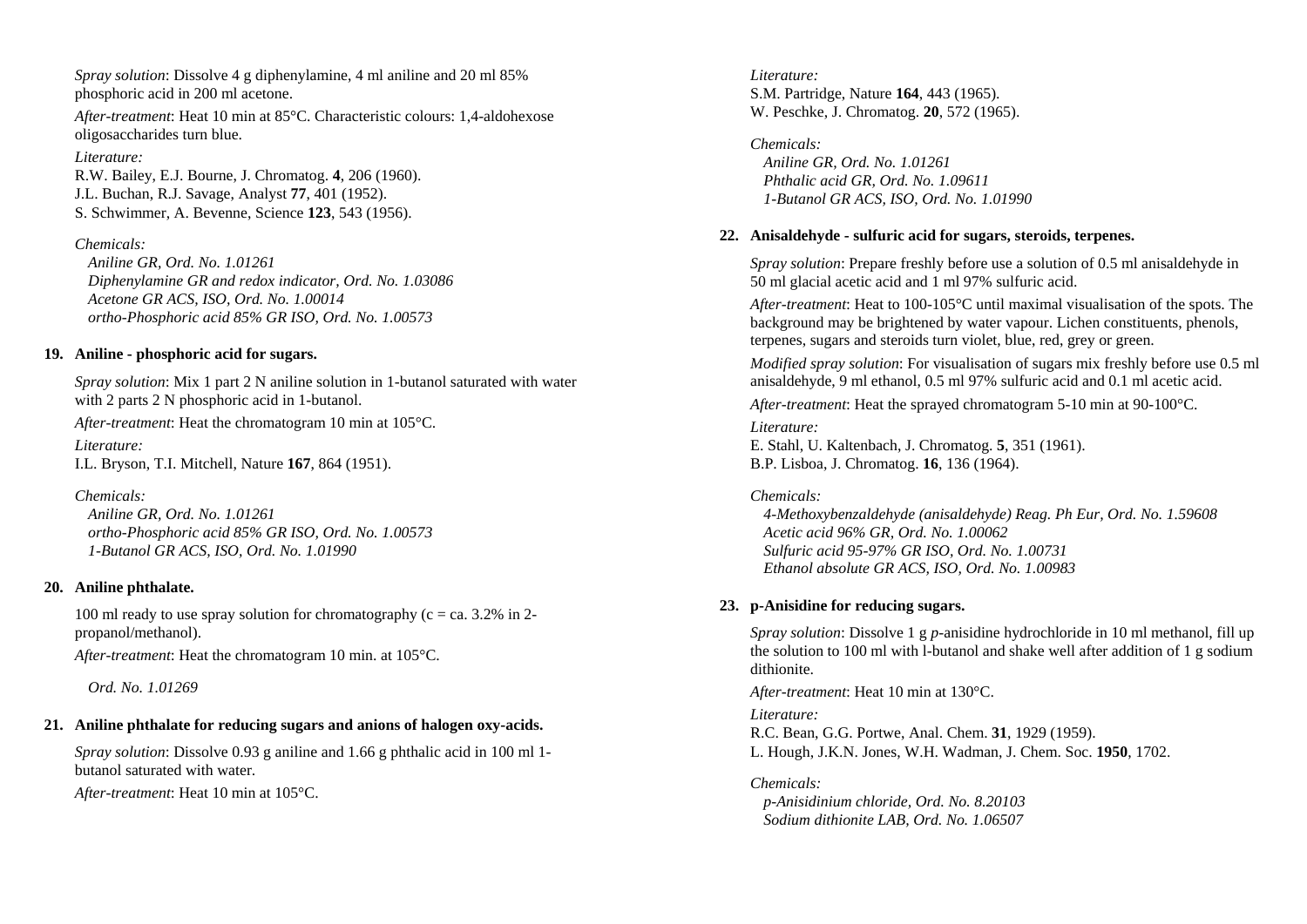*Methanol GR ACS, ISO, Ord. No. 1.06009 1-Butanol GR ACS, ISO, Ord. No. 1.01990* 

### **24. p-Anisidine phthalate for reducing sugars.**

*Spray solution*: 0.1 M solution of *p*-anisidine and phthalic acid in 96% ethanol. *After-treatment*: Heat 10 min at 100°C.

## *Chemicals:*

 *p-Anisidine, Ord. No. 8.00458 Phthalic acid GR, Ord. No. 1.09611 Ethanol absolute GR ACS, ISO, Ord. No. 1.00983* 

## **25. Anthrone for ketoses.**

*Spray solution*: Dissolve 0.3 g anthrone in 10 ml acetic acid and add to the solution 20 ml 96% ethanol, 3 ml 85% phosphoric acid and 1 ml water. The solution is stable for several weeks in the refrigerator.

*After-treatment*: Heat 5-6 min at 110°C. Ketoses and oligosaccharides containing ketoses show yellow spots.

*Literature:*  R. Johanson, Nature **172**, 956 (1953).

*Chemicals:* 

 *Anthrone for synthesis, Ord. No. 8.01461 Acetic acid 96% GR, Ord. No. 1.00062 Ethanol absolute GR ACS, ISO, Ord. No. 1.00983 ortho-Phosphoric acid 85% GR ISO, Ord. No. 1.00573* 

## **26. Antimony(III) chloride for flavonoids.**

*Spray solution*: 10% solution of antimony(III) chloride in chloroform. Fluorescing spots in long-wave UV light.

## Literature:

L. Hoerhammer, H. Wagner, K. Hein, J. Chromatog. **12**, 235 (1964). R. Neu, P. Hagedorn, Naturwissenschaften **40**, 411 (1953).

## *Chemicals:*

 *Antimony(III) chloride GR, Ord. No. 1.07838 Chloroform GR ISO, Ord. No. 1.02445* 

**27. Antimony(III) chloride for vitamin A and D, carotenoids, steroids, sapogenins, steroid glycosides, terpenes (Carr-Price reagent).** 

*Spray solution*: Dissolve 25 g antimony(III) chloride in 75 ml chloroform; generally a saturated solution of antimony(III) chloride in chloroform or carbon tetrachloride is used.

*After-treatment*: Heat 10 min at 100°C. Inspect the chromatogram in long-wave UV light.

### *Literature:* E. Stahl, Chemiker-Ztg. **82**, 323 (1958). K. Takeda, S. Hara, A. Wada, N. Matsumoto, J. Chromatog. **11**, 562 (1963).

*Chemicals: Antimony(III) chloride GR, Ord. No. 1.07838 Chloroform GR ISO, Ord. No. 1.02445 Carbon tetrachloride GR, Ord. No. 1.02222* 

## **28. Antimony(III) chloride - acetic acid for steroids and diterpenes.**

*Spray solution*: Dissolve 20 g antimony trichloride in a mixture of 20 ml glacial acetic acid and 60 ml chloroform.

*After-treatment*: Heat 5 min at 100°C. Diterpenes show red-yellow to blue-violet spots. Inspect in long-wave UV light.

*Literature:* 

H.P. Kaufmann, A.K. sen Gupta, Chem. Ber. **97**, 2652 (1964).

*Chemicals: Antimony(III) chloride GR, Ord. No. 1.07838 Acetic acid 96% GR, Ord. No. 1.00062 Chloroform GR ISO, Ord. No. 1.02445* 

## **29. Antimony(III) chloride - sulfuric acid for bile acids.**

*Spray solution*: Dissolve 20 g antimony(III) chloride in 50 ml anhydrous 1 butanol and mix this solution with 10 ml 97% sulfuric acid and 20 ml glacial acetic acid. The solution should be prepared freshly before use.

*After-treatment*: After drying for 15 min in the air heat the chromatogram: conjugated bile acids for 25-30 min, free bile acids for 45-50 min at 110°C. Colours from yellow to green.

*Literature:* W.L. Anthony, W.T. Behr, J. Chromatog. **13**, 567 (1964).

*Chemicals: Antimony(III) chloride GR, Ord. No. 1.07838 1-Butanol GR ACS, ISO, Ord. No. 1.01990*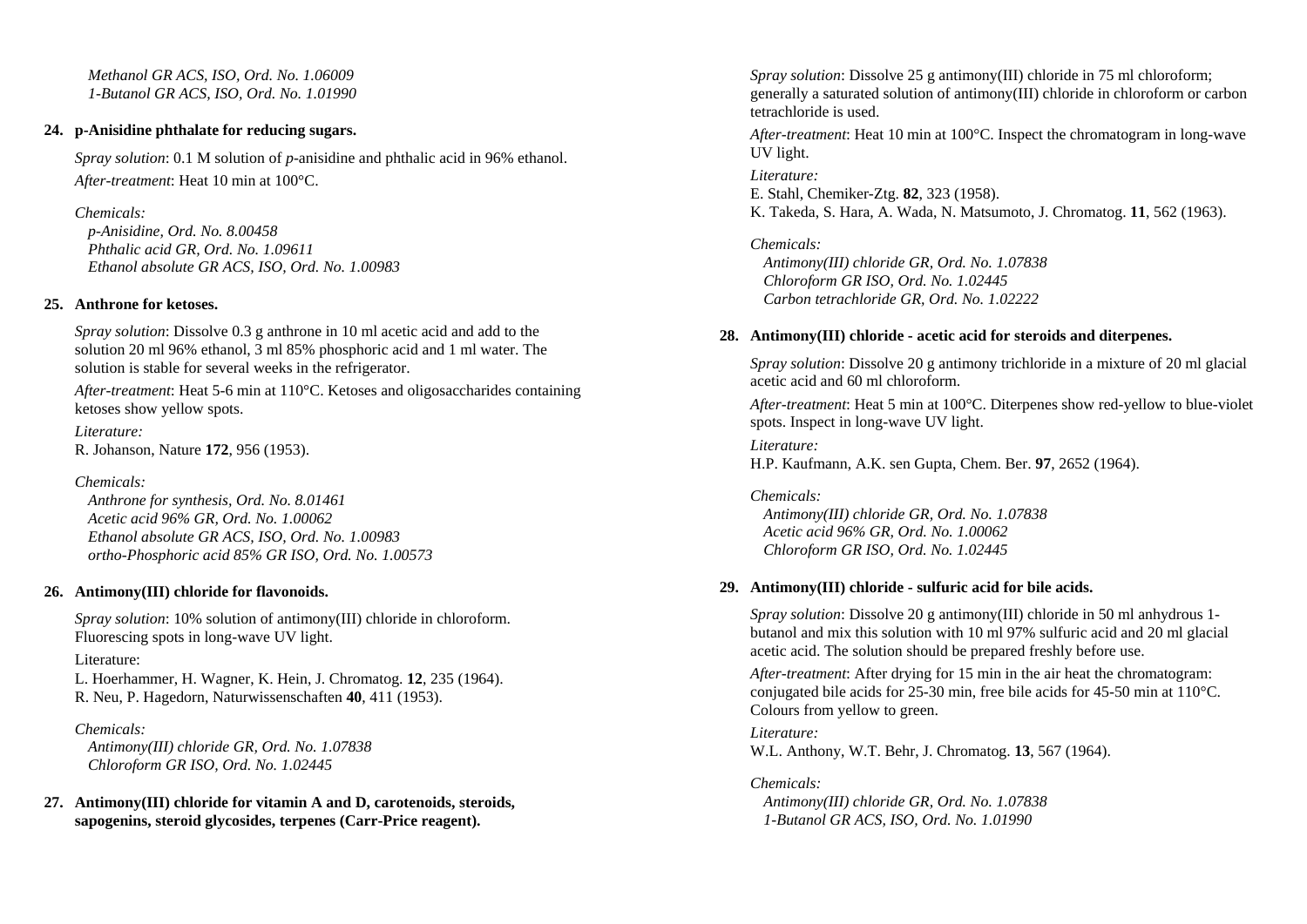*Acetic acid 96% GR, Ord. No. 1.00062 Sulfuric acid 95-97% GR ISO, Ord. No. 1.00731* 

### **30. Antimony(V) chloride for vitamin A, D and E, terpenes, oils, resins, steroid sapogenins.**

*Spray solution*: Mix freshly before use 1 part antimony(V) chloride with 4 parts carbon tetrachloride or chloroform.

*After-treatment*: Heat the chromatogram until the spots appear. Inspect in longwave UV light.

*Literature:* J.M. MacMahon, R.B. Davis, G. Kalnitzky, J. Am. Chem. Soc. 74, 4483 (1952). E. Stahl, Chemiker-Ztg. **82**, 323 (1958). R. Ikan, J. Kashman, E.D. Bergmann, J. Chromatog. **14**, 275 (1964). H.G. Henkel, W. Ebing, J. Chromatog. **14**, 285 (1964).

#### *Chemicals:*

 *Antimony(V) chloride GR, Ord. No. 1.07837 Carbon tetrachloride GR, Ord. No. 1.02222 Chloroform GR ISO, Ord. No. 1.02445* 

### **31. Aurin tricarboxylic acid (Aluminon) for aluminium, chromium, and lithium ions.**

*Spray solution*: 0.1% solution of aurin tricarboxylic acid ammonium salt in 1% aqueous ammonium acetate solution.

*After-treatment*: Place the chromatogram into a chamber saturated with ammonia vapours.

#### *Literature:*

G.P. Heisig, F.H. Pollard, Anal. Chim. Acta **16**, 234 (1957).

### *Chemicals:*

 *Aurin tricarboxylic acid ammonium salt GR (reagent for aluminium) ACS, Ord. No. 1.00128 Ammonium acetate GR ACS, Ord. No. 1.01116 Ammonia solution 25% GR, Ord. No. 1.05432* 

### **32. Benzidine for persulfates.**

*Spray solution*: Dissolve 0.05 g benzidine in 100 ml 1 N acetic acid. Persulfates show blue spots immediately after spraying. **Caution: Benzidine is carcinogenic!**

*Literature:* Y. Servigne, C. Duval, Compt. Rend. **245**, 1803 (1957).

*Chemicals: Benzidine Acetic acid 96% GR, Ord. No. 1.00062* 

## **33. Benzidine for terpene aldehydes, flavonoids, carbohydrates.**

*Spray solution*: Dissolve 0.5 g benzidine in 20 ml glacial acetic acid and 80 ml ethanol. **Caution: Benzidine is carcinogenic!**

*After-treatment*: Heat 15 min at 100°C. Spraying with dilute hydrochloric acid after heating intensifies the colour of the spots of some substances.

*Literature:* J.KN. Jones, J.B. Pridham, Biochem. J. **58**, 288 (1954).

#### *Chemicals:*

 *Benzidine Acetic acid 96% GR, Ord. No. 1.00062 Ethanol absolute GR ACS, ISO, Ord. No. 1.00983 Hydrochloric acid 25% GR, Ord. No. 1.00316* 

### **34. Benzidine diazotised for phenols.**

*Benzidine solution*: Dissolve 5 g benzidine in 14 ml 37% hydrochloric acid and fill up to 100 ml with water. **Caution: Benzidine is carcinogenic!**

*Nitrite solution*: Freshly prepared 10% aqueous sodium nitrite solution.

*Spray solution*: Mix 20 ml of the benzidine solution with 20 ml of the nitrite solution at 0°C with constant stirring.

Note: The reagent is stable for 2-3 hours. The colours appear very rapidly or after some hours depending on the phenol present.

## *Literature:*

J. Sherma, L.V.S. Hood, J. Chromatog. **17**, 307 (1965).

## *Chemicals:*

 *Benzidine Sodium nitrite GR ACS, Ord. No. 1.06549 Hydrochloric acid fuming 37% GR ISO, Ord. No. 1.00317* 

### **35. Benzidine - peroxide for chromium and manganese ions.**

*Spray solution I*: 5% aqueous sodium peroxide solution.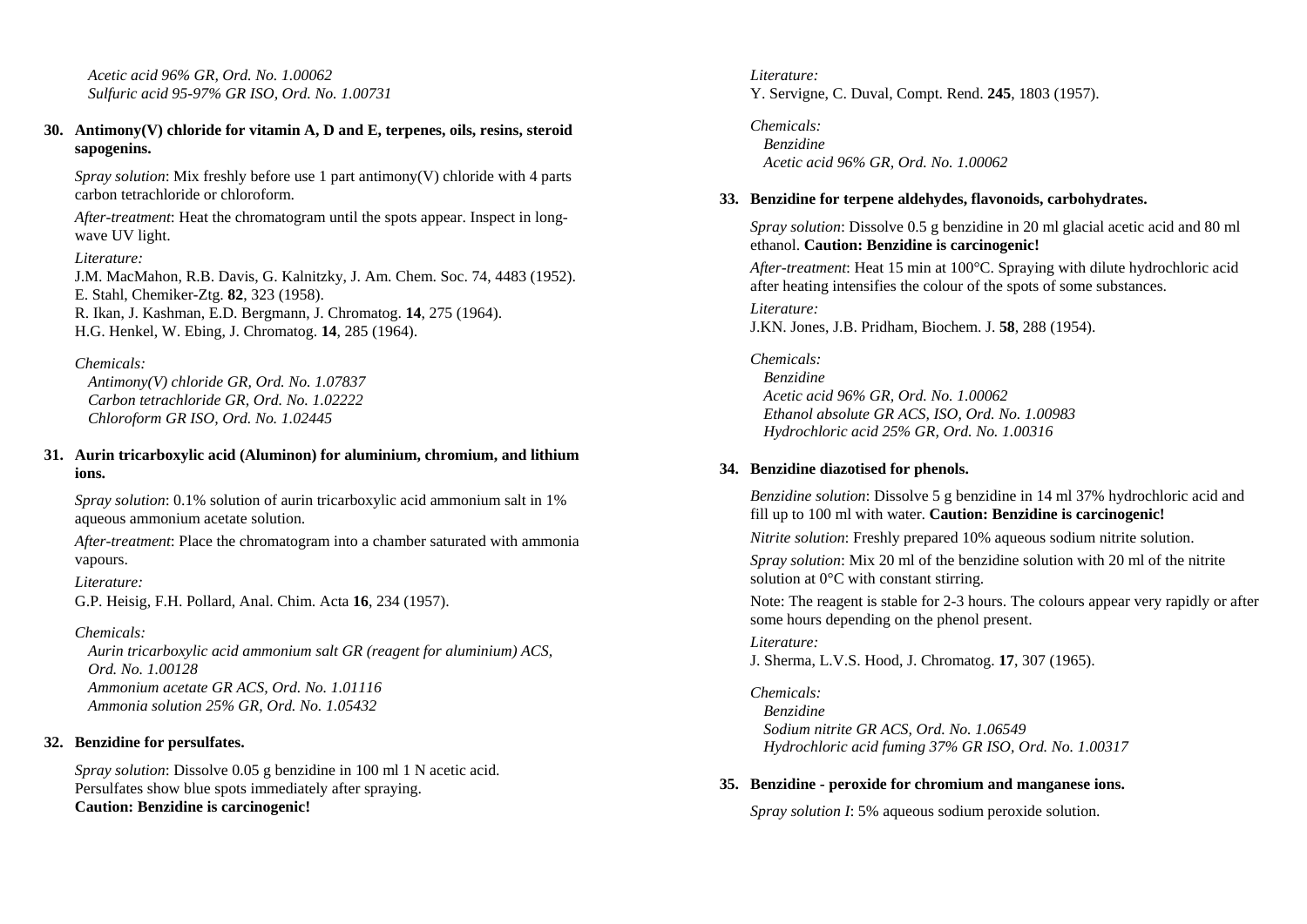*Spray solution II*: 1% benzidine solution in glacial acetic acid. **Caution: Benzidine is carcinogenic!**

*Procedure*: Spray consecutively with I and II.

*Literature:* I.M. Ladenbauer, L.K. Bradacs, F. Hecht, Mikrochim. Acta **1954**, 388.

*Chemicals: Sodium peroxide granular GR ACS, Ord. No. 1.06563 Benzidine Acetic acid 96% GR, Ord. No. 1.00062* 

### **36. Benzidine - trichloroacetic acid for sugars.**

*Spray solution*: Dissolve 0.5 g bcnzidine in 10 ml glacial acetic acid, add 10 ml 40% aqueous trichloroacetic acid and fill up to 100 ml with ethanol. **Caution: Benzidine is carcinogenic!**

*After-treatment*: Irradiate the chromatogram 1.5 min with UV light. Sugars show greyish-brown to deep reed-brown spots.

*Literature:* J.S.D. Bacon, J. Edelmann, Biochem. J. **48**, 114 (1951). G. Harris, I.C. Macwilliam, Chem. & Ind. (London) **1954**, 254.

*Chemicals: Benzidine Trichloroacetic acid GR ACS, Ord. No. 1.00807 Acetic acid 96% GR, Ord. No. 1.00062 Ethanol absolute GR ACS, ISO, Ord. No. 1.00983* 

### **37. 2,2'-Bipyridine - iron(III) chloride for phenols, vitamin E and other reducing compounds.**

*Solution a*: 0.5% ethanolic iron(III) chloride solution. Keep in the dark. *Solution b*: 0.5% ethanolic solution of 2,2'-bipyridine. *Spray solution*: Mix equal parts of a and b before use. *Literature:* G. M. Barton, J. Chromatog. **20**, 189 (1965). R. Strohecker, H.M. Henning, Vitaminbestimmungen, Verlag Chemie Weinheim

*Chemicals:* 

 *2,2'-Bipyridine GR, Ord. No. 1.03098* 

1963, p. 311.

 *Iron(III) chloride hexahydrate GR, Ord. No. 1.03943 Ethanol absolute GR ACS, ISO, Ord. No. 1.00983* 

### **38. Bismuth chloride for sterols.**

*Spray solution*: 33% ethanolic bismuth(III) chloride solution.

*After-treatment*: Heat at 110°C until maximal fluorescence of the spots in longwave UV light.

#### *Literature:*

J.W. Copius-Peereboom, Thin Layer Chromatography, Ed. G.B. Marini-Bettolo, Elsevier Amsterdam, 1964, p. 199.

*Chemicals:* 

 *Bismuth(III) chloride LAB, Ord. No. 1.12403 Ethanol absolute GR ACS, ISO, Ord. No. 1.00983* 

### **39. Boric acid - citric acid for quinolines.**

*Spray solution*: Dissolve 0.5 g boric acid and 0.5 g citric acid in 20 ml methanol. *After-treatment*: Heat at 100°C. Inspect in UV light.

*Literature:* R. Neher, A. Wettstein, Helv. Chim. Acta **35**, 276 (1952).

#### *Chemicals:*

 *Boric acid cryst. GR ACS, ISO, Ord. No. 1.00165 Citric acid monohydrate GR ACS, ISO, Ord. No. 1.00244 Methanol GR ACS, ISO, Ord. No. 1.06009* 

#### **40. Bromine - fluorescein - silver nitrate for insecticides.**

*Spray solution*: Fill up 1 ml of a 0.25% solution of fluorescein in N,N-dimethylformamide to 50 ml with ethanol.

*Spray solution II*: Dissolve 1.7 g silver nitrate in 5 ml water, add 10 ml ethylene glycol monophenyl ether and fill up the solution to 200 ml with acetone.

*Procedure*: Place the chromatogram 30 s into a chamber with a 5% solution of bromine in carbon tetrachloride. Spray the chromatogram with I, then with II and irradiate 7 min with long-wave UV light.

#### *Literature:*

K.C. Walker, M. Beroza, J. Assoc. Off. Agr. Chemists **46**, 250 (1963).

*Chemicals: Bromine GR ISO, Ord. No. 1.01948*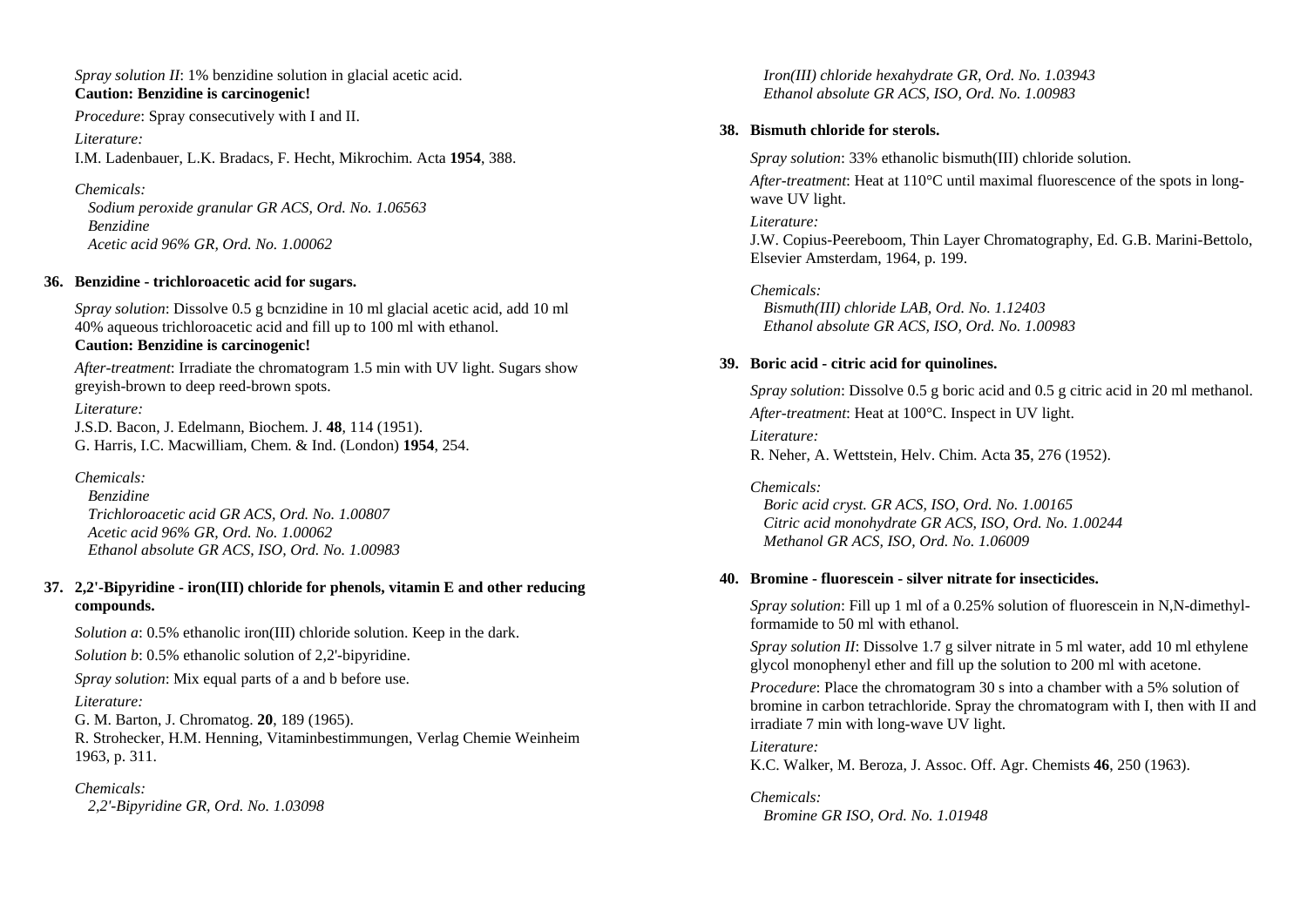*Fluorescein (C.I. 45350) N,N-Dimethylformamide GR ISO, Ord. No. 1.03053 Ethylene glycol monophenyl ether for synthesis, Ord. No. 8.07291 Ethanol absolute GR ACS, ISO, Ord. No. 1.00983 Acetone GR ACS, ISO, Ord. No. 1.00014* 

### **41. Bromocresol green.**

100 ml ready to use spray solution for chromatography  $(c = 0.1\%$  in 2-propanol).

 *Ord. No. 1.01994* 

## **42. Bromocresol green - indicator reagent.**

*Spray solution*: Dissolve 0.04 g bromocresol green in 100 ml ethanol. Add sodium hydroxide solution ( $c = 0.1$  mol/L) until blue colour appears.

*Literature:* 

F. Bryant, B.T. 0verell, Biochim. et biophys. Acta **10**, 471 (1953).

## *Chemicals:*

 *Bromocresol green indicator pH 3.8-5.4 ACS, Ord. No. 1.08121 Ethanol absolute GR ACS, ISO, Ord. No. 1.00983 Sodium hydroxide solution 0.1 mol/l Titrisol® Ord. No. 1.09959* 

## **43. Bromocresol green - bromophenol blue - potassium permanganate for organic acids.**

*Solution a*: Dissolve 0.075 g bromocresol green and 0.025 g bromophenol blue in 100 ml ethanol.

*Solution b*: Dissolve 0.25 g potassium permanganate and 0.5 g sodium carbonate in 100 ml water.

*Spray solution*: Mix 9 parts a and 1 part b prior to use and spray immediately. The mixture is stable for 5-10 minutes only.

## *Literature:*

J. Pásková, V.J. Munk, J. Chromatog. **4**, 241 (1960).

## *Chemicals:*

 *Bromocresol green indicator pH 3.8-5.4 ACS, Ord. No. 1.08121 Bromophenol blue indicator pH 3.0-4.6 ACS, Ord. No. 1.08122 Potassium permanganate GR ACS, Ord. No. 1.05082 Sodium carbonate 10-hydrate GR ISO, Ord. No. 1.06391 Ethanol absolute GR ACS, ISO, Ord. No. 1.00983* 

## **44. Bromocresol purple for dicarboxylic acids on polyethyleneglycol impregnated layers.**

*Spray solution*: Dissolve 0.04 g bromocresol purple in 100 ml 50% ethanol and adjust the solution to pH 10.0 with sodium hydroxide solution ( $c = 0.1$  mol/L, glass electrode).

*Procedure*: Develop the chromatogram with the eluent di-iso-propyl ether formic acid -water (90+7+3) and heat subsequently 10 min at  $100^{\circ}$ C. Spray after cooling to room temperature. Yellow spots on blue background.

*Literature:* 

E. Knappe, D. Peteri, Z. anal. Chem. **188**, 184 (1962).

## *Chemicals:*

 *Bromocresol purple indicator, Ord. No. 1.03025 Ethanol absolute GR ACS, ISO, Ord. No. 1.00983 Sodium hydroxide solution 0.1 mol/l Titrisol®, Ord. No. 1.09959* 

## **45. Bromocresol purple for halogen ions.**

Indicator reagent for use of acetone - 1-butanol - ammonia (25%) - water  $(65+20+10+5)$  as eluent.

*Spray solution*: 0.1% ethanolic bromocresol purple solution. Adjust the solution with some drops of 10% ammonia solution until the colour change just appears. *Literature:* 

H. Seiler, T. Kaffenberger, Helv. Chim. Acta **44**, 1282 (1961).

## *Chemicals:*

 *Bromocresol purple indicator, Ord. No. 1.03025 Ethanol absolute GR ACS, ISO, Ord. No. 1.00983 Ammonia solution 25% GR, Ord. No. 1.05432* 

## **46. Bromocyan - 4-aminobenzoic acid (reagent acc. to Koenig) for tertiary pyridine compounds with at least one free**  <sup>α</sup>**-position.**

*Primary treatment*: Before spraying place the chromatogram for 1 hour into a chamber with a solution of bromocyan (**Caution, very poisonous!**). For preparation of the bromocyan solution add 10% aqueous solution of sodium cyanide to saturated bromine water, cooled in ice, until the colour of bromine has disappeared.

*Spray solution*: Dissolve 2 g 4-aminobenzoic acid in 75 ml 0.75 N hydrochloric acid and fill up the solution to 100 ml with ethanol.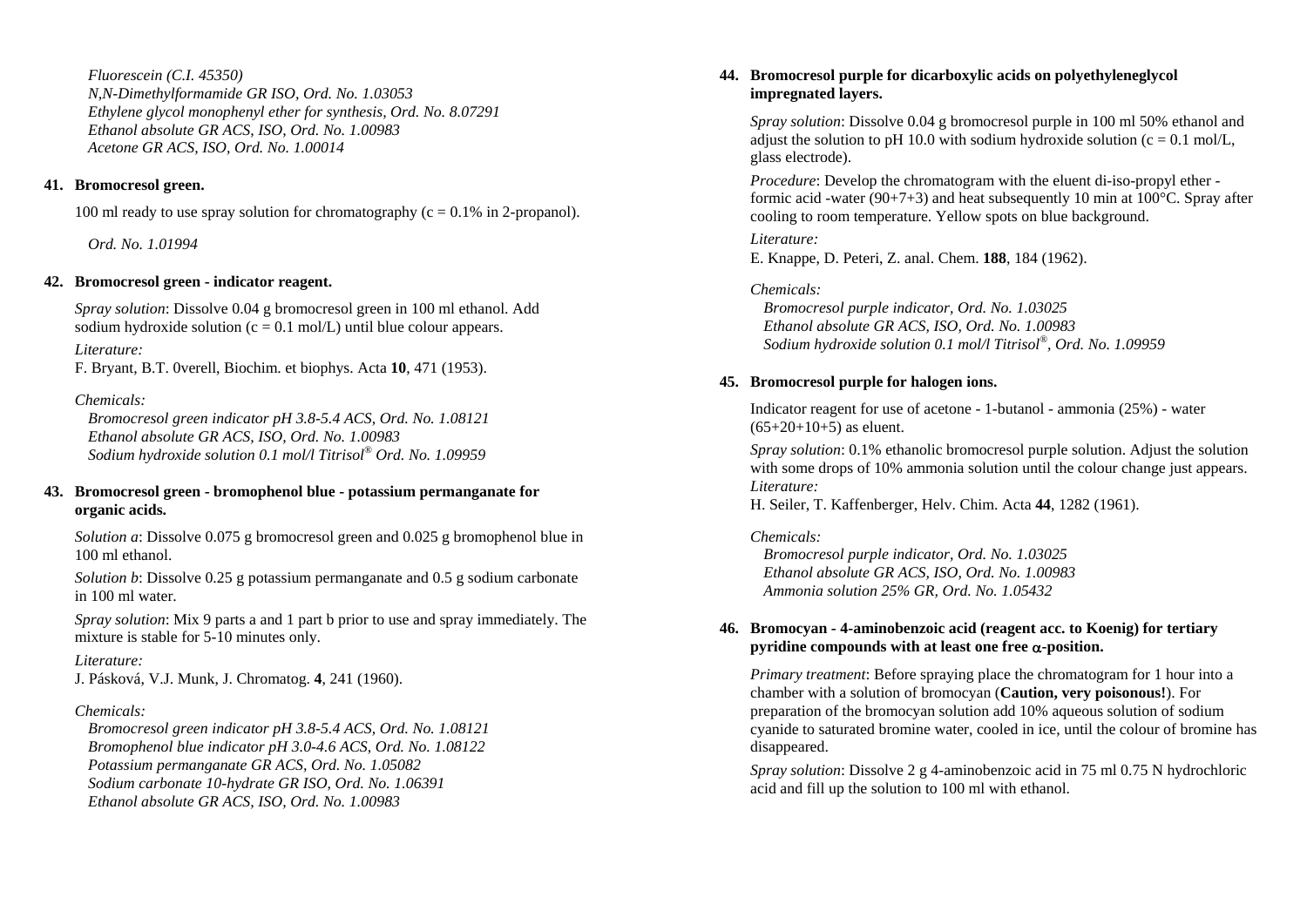*Literature:* E. Kodicek, K.K. Reddi, Nature **168**, 475 (1951).

*Chemicals:* 

 *Bromine GR ISO, Ord. No. 1.01948. Sodium cyanide pure, Ord. No. 1.06437 4-Aminobenzoic acid extra pure USP, Ord. No. 1.00102 Hydrochloric acid 1 mol/l Titrisol®, Ord. No. 1.09970 Ethanol absolute GR ACS, ISO, Ord. No. 1.00983* 

*Variation*: Mixture of equal parts of a 2% ethanolic 4-aminobenzoic acid solution and phosphate buffer  $(c = 0.1 \text{ mol/L}, pH 7.0)$ .

*Procedure*: After spraying dry the chromatogram 15 min at room temperature and place subsequently into a chamber with some crystals of bromocyan.

*Literature:* 

E. Hodgson, E. Smith, F.E. Guthrie, J. Chromatog. **20**, 176 (1965).

*Chemicals:* 

 *Bromocyan 4-Aminobenzoic acid extra pure USP, Ord. No. 1.00102 Ethanol absolute GR ACS, ISO, Ord. No. 1.00983 Buffer Solution concentrated Titrisol pH 7.0 (phosphate), Ord. No. 1.09887* 

### **47. Bromophenol blue - methyl red - Pauly reagent for phenols.**

*Spray solution I*: Mix 100 ml 0.12% aqueous bromophenol blue solution, 100 ml 0.06% ethanolic methyl red solution and 100 ml phosphate buffer acc. to Sorensen (pH 7.2).

*Spray solution II*: See reagent No 303: Sulfanilic acid diazotised.

*Procedure*: Spray the chromatogram consecutively with I and II.

*Literature:* 

J.W. Copius-Peereboom, H.W. Beekes, J. Chromatog. **14**, 417 (1964).

## *Chemicals:*

 *Bromophenol blue indicator pH 3.0-4.6 ACS, Ord. No. 1.08122 Methyl red (C.I. 13020) indicator ACS, Ord. No. 1.06076 Potassium dihydrogen phosphate solution 1/15, mol/l, Ord. No. 1.04875 di-Sodium hydrogen phosphate solution 1/15 mol/l, Ord. No. 1.06587 Ethanol absolute GR ACS, ISO, Ord. No. 1.00983* 

## **48. Bromosuccinimide - fluorescein for lipids.**

*Spray solution I*: Dissolve 0.01 g N-bromosuccinimide in 100 ml glacial acetic acid.

*Spray solution II*: Dissolve 0.01 g fluorescein in 100 ml ethanol. *Procedure*: Spray consecutively with I and II. Inspect in day light and in longwave UV light.

*Literature:* A. Popov, V. Gadeva, J. Chromatog. **16**, 256 (1964). J. Micev, A. Popov, L. Nedelceva, J. Chromatog. **24**, 432 (1966).

*Chemicals: N-Bromosuccinimide, Ord. No. 8.01949 Fluorescein (C.I. 45350) Acetic acid 96% GR, Ord. No. 1.00062 Ethanol absolute GR ACS, ISO, Ord. No. 1.00983* 

## **49. Bromosuccinimide - fluorescein for sulfur containing compounds.**

*Spray solution I*: 0.035% solution of N-bromosuccinimide in 1,1,1-trichloroethane.

*Spray solution II*: Fill up 3 ml 0.33% solution of fluorescein in sodium hydroxide solution  $(c = 0.1 \text{ mol/L})$  to 100 ml with ethanol.

*Procedure*: Spray with I, dry at room temperature and spray with II.

*Literature:* 

J.W. Cook, J. Assoc. Off. Agr. Chemists **37**, 983 (1954).

*Chemicals:* 

 *N-Bromosuccinimide for synthesis, Ord. No. 8.01949 Fluorescein (C.I. 45350) Sodium hydroxide solution 0.1 mol/l Titrisol®, Ord. No. 1.09959 Ethanol absolute GR ACS, ISO, Ord. No. 1.00983 1,1,1-Trichloroethane for synthesis, Ord. No. 8.18753* 

## **50. Bromothymol blue for lipoids.**

*Spray solution*: Dissolve 0.04 g bromothymol blue in 100 ml sodium hydroxide solution ( $c = 0.01$  mol/L).

*Literature:* 

H. Jatzkewitz, E. Mehl, Hoppe-Seylers Z. physiol. Chem. **320**, 251 (1960).

*Chemicals:* 

 *Bromothymol blue indicator ACS, Ord. No. 1.03026 Sodium hydroxide solution 0.01 mol/l Titrisol®, Ord. No. 1.09961*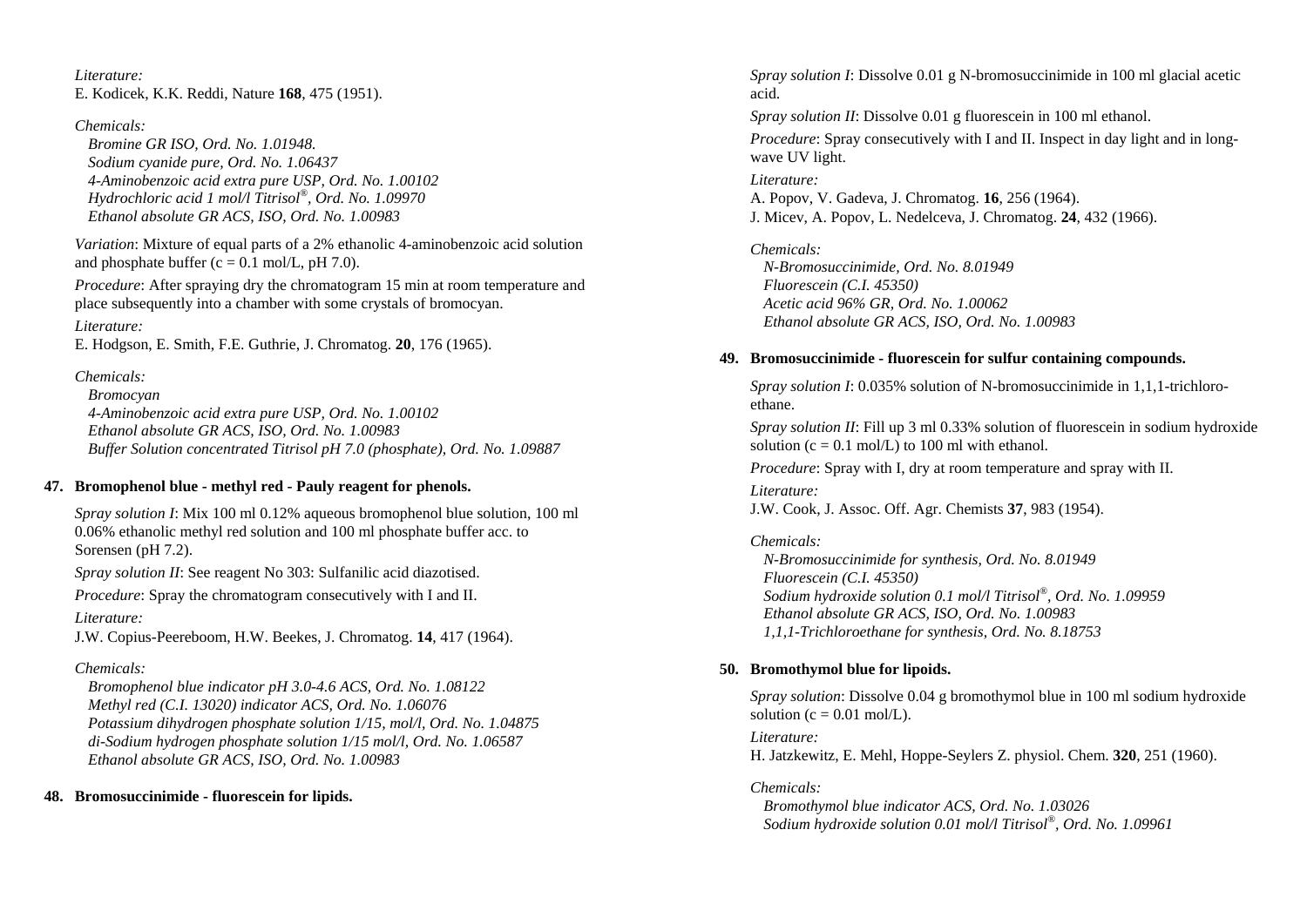### **51. Cacotheline for vitamin C.**

*Spray solution*: 2% aqueous cacotheline solution. *After-treatment*: Heat at 110°C. Violet spots. *Literature:* B. Tegethoff, Z. Naturforsch. **8b**, 374 (1953).

*Chemicals: Cacotheline* 

### **52. Carbazole - sulfuric acid for sugars.**

*Spray solution*: Dissolve 0.5 g carbazole in 95 ml ethanol and add 5 ml 97% sulfuric acid. Prepare freshly before use.

*After-treatment*: Heat 10 min at 120°C. Violet spots on blue background.

## *Chemicals:*

 *Carbazole for synthesis, Ord. No. 8.20255 Ethanol absolute GR ACS, ISO, Ord. No. 1.00983 Sulfuric acid 95-97% GR ISO, Ord. No. 1.00731* 

## **53. Carmine for polysaccharides. PC.**

*Stock solution*: Heat 1 g carmine, 0.5 g anhydrous aluminium chloride and 2 ml water 2-3 min, add the solution to 100 ml 50% ethanol and filter after 24 hours. The filtrate must be stored at 5°C.

*Spray solution*: Dilute 5 ml of stock solution with 17 ml ethanol and 3 ml water.

*Procedure*: Before drying it is advantageous to fix the polysaccharides. Dip the chromatogram 15 min into a mixture of 20 ml formaldehyde and 80 ml ethanol and dry at room temperature.

### *Literature:*

J.F. Heremans, J.P. Vaerman, Clin. Chim. Acta **3**, 430 (1958). D. Hamerman, Science **122**, 924 (1955).

## *Chemicals:*

 *Carmine (C.I. 75470) Aluminium chloride (anhydrous, sublimed), Ord. No. 8.01082 Ethanol absolute GR ACS, ISO, Ord. No. 1.00983 Formaldehyde solution min. 37% GR, Ord. No. 1.04003* 

## **54. Cerium(IV) sulfate - arsenite for organic and inorganic iodine containing compounds. PC.**

*Solution a*: Add 10 g cerium(IV) sulfate to 100 ml 1 N sulfuric acid, which has been cooled to 0-5°C. The mixture is cooled for another hour and then filtered or centrifuged. Store the clear solution until use in the refrigerator.

*Solution b*: Dissolve 5 g sodium arsenite in 30 ml sodium hydroxide solution (c = 1 mol/L). Add the solution dropwise with stirring to 65 ml 2 N sulfuric acid cooled to 0-5°C and fill up to 100 ml with water.

*Spray solution*: Mix equal parts of a and b prior to use.

*Procedure*: Spray the chromatogram with the spray solution by placing it on a glass plate. This permits uniform spraying. Place a second glass plate of equal size over the moistened chromatogram and press. Within 30 minutes white spots on yellow background will appear at the sites of iodine compounds. Potassium iodide turns chocolate-brown.

*After-treatment*: For greater contrast the chromatogram may be sprayed before drying with 1% solution of *o*-phenylenediamine in acetone. Thus the entire chromatogram turns brown and the white spots are more pronounced. Dry the chromatogram in iodine-free air.

## *Literature:*

C.H. Bowden, N.F. MacLagan, J.H. Wilkinson, Biochem. J. **53**, 93 (1955).

## *Chemicals:*

 *Cerium(IV) sulfate tetrahydrate GR, Ord. No. 1.02274 Sodium metaarsenite*  1,2*-Phenylenediamine for synthesis, Ord. No. 8.09721 Sulfuric acid 0.5 mol/l Titrisol®, Ord. No. 1.09984 Sulfuric acid 95-97% GR ISO, Ord. No. 1.00731 Sodium hydroxide solution 1 mol/l Titrisol®, Ord. No. 1.09956 Acetone GR ACS, ISO, Ord. No. 1.00014* 

## **55. Cerium(IV) sulfate - nitric acid for polyphenyls.**

*Spray solution*: Dissolve 0.3 g cerium(IV) sulfate in 100 ml 65% nitric acid. *After-treatment*: Heat 15-20 min at 120°C. Inspect in long-wave UV light. *Literature:* F. Geiss, H. Schlitt, Euratom-Bericht EUR-I-19 d (Nov. 1961).

*Chemicals: Cerium(IV) sulfate tetrahydrate GR, Ord. No. 1.02274 Nitric acid 65% GR ISO, Ord. No. 1.00456* 

## **56. Cerium(IV) sulfate - sulfuric acid for alkaloids and iodo-organic compounds (modified reagent acc. to Sonnenschein).**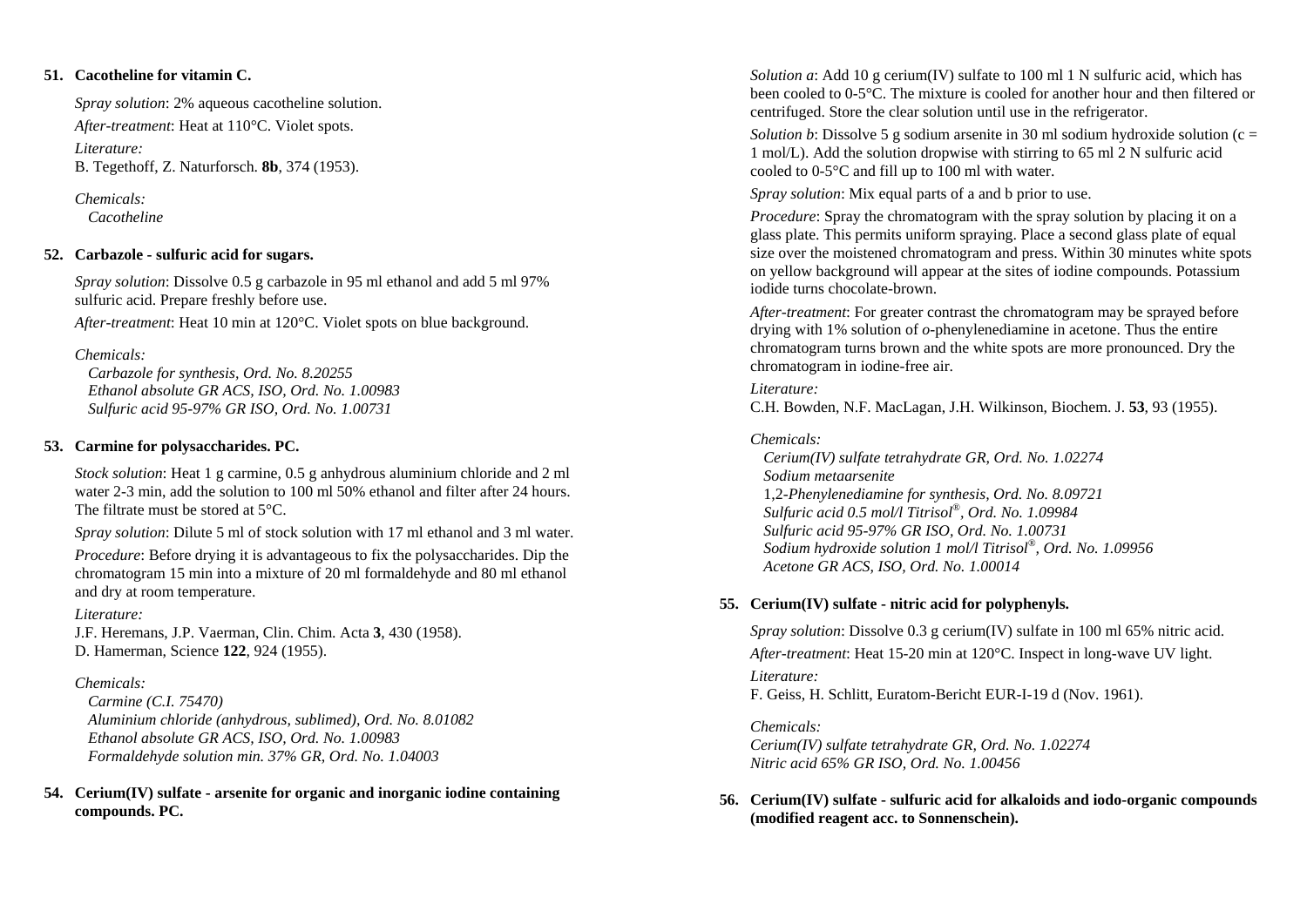*Spray solution*: Slurry 0.1 g cerium(IV) sulfate in 4 ml water. After addition of 1 g trichloroacetic acid boil and add dropwise 97% sulfuric acid until the solution becomes clear.

*After-treatment*: Heat some minutes at 110°C until the spots appear.

*Note*: The reagent dyes the alkaloids apomorphine, brucine, colchicine, papaverine and physostigmine. Organic iodine compounds also can be detected.

### *Literature:*

O.-E. Schultz, D. Strauss, Arzneimittel-Forsch. **5**, 342 (1955).

### *Chemicals:*

*Cerium(IV) sulfate tetrahydrate GR, Ord. No. 1.02274 Trichloroacetic acid GR ACS, Ord. No. 1.00807 Sulfuric acid 95-97% GR ISO, Ord. No. 1.00731* 

### **57. Cerium(IV) sulfate - sulfuric acid for solanum steroid alkaloids and steroid sapogenins.**

*Spray solution*: Saturated solution of cerium(IV) sulfate in 65% sulfuric acid.

*After-treatment*: Heat 15 min at 120°C.

*Note*: Not applicable with aluminium oxide layers.

*Literature:* 

K. Schreiber, O. Aurich, G. Osske, J. Chromatog. **12**, 63 (1963).

### *Chemicals:*

 *Cerium(IV) sulfate tetrahydrate GR, Ord. No. 1.02274 Sulfuric acid 95-97% GR ISO, Ord. No. 1.00731* 

### **58. Chloramine T for caffeine.**

*Spray solution I*: 10% aqueous chloramine T solution.

*Spray solution II*: 1 N hydrochloric acid.

*Procedure*: Spray with I and after short drying with II. Heat at 96-98°C until the smell of chlorine has disappeared. Place the chromatogram into a chamber saturated with ammonia vapour and heat subsequently for a short time until the maximal visualisation of the spots.

*Literature:* H. Gaenshirt, A. Malzacher, Arch. Pharm. **293**, 925 (1960).

## *Chemicals:*

 *Hydrochloric acid 1 mol/L Titrisol®, Ord. No. 1.09970* 

 *Chloramine T trihydrate GR, Ord. No. 1.02426 Ammonia solution 25% GR, Ord. No. 1.05432* 

### **59. Chloramine T - trichloroacetic acid for digitalis glycosides.**

*Spray solution*: Mix 10 ml of a freshly prepared 3% aqueous chloramine T solution with 40 ml 25% solution of trichloroacetic acid in ethanol. Trichloroacetic acid solution is stable for several days.

*Procedure*: Heat 7 min at 110°C. Bluish and yellow fluorescence in long-wave UV light.

*Literature:* D. Waldi, Arch. Pharm. **292**, 206 (1959).

## *Chemicals:*

 *Chloramine T trihydrate GR, Ord. No. 1.02426 Trichloroacetic acid GR ACS, Ord. No. 1.00807 Ethanol absolute GR ACS, ISO, Ord. No. 1.00983* 

## **60. Chlorine - pyrazolone - cyanide for indoles, amides, sulfonamides.**

*Chlorination*: Place the chromatogram for about 2-3 min into a chlorine atmosphere (prepared from potassium permanganate and 25% hydrochloric acid).To remove excess chlorine heat the plate at 100°C.

*Spray solution*: Equal volumes of 0.2 M solution of 3-methyl-1-phenyl-3 pyrazoIon-5-one in pyridine and potassium cyanide solution  $(c = 1 \text{ mol/L})$ .

*Procedure*: After removal of the excess chlorine spray the chromatogram until beginning transparency. **Caution, poisonous!**

The respective compounds show bright red spots which turn blue after 2 min.

### *Literature:*

Private communication G. Bohnstedt, Inst. f. Organ. Chemie, Universitaet des Saarlandes.

### *Chemicals:*

 *Potassium permanganate GR ACS, Ord. No. 1.05082 Hydrochloric acid 25% GR, Ord. No. 1.00316 Pyridine GR ACS, Ord. No. 1.09728 Potassium cyanide GR ACS, ISO, Ord. No. 1.04967* 

### **61. Chlorine - tolidine for compounds convertible into chloramines.**

*Chlorination*: Place the chromatogram into a chlorine atmosphere; 5-10 min with chlorine from a bomb, 15-20 min with chlorine prepared from a 1.5%, solution of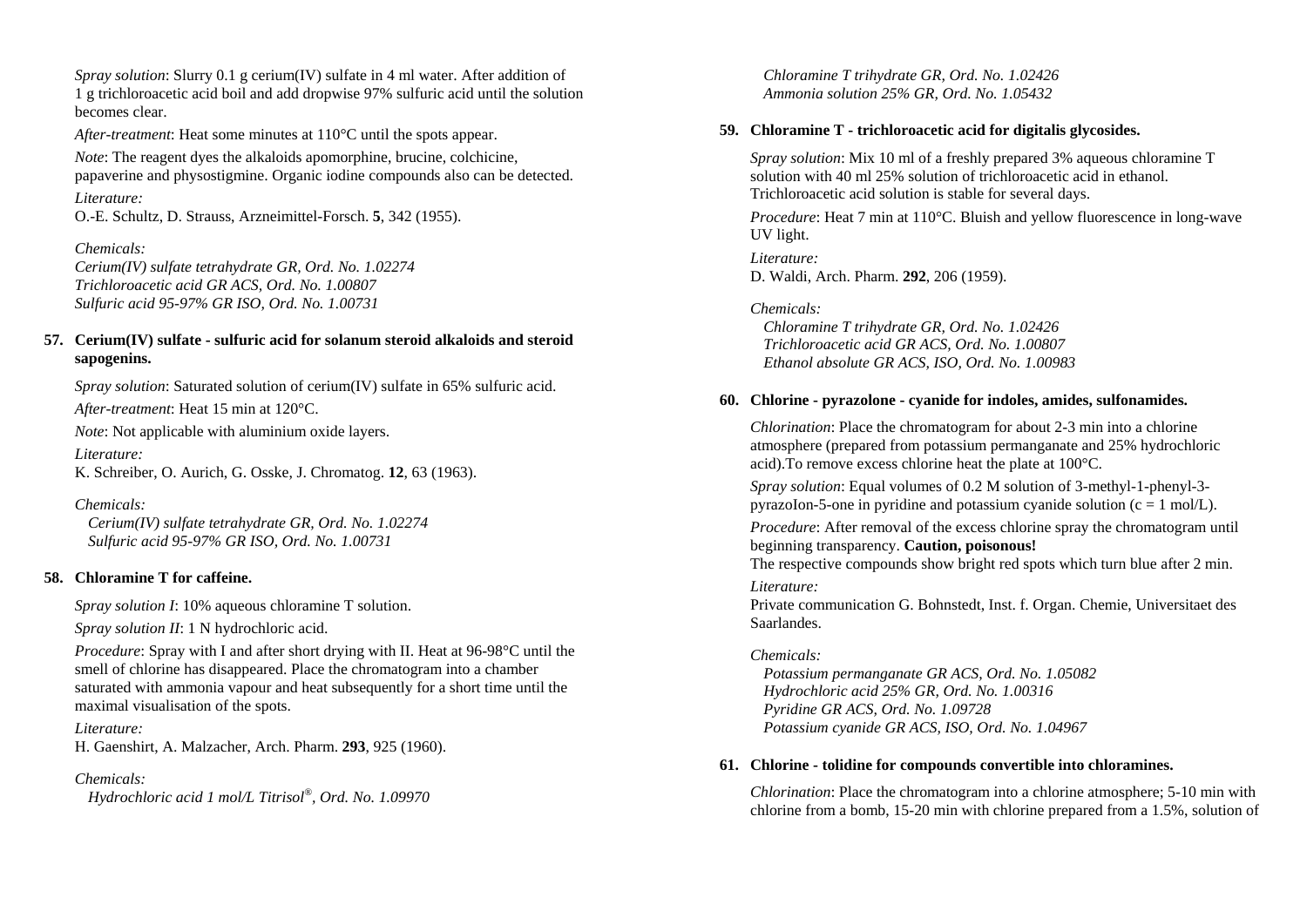potassium permanganate and 10% hydrochloric acid  $(1+1)$ . For removing excess chlorine allow the plate to stand for 5 min in the air.

*Spray solution*: Dissolve 0.16 g o-tolidine in 30 ml glacial acetic acid, fill up the solution to 500 ml with water and add 1 g potassium iodide.

*Note*: Spray a corner of the chromatogram to establish that chlorine has been removed completely. If no blue colour appears spray the whole plate.

### *Literature:*

F. Reindl, W. Hoppe, Chem. Ber. **87**, 1103 (1954).

## *Chemicals:*

 *Potassium permanganate GR ACS, Ord. No. 1.05082 Hydrochloric acid 25% GR, Ord. No. 1.00316 Acetic acid 96% GR, Ord. No. 1.00062 o-Tolidine Potassium iodide GR ISO, Ord. No. 1.05043* 

## **62. Chlorine - tolidine (modif. act. to Greig and Leaback).**

*Spray solution I*: 2% aqueous solution of potassium hypochlorite.

*Spray solution II:* Mix before use equal volumes of a saturated solution of *<sup>o</sup>*-tolidine in 2% acetic acid and 0.85% aqueous potassium iodide solution.

*Procedure*: Spray lightly with I, dry at room temperature for 1-2 hours, and spray with II.

*Literature:* C.C. Greig, D.H. Leaback, Nature **188**, 310 (1960).

## *Chemicals:*

 *Acetic acid 96% GR, Ord. No. 1.00062 Potassium iodide GR ISO, Ord. No. 1.05043 Potassium hypochlorite o-Tolidine* 

## **63. Chlorocyan - 4-aminobenzoic acid for tertiary pyridine compounds with at least one free**  <sup>α</sup>**-position.**

*Spray solution*: 5% methanolic solution of 4-aminobenzoic acid.

*Procedure*: Place the sprayed chromatogram into a chamber with a freshly prepared mixture of 20 ml 28 % aqueous slurry of chloramine T, 20 ml 1 N hydrochloric acid and 10 ml 10% aqueous potassium cyanide solution. **Caution, poisonous!** The spots will appear after a short time.

## *Literature:* E. Nuernberg, Dtsch. Apotheker-Ztg. **101**, 142 (1961).

## *Chemicals:*

 *4-Aminobenzoic acid extra pure USP, Ord. No. 1.00102 Chloramine T trihydrate GR, Ord. No. 1.02426 Potassium cyanide GR ACS, ISO, Ord. No. 1.04967 Hydrochloric acid 1 mol/l Titrisol®, Ord. No. 1.09970 Methanol GR ACS, ISO, Ord. No. 1.06009* 

## **64. 1-Chloro-2,4-dinitrobenzene - indicator reagent.**

*Spray solution*: 0.5% ethanolic solution of 1 -chloro-2,4-dinitrobenzene.

*Chemicals: 1-Chloro-2,4-dinitrobenzene GR, Ord. No. 1.02427 Ethanol absolute GR ACS, ISO, Ord. No. 1.00983* 

## **65. 1-Chloro-2,4-dinitrobenzene for nicotinic acid, nicotinamide, pyridoxol.**

*Spray solution I*: 1% methanolic solution of 1-chloro-2,4-dinitrobenzene. *Spray solution II:* Sodium hydroxide solution (c = 3 mol/L). *Procedure:* Spray subsequently with I and II.

*Literature:* L. Maiwald, H. Maske, Hoppe-Seylers Z. physiol. Chem. **306**, 143 (1956).

## *Chemicals:*

 *1-Chloro-2,4-dinitrobenzene GR, Ord. No. 1.02427 Sodium hydroxide solution min. 27% (1.3) GR, Ord. No. 1.05591 Methanol GR ACS, ISO, Ord. No. 1.06009* 

## **66. Chlorophenol red - indicator reagent.**

*Spray solution*: 0.04% ethanolic solution of chlorophenol red. Adjust the solution with sodium hydroxide solution ( $c = 0.1$  mol/L) to pH 7.0.

#### *Literature:*

A.R. Jones, E.J. Dowling, W.J. Skroba, Anal. Chem. **25**, 394 (1953).

### *Chemicals:*

 *Chlorophenol red indicator, Ord. No. 1.03024 Sodium hydroxide solution 0.1 mol/L Titrisol®, Ord. No. 1.09959* 

## **67. Chlorosulfonic acid - glacial acetic acid for triterpenes, sterols, steroids.**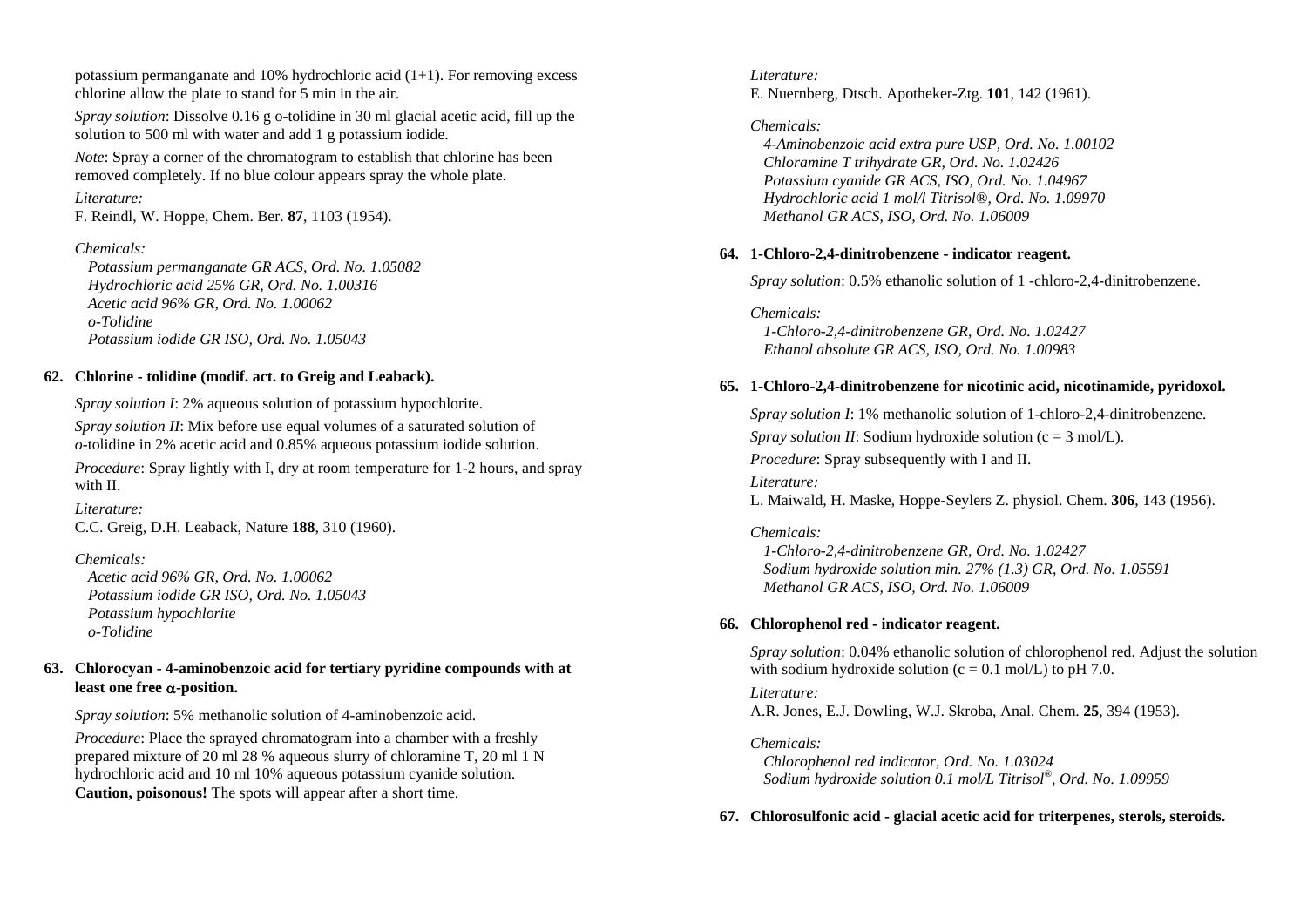*Spray solution*: Dissolve 5 ml chlorosulfonic acid in 10 ml glacial acetic acid with cooling.

*Treatment*: After spraying heat 5-10 min at 130°C. Inspect in long-wave UV light.

*Literature:* 

R. Tscheche, G. Wulf, Chem. Ber. **94**, 2019 (1961). R. Tschesche, J. Chromatog. **5**, 217 (1961). K. Takeda, S. Hara, A. Wada, N. Matsumoto, J. Chromatog. **11**, 562 (1963).

## *Chemicals:*

 *Chlorosulfonic acid, Ord. No. 8.00220 Acetic acid 96% GR, Ord. No. 1.00062* 

## **68. Chromosulfuric acid as universal detectant for organic compounds.**

*Spray solution*: Dissolve 5 g potassium dichromate in 100 ml 40% sulfuric acid.

*Note*: The reagent is suitable for charring organic compounds, in particular, lipids, by heating the chromatogram at 150°C.

*Literature:* J. Bertetti, Ann. Chim. (Rome) **44**, 495 (1954).

*Chemicals: Potassium dichromate GR ACS, ISO, Ord. No. 1.04864 Sulfuric acid 95-97% GR ISO, Ord. No. 1.00731* 

### **69. Chromotropic acid for methylenedioxyphenyl-type compounds (e.g. narcotine, hydrastine, sesamine and other compounds splitting off formaldehyde).**

*Solution a*: 100% aqueous solution of chromotropic acid sodium salt.

*Solution b*: Add 5 parts 97% sulfuric acid to 3 parts water and cool to room temperature.

*Spray solution*: Prepare freshly before use a mixture of 1 part a and 5 parts b. *After-treatment*: Heat 30 min at 105°C.

*Literature:*  M. Beroza, Agricult. and Food Chemistry **11**, 51 (1963).

### *Chemicals:*

 *Chromotropic acid disodium salt dihydrate GR, Ord. No. 1.02498 Sulfuric acid 95-97% GR ISO, Ord. No. 1.00731* 

## **70. Cinnamaldehyde - acetic anhydride - sulfuric acid for steroid sapogenins.**

*Spray solution I*: 1% ethanolic cinnamaldehyde solution.

*Spray solution II*: Prepare freshly before use a mixture of 12 parts acetic anhydride and 1 part 97% sulfuric acid.

*Procedure*: Spray with I, dry 5 min at 90°C and spray with II. After 1-2 min at room temperature, the chromatogram is heated at 90°C until the spots appear.

### *Chemicals:*

 *Cinnamaldehyde for synthesis, Ord. No. 8.02505 Sulfuric acid 95-97% GR ISO, Ord. No. 1.00731 Acetic anhydride GR ACS, ISO, Ord. No. 1.00042 Ethanol absolute GR ACS, ISO, Ord. No. 1.00983* 

## **71. Cinnamaldehyde - hydrochloric acid for indole derivatives.**

*Spray solution*: Dissolve 5 ml cinnamaldehyde in 100 ml ethanol and add 5 ml 37% hydrochloric acid freshly before use.

*After-treatment*: Place the plate into a hydrogen chloride atmosphere. Red spots.

*Literature:* 

D. Jerschel, R. Mueller, Naturwissenschaften **38**, 561 (1951).

### *Chemicals:*

 *Cinnamaldehyde for synthesis, Ord. No. 8.02505 Ethanol absolute GR ACS, ISO, Ord. No. 1.00983 Hydrochloric acid fuming 37% GR ISO, Ord. No. 1.00317* 

## **72. Cobalt(II) chloride for organic phosphate esters.**

*Spray solution*: 1% anhydrous cobalt(II) chloride solution in acetone. *After-treatment*: Heat at 40-50°C. Blue spots. The reaction is not sensitive. *Literature:* R. Donner, K. Lohs, J. Chromatog. **17**, 349 (1965).

## *Chemicals:*

 *Cobalt(II) chloride hexahydrate GR ACS, Ord. No. 1.02539 Acetone GR ACS, ISO, Ord. No. 1.00014* 

## **73. Cobalt(II) - lead nitrite for ammonium and potassium ions. PC.**

*Spray solution I*: Dissolve 5 g cobalt(II) nitrate and 5 g lead nitrate in 100 ml water and add 1-2 drops nitric acid.

*Spray solution II:* Saturated sodium nitrite solution in acetic acid ( $c = 2$  mol/L).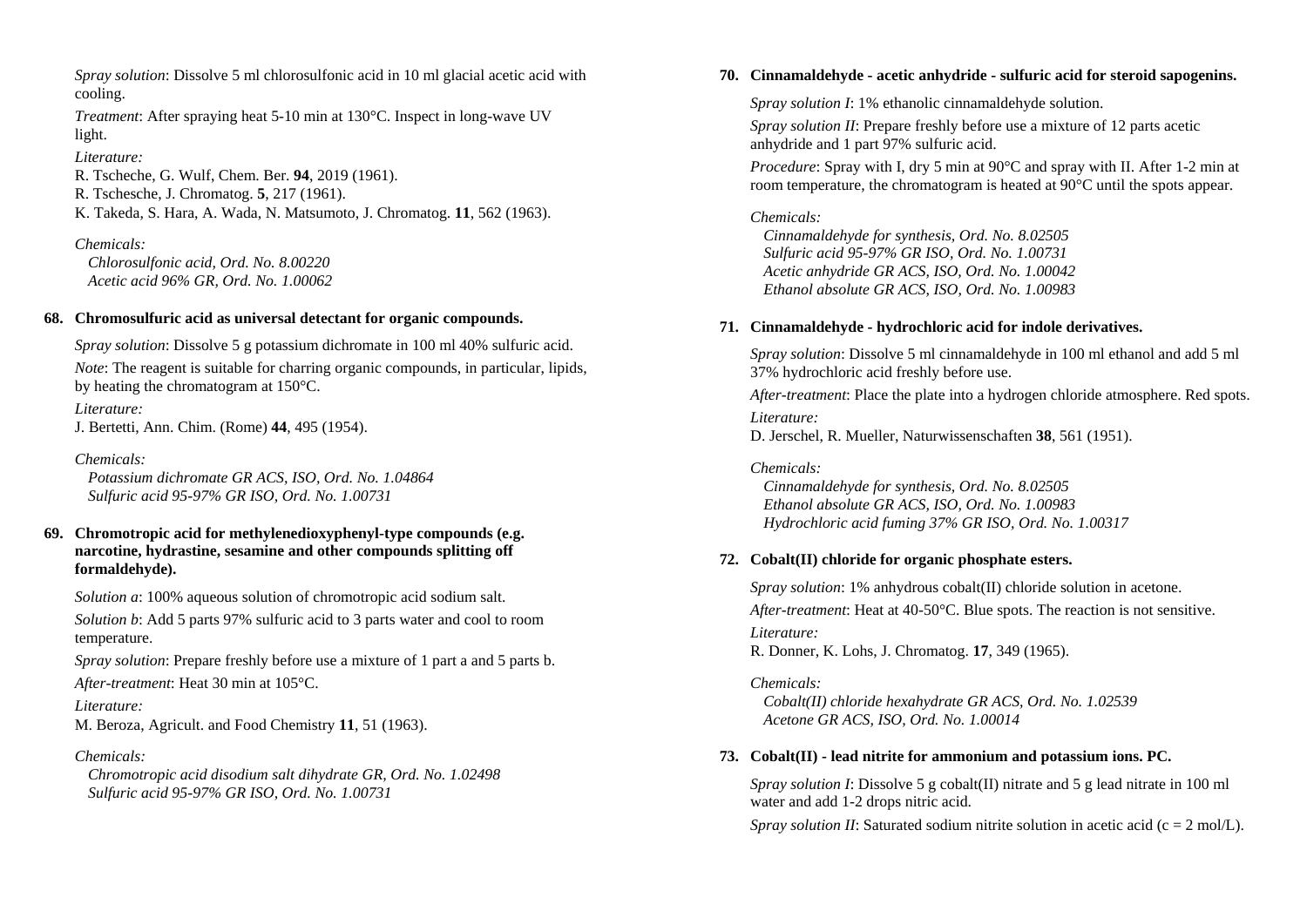*Procedure*: Spray with I, and after drying with II. Then rinse with water and dry again.

*Literature:*  E. Beerstecher, Anal. Chem. **22**, 1200 (1950). R.U. Magee, J.B. Headridge, Analyst **82**, 95 (1957).

## *Chemicals:*

 *Lead(II) nitrate GR ACS, Ord. No. 1.07398 Cobalt(II) nitrate hexahydrate GR, Ord. No. 1.02536 Sodium nitrite GR ACS, Ord. No. 1.06549 Acetic acid 96% GR, Ord. No. 1.00062 Nitric acid 65% GR ISO, Ord. No. 1.00456* 

## **74. Cobalt(II) nitrate - ammonia for barbiturates (Zwikker reagent).**

*Spray solution*: 1% ethanolic cobalt(II) nitrate solution.

*After-treatment*: Dry and place into a chamber saturated with ammonia vapours. *Literature:* 

E.J. Shellard, J.V. Osisiogu, Lab. Practice **13**, 516 (1964).

## *Chemicals:*

 *Cobalt(II) nitrate hexahydrate GR, Ord. No. 1.02536 Ethanol absolute GR ACS, ISO, Ord. No. 1.00983 Ammonia solution 25% GR, Ord. No. 1.05432* 

## **75. Cobalt(II) nitrate - lithium hydroxide for barbiturates.**

*Spray solution I*: 2% cobalt(II) nitrate solution in absolute methanol.

*Spray solution II*: 0.5% methanolic lithium hydroxide solution.

*Procedure*: Spray with I and after drying at room temperature with II.

*Literature:* 

H. Weidmann, Dissertation, Berlin 1961.

## *Chemicals:*

 *Cobalt(II) nitrate hexahydrate GR, Ord. No. 1.02536 Lithium hydroxide (about 98% LiOH) LAB, Ord. No. 1.05691 Methanol GR ACS, ISO, Ord. No. 1.06009 Methanol dried SeccoSolv, Ord. No. 1.06012* 

## **76. Cobalt(II) thiocyanate for alkaloids and amines.**

*Spray solution*: Dissolve 3 g ammonium thiocyanate and 1 g cobalt(II) chloride in 20 ml water.

*Note*: Alkaloids and amines show blue spots on white to pink background. The colours grow pale after 2 hours and can be restored by spraying with water or by placing the chromatogram into water vapours.

## *Literature:*

E.S. Lane, J. Chromatog. **18**, 426 (1965).

## *Chemicals:*

 *Cobalt(II) chloride hexahydrate GR ACS, Ord. No. 1.02539 Ammonium thiocyanate GR ACS, ISO, Ord. No. 1.01213* 

## **77. Copper acetate - potassium hexacyanoferrate(II) for the identification of higher fatty acids acc. to Kaufmann. PC.**

*Dip solution I*: Mix 10 ml saturated aqueous copper acetate solution with 240 ml water.

*Dip solution II*: Freshly prepared 1.5% aqueous potassium hexacyanoferrate(II) solution.

*Procedure*: After separation of the fatty acids on petroleum- or undecaneimpregnated paper heat the chromatogram 2 hours at 120°C to remove the impregnation. Then place the chromatogram 45 min into dip solution I. Subsequently remove the excess copper acetate with running water by rinsing for 15 min. Then place the chromatogram into dip solution II where the acids show red-brown spots.

## *Literature:*

H.P. Kaufmann, W.H. Nietsch, Fette u. Seifen, Anstrichmittel **56**, 154 (1954).

## *Chemicals:*

 *Copper(II) acetate monohydrate GR, Ord. No. 1.02711 Potassium hexacyanoferrate(II) trihydrate GR ACS, ISO, Ord. No. 1.04984* 

## **78. Copper acetate - rubeanic acid for the identification of higher fatty acids acc. to Kaufmann. PC.**

*Dip solution 1*: Dilute 10 ml saturated copper(II) acetate solution to 1 1 with water.

*Dip solution II*: 0.1% ethanolic rubeanic acid solution with 0.5 % ammonia.

*Procedure*: Place the chromatogram 45 min into dip solution I and remove excess copper salt by rinsing with water for 1.5 hours. Dip the moist chromatogram 30 min into II, then rinse again 30 min with running water and dry.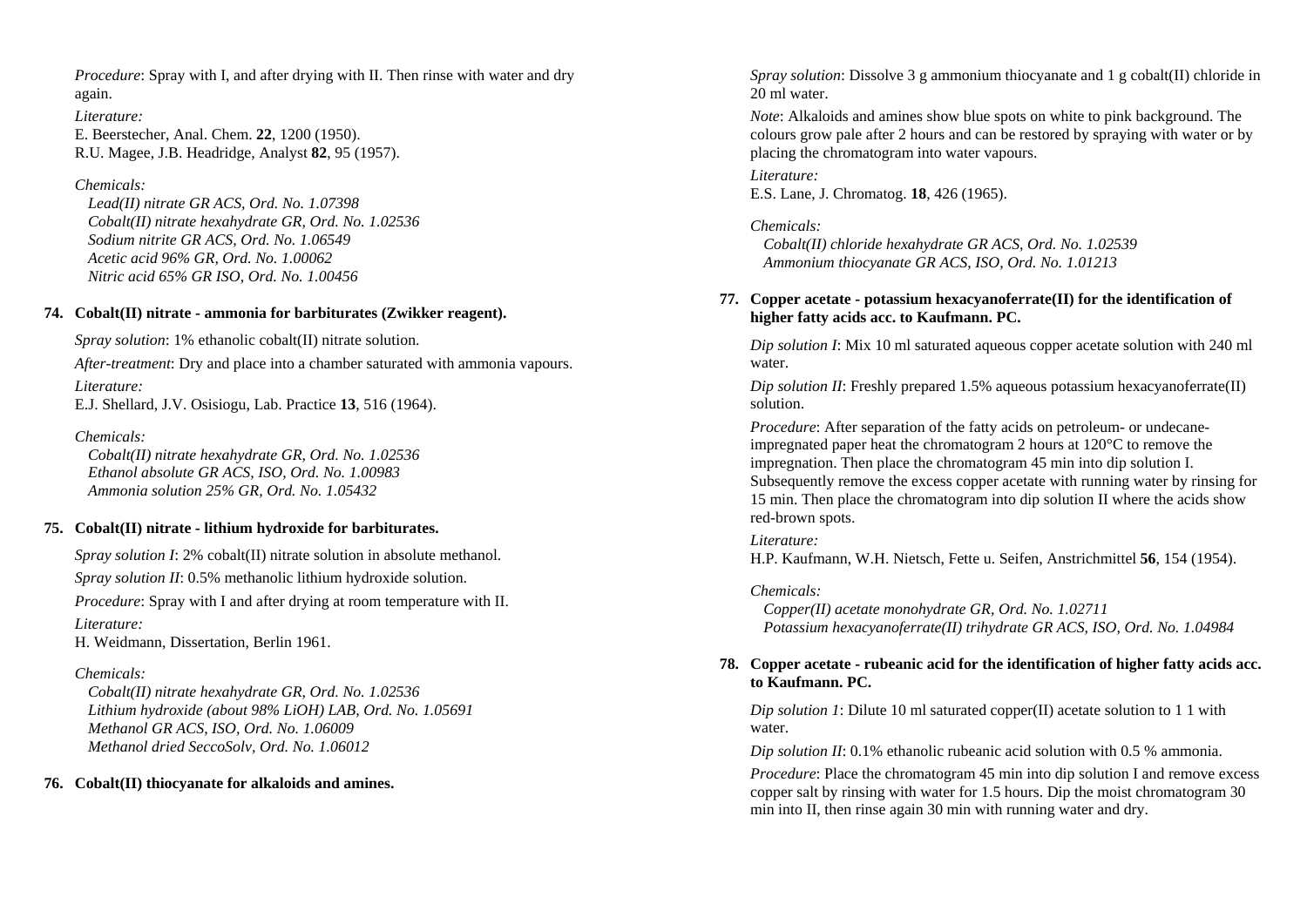*Literature:* P.E. Ballance, W.M. Crombie, Biochem. J. **69**, 632 (1958).

*Chemicals:* 

 *Copper(II) acetate monohydrate GR, Ord. No. 1.02711 Rubeanic acid (dithiooxamide) GR, Ord. No. 1.00629 Ethanol absolute GR ACS, ISO, Ord. No. 1.00983 Ammonia solution 25% GR, Ord. No. 1.05432* 

## **79. Copper chloride for oximes.**

*Spray solution*: 0.5% aqueous copper(II) chloride solution.

*Note*: β-Oxime complex compounds show green spots immediately after spraying,  $\alpha$ -Oxime complex compounds show weak green spots after heating 10 min at 110°C.

*Literature:* 

M. Hranisavljevic-Jacovljevic, I. Pexjkovic-Tadic, A. Stojiljkovic, J. Chromatog. **12**, 70 (1963).

*Chemicals: Copper(II) chloride dihydrate GR ACS, Ord. No. 1.02733* 

## **80. Copper sulfate - benzidine for pyridine monocarboxylic acids.**

*Spray solution I*: Dissolve 0.3 g copper(II) sulfate in 100 ml 45% ethanol. *Spray solution II*: 0.1% solution of benzidine in 50% ethanol. **Caution: Benzidine is cancerogenic!**

*Procedure*: Spray with I, dry the chromatogram at 60°C and spray with II. Blue spots.

*Chemicals: Copper(II) sulfate pentahydrate GR ACS, ISO, Ord. No. 1.02790 Benzidine Ethanol absolute GR ACS, ISO, Ord. No. 1.00983* 

## **81. Copper sulfate - quinine - pyridine for barbiturates and thiobarbiturates.**

*Spray solution I*: Dissolve 0.2 g copper(II) sulfate and 0.02 g quinine hydrochloride in 50 ml water, add 2 ml pyridine and fill up to 100 ml with water. *Spray solution II*: 0.5% aqueous potassium permanganate solution.

*Procedure a*: Spray with I and dry at room temperature. White, yellow or violet spots in daylight, dark spots on fluorescent background in long-wave UV light.

*Procedure b*: Spray subsequently with II. Yellow or white spots.

*Literature:* M. Frahm, A. Gottesleben, K. Soehring, Pharm. Acta Helv. **38**, 785 (1963).

## *Chemicals:*

 *Copper(II) sulfate pentahydrate GR ACS, ISO, Ord. No. 1.02790 Potassium permanganate GR ACS, Ord. No. 1.05082 Quinine hydrochloride Ph Eur, Ord. No. 8.17037 Pyridine GR ACS, Ord. No. 1.09728* 

## **82. Copper(II) sulfate - sodium citrate for flavonoids and coumarins with**  *<sup>o</sup>***-dihydroxy groups (Benedict's reagent).**

*Spray solution*: Dissolve 1.3 g copper(II) sulfate, 17.3 g sodium citrate and 10 g anhydrous sodium carbonate in water and fill up to 100 ml.

*Note*: The fluorescence in long-wave UV light of coumarins with *o*-dihydroxy groups is quenched by Benedict's reagent. Compounds without *o*-dihydroxy groups keep or show stronger fluorescence, often connected with a change of colour.

*Literature:* H. Reznik, K. Egger, Z. anal. Chem. **183**, 196 (1961).

## *Chemicals:*

 *Copper(II) sulfate pentahydrate GR ACS, ISO, Ord. No. 1.02790 Sodium carbonate anhydrous GR ISO, Ord. No. 1.06392 tri-Sodium citrate dihydrate GR ACS, ISO, Ord. No. 1.06448* 

## **83.** <sup>α</sup>**-Cyclodextrin for straight-chain lipids.**

*Spray solution*: 30% ethanolic solution of <sup>α</sup>-cyclodextrin. *Preparation*: K. Freudenberg et al., Liebigs Ann. Chem. **558**, 1 (1947). D. French et al., J. Am. Chem. Soc. **71**, 353 (1949).

*After-treatment*: Dry the chromatogram at room temperature and place it into a chamber containing iodine vapour.

## *Literature:*

D.C. Malins, H.K. Mangold, J. Am. Oil Chemists Soc. **37**, 576 (1960). H.K. Mangold, J.L. Gellermann, H. Schlenk, Federation Proc. **17**, 269 (1958). H.K. Mangold, B.G. Lamp, H. Schlenk, J. Am. Chem. Soc. **77**, 6070 (1955).

*Chemicals: Iodine resublimed GR ACS, IAO, Ord. No. 1.04761*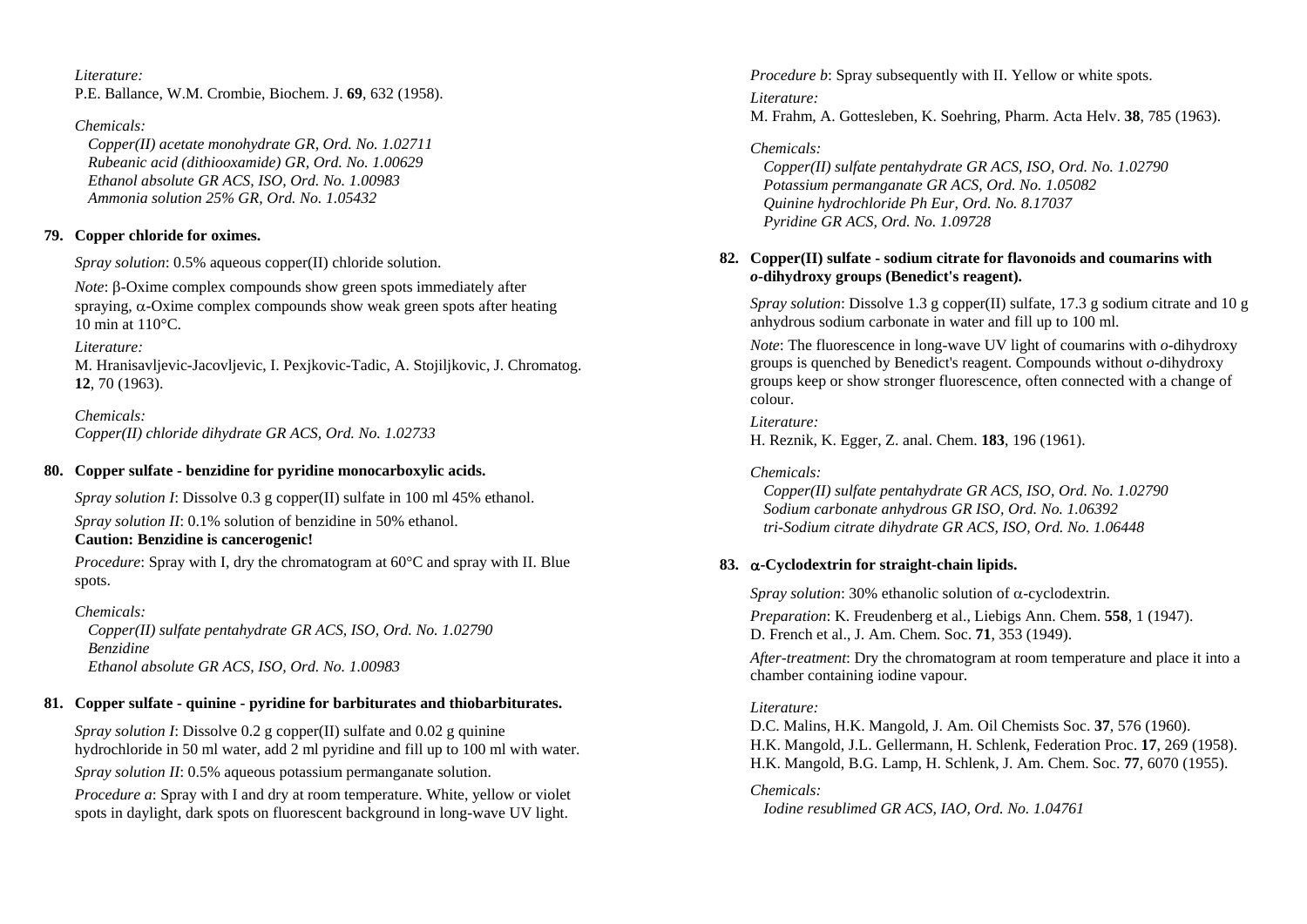*Ethanol absolute GR ACS, ISO, Ord. No. 1.00983*  <sup>α</sup>*-Cyclodextrine, Ord. No. 1.02126* 

### **84. Cysteine - sulfuric acid for desoxyribonucleosides (modif. reagent acc. to Dische).**

*Spray solution*: Mix freshly before use 1 part of a 0.5% cysteine hydrochloride solution in 3 N sulfuric acid with 9 parts acetone.

*Procedure*: Spray the chromatogram with the solution or dip into it, then heat 5-10 min at 85°C.

Desoxyribonucleosides and their phosphates turn green or grey, purines are dyed more rapidly than pyrimidines.

*Literature:* G. Buchanan, Nature **168**, 1091 (1951).

## *Chemicals:*

 *L-Cysteine hydrochloride monohydrate, Ord. No. 1.02839 Sulfuric acid 95-97% GR ISO, Ord. No. 1.00731 Acetone GR ACS, ISO, Ord. No. 1.00014* 

## **85. 3,5-Diaminobenzoic acid - phosphoric acid for 2-deoxy-sugars.**

*Spray solution*: Dissolve 1 g 3,5-diaminobenzoic acid in 25 ml 80% phosphoric acid and dilute with 60 ml water.

*After-treatment*: Heat 15 min at 100°C. The spots fluoresce green-yellow in longwave UV light. Amounts more than 2 μg are visible as brown spots in daylight. *Literature:* 

M. Pesez, Bull. soc. chim. biol. **32**, 701 (1950).

### *Chemicals:*

 *ortho-Phosphoric acid 85% GR ISO, Ord. No. 1.00573 3,5-Diaminobenzoic acid for synthesis, Ord. No. 8.20405* 

### **86.** *o***-Dianisidine for aldehydes and ketones.**

*Spray solution*: Saturated solution of *o*-dianisidine in glacial acetic acid.

*Note*: In some cases 2,7-diaminofluorene may be used instead of *o*-dianisidine. Good differentiation of colours.

*Literature:* 

R. Wasicky, O. Frehden, Mikrochim. Acta **1**, 55 (1937).

## *Chemicals:*

 *o-Dianisidine (3,3'-dimethoxybenzidine) Acetic acid 96% GR, Ord. No. 1.00062 2,7-Diaminofluorene* 

## **87. Diazotisation and coupling with 1-naphthol for aromatic primary amines and sulfonamides (Bratton-Marshall reagent).**

*Spray solution I*: Freshly prepared 1% sodium nitrite solution in hydrochloric acid  $(c = 1 \text{ mol/L}).$ 

*Spray solution II*: Freshly prepared 0.2% 1-naphthol solution in potassium hydroxide ( $c = 1$  mol/L).

*Procedure*: Spray with I and after 1 min with II. Dry the chromatogram at 60<sup>o</sup>C. *Note*: Instead of l-naphthol a 0.4% methanolic solution of N-(l-naphthyl)ethylene diammonium dichloride may be used as coupling agent.

## *Literature:*

A.C. Bratton, E.K. Marshall, J. Biol. Chem. **128**, 537 (1939). A. Wankmueller, Naturwissenschaften **39**, 302 (1952). G. Wagner, Arch. Pharm. **285**, 409 (1952). T. Bican-Fister, V. Kajganovic, J. Chromatog. **11**, 492 (1963).

## *Chemicals:*

 *1-Naphthol GR, Ord. No. 1.06223 Sodium nitrite GR ACS, Ord. No. 1.06549 N-(1-Naphthyl)ethylenediamine dihydrochloride GR, Ord. No. 1.06237 Hydrochloric acid 1 mol/l Titrisol®, Ord. No. 1.09970 Potassium hydroxide solution 1 mol/l Titrisol®, Ord. No. 1.09918 Methanol GR ACS, ISO, Ord. No. 1.06009* 

## **88. 2,6-Dibromoquinone chlorimide for phenols (Gibbs' reagent).**

*Spray solution*: Freshly prepared 0.4% methanolic solution of 2,6-dibromoquinone chlorimide.

*Treatment*: Spray the chromatogram first with the spray solution and then respray with a 10% aqueous sodium carbonate solution or place it in a chamber saturated with ammonia.

### *Literature:*

E. Nuernberg, Dtsch. Apotheker-Ztg. **101**, 268 (1961).

### *Chemicals:*

 *2,6-Dibromoquinone chlorimide Sodium carbonate 10-hydrate GR ISO, Ord. No. 1.06391*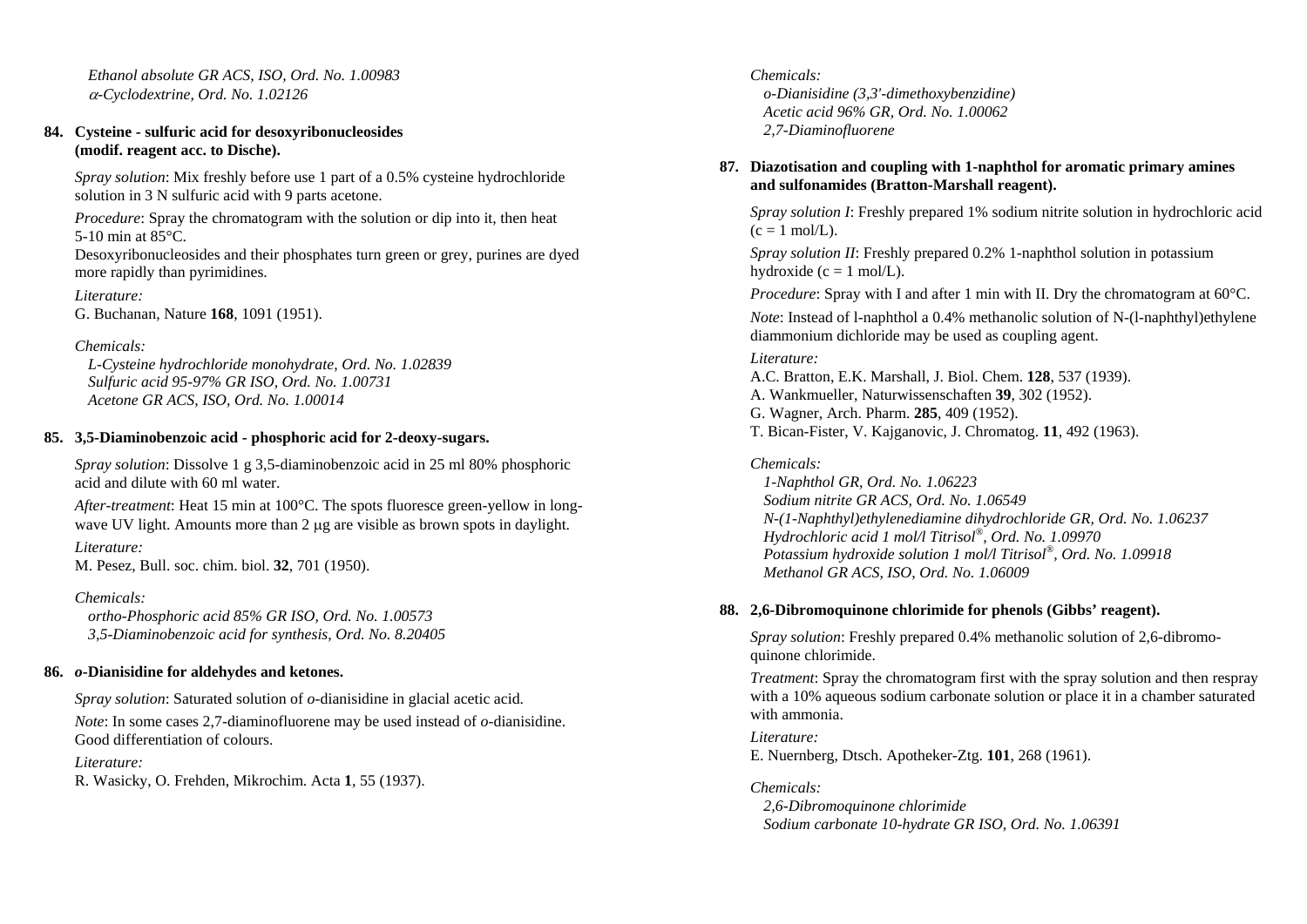*Ammonia solution 25% GR, Ord. No. 1.05432 Methanol GR ACS, ISO, Ord. No. 1.06009* 

### **89. 2',7'-Dichlorofluorescein.**

100 ml ready to use spray solution for chromatography  $(c = 0.2\%$  in 2-propanol).

 *Ord. No. 1.09219* 

### **90. 2',7'-Dichlorofluorescein fluorescence indicator for saturated and unsaturated lipids.**

*A. Spray solution*: 0.2 ethanolic solution of 2',7'-dichlorofluorescein.

*B. Spray solution (for vitamin E)*: 0.01% ethanolic solution of 2',7'-dichlorofluorescein.

*Note*: After drying with warm air it is sometimes advisable to place the chromatogram in a current of steam, or to spray it with water. Inspect in long-wave UV light.

*Literature:* 

D.C. Malins, H.K. Mangold, J. Am. Oil Chemists Soc. **37**, 576 (1960). P.J. Dunphy, K.J. Whittle, J.F. Pennock, Chem. & Ind. (London) **1965**, 1217.

*Chemicals: 2',7'-Dichlorofluorescein, Ord. No. 1.09676 Ethanol absolute GR ACS, ISO, Ord. No. 1.00983* 

## **91. 2',7'-Dichlorofluorescein - aluminium chloride - iron(III) chloride for free fatty acids (specific detection).**

*Spray solution I*: 0.05% ethanolic solution of 2',7'-dichlorofluorescein.

*Spray solution II*: 1 % ethanolic solution of aluminium chloride.

*Spray solution III*: 1% aqueous solution of iron(III) chloride.

*Procedure*: Spray with I, dry some minutes at 100<sup>o</sup>C, spray with II, dry again some minutes at 100°C and spray with III. Pink-violet spots on fallow background.

*Literature:*  A.E. Dudzinsky, J. Chromatog. **31**, 560 (1967).

*Chemicals:* 

 *2',7'-Dichlorofluorescein, Ord. No. 1.09676 Aluminium chloride anhydrous, Ord. No. 1.01082*   *Iron(III) chloride hexahydrate GR, Ord. No. 1.03943 Ethanol absolute GR ACS, ISO, Ord. No. 1.00983* 

## **92. 2,6-Dichlorophenolindophenol- silver nitrate for alkali chlorides.**

*Spray solution*: 0.2% ethanolic solution of 2,6-dichlorophenolindophenol sodium salt. Filter after addition of 3 g silver nitrate and shaking. Prepare freshly before use!

*Literature:* T. Barnabas, M.G. Badve, J. Barnabas, Naturwissenschaften **41**, 478 (1954).

*Chemicals: 2,6-Dichlorophenol-indophenol sodium salt dihydrate GR, Ord. No. 1.03028 Silver nitrate GR ACS, ISO, Ord. No. 1.01512 Ethanol absolute GR ACS, ISO, Ord. No. 1.00983* 

## **93. 2,6-Dichlorophenolindophenol sodium salt for organic acids and keto acids.**

*Spray solution*: 0.1% ethanolic solution of 2,6-dichlorophenolindophenol sodium salt.

*After-treatment*: After brief warming the acids appear as red spots on light blue background.

*Literature:* C. Passera, A. Pedrotti, G. Ferrari, J. Chromatog. **14**, 289 (1964).

### *Chemicals:*

 *2,6-Dichlorophenol-indophenol sodium salt dihydrate GR, Ord. No. 1.03028 Ethanol absolute GR ACS, ISO, Ord. No. 1.00983* 

### **94. 2,6-Dichlorophenolindophenol sodium salt for vitamin C (Tillman reagent).**

*Spray solution*: 0.05% solution of 2,6-dichlorophenolindophenol sodium salt in 50% ethanol.

*Note*: Colourless spots on blue background.

*Literature:* 

Y.-T. Chen, F.A. Isherwood, L.W. Mapson, Biochem. J. **55**, 821 (1953).

## *Chemicals:*

 *2,6-Dichlorophenol-indophenol sodium salt dihydrate GR, Ord. No. 1.03028 Ethanol absolute GR ACS, ISO, Ord. No. 1.00983* 

## **95. 2,6-Dichloroquinone chlorimide for antioxidants, adrenaline and derivatives, cyanamide and derivatives.**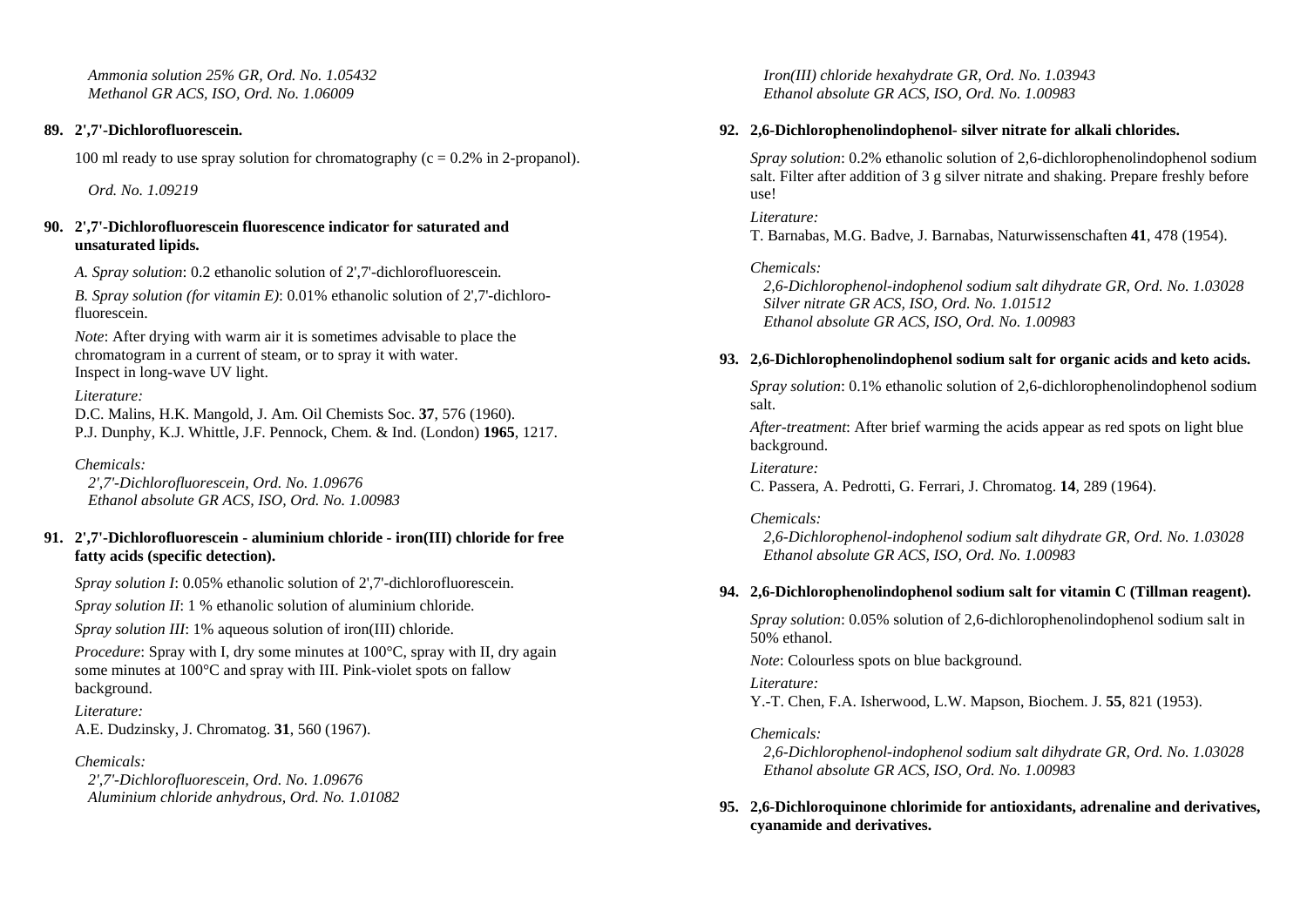*Spray solution:* Prepare freshly before use a 0.1 to 1 % solution of 2.6-dichloroquinone chlorimide in 100 ml absolute ethanol. The spots appear after about 15 minutes. Not to be used for urea. Some antioxidants show characteristic change of colours after being sprayed with a 2% solution of sodium tetraborate in 40% ethanol.

### *Literature:*

A. Seher, Fette u. Seifen, Anstrichmittel **61**, 345 (1959) R.F. v. d. Heide, O. Wouters, Z. Lebensm.-Unters. u. Forsch. **115**; 129 (1962). R. Segura-Cardona, K. Soehring, Med. Exp. **10**, 251 (1964).

### *Chemicals:*

 *2,6-Dichloroquinone chlorimide GR, Ord. No. 1.03037 Ethanol absolute GR ACS, ISO, Ord. No. 1.00983 di-Sodium tetraborate 10-hydrate GR ACS, ISO, Ord. No. 1.06308* 

## **96. Dicobalt octacarbonyl for acetylene compounds.**

*Spray solution I*: Dissolve 0.5 g dicobalt octacarbonyl in 100 ml petroleum benzine.

*Spray solution II*: Hydrochloric acid (c = 1 mol/L).

*Procedure*: Spray with I, wait 10 min, spray with II and remove the layer with Neatan after drying. Wash out excess reagent with water and place the chromato gram into a bromine atmosphere. The spots show yellow colours.

*Literature:* 

K.E. Schulte, F. Ahrens, E. Sprenger, Pharm. Ztg. **108**, 1165 (1963).

## *Chemicals:*

 *Hydrochloric acid 1 mol/l Titrisol®, Ord. No. 1.09970 Bromine GR ISO, Ord. No. 1.01948 Neatan® Di-Cobalt octacarbonyl for synthesis, Ord. No. 8.20748 Petroleum benzine (100-140°C), Ord. No. 1.01770* 

## **97. Diethylamine - copper(II) sulfate for thiobarbiturates.**

*Spray solution*: Dissolve 0.5 g copper(II) sulfate in 100 ml methanol. Add 3 ml diethylamine to the solution.

*Note*: Shake prior to use; stable for only a few days. Thiobarbituric acids show green spots.

## *Literature:*

W. Dietz, K. Soehring, Arch. Pharm. **290**, 80 (1957).

## *Chemicals:*

 *Copper(II) sulfate pentahydrate GR ACS, ISO, Ord. No. 1.02790 Methanol GR ACS, ISO, Ord. No. 1.06009 Diethylamine for synthesis, Ord. No. 8.03010* 

## **98. Diethyl malonate for 3,5-dinitrobenzoic acid esters.**

*Spray solution I*: 10% ethanolic solution of diethyl malonate.

*Spray solution II*: 10% aqueous sodium hydroxide.

*Procedure*: Spray with I and then with II. Heat 5 min at 95°C. Red-violet spots.

*Literature:* J. Cerny, Chem. listy **49**, 1899 (1955).

## *Chemicals:*

 *Diethyl malonate for synthesis, Ord. No. 8.00898 Sodium hydroxide solution min. 10% (1.11) GR, Ord. No. 1.05588 Ethanol absolute GR ACS, ISO, Ord. No. 1.00983* 

## **99. Dimedone - phosphoric acid for keto sugars.**

*Spray solution*: Dissolve 0.3 g 5,5-dimethylcyclohexane-1,3-dione (dimedone) in 90 ml ethanol and add 10 ml 85% phosphoric acid.

*After-treatment*: Heat 15-20 min at 110°C. In daylight yellow spots on a white background, in long-wave UV light blue fluorescent spots.

## *Literature:*

S. Adachi, Anal. Biochem. **9**, 224 (1964).

## *Chemicals:*

 *Dimedone GR, Ord. No. 1.06013 ortho-Phosphoric acid 85% GR ISO, Ord. No. 1.00573 Ethanol absolute GR ACS, ISO, Ord. No. 1.00983* 

## **100. 4-Dimethylaminobenzaldehyde.**

100 ml ready to use spray solution for chromatography ( $c = ca$ . 1.2% in 2propanol).

 *Ord. No. 1.03722* 

**101. 4-Dimethylaminobenzaldehyde - acetic acid - phosphoric acid for proazulenes and azulenes (EP reagent).**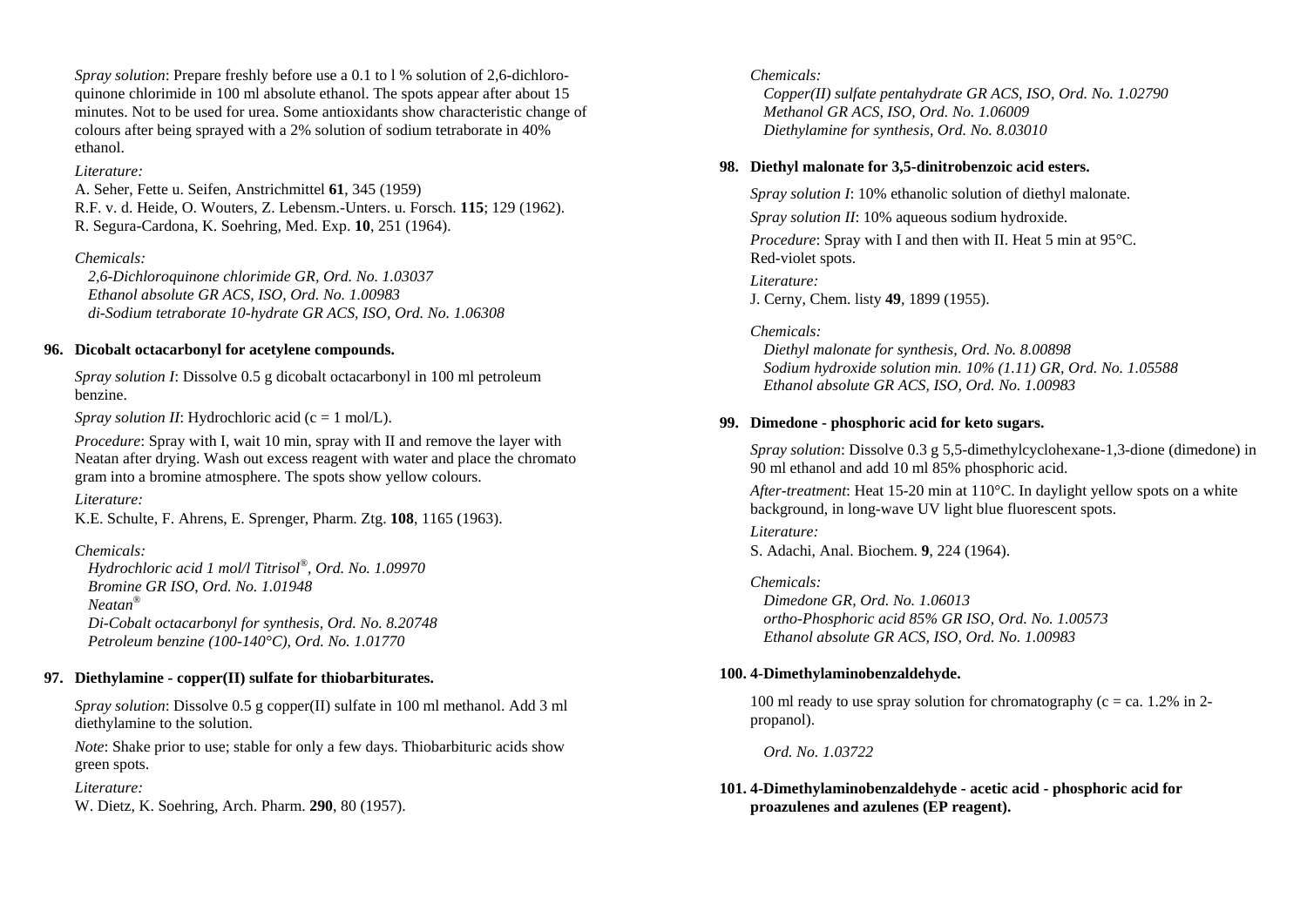*Spray solution*: Dissolve 0.25 g 4-dimethylaminobenzaldehyde in a mixture of 50 g glacial acetic acid and 5 g 85% phosphoric acid. After dissolution is complete, add 20 ml water. Stable for months in a brown bottle.

*Note*: Azulenes turn deep blue at room temperature. Proazulenes show blue spots only after heating for 10 min at 80°C. The colours grow pale and become green to yellow. By exposure to steam over a water bath the spots show again their intense blue colour.

#### *Literature:*

E. Stahl, Dtsch. Apotheker-Ztg. **93**, 197 (1953). H. Kaiser, G. Hasenmayer, Arch. Pharm. **287**, 503 (1954).

## *Chemicals:*

 *4-Dimethylaminobenzaldehyde GR ACS, Ord. No. 1.03058 Acetic acid 96% GR, Ord. No. 1.00062 ortho-Phosphoric acid 85% GR ISO, Ord. No. 1.00573* 

## **102. 4-Dimethylaminobenzaldehyde - acetylacetone for amino sugars (Morgan-Elson reagent).**

*Spray solution I*: Add 5 ml of a mixture of 5 ml 50% aqueous potassium hydroxide and 20 ml ethanol immediately prior to use to 10 ml of a solution of 0.5 ml acetylacetone and 50 ml 1-butanol.

*Spray solution II*: Dissolve 1 g 4-dimethylaminobenzaldehyde in 30 ml ethanol. Add 30 ml 37% hydrochloric acid. If required dilute with 180 ml 1-butanol.

*Procedure*: After spraying with I heat 5 min at 105<sup>o</sup>C, spray with II and dry 5 min at 90°C. Red spots.

### *Literature:*

L.A. Elson, W.T.J. Morgan, Biochem. J. **27**, 1824 (1933). R. Belcher, A.J. Mutten, C.M. Sabrook, Analyst **79**, 201 (1954).

## *Chemicals:*

 *4-Dimethylaminobenzaldehyde GR ACS, Ord. No. 1.03058 Acetylacetone GR, Ord. No. 1.09600 Potassium hydroxide pellets GR, Ord. No. 1.05033 Ethanol absolute GR ACS, ISO, Ord. No. 1.00983 1-Butanol GR ACS, ISO, Ord. No. 1.01990 Hydrochloric acid fuming 37% GR ISO, Ord. No. 1.00317* 

**103. 4-Dimethylaminobenzaldehyde - hydrochloric acid for amines (Ehrlich's reagent).** 

*Spray Solution A*: Dissolve 1 g 4-dimethylaminobenzaldehyde in a mixture of 25 ml 37% hydrochloric acid and 75 ml methanol.

*After-treatment*: In some cases it is necessary to warm the plate.

*Spray solution B*: 1% ethanolic solution of 4-dimethylaminobenzaldehyde.

*Treatment*: Place the sprayed chromatogram 3-5 min in a chamber saturated with hydrochloric acid vapours or respray with 25% hydrochloric acid. Sometimes it is necessary to warm the plate.

### *Literature:*

R.A. Heacock, M.E. Mahon, J. Chromatog. **17**, 338 (1965).

## *Chemicals:*

 *4-Dimethylaminobenzaldehyde GR ACS, Ord. No. 1.03058 Hydrochloric acid 25% GR, Ord. No. 1.00316 Hydrochloric acid fuming 37% GR ISO, Ord. No. 1.00317 Methanol GR ACS, ISO, Ord. No. 1.06009 Ethanol absolute GR ACS, ISO Ord. No. 1.00983* 

## **104. 4-Dimethylaminobenzaldehyde - hydrochloric acid according to Stahl for indole derivatives (van Urk reagent).**

*Spray solution*: Dissolve 1 g 4-Dimethylaminobenzaldehyde in 50 ml 37% hydrochloric acid and add 50 ml ethanol.

*Note*: In case of eluents with volatile alkaline reacting components it is necessary to heat the plate to about 50°C, until these compounds have disappeared.

*Procedure*: Spray intensively until transparency. Subsequently blow vapours of aqua regia over the layer.

### *Literature:*

E. Stahl, H. Kaldewey, Hoppe-Seylers Z. physiol. Chem. **323**, 182 (1961).

### *Chemicals:*

 *4-Dimethylaminobenzaldehyde GR ACS, Ord. No. 1.03058 Hydrochloric acid fuming 37% GR ISO, Ord. No. 1.00317 Ethanol absolute GR ACS, ISO, Ord. No. 1.00983 Nitric acid 65% GR ISO, Ord. No. 1.00456* 

### **105. 4-Dimethylaminobenzaldehyde - sulfuric acid for ergot alkaloids.**

*Spray solution*: Dissolve 0.125 g 4-dimethylaminobenzaldehyde in a cooled mixture of 65 ml 97% sulfuric acid and 35 ml water and add 0.05 ml 5% aqueous iron(III) chloride solution. Stable for about a week.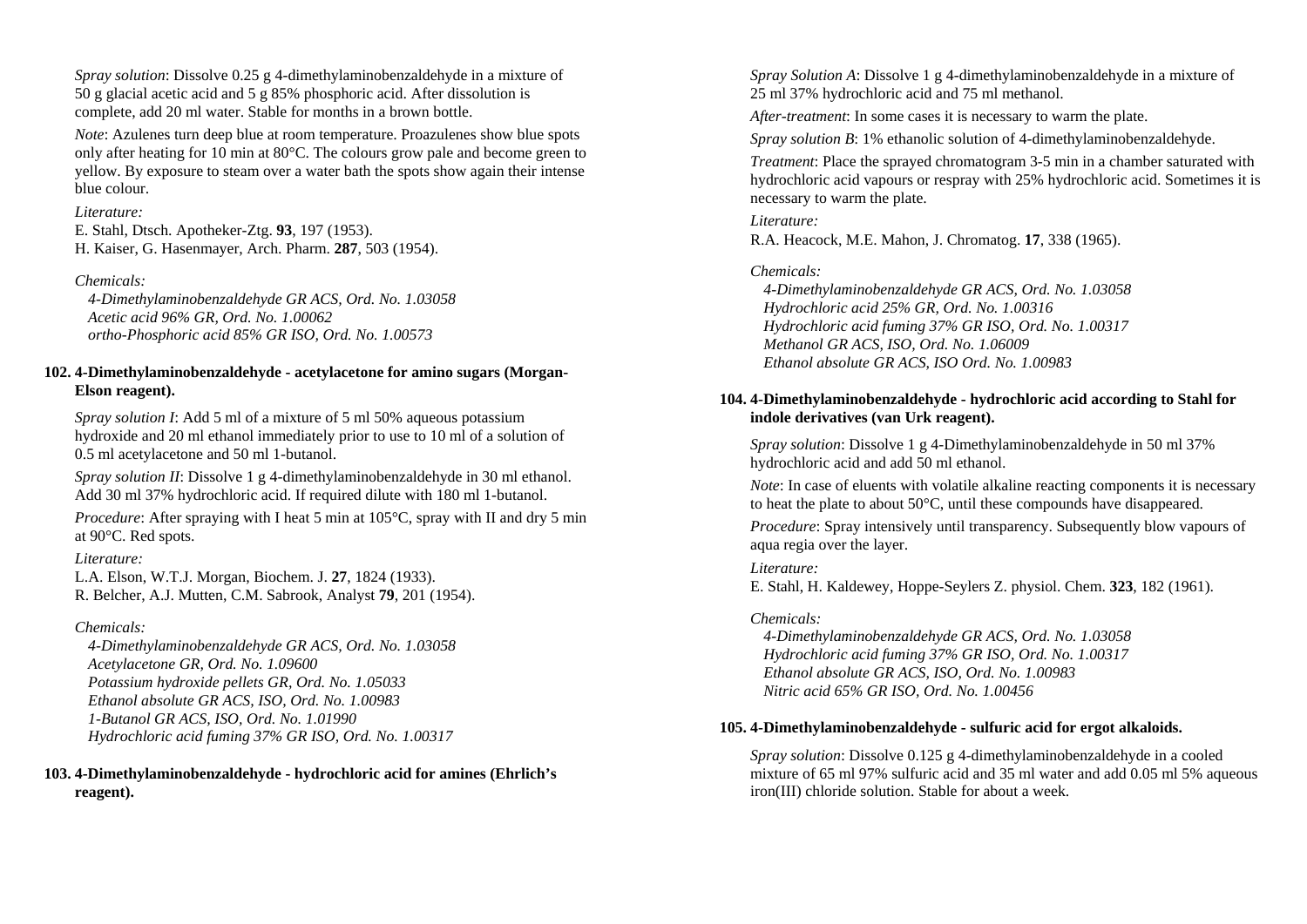*Literature:* M. Zinser, C. Baumgaertel, Arch. Pharm. **297**, 158 (1964).

*Chemicals: 4-Dimethylaminobenzaldehyde GR ACS, Ord. No. 1.03058 Sulfuric acid 95-97% GR ISO, Ord. No. 1.00731 Iron(III) chloride hexahydrate GR, Ord. No. 1.03943* 

### **106. Dimethylaminobenzylidenerhodanine for silver, copper and mercury ions.**

*Spray solution*: 1% ethanolic solution of 5-(4-dimethylaminobenzylidene) rhodanine.

*Treatment*: Respray with 25% ammonia solution or place into a chamber saturated with ammonia vapours. Pink to violet spots.

*Literature:* F.W.H.M. Merkus, Pharm. Weekblad **98**, 955 (1963).

### *Chemicals:*

 *5-(4-Dimethylaminobenzylidene)rhodanine GR, Ord. No. 1.03059 Ethanol absolute GR ACS, ISO Ord. No. 1.00983 Ammonia solution 25% GR, Ord. No. 1.05432* 

### **107. Dimethylaminocinnamaldehyde for indoles.**

*Stock solution*: Dissolve 2 g 4-dimethylaminocinnamaldehyde in a mixture of 100 ml hydrochloric acid (c = 6 mol/L) and 100 ml ethanol. Store the solution in the refrigerator.

*Spray solution*: 1 part stock solution and 4 parts ethanol.

*After-treatment*: Heat 5 min at 105°C. The colours of the spots are intensified by blowing vapours of aqua regia over the layer.

*Note*: Unsuitable with ammonia-containing eluents because the background becomes coloured. By brief heating (10 min at 105°C) this can be evaporated before spraying.

### *Literature:*

J. Harley-Mason, A.A.P.G. Archer, Biochem. J. **69**, 60 (1958).

## *Chemicals:*

 *4-(Dimethylamino)cinnamaldehyde for synthesis, Ord. No. 8.22034 Hydrochloric acid 25% GR, Ord. No. 1.00316 Nitric acid 65% GR ISO, Ord. No. 1.00456* 

### **108. N,N-Dimethyl-1,4-phenylenediammonium dichloride for bromine-containing hypnotics and chlorinated insecticides.**

*Spray solution*: Dissolve 0.5 g N,N-dimethyl-1.4-phenylenediammonium dichloride in 100 ml sodium ethoxide (1 g sodium in 100 ml ethanol).

*Procedure*: After spraying moisten the chromatogram with a water spray and irradiate 1 min with unfiltered UV light. This liberates free halogen which oxidises the reagent to Wurster's red.

### *Literature:*

J. Baeumler, S. Rippstein, Helv. Chim. Acta **44**, 1162 (1961).

*Chemicals:* 

 *N,N-Dimethyl-1,4-phenylenediammonium dichloride GR, Ord. No. 1.03067 Sodium rods, Ord. No. 1.06260 Ethanol absolute GR ACS, ISO, Ord. No. 1.00983* 

### **109. N,N-Dimethyl-1,4-phenylenediammonium dichloride for peroxides.**

*Spray solution*: Dissolve 1.5 g N,N-dimethyl-1.4-diphenylenediammonium dichloride in a mixture of 128 ml methanol, 25 ml water and 1 ml glacial acetic acid. Peroxides show purple spots.

*Literature:* E. Knappe, D. Peteri, Z. anal. Chem. **190**, 386 (1962).

### *Chemicals:*

 *N,N-Dimethyl-1,4-phenylenediammonium dichloride GR, Ord. No. 1.03067 Acetic acid 96% GR, Ord. No. 1.00062 Methanol GR ACS, ISO, Ord. No. 1.06009* 

## **110. N,N-Dimethyl-1,4-phenylenediammonium dichloride - trichloroacetic acid for methyl-sugars.**

*Spray solution*: Dissolve 0.4 g N,N-dimethyl-1,4-phenylenediammonium dichloride in 100 ml 2% aqueous trichloroacetic acid solution.

*After-treatment*: Heat 1-2 min at 120°C.

*Note*: The colour spots may be eluated for colorimetric determination.

### *Literature:*

W.C. Schaefer, J.W. van Cleve, Anal. Chem. **28**, 1290 (1956). L. Boggs, L.S. Cuendet, I. Ehrenthal, R. Koch, F. Smith, Nature **166**, 520 (1950).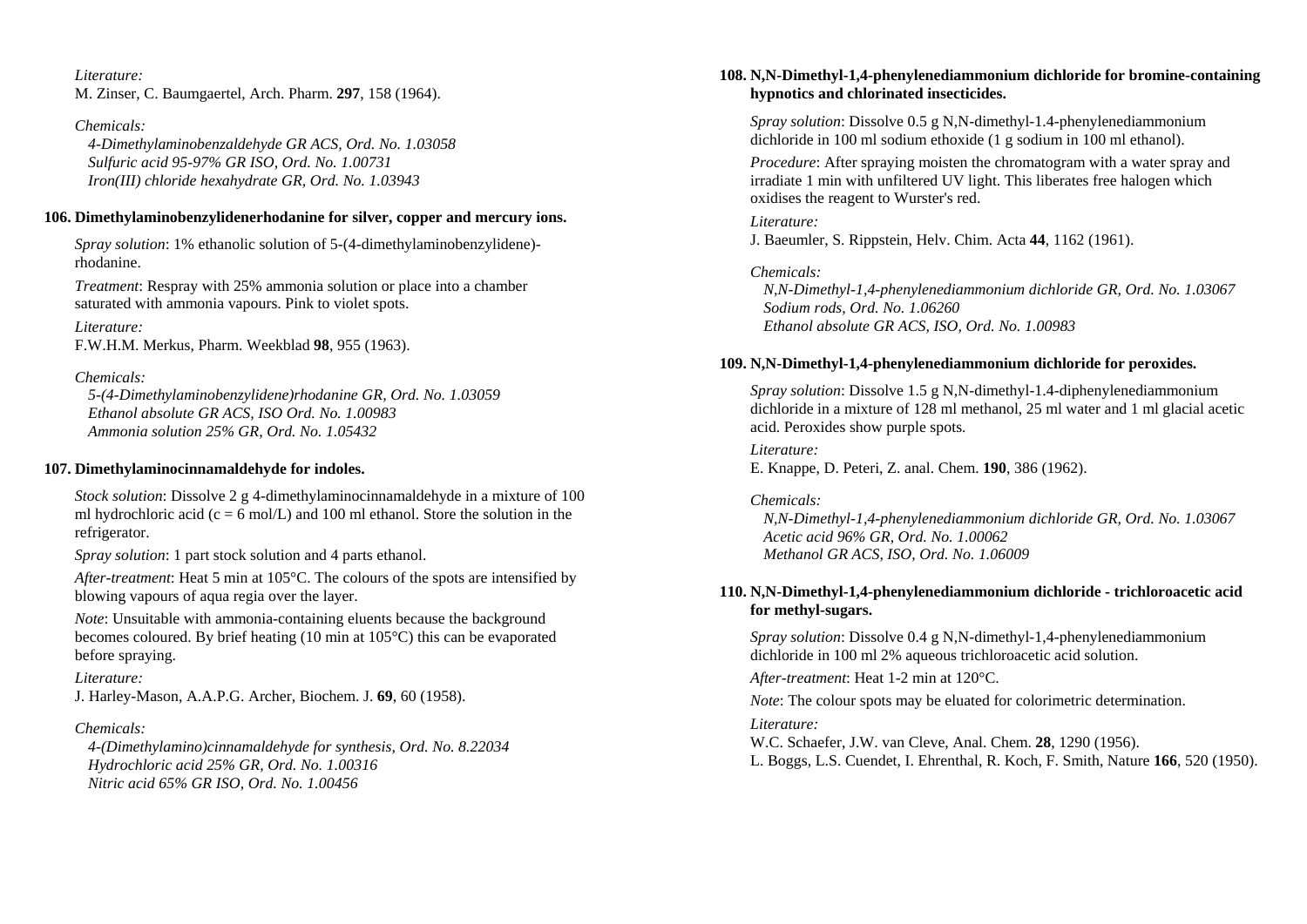*Chemicals: N,N-Dimethyl-1,4-phenylenediammonium dichloride GR, Ord. No. 1.03067 Trichloroacetic acid GR ACS, Ord. No. 1.00807* 

### **111. 1,3-Dinitrobenzene for 17-ketosteroids.**

*Solution a*: 2% ethanolic solution of 1,3-dinitrobenzene. *Solution b*: Methanolic potassium hydroxide solution ( $c = 2.5$  mol/L). *Spray solution*: Mix equal parts of a and b. *After-treatment*: Heat 1-2 min at 80°C. Violet spots. *Literature:* T. Feher, Mikrochim. Acta **1965**, 105. B.P. Lisboa, J. Chromatog. **16**, 136 (1964). R. Neher, Steroid Chromatography, Elsevier 1964, Amsterdam, London, New York.

#### *Chemicals:*

 *1,3-Dinitrobenzene for synthesis, Ord. No. 8.22272 Potassium hydroxide pellets GR, Ord. No. 1.05033 Methanol GR ACS, ISO, Ord. No. 1.06009 Ethanol absolute GR ACS, ISO, Ord. No. 1.00983* 

### *Variation for PC:*

*Dip solution I*: Mix 1 part 30% aqueous potassium hydroxide with 1 part ethanol.

*Dip solution II*: 2% ethanolic 1,3-dinitrobenzene solution.

*Procedure*: After dipping into I press off excess between filter paper. Then dip into II, press off and heat slowly at 65°C. 17-Ketosteroids turn violet, 2-ketosteroids blue-violet and 20-ketosteroids brown.

*Literature:* 

J. Barrolier, J. Heilmann, Z. physiol. Chem. **309**, 221 (1957). O. Schindler, T. Reichstein, Helv. Chim. Acta **34**, 108 (1951).

### *Chemicals:*

 *1,3-Dinitrobenzene for synthesis, Ord. No. 8.22272 Potassium hydroxide pellets GR, Ord. No. 1.05033 Ethanol absolute GR ACS, ISO, Ord. No. 1.00983* 

### **112. 3,5-Dinitrobenzoic acid for cardiac glycosides.**

*A. Spray solution*: Dissolve 1 g 3,5-dinitrobenzoic acid in a mixture of 50 ml methanol and 50 ml potassium hydroxide solution ( $c = 2$  mol/L).

*B. Spray solution I*: 2% methanolic solution of 3,5-dinitrobenzoic acid.

*Spray solution II*: 5.7% methanolic potassium hydroxide solution.

*Procedure*: Spray lightly with I and then with excess II. The spots show blue violet colours.

#### *Literature:*

R. Tschesche, G. Grimmer, F. Seehofer, Chem. Ber. **86** 1235 (1953). M.L. Lewbart, W. Wehrli, T. Reichstein, Helv. Chim. Acta **46**, 565 (1963).

### *Chemicals:*

 *3,5-Dinitrobenzoic acid, Ord. No. 1.00138 Potassium hydroxide pellets GR, Ord. No. 1.05033 Methanol GR ACS, ISO, Ord. No. 1.06009* 

#### **113. 3,5-Dinitrobenzoic acid for reducing sugars.**

*Spray solution*: 1% solution of 3,5-dinitrobenzoic acid in sodium carbonate solution ( $c = 2$  mol/L).

*After-treatment*: Dry 5-10 min at 100°C.

#### *Literature:*

F. Weygand, H. Hofmann, Chem. Ber. **83**, 405 (1950).

#### *Chemicals:*

 *3,5-Dinitrobenzoic acid, Ord. No. 1.00138 Sodium carbonate anhydrous GR ISO, Ord. No. 1.06392* 

### **114. 2,4-Dinitrofluorobenzene for amino acids.**

*Spray solution I*: Dissolve 8.4 g sodium hydrogen carbonate in 80 ml water, add 2.5 ml 1 N sodium hydroxide solution and make up to 100 ml with water.

*Spray solution II*: 10% methanolic solution of 2,4-dinitrofluorobenzene.

*Treatment*: Spray with I and subsequently with II.

*Procedure*: Scrape off 5 mm from both sides of the plate. Place two polyethylene strips of same breadth on the margins so that a second glass plate can be laid on the layer. Heat 1 hour at 40°C in the dark, cool the plate and place 10 min in an ether bath. After drying the spots are outlined.

# *Literature:*

G. Pataki, J. Chromatog. **16**, 541 (1964).

#### *Chemicals:*

 *1-Fluoro-2,4-dinitrobenzene GR, Ord. No. 1.02966 Sodium hydrogen carbonate GR ISO, Ord. No. 1.06329*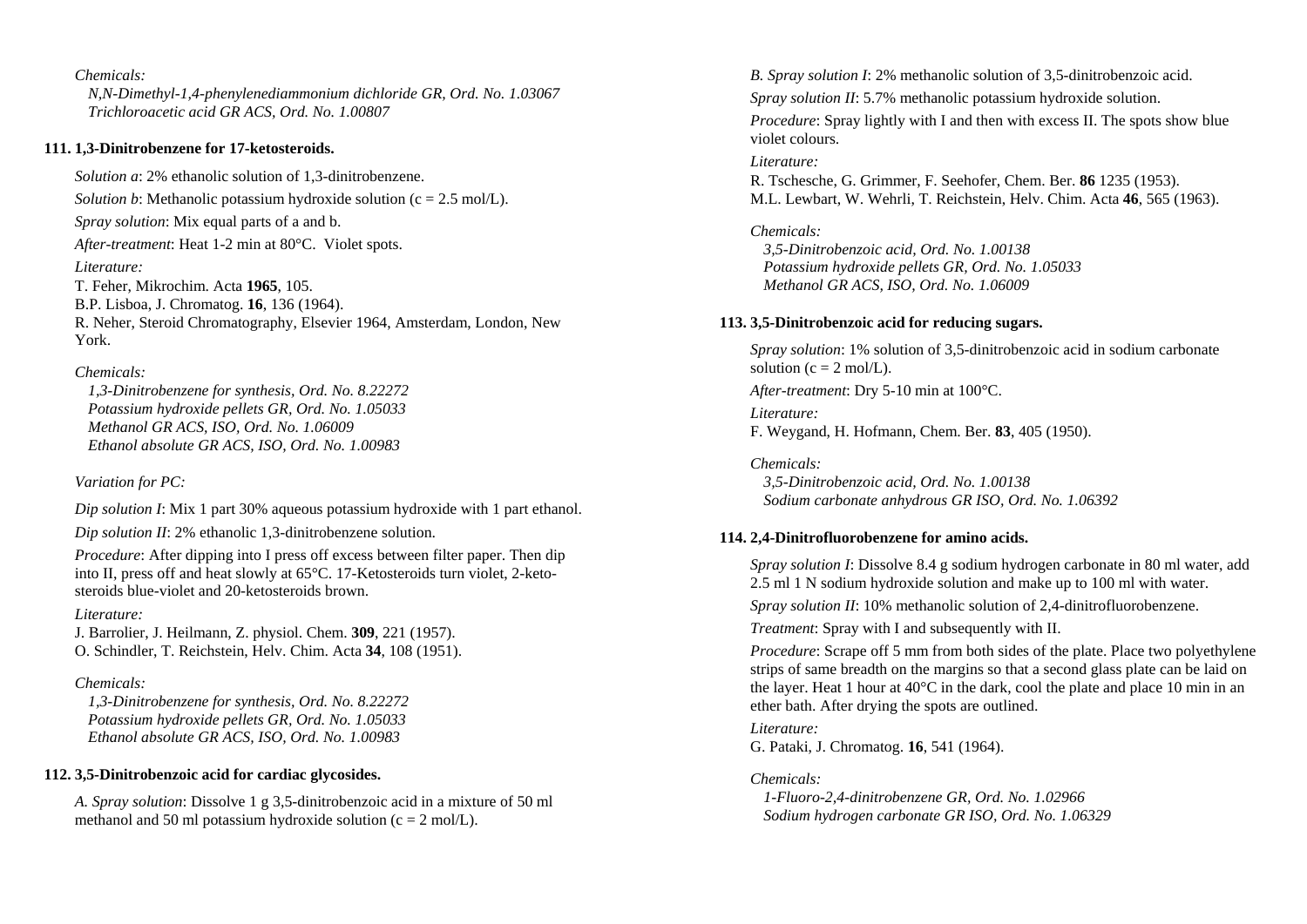*Sodium hydroxide solution 1 mol/l Titrisol®, Ord. No. 1.09956 Methanol GR ACS, ISO, Ord. No. 1.06009 Diethyl ether GR ACS, Ord. No. 1.00921* 

### **115. 2,4-Dinitrophenylhydrazine for free aldehyde and keto groups and ketoses.**

*A. Spray solution*: 0,4% solution of 2,4-dinitrophenylhydrazine in hydrochloric acid (c =  $2 \text{ mol/L}$ ).

*B. Spray solution*: Add 10 ml 37% hydrochloric acid to 1 g 2,4-dinitrophenylhydrazine in 1000 ml ethanol.

*After-treatment*: For distinction of the formed 2,4-dinitrophenylhydrazones (DNPH) spray consecutively with 0.2% solution of potassium hexacyanoferrate(III) in hydrochloric acid ( $c = 2$  mol/L). Saturated keto-DNPH show blue colour immediately, saturated aldehyde-DNPH show olive-green colour more slowly. Unsaturated carbonyl derivatives change only slowly or not at all.

### *Literature:*

A. Mehlitz, K. Gierschner, T. Minas, Chemiker-Ztg. **87**, 573 (1963).

### *Chemicals:*

 *2,4-Dinitrophenylhydrazine GR, Ord. No. 1.03081 Hydrochloric acid fuming 37% GR ISO, Ord. No. 1.00317 Ethanol absolute GR ACS, ISO, Ord. No. 1.00983 Potassium hexacyanoferrate(III) GR ACS, ISO, Ord. No. 1.04973* 

### **116. 3,5-Dinitrosalicylic acid for reducing sugars.**

*Spray solution*: 0,5%, solution of 3,5-dinitrosalicylic acid (2-hydroxy-3,5 dinitrobenzoic acid) in 4% sodium hydroxide solution.

*After-treatment*: After brief pre-drying at room temperature heat 4-5 min at 100°C.

#### *Literature:*

A. Jeanes, C.S. Wise, R.J. Dimler, Anal. Chem. **23**, 415 (1951).

*Chemicals:* 

 *2-Hydroxy-3,5-dinitrobenzoic acid, Ord. No. 8.00141 Sodium hydroxide pellets GR ISO, Ord. No. 1.06498* 

### **117. Diphenylamine for glycolipids .**

*Spray solution*; Mixture of 20 ml 10% ethanolic diphenylamine solution, 100 ml 37% hydrochloric acid and 80 ml glacial acetic acid.

*After-treatment*: Heat 5-10 min at 100°C. Blue-grey spots. *Literature:* H. Jatzkewitz, Hoppe-Seylers Z. physiol. Chem. **320**, 251 (1960).

### *Chemicals:*

 *Diphenylamine GR and redox indicator, Ord. No. 1.03086 Ethanol absolute GR ACS, ISO, Ord. No. 1.00983 Hydrochloric acid fuming 37% GR ISO, Ord. No. 1.00317 Acetic acid 96% GR, Ord. No. 1.00062* 

### **118. Diphenylamine - palladium(II) chloride for nitrosamines.**

*Spray solution*: Mix 5 parts 1.5% ethanolic diphenylamine solution and 1 part 0.2% sodium chloride solution containing 0.1 g palladium(II) chloride.

*After-treatment*: After exposure to short-wave UV light the substances show violet spots.

#### *Literature:*

R. Preussmann, D. Daiber, H. Hengy, Nature **201**, 502 (1964). R. Preussmann, G. Neurath, G. Wulf-Lorentzen, D. Daiber, H. Hengy, Z. anal. Chem. **202**, 187 (1964).

### *Chemicals:*

 *Diphenylamine GR and redox indicator, Ord. No. 1.03086 Palladium(II) chloride anhydrous for synthesis, Ord. No. 8.07110 Ethanol absolute GR ACS, ISO, Ord. No. 1.00983 Sodium chloride GR ACS, ISO, Ord. No. 1.06404* 

#### **119. Diphenylamine - zinc chloride for chlorinated insecticides.**

*Spray solution*: Dissolve 0.5 g diphenylamine and 0.5 g zinc chloride in 100 ml acetone.

*After-treatment*: Heat 5 min at 200°C. Colour reaction.

*Literature:*  D. Kath, J. Chromatog. **15**, 269 (1964).

#### *Chemicals:*

 *Diphenylamine GR and redox indicator, Ord. No. 1.03086 Zinc chloride GR ACS, ISO, Ord. No. 1.08816 Acetone GR ACS, ISO, Ord. No. 1.00014* 

#### **120.**  β**-Aminoethyl diphenylborate for**  α**- and** γ**-pyrones (Neu's reagent).**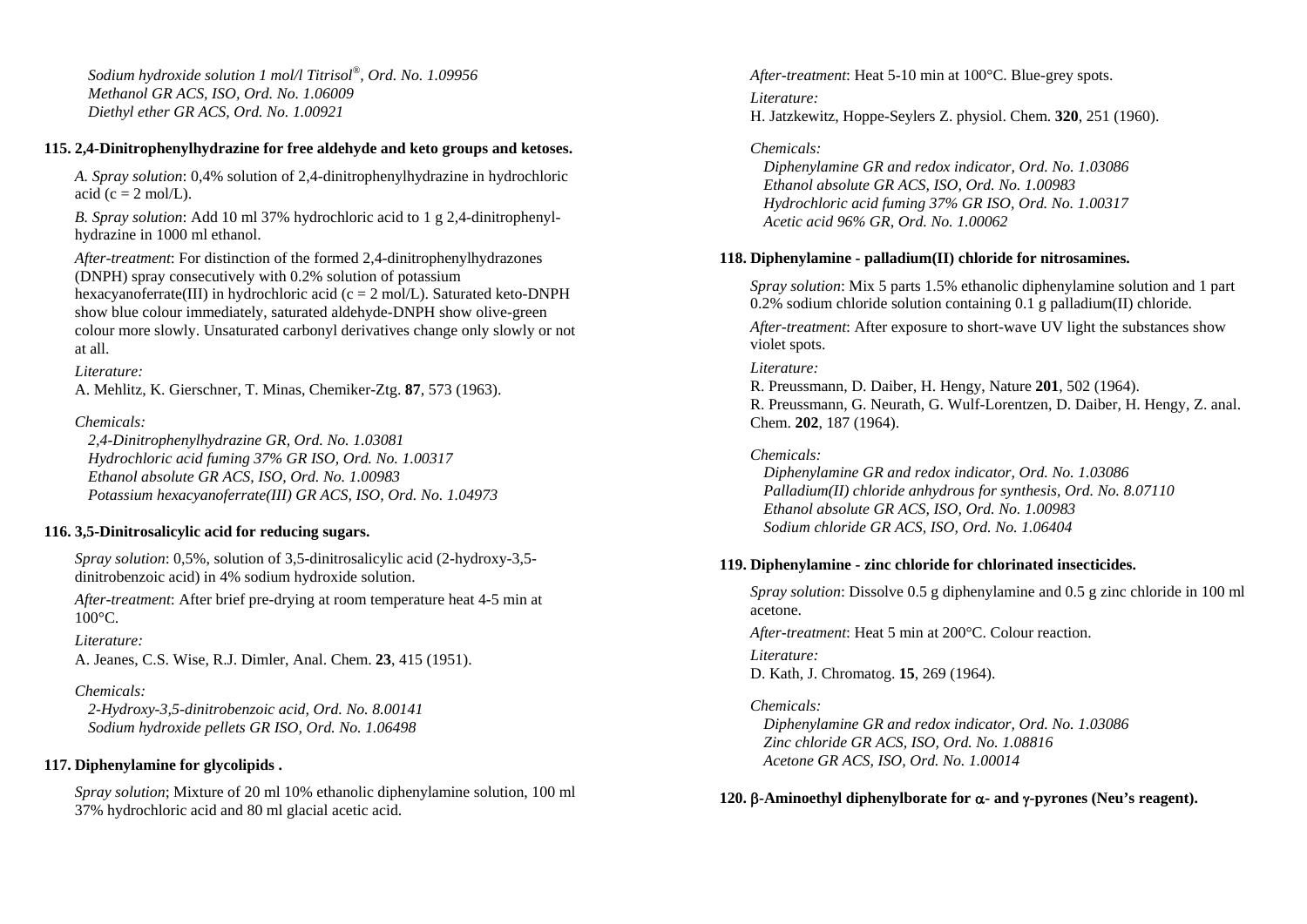*Spray solution*: 1% methanolic β-aminoethyl diphenylborate [= 2- (Diphenylboryloxy)ethylamine] solution.

*Procedure:* Spray about 10 ml of the solution and inspect the fluorescence in long wave UV light.

## *Literature:*

R. Neu, Naturwissenschaften **44**, 181 (1957). E. Stahl, P.J. Schorn, Hoppe-Seylers Z. physiol. Chem. **325**, 263 (1961).

## *Chemicals:*

 *2-(Diphenylboryloxy)ethylamine Reag. Ph Eur, Ord. No.* 1.59626  *Methanol GR ACS, ISO, Ord. No. 1.06009* 

## **121. Diphenylcarbazide for silver, lead, mercury, copper, tin, zinc, and calcium ions.**

*Spray solution I*: 1-2% ethanolic diphenylcarbazide solution.

*Spray solution II*: 25% ammonia solution or a chamber saturated with ammonia. *Note*: For mercury acetate adducts heat some minutes at 80<sup>o</sup>C, causing the spots to turn blue-violet.

*Literature:* 

F.W.M.H. Merkus, Pharm. Weekblad **98**, 947 (1963).

## *Chemicals:*

 *Diphenylcarbazide GR and redox indicator, Ord. No. 1.03091 Ethanol absolute GR ACS, ISO, Ord. No. 1.00983 Ammonia solution 25% GR, Ord. No. 1.05432* 

## **122. Diphenylcarbazone for addition compounds of unsaturated fatty acids.**

*Spray solution*: 0.2% ethanolic solution of diphenylcarbazone.

*Note*: Addition compounds of unsaturated acids (e. g. with Hg) are dyed purple. Colour intensification may be obtained by respraying with ethanolic nitric acid  $(c = 0.05 \text{ mol/L}).$ 

### *Literature:*

Y. Inouve, M. Noda, O. Hirayama, J. Am. Oil Chemists Soc. **32**, 132 (1955).

## *Chemicals:*

 *Diphenylcarbazone, Ord. No. 1.03087 Ethanol absolute GR ACS, ISO, Ord. No. 1.00983 Nitric acid 65% GR ISO, Ord. No. 1.00456* 

## **123. Diphenylcarbazone for cations.**

*Spray solution*: Saturated solution of diphenylcarbazone in methanol. *Literature:* G.B. Heisig, F.H. Pollard, Anal. Chim. Acta **16**, 234 (1957).

*Chemicals: Diphenylcarbazone, Ord. No. 1.03087 Methanol GR ACS, ISO, Ord. No. 1.06009* 

## **124. Diphenylpicrylhydrazyl for essential oils.**

*Spray solution*: Dissolve 0.06 g diphenylpicrylhydrazyl in 100 ml chloroform. *After-treatment*: Heat 5-10 min at 110°C. Yellow spots on violet background. *Literature:* C. Bergstrom, C. Lagercrantz, Acta Chem. Scand. **18**, 560 (1964).

*Chemicals: 2,2'-Diphenyl-1-picrylhydrazyl Chloroform GR ISO, Ord. No. 1.02445* 

## **125. 2,5-Diphenyl-3-(4-styrylphenyl)tetrazolium chloride (TPTZ) for reducing steroids (corticosteroids).**

*Solution a*: Freshly prepared 1% methanolic solution of TPTZ.

*Solution b*: 3% aqueous sodium hydroxide solution.

*Spray solution*: Mix equal parts of a and b freshly before use.

*Literature:* 

P.J. Stevens, J. Chromatog. **14**, 269 (1964).

## *Chemicals:*

 *2,5-Diphenyl-3-(4-styrylphenyl)tetrazolium chloride Methanol GR ACS, ISO, Ord. No. 1.06009 Sodium hydroxide solution min. 10% (1.11) GR, Ord. No. 1.05588* 

## **126. Dipicrylamine for choline (non-specific).**

*Spray solution*: Dissolve 0.2 g dipicrylamine in a mixture of 50 ml acetone and 50 ml water.

*Note*: Choline and its derivatives appear as red spots on yellow background. *Literature:* 

K.B. Augustinsson, M. Grahn, Acta Chem. Scand. **7**, 906 (1953).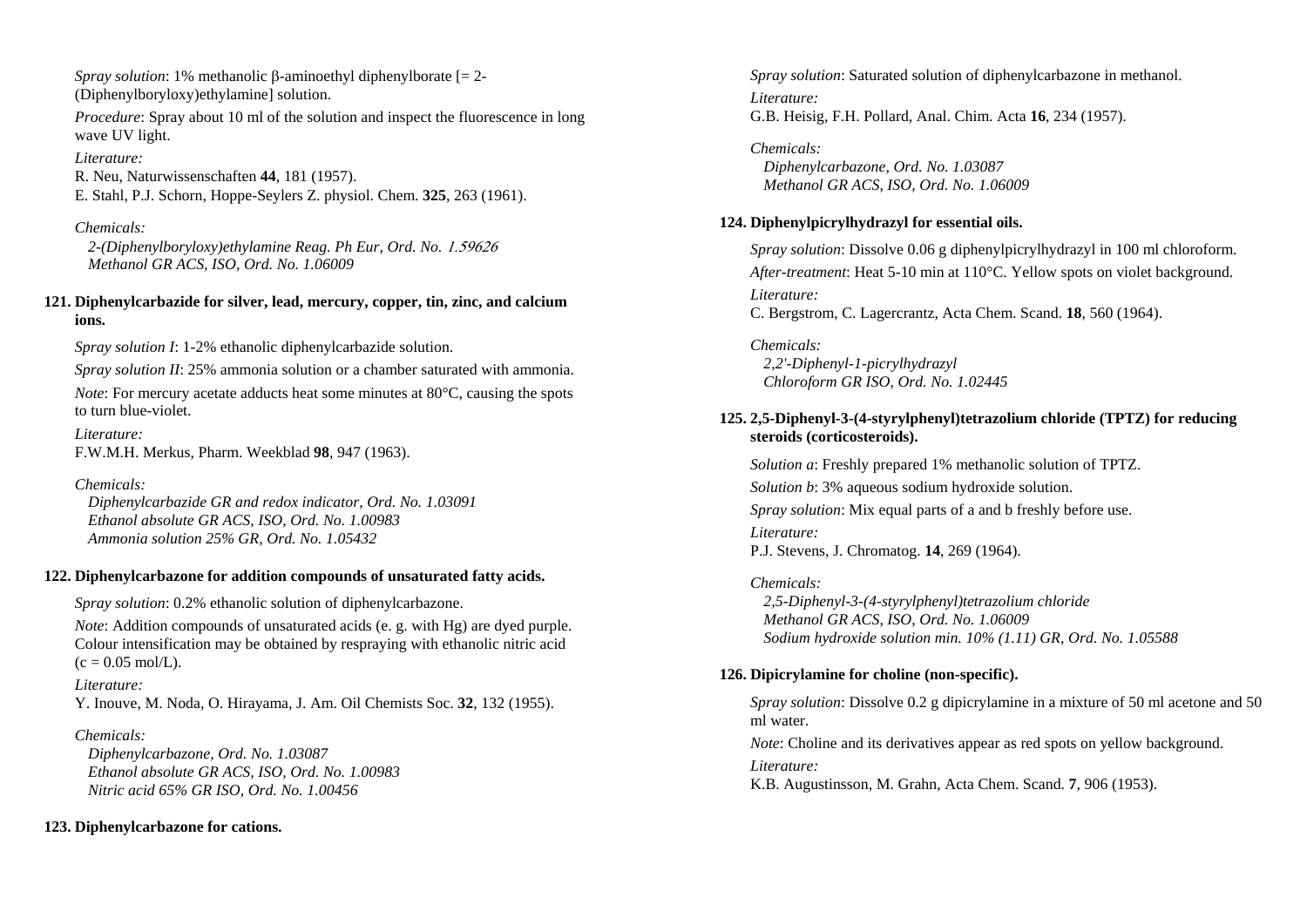*Chemicals: Dipicrylamine Acetone GR ACS, ISO, Ord. No. 1.00014* 

### **127. Dipicrylamine for vitamin B1 .**

*Stock solution*: Add 1 g dipicrylamine to 0.12 g magnesium carbonate and 15 ml water, heat the mixture 15 min on a boiling water bath and filter.

*Spray solution*: Add to 0.2 ml of the dipicrylamine solution 50 ml methanol, 49 ml water and 1 ml 25% ammonia solution.

*Literature:* K.B. Augustinsson, M. Grahn, Acta Chem. Scand. **7**, 906 (1953).

*Chemicals:* 

 *Dipicrylamine Magnesium carbonate Methanol GR ACS, ISO, Ord. No. 1.06009 Ammonia solution 25% GR, Ord. No. 1.05432* 

## **128. Dithizone for ions of heavy metals.**

*Spray solution I*: 0.05% solution of dithizone in carbon tetrachloride.

*Spray solution II*: Spray with 25% ammonia solution or place the chromatogram in a chamber saturated with ammonia vapours.

*Literature:* 

T. Barnabas, J. Barnabas, Naturwissenschaften **44**, 61 (1957). F.W.H.M. Merkus, Pharm. Weekblad **98**, 955 (1963).

## *Chemicals:*

 *Dithizone GR (1,5-diphenylthiocarbazone), Ord. No. 1.03092 Carbon tetrachloride GR, Ord. No. 1.02222 Ammonia solution 25% GR, Ord. No. 1.05432* 

## **129. Dragendorff reagent for polyethylene glycols, polyethylene glycol ethers and polyethylene glycol esters.**

*Solution a*: Dissolve 1.7 g bismuth(III) nitrate in a mixture of 20 ml glacial acetic acid and 80 ml water, add a solution of 40 g potassium iodide in 100 ml water and 200 ml glacial acetic acid and make up to 1000 ml with water.

*Solution b*: 20% aqueous barium chloride solution.

*Spray solution*: Mix 2 parts a with 1 part b before use.

*Literature:* K. Thoma, R. Rombach, E. Ullmann, Sci. Pharm. **32**, 216 (1964).

*Chemicals: Bismuth(III) nitrate basic GR, Ord. No. 1.01878 Potassium iodide GR ISO, Ord. No. 1.05043 Barium chloride dihydrate GR ACS, ISO, Ord. No. 1.01719 Acetic acid 96% GR, Ord. No. 1.00062* 

## **130. Dragendorff reagent acc. to Bregoff-Delwische for quaternary bases.**

*Stock solution*: Dissolve 8.0 g bismuth(III) nitrate in 20-25 ml 25% nitric acid. Add this solution slowly with stirring to a slurry of 20 g potassium iodide and 1 ml 6 N hydrochloric acid and 5 ml water. Add water to the dark precipitate until an orangered colour develops. The volume of the solution should be 95 ml. Any solid residue present is filtered off and the solution made up to 100 ml with water. The solution is stable for several weeks in the refrigerator when stored in an amber flask.

*Spray solution*: Mix in this order: 20 ml water, 5 ml hydrochloric acid (c = 6 mol/L), 2 ml stock solution and 6 ml sodium hydroxide solution ( $c = 6$  mol/L). In case bismuth hydroxide is not completely dissolved by shaking, add several drops of hydrochloric acid ( $c = 6$  mol/L).

*Note*: The spray solution is stable for about 10 days in the refrigerator.

*Literature:* 

H.M. Bregoff, E. Roberts, C.C. Delwiche, J. Biol. Chem. **205**, 565 (1953).

## *Chemicals:*

 *Bismuth(III) nitrate basic GR, Ord. No. 1.01878 Nitric acid 65% GR ISO, Ord. No. 1.00456 Hydrochloric acid 25% GR, Ord. No. 1.00316 Potassium iodide GR ISO, Ord. No. 1.05043 Sodium hydroxide solution min. 10% (1.11) GR, Ord. No. 1.05588* 

## **131. Dragendorff reagent acc. to Munier for alkaloids and other nitrogencontaining compounds.**

*Solution a*: Dissolve 1.7 g bismuth(III) nitrate and 20 g tartaric acid in 80 ml water.

*Solution b*: Dissolve 16 g potassium iodide in 40 ml water.

*Stock solution*: Mix equal parts of a and b. The stock solution is stable for several months, if refrigerated.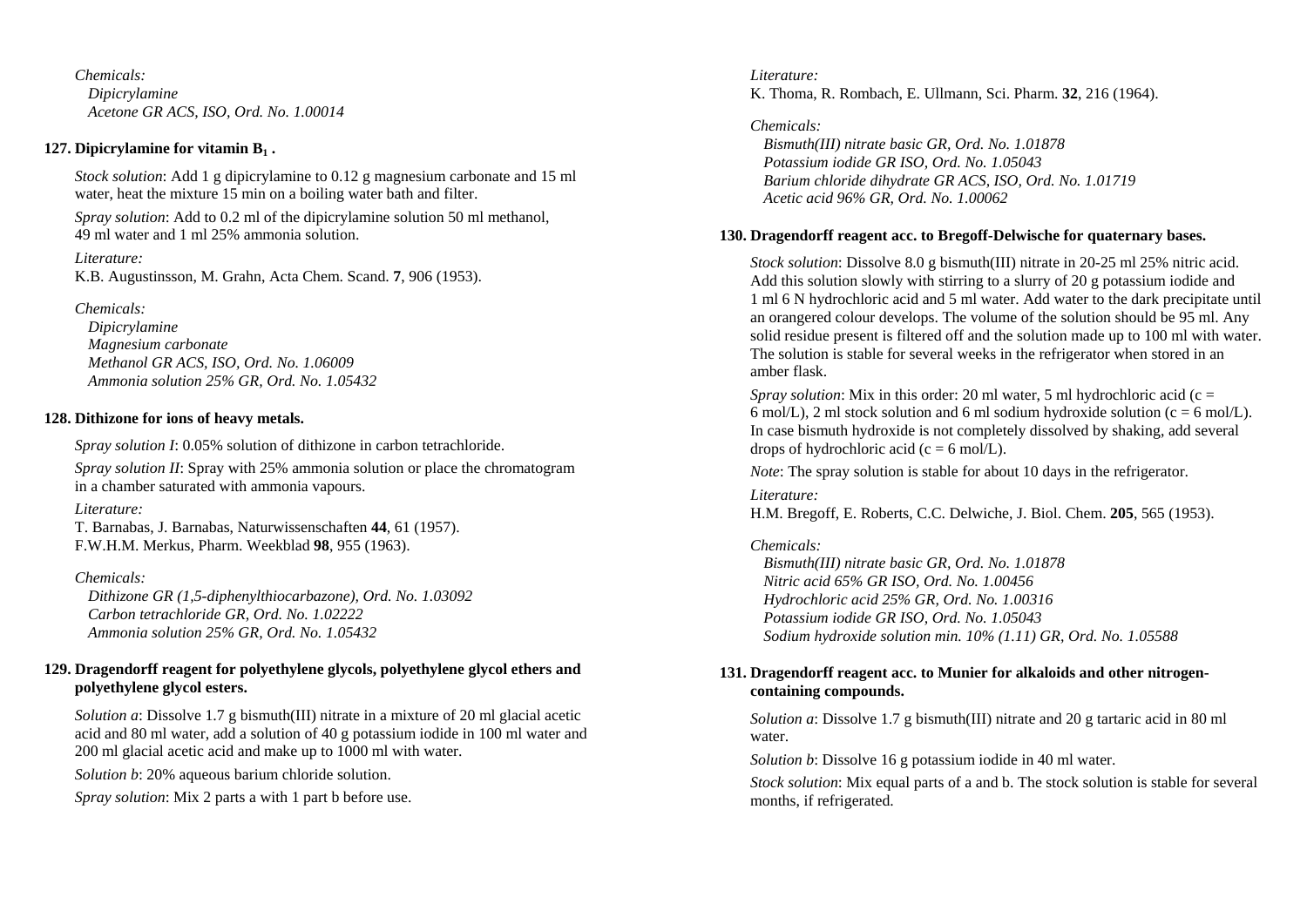*Spray solution*: Dissolve 10 g tartaric acid in 50 ml water and add 10 ml of the stock solution.

*Note*: For detecting vitamin  $B_1$  spray with the stock solution.

*Literature:* R. Munier, Bull. soc. chim. biol. **35**, 1225 (1953).

*Chemicals: Bismuth(III) nitrate basic GR, Ord. No. 1.01878 Potassium iodide GR ISO, Ord. No. 1.05043 L(+)Tartaric acid GR ACS, ISO, Ord. No. 1.00804* 

## **132. Dragendorff reagent acc. to Munier and Macheboeuf for alkaloids and other nitrogen-containing compounds.**

*Solution a*: Dissolve 0.85 g bismuth(III) nitrate in 10 ml glacial acetic acid and 40 ml water.

*Solution b*: Dissolve 8 g potassium iodide in 20 ml water.

*Stock solution*: Mix equal parts of a and b. The mixture can be stored in a dark bottle for a long time.

*Spray solution*: Mix 1 ml stock solution with 2 ml glacial acetic acid and 10 ml water before use.

*Literature:* 

R. Munier, M. Macheboeuf, Bull. soc. chim. biol. **33**, 846 (1951). H. Jatzkewitz, Hoppe-Seylers Z. physiol. Chem. **292**, 99 (1953).

*Chemicals:* 

 *Bismuth(III) nitrate GR, Ord. No. 1.01878 Potassium iodide GR ISO, Ord. No. 1.05043 Acetic acid 96% GR, Ord. No. 1.00062* 

## **133. Dragendorff reagent acc. to Thies and Reuther, modif. by Vagujfalvi, for alkaloids and other nitrogen-containing compounds.**

*Stock solution*: Boil 2.6 g bismuth carbonate and 7 g sodium iodide with 25 ml glacial acetic acid for a few minutes. After 12 hours filter off the precipitated sodium acetate. Then mix 20 ml of the red-brown filtrate with 80 ml ethyl acetate and add 0.5 ml water. Store in a dark bottle.

*Spray solution*: Mix 10 ml stock solution with 100 ml glacial acetic acid and 240 ml ethyl acetate. After spraying of 5-10 ml alkaloids and some other compounds containing no nitrogen show orange spots.

*After-treatment*: A more sensitive detection is availably by subsequent spraying with sulfuric acid (c =  $0.025$ -0.05 mol/L). The spots are bright orange to red on a grey background. *Literature:* H. Thies, F.W. Reuther, Naturwissenschaften **41**, 230 (1954). D. Vagujfalvi, Planta Med. **8**, 34 (1960).

E. Tyihak, J. Chromatog. **14**, 125 (1964).

*Chemicals:* 

 *Bismuth(III) carbonate Sodium iodide extra pure BP, Ph Eur, USP, Ord. No. 1.06520 Acetic acid 96% GR, Ord. No. 1.00062 Ethyl acetate GR, Ord. No. 1.09623 Sulfuric acid 0.05 mol/l Titrisol®, Ord. No. 1.09984* 

## **133a Dragendorff reagent.**

100 ml ready to use spray solution for chromatography (Solvent: ethyl acetate, acetic acid, water).

 *Ord. No. 1.02035* 

## **134. Ethylenediamine for catecholamines.**

*Spray solution*: Mixture of equal parts of ethylenediamine with water or diluted sodium hydroxide solution.

*Procedure*: Heat the chromatogram 20 min at 50-60 °C. Inspection in short- or long-wave UV light.

*Literature:*  R. Segura-Cardona, K. Soehring, Med. Exp. **10**, 251 (1964).

## *Chemicals:*

 *Ethylenediamine for synthesis, Ord. No. 8.00947 Sodium hydroxide solution 2 mol/l, Ord. No. 1.09136* 

## **135. Ethylenediamine - potassium hexacyanoferrate(III) for catecholamines (adrenaline, noradrenaline and acetyl derivatives).**

*Spray solution*: Solution of 0.1 g potassium hexacyanoferrate(III) in 5 ml ethylenediamine, 45 ml ethanol and 50 ml water.

*After-treatment*: Heat the chromatogram 10 min at 105°C. Inspection under UV light.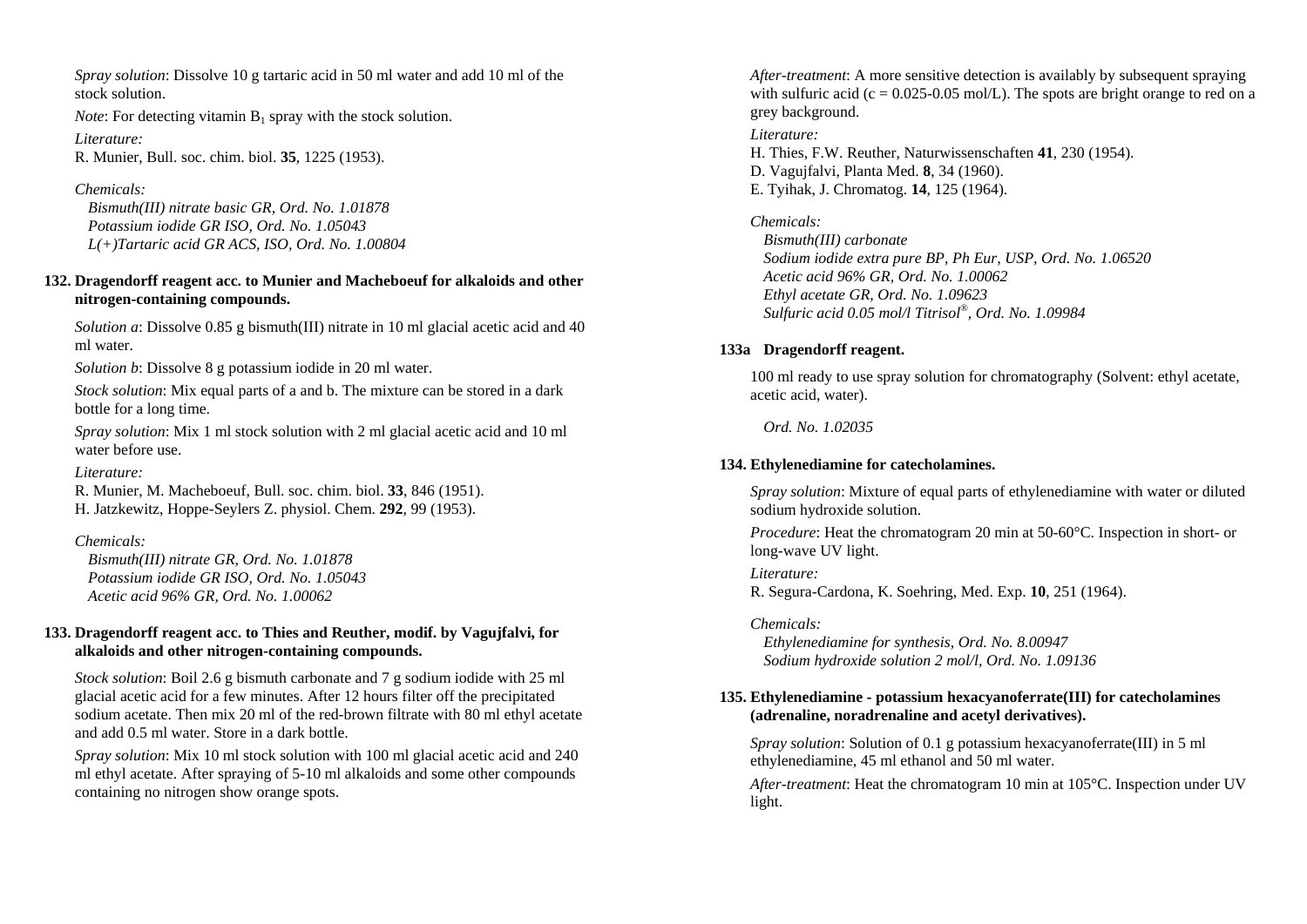*Literature:* J.S. Stern, M.J. Franklin, J. Mayer, J. Chromatog. **30**, 637 (1967).

*Chemicals: Ethylenediamine for synthesis, Ord. No. 8.00947 Potassium hexacyanoferrate(III) GR ACS, ISO, Ord. No. 1.04973 Ethanol absolute GR ACS, ISO, Ord. No. 1.00983* 

### **136. Fast blue salt B for phenols and coupling amines (diazonium reagent).**

*Spray solution I*: A freshly prepared 0.5% aqueous fast blue salt B solution. *Spray solution II:* Sodium hydroxide solution (c = 0.1 mol/L). *Treatment*: Spray with I and then with II.

*Literature:* H. Jatzkewitz, U. Lenz, Hoppe-Seylers Z. physiol. Chem. **305**,53 (1956).

*Chemicals:* 

 *Fast blue salt B, Ord. No. 1.03191 Sodium hydroxide solution 0.1 mol/l Titrisol®, Ord. No. 1.09959* 

## **137. Fluorescein for lipids.**

*Spray solution*: 0.01% ethanolic solution of fluorescein.

*After-treatment*: Dry with warm air and handle subsequently with water vapour or spray lightly with water.

*Chemicals: Fluorescein (C.I. 45350) Ethanol absolute GR ACS, ISO, Ord. No. 1.00983* 

### **138. Fluorescein - ammonia for purines, pyrimidines and barbiturates.**

*Spray solution*: 0.005% solution of fluorescein in 0.5 N ammonia solution. Inspect the chromatogram in long- and short-wave UV light.

*Literature:* T. Wieland, L. Bauer, Angew. Chem. **63**, 511 (1951).

*Chemicals: Fluorescein (C.I. 45350) Ammonia solution 25% GR, Ord. No. 1.05432* 

**139. Fluorescein - bromine for unsaturated compounds.** 

*Spray solution*: 0.1% ethanolic fluorescein solution.

*Bromine solution*: 5% bromine in carbon tetrachloride.

*Procedure*: After spraying with the fluorescein solution place the chromatogram into a chamber containing the bromine solution. Fluorescein is converted to eosin which shows no fluorescence in long-wave UV light. Compounds adding on prevent the formation of eosin and the fluorescence remains. Larger amounts of substance show yellow spots on reddish background.

### *Literature:*

F. Runge, A. Jumar, F. Koehler, J. prakt. Chem. **21**, 39 (1963

*Chemicals:* 

 *Fluorescein (C.I. 45350) Bromine GR ISO, Ord. No. 1.01948 Ethanol absolute GR ACS, ISO, Ord. No. 1.00983 Carbon tetrachloride GR, Ord. No. 1.02222* 

*Variation*: With self-coated plates take 0.04% aqueous fluorescein sodium solution instead of water. *After-treatment*: After development of the chromatogram blow bromine vapours over the dried plate.

*Literature:*  E. Stahl, Chemiker-Ztg. **82**, 323 (1958).

*Chemicals: Fluorescein sodium (C.I. 45350) extra pure, Ord. No. 1.03992 Bromine GR ISO, Ord. No. 1.01948* 

### **140. Fluorescein - hydrogen peroxide for hypnotics containing** bromine.

*Spray solution I*: 0.1% fluorescein solution in 50% ethanol. *Spray solution II*: Mix equal parts of 30% hydrogen peroxide and glacial acetic acid.

*Procedure:* Spray with I and then with II, heat finally 20 min at 90 °C.

*Note*: Bromine formed by oxidation reacts with fluorescein under formation of eosin.

*Literature:* H. Weichsel, Mikrochim. Acta **1965**, 325.

*Chemicals: Fluorescein (C.I. 45350) Acetic acid 96% GR, Ord. No. 1.00062*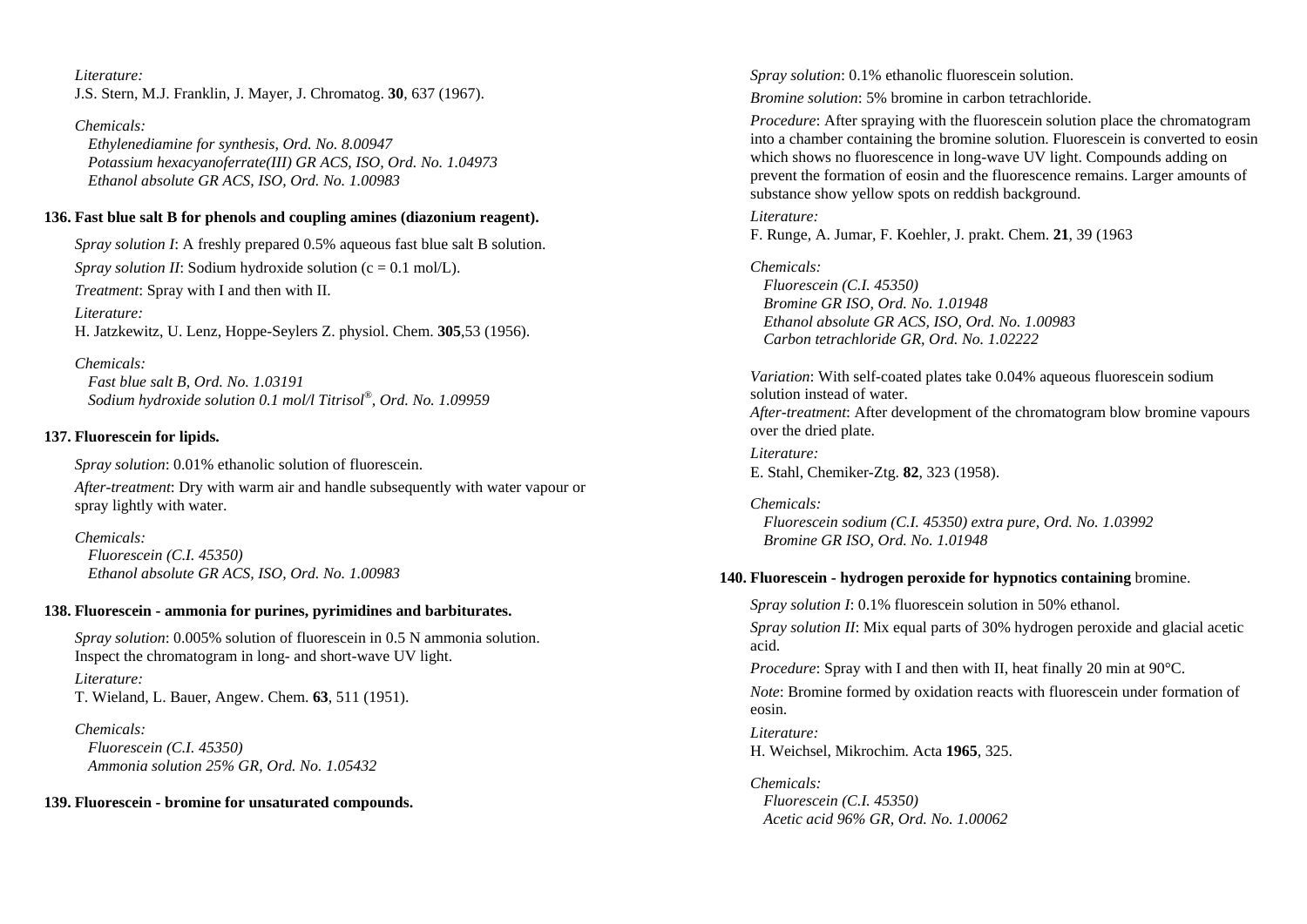*Hydrogen peroxide 30% H2O2 (Perhydrol®) GR ISO, Ord. No. 1.07209 Ethanol absolute GR ACS, ISO, Ord. No. 1.00983* 

### **141. Fluorescein - rhodamine B - sodium carbonate for chlorinated hydrocarbons and heterocyclic compounds.**

*Spray solution I*: 0.5% ethanolic rhodamine B solution.

*Spray solution II*: 10% aqueous sodium carbonate solution.

*Procedure*: Using plates impregnated with fluorescein sodium spray the chromatograms after development first with I, dry and spray liberally with II. Inspect in daylight and in long-wave UV light.

## *Chemicals:*

 *Fluorescein sodium (C.I. 45350) extra pure, Ord. No. 1.03992 Sodium carbonate anhydrous GR ISO, Ord. No. 1.06392 Rhodamine B (C.I. 45170) GR, Ord. No. 1.07599 Ethanol absolute GR ACS, ISO, Ord. No. 1.00983* 

### **142. Fluorescence indicators and luminescent substances as general visualisation reagents.**

*A. Spray reagents:* 

- 1. 2',7'-Dichlorofluorescein, spray reagent No. 89.
- 2. Fluorescein, spray reagent No. 137.
- 3. Methylumbelliferone, spray reagent No. 189.
- 4. Morin, spray reagent No. 195.
- 5. Rhodamine B, spray reagents No. 260, 261.

## *B. Additives to adsorbents:*

- 6. Fluorescein sodium 0.04% in water added to the adsorbent suspension, Ord. No. 1.03922.
- 7. Fluorescence indicator  $F_{254}$  for thin layer chromatography (1-2% added to the adsorbent) for detection in short-wave UV light ( $\lambda_{\text{max}} = 254 \text{ nm}$ ), Ord. No. 1.09182.

The following adsorbents contain an additional fluorescence indicator for detection in long- and short-wave UV light ( $\lambda_{\text{max}}$  254 nm and  $\lambda_{\text{max}}$  366 nm):

Silica gel 60 HF254+366, Ord. No. 1.07741 Silica gel 60 PF<sub>254+366</sub>, Ord. No. 1.07748 Aluminium oxide 60 PF $_{254+366}$  (Type E), Ord. No. 1.01104

## **143. Folin Ciocalteau reagent for phenols.**

*Stock solution*: Dissolve 10 g sodium tungstate and 2.5 g sodium molybdate in 70 ml water, add 5 ml 85% phosphoric acid and 10 ml 37% hydrochloric acid and reflux the mixture for 10 hours. Add subsequently 15 g lithium sulfate, 5 ml water and 1 drop bromine, heat again 15 min and make up to 100 ml with water after cooling. The solution shall not show green colouring.

*Spray solution I*: 20% aqueous sodium carbonate solution.

*Spray solution II: Dilute freshly before use 1 part of the stock solution with 3* parts water.

*Procedure*: Spray with I, dry for a short while and spray with II.

*Literature:* 

R.W. Keith, D. le Turneau, D. Mahlum, J. Chromatog. **1**, 534 (1958).

## *Chemicals:*

 *Sodium molybdate dihydrate GR, Ord. No. 1.06521 Sodium tungstate dihydrate GR, Ord. No. 1.06673 Lithium sulfate monohydrate GR ACS, Ord. No. 1.05694 Sodium carbonate anhydrous GR ISO, Ord. No. 1.06392 Bromine GR ISO, Ord. No. 1.01948 ortho-Phosphoric acid 85% GR ISO, Ord. No. 1.00573 Hydrochloric acid fuming 37% GR ISO, Ord. No. 1.00317* 

## **144. Formaldehyde - hydrochloric acid for indoles and indole derivatives (Prochazka reagent).**

*Spray solution*: Freshly prepared mixture of 10 ml formaldehyde solution (35%), 10 ml hydrochloric acid (1.125) and 20 ml ethanol.

*After-treatment*: Heat 5 min at 100°C. The yellow-orange-greenish fluorescence colours become stronger by blowing vapours of aqua regia over the layer.

## *Literature:*

Z. Prochazka, Chem. Listy **47**, 1643 (1953). E. Stahl, H. Kaldewey, Hoppe-Seylers Z. physiol. Chem. **323**, 182 (1961).

## *Chemicals:*

 *Formaldehyde solution min. 37% GR, Ord. No. 1.04003 Hydrochloric acid 25% GR, Ord. No. 1.00316 Ethanol absolute GR ACS, ISO, Ord. No. 1.00983 Nitric acid 65% GR ISO, Ord. No. 1.00456* 

## **145. Formaldehyde - phosphoric acid for steroid alkaloids, steroid sapogenins and phenothiazine derivatives.**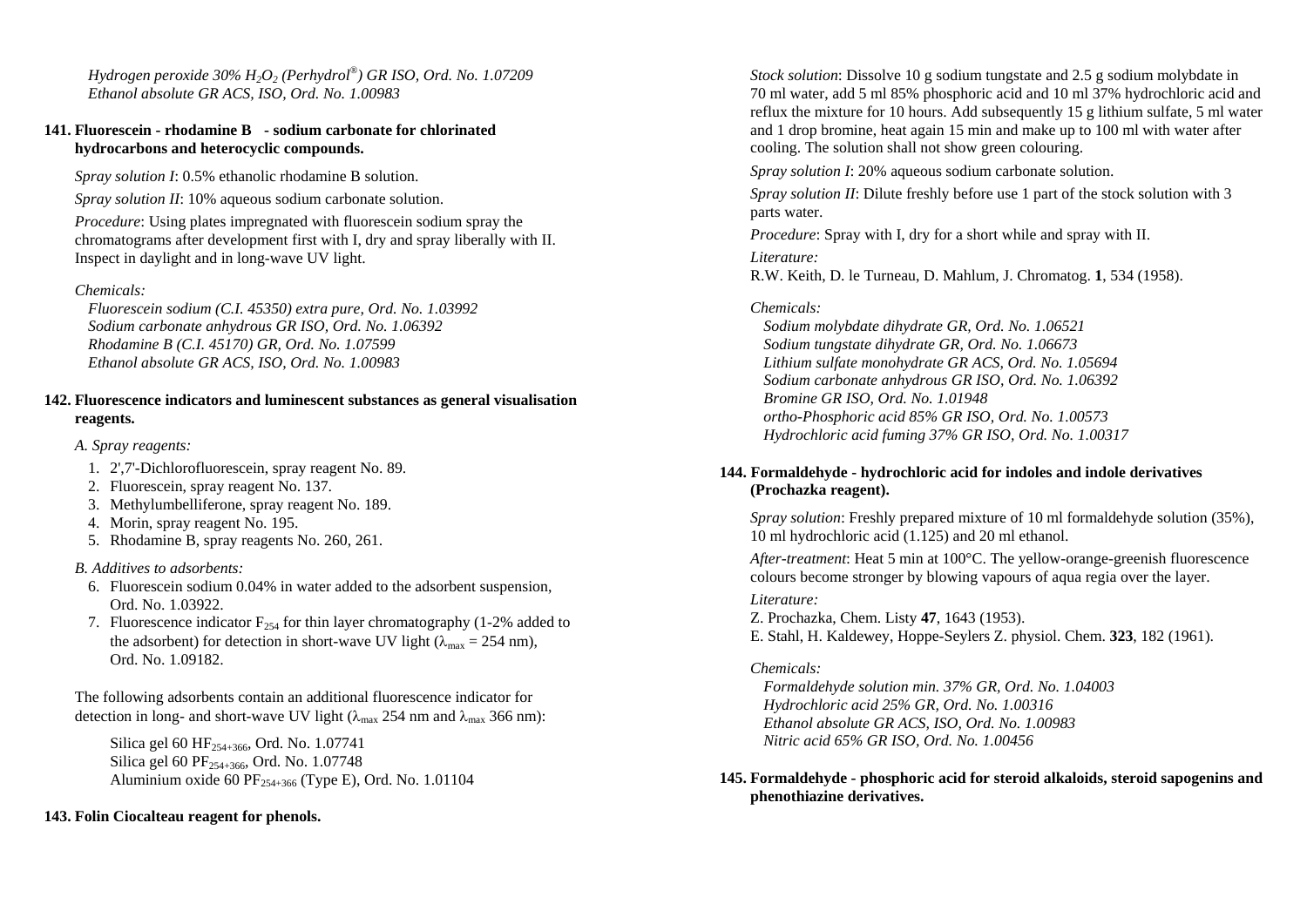*Spray solution*: Dissolve 0.03 g paraformaldehyde in 100 ml 85% phosphoric acid with stirring at room temperature. The reagent is stable for several weeks.

*Literature:*  K. Schreiber, O. Aurich, G. Osske, J. Chromatog. **12**, 63 (1963). E.G.C. Clarke, Nature **181**, 1152 (1958).

#### *Chemicals:*

 *Paraformaldehyde extra pure DAC, BPC, USP, Ord. No. 1.04005 ortho-Phosphoric acid 85% GR ISO, Ord. No. 1.00573* 

#### **146. Formaldehyde - sulfuric acid for aromatic compounds.**

*Spray solution*: Mixture of 0.2 ml 37% formaldehyde solution and 10 ml 97% sulfuric acid.

*Procedure*: Spray the chromatogram directly after taking out of the developing chamber. Variously coloured spots.

### *Literature:*

N. Kucharczyk, J. Fohl, J. Vymetal, J. Chromatog. **11**, 55 (1963).

### *Chemicals:*

 *Formaldehyde solution min. 37%, Ord. No. 1.04003 Sulfuric acid 95-97% GR ISO, Ord. No. 1.00731* 

### **147. Furfural - sulfuric acid for carbamate esters.**

*Spray solution I*: 1% solution of furfural in acetone.

*Spray solution II*: 10% solution of sulfuric acid in acetone.

*Procedure*: Spray with I and subsequently with II.

#### *Literature:*

A. Heyndrickx, M. Schauvliege, A. Blommel, J. pharm. Belg. **20**, 117 (1965). I. Sunshine, Am. J. Clin. Pathol. **40**, 576 (1963).

## *Chemicals:*

 *Furfural GR, Ord. No. 1.04013 Sulfuric acid 95-97% GR ISO, Ord. No. 1.00731 Acetone GR ACS, ISO, Ord. No. 1.00014* 

### **148. Glucose - aniline for acids (Schweppe reagent).**

*Spray solution*: Dissolve 2 g glucose in 20 ml water and also 2 ml aniline in 20 ml ethanol. Mix both solutions and make up to 100 ml with 1-butanol.

*Procedure*: After spraying heat the chromatogram 5-10 min at 125<sup>o</sup>C. Dark brown spots on white background.

*Literature:*  H. Schweppe, Dissert. Muenster 1954.

### *Chemicals: D-(+)-Glucose monohydrate, Ord. No. 1.08342 Aniline GR, Ord. No. 1.01261 Ethanol absolute GR ACS, ISO, Ord. No. 1.00983 1-Butanol GR ACS, ISO, Ord. No. 1.01990*

### **149. Glucose - phosphoric acid for aromatic amines.**

*Spray solution*: Dissolve 2 g glucose in 10 ml 85% phosphoric acid and 40 ml water. Add 30 ml ethanol and 30 ml 1-butanol.

*After-treatment*: Heat for about 10 min at 45°C.

*Literature:* F. Micheel, H. Schweppe, Microchim. Acta **1954**, 53.

## *Chemicals:*

 *D-(+)-Glucose monohydrate, Ord. No. 1.08342 ortho-Phosphoric acid min. 85% (1.7) GR, Ord. No. 1.00573 Ethanol absolute GR ACS, ISO, Ord. No. 1.00983 1-Butanol GR ACS, ISO, Ord. No. 1.01990* 

## **150. Glyoxalbis-(2-hydroxyanil) for cations.**

*Spray solution*: Dissolve 1 g glyoxalbis-(2-hydroxyanil) and 3 g potassium hydroxide in 100 ml methanol.

*Procedure*: Spray the dried chromatogram and dry again with a stream of air at  $50^{\circ}$ C.

*Literature:* H.G. Moeller, N. Zeller, J. Chromatog. **14**, 560 (1964).

### *Chemicals:*

 *Glyoxalbis(2-hydroxyanil) GR, Ord. No. 1.04191 Potassium hydroxide pellets GR, Ord. No. 1.05033 Methanol GR ACS, ISO, Ord. No. 1.06009* 

### **151. Hydrazine sulfate for piperonal, vanillin and ethyl vanillin.**

*Spray solution*: Mix 90 ml of a saturated aqueous solution of hydrazine sulfate with 10 ml hydrochloric acid (c  $=4$  mol/L).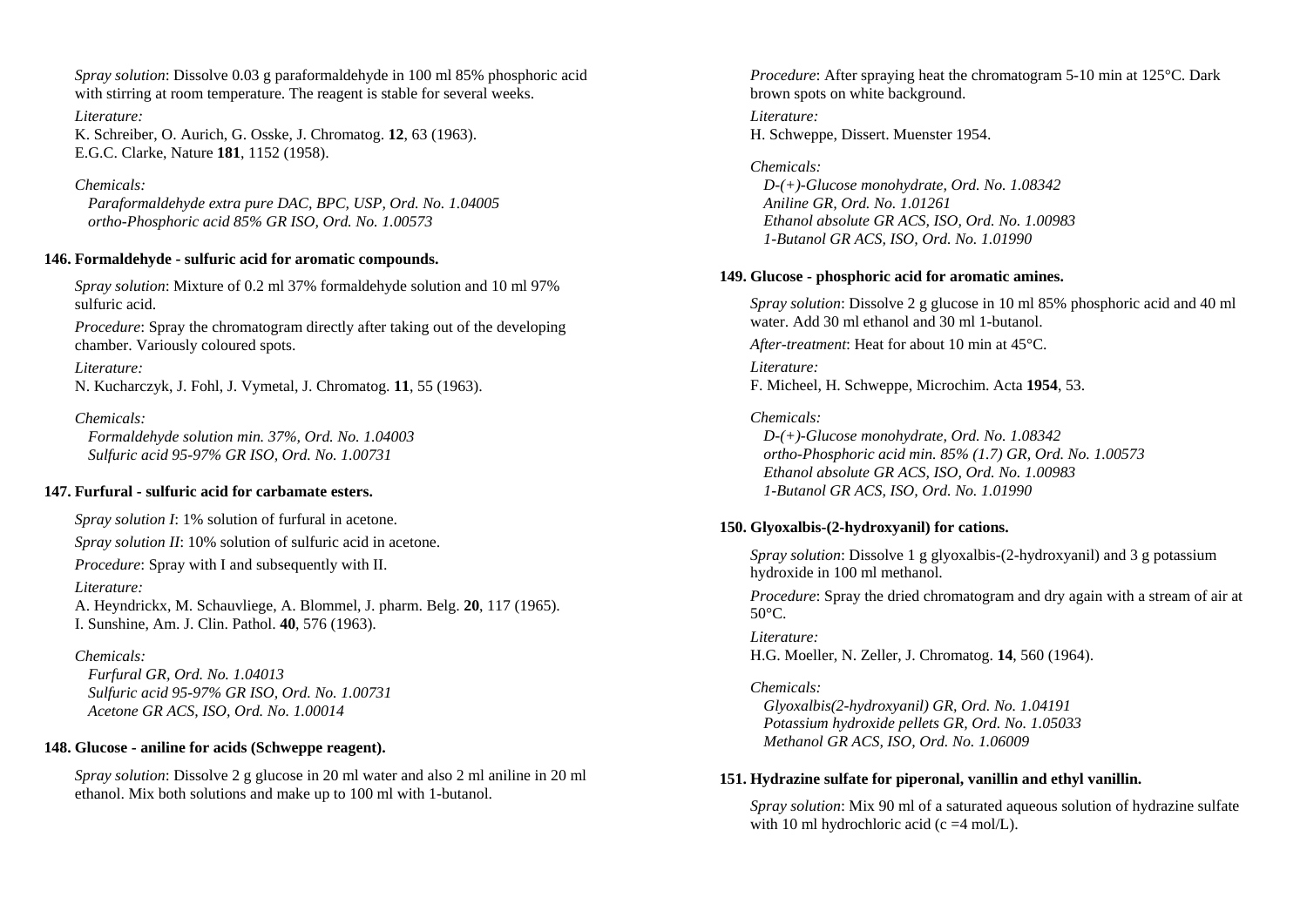*Note*: Inspect the moist chromatogram in long-wave UV light before and after exposure to ammonia vapour.

*Literature:*  K.G. Bergner, H. Sperlich, Dtsch. Lebensm.-Rundschau **47**, 134 (1951).

### *Chemicals:*

 *Hydrazinium sulfate GR ACS, Ord. No. 1.04603 Hydrochloric acid 25% GR, Ord. No. 1.00316 Ammonia solution 25% GR, Ord. No. 1.05432* 

## **152. Hydrochloric acid for glycals.**

*Spray solution*: Mix 1 part 36% hydrochloric acid with 4 parts ethanol.

*Procedure:* Glycals appear as pink spots on heating to 90<sup>o</sup>C.

*Note*: To be used also as general spray reagent for TLC.

*Literature:* J.T. Edward, D.M. Waldron, J. Chem. Soc. **1952**, 3631.

### *Chemicals:*

 *Hydrochloric acid fuming 37% GR ISO, Ord. No. 1.00317 Ethanol absolute GR ACS, ISO, Ord. No. 1.00983* 

## **153. Hydrogen peroxide for aromatic acids.**

*Spray solution*: 0.3% aqueous hydrogen peroxide solution.

*After-treatment*: Irradiate the chromatogram with long-wave UV light until maximal blue fluorescence.

*Literature:*  D.W. Grant, J. Chromatog. **10**, 511 (1963).

*Chemicals: Hydrogen peroxide 30% H2O2 (Perhydrol®) GR ISO, Ord. No. 1.07209* 

## **154. 4-Hydroxybenzaldehyde - sulfuric acid for sapogenins and corticosteroids (Komarowsky reagent).**

*Solution a*: 50% sulfuric acid.

*Solution b*: 2% methanolic solution of 4-hydroxybenzaldehyde.

*Spray solution*: Mix freshly before use 5 ml a with 50 ml b.

*After-treatment*: Heat 3-4 min at 105°C or 10 min at 60°C. Yellow to pink spots.

*Literature:* P.J. Stevens, J. Chromatog. **14**, 269 (1964).

*Chemicals: 4-Hydroxybenzaldehyde for synthesis, Ord. No. 8.04536 Sulfuric acid 95-97% GR ISO, Ord. No. 1.00731 Methanol GR ACS, ISO, Ord. No. 1.06009* 

## **155. Hydroxylamine - iron(III) chloride for lactones, esters, amides and anhydrides of carboxylic acids.**

*Solution a*: Dissolve 20 g hydroxylammonium chloride in 50 ml water, make up to 200 ml with ethanol. Store the solution in the refrigerator.

*Solution b*: Dissolve 50 g potassium hydroxide in as little water as possible and make up to 500 ml with ethanol.

*Spray solution I*: Mix equal parts of a and b and filter off the precipitated potassium chloride. Place the solution in the refrigerator (stable for about 2 weeks).

*Spray solution II*: Dissolve 10 g finely powdered iron(III) chloride in 20 ml 36% hydrochloric acid. Shake with 200 ml diethyl ether until a homogenous mixture is obtained. The solution II is stable for some time only well sealed.

*Procedure*: Spray with I, dry at room temperature and spray with II.

*Literature:* V.P. Whittaker, S. Wijesundera, Biochem. J. **51**, 348 (1952).

## *Chemicals:*

 *Hydroxylammonium chloride GR ACS, ISO, Ord. No. 1.04616 Potassium hydroxide pellets GR, Ord. No. 1.05033 Iron(III) chloride hexahydrate GR, Ord. No. 1.03943 Hydrochloric acid fuming 37% GR ISO, Ord. No. 1.00317 Ethanol absolute GR ACS, ISO, Ord. No. 1.00983 Diethyl ether GR ACS, Ord. No. 1.00921* 

## **156. 8-Hydroxyquinoline for barium, strontium and calcium ions.**

*Spray solution*: Dissolve 0.5 g 8-hydroxyquinoline in 100 ml 60% ethanol. *Treatment*: Respray with 25 % ammonia solution or place the chromatogram into a chamber with ammonia vapours. Inspect in long-wave UV light.

### *Literature:*

W.A. Reeves, T.B. Crumler, Anal. Chem. **23**, 1576 (1952). T.V. Arden et al., Nature **162**, 691 (1948).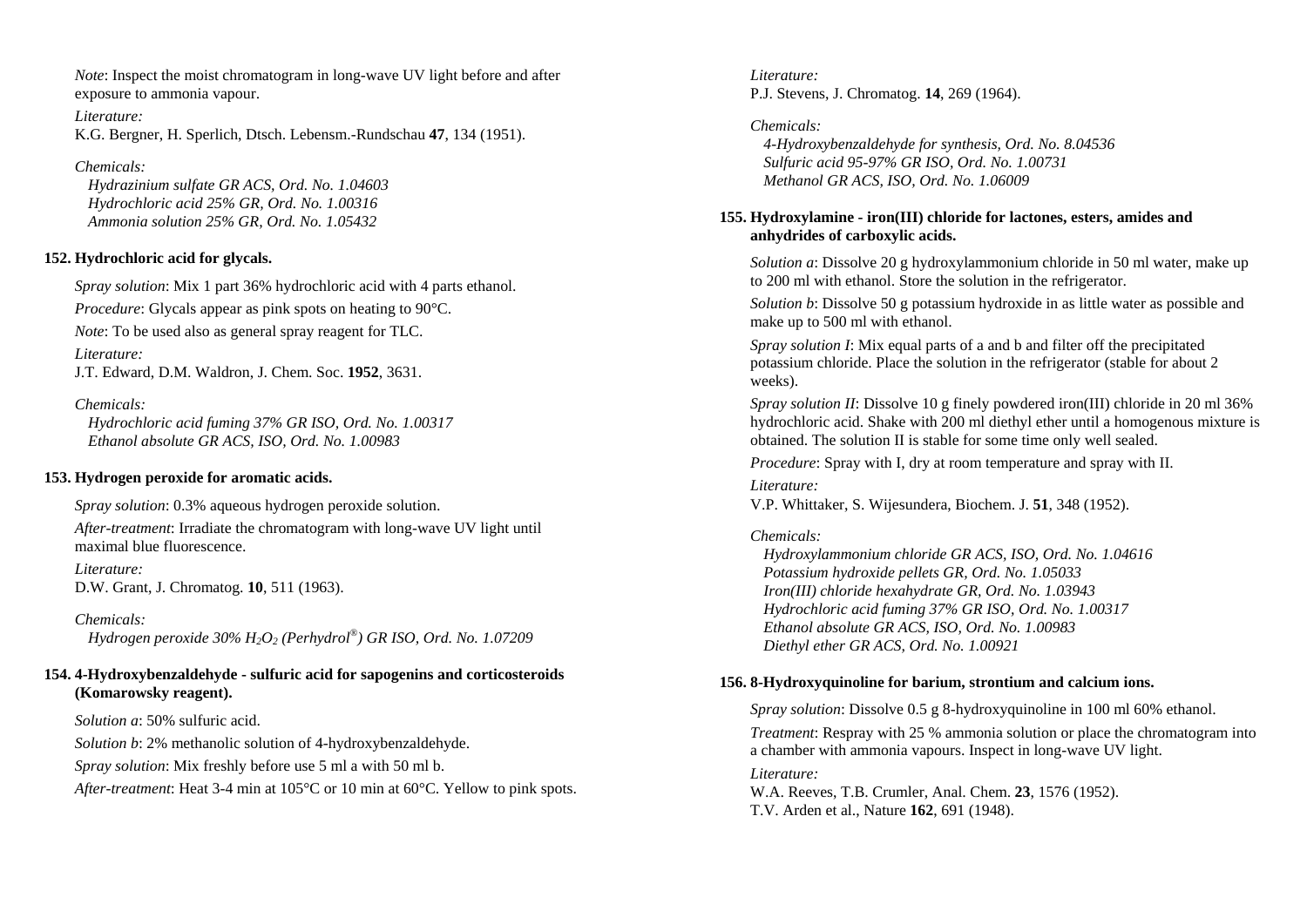*8-Hydroxyquinoline GR ACS, Ord. No. 1.07098 Ethanol absolute GR ACS, ISO, Ord. No. 1.00983 Ammonia solution 25% GR, Ord. No. 1.05432* 

### **157. 8-Hydroxyquinoline - hypobromite for arginine and other guanidine derivates (Sakaguchi reagent).**

*Spray solution I*: 0.1% solution of 8-hydroxyquinoline in acetone.

*Spray solution II*: Mixture of 0.2 ml bromine and 100 ml sodium hydroxide solution ( $c = 0.5$  mol/L).

*Procedure*: Spray with I and after drying with II. The spots show orange to red colour.

### *Literature:*

J.B. Jepson, J. Smith, Nature **172**, 1100 (1953). J. Kaloušek, M. Kutácek, J. Bílek, Ceskoslov. farm. **4**, 188 (1955).

### *Chemicals:*

 *8-Hydroxyquinoline GR ACS, Ord. No. 1.07098 Bromine GR ISO, Ord. No. 1.01948 Sodium hydroxide solution 0.5 mol/l Titrisol®, Ord. No. 1.09957 Acetone GR ACS, ISO, Ord. No. 1.00014* 

### **158. 8-Hydroxyquinoline - kojic acid for aluminium, magnesium, calcium, strontium and barium ions.**

*Spray solution I*: Solution of 2.5 g 8-hydroxyquinoline and 0.5 g kojic acid in 500 ml 90% ethanol.

*Spray solution II*: 25% ammonia solution. The spots fluoresce in long-wave UV light.

#### *Literature:*

F.H. Pollard, J.F.W. McOmie, I.I.M. Elbeih, J. Chem. Soc. **1951**, 466.

### *Chemicals:*

 *8-Hydroxyquinoline GR ACS, Ord. No. 1.07098 Kojic acid [5-hydroxy-2-hydroxymethylpyrone-(4)] Ethanol abs. GR, Ord. No. 1.00972 Ammonia solution 25% GR, Ord. No. 1.05432* 

### **159. Indanedione for carotenoid aldehydes.**

*Spray solution*: Dissolve 0.5 g 2-diphenylacetyl-1,3-indanedione-1-hydrazone in 20 ml water, filter after short warming and add 0.3 ml 36% hydrochloric acid.

*After-treatment*: Dry with cold air.

*Literature:* H. Thommen, O. Wiss, Z. Ernahrungswiss. **1963**, Suppl. 3, 18.

*Chemicals: 2-Diphenylacetyl-1,3-indanedione-1-hydrazone Hydrochloric acid fuming 37% GR ISO, Ord. No. 1.00317* 

### **160. Iodine as general detection reagent.**

Place the chromatogram into a chamber in which some crystals of iodine have been placed. Iodine vapour is more quickly generated by gently warming the chamber. Many organic compounds show brown spots.

*Modification*: Place the chromatogram 5 min into a strong iodine atmosphere or spray with a 5% solution of iodine in chloroform. Excess iodine evaporates on standing in the air. After spraying with 1% aqueous starch solution the spots turn blue. The background also turns blue if there is too much iodine still on the layer (test on a corner or part of the covered layer).

### *Literature:*

G.C. Barret, Nature **194**, 1171 (1962). A. Bettschart, H. Flueck, Pharm. Acta Helv. **31**, 260 (1956). G. Brante, Nature **163**, 651 (1949). R. Munier, M. Macheboeuf, Bull. Soc. chim. biol. **31**, 1144 (1949). R. Munier, Bull. Soc. chim. France **19**, 852 (1952).

*Chemicals: Iodine resublimed GR ACS, ISO, Ord. No. 1.04761 Chloroform GR ISO, Ord. No. 1.02445 Starch soluble GR ISO, Ord. No. 1.01252* 

### **161. Iodine azide for sulfur-containing amino acids, sulfides and penicillins.**

*Iodine azide solution*: Freshly prepared solution of 3 g sodium azide in 100 ml iodine solution (c = 0.05 mol  $I_2/L$ ). Dry iodine azide is explosive!

*Iodine azide-starch reagent*:

*Spray solution I*: Freshly prepared solution of 1 g sodium azide in 100 ml iodine solution ( $c = 0.0025$  mol/L).

*Spray solution II*: 1% aqueous starch solution.

*Procedure*: Spray with I and subsequently with II.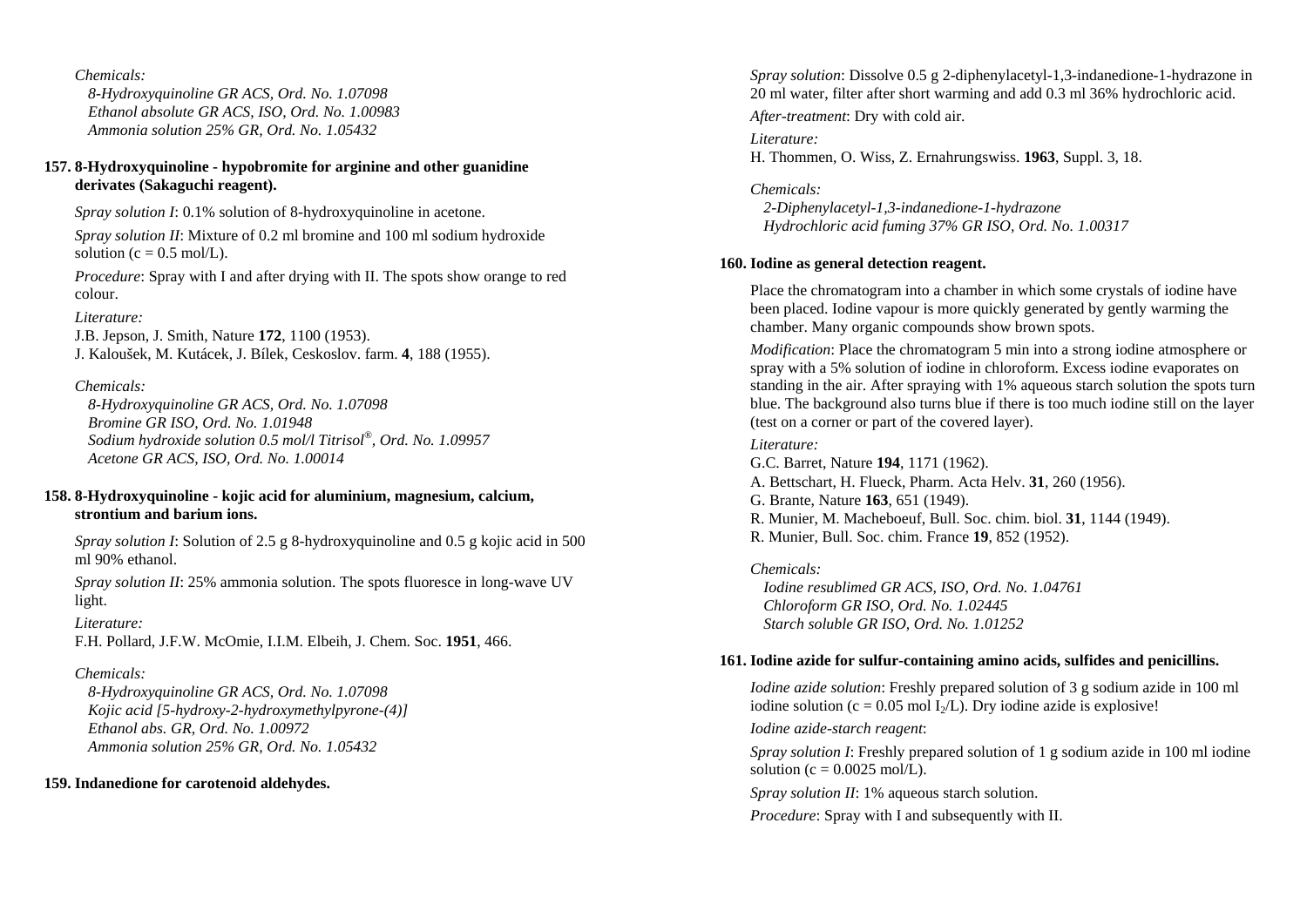*Literature:* E. Chargaff, C. Levine, C. Green, J. Biol. Chem. **175**, 67 (1948). W. Awe, I. Reinecke, J. Thum, Naturwissenschaften **41**, 528 (1954).

*Chemicals: Sodium azide extra pure, Ord. No. 1.06688 Iodine solution 0.05 mol I2/l Titrisol®, Ord. No. 1.09910 Starch soluble GR ISO, Ord. No. 1.01252* 

#### **162. Iodine - potassium iodide acidic for alkaloids.**

*Spray solution*: Dissolve 1 g iodine and 10 g potassium iodide in 50 ml water and add 2 ml glacial acetic acid. Make up this solution to 100 ml with water.

*Literature:* 

F. Santavy, not published.

#### *Chemicals:*

 *Iodine resublimed GR ACS, ISO, Ord. No. 1.04761 Potassium iodide GR ISO, Ord. No. 1.05043 Acetic acid 96% GR, Ord. No. 1.00062* 

#### **163. Iodine - potassium iodide for organic compounds.**

*Spray solution*: Dissolve 0.2 g iodine and 0.4 g potassium iodide in 100 ml water.

*Literature:* 

A. Zaffaroni, R.B. Burton, H. Kentmann, Science **111**, 6 (1950). A. Bettschart, H. Flueck, Pharm. Acta Helv. **31**, 260 (1956). J. Buechi, H. Schumacher, Pharm. Acta Helv. **32**, 194 (1957).

### *Chemicals:*

 *Iodine resublimed GR ACS, ISO, Ord. No. 1.04761 Potassium iodide GR ISO, Ord. No. 1.05043* 

## **164. Iodine - sulfanilic acid - N-(1-naphthyl)ethylenediamine for hydroxylamines (Csaky reagent).**

*Solution a*: 1.3% solution of iodine in acetic acid.

*Solution b*: 1% sulfanilic acid solution in 30% acetic acid.

*Spray solution I*: Prepare freshly before use a mixture of equal parts of a and b.

*Spray solution II*: 0.1% aqueous solution of N-(1-naphthyl)ethylenediammonium dichloride.

*Procedure*: Spray with I and subsequently with II.

*Literature:* J.M. Bremmer, Analyst **79**, 138 (1954).

*Chemicals: Iodine resublimed GR ACS, ISO, Ord. No. 1.04761 N-(1-Naphthyl)ethylenediamine dihydrochloride GR, Ord. No. 1.06237 Sulfanilic acid GR ACS, Ord. No. 1.00686 Acetic acid 96% GR, Ord. No. 1.00062* 

## **165. Iodine - sulfuric acid for organic compounds containing nitrogen, polyethylene glycols and polyethylene glycol derivatives.**

*Spray solution*: Mix equal parts of iodine solution ( $c = 0.5$  mol I<sub>2</sub>/l) and 10% sulfuric acid.

*Literature:* H. Feltkamp, F. Koch, J. Chromatog. **15**, 314 (1964).

*Chemicals: Iodine solution 0.05 mol I2/l Titrisol®, Ord. No. 1.09910 Sulfuric acid 95-97% GR ISO, Ord. No. 1.00731* 

## **166. Iron(III) chloride for phenols and hydroxamic acids.**

*Spray solution*: 1-5% solution of iron(III) chloride in hydrochloric acid (c =  $0.5 \text{ mol/L.}$ 

*Note*: Hydroxamic acids turn red, phenols blue or greenish.

*Literature:* 

K. Fink, R.M. Fink, Proc. Soc. Expl. Bio. Med. **70**, 654 (1949).

*Chemicals: Iron(III) chloride hexahydrate GR, Ord. No. 1.03943 Hydrochloric acid 0.5 mol/l Titrisol® Ord. No. 1.09971* 

## **167. Iron(III) chloride - iodine for xanthine derivatives.**

*Spray solution*: Dissolve 5 g iron(III) chloride and 2 g iodine in a mixture of 50 ml acetone and 50 ml 20% aqueous tartaric acid solution.

*Literature:* J. Zarnak, S. Pfeiffer, Pharmazie **19**, 216 (1964).

*Chemicals: lron(III) chloride GR, Ord. No. 1.03943 L(+)Tartaric acid GR ACS, ISO, Ord. No. 1.00804*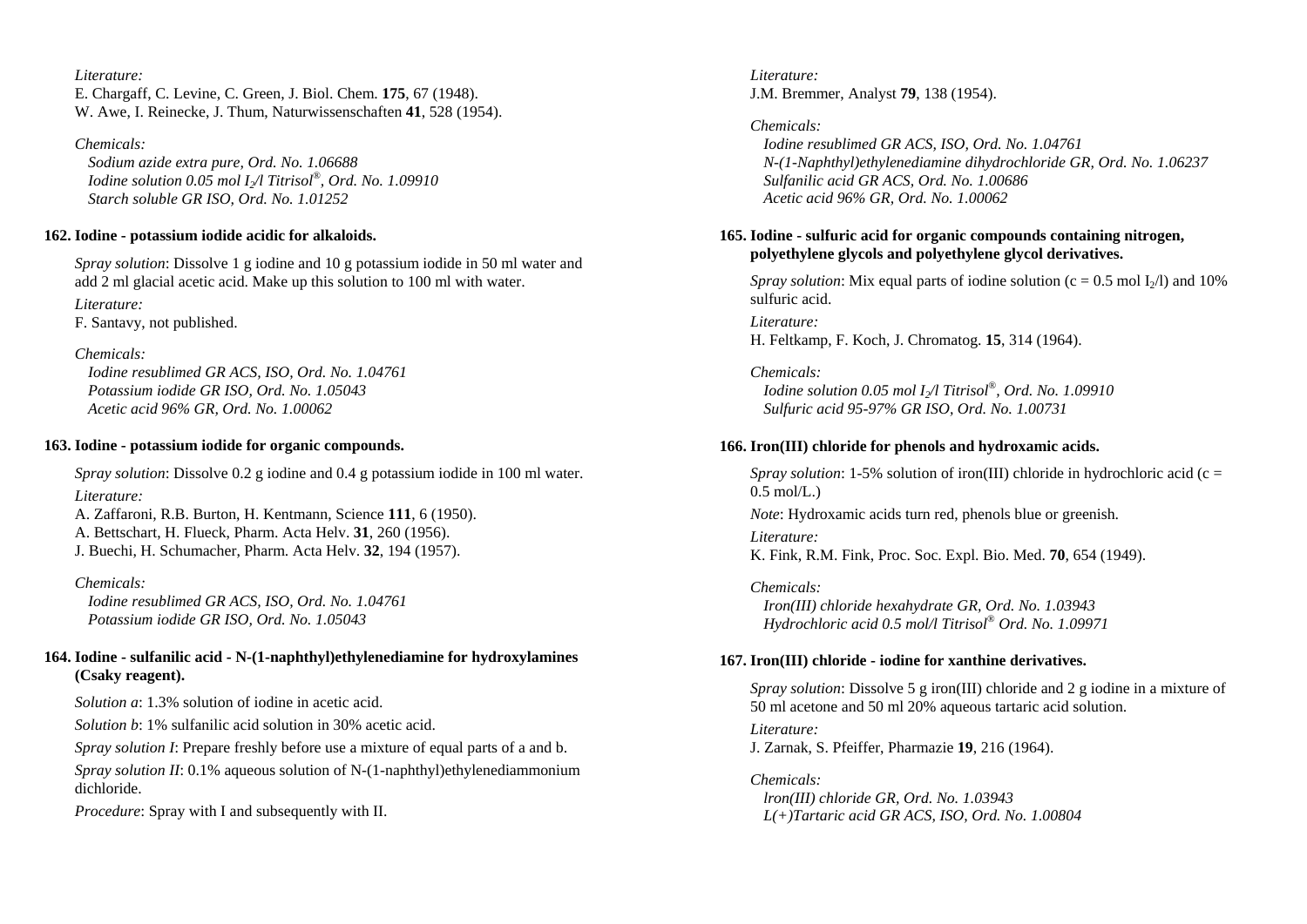*Iodine resublimed GR ACS, ISO, Ord. No. 1.04761 Acetone GR ACS, ISO, Ord. No. 1.00014* 

### **168. Iron(III) chloride - perchloric acid for indoles (Salkowsky reaction).**

*Spray solution*: Mix 1 ml aqueous iron(III) chloride solution ( $c = 0.5$  mol/L) with 50 ml 35% perchloric acid.

*After-treatment*: Heat 5 min at 60°C. Blow vapours of aqua regia over the layer for intensivation of the colours.

*Literature:* 

S.A. Gordon, R.P. Weber, Plant. Physiol. **26**, 192 (1951).

*Chemicals:* 

 *Iron(III) chloride hexahydrate GR, Ord. No. 1.03943 Perchloric acid 60% GR ACS, ISO, Ord. No. 1.00518 Hydrochloric acid 25% GR, Ord. No. 1.00316 Nitric acid 65% GR ISO, Ord. No. 1.00456* 

## **169. Iron(III) chloride - perchloric acid for phenothiazines.**

*Spray solution*: Mix 5 ml 5% aqueous iron(III) chloride solution with 45 ml 20% perchloric acid and 50 ml 50% nitric acid. Colour reaction.

*Literature:* 

A. Noirfalise, M.H. Grosjean, J. Chromatog. **16**, 236 (1964).

*Chemicals:* 

 *Iron(III) chloride hexahydrate GR, Ord. No. 1.03943 Perchloric acid 60% GR ACS, ISO, Ord. No. 1.00518 Nitric acid 65% GR ISO, Ord. No. 1.00456* 

## **170. Iron(III) chloride - potassium hexacyanoferrate(III) - arsenite for thyroid hormones and other iodine containing compounds.**

*Solution a*: Dissolve 2.7 g iron(III) chloride in 100 ml hydrochloric acid (c =  $0.2$  mol $(L)$ .

*Solution b*: 3.5% aqueous potassium hexacyanoferrate(III) solution.

*Solution c*: Dissolve 5 g sodium metaarsenite in 30 ml sodium hydroxide solution  $(c = 1 \text{ mol/L})$  at 0°C and mix with 65 ml hydrochloric acid  $(c = 2 \text{ mol/L})$  with stirring.

*Spray solution*: Mix 5 parts a, 5 parts b and 1 part c.

*Treatment*: Dry the chromatogram with precaution at 50°C and spray, cover with a second glass plate and store in darkness for 15 min. Iodine containing compounds show light blue spots on yellowish background.

*Literature:* 

E. Zappi, J. Chromatog. **31**, 241 (1967).

## *Chemicals:*

 *Iron(III) chloride hexahydrate GR, Ord. No. 1.03943 Potassium hexacyanoferrate(III) GR ACS, ISO, Ord. No. 1.04973 Sodium metaarsenite Sodium hydroxide solution 1 mol/l, Ord. No. 1.09956 Hydrochloric acid 25% GR, Ord. No. 1.00316* 

## **171. Iron(III) chloride - sulfosalicylic acid for thiophosphate esters.**

*Spray solution I*: 0.1% solution of iron(III) chloride in 80% ethanol. *Spray solution II*: 1% solution of sulfosalicylic acid in 80% ethanol. *Procedure*: Place the chromatogram 10 min into a bromine atmosphere and spray subsequently with I. Dry 15 min at room temperature and spray with II. White spots on violet background.

*Literature:* M. Salamé, J. Chromatog. **16**, 476 (1964).

## *Chemicals:*

 *Iron(III) chloride hexahydrate GR, Ord. No. 1.03943 5-Sulfosalicylic acid dihydrate GR ACS, Ord. No. 1.00691 Bromine GR ISO, Ord. No. 1.01948 Ethanol absolute GR ACS, ISO, Ord. No. 1.00983* 

## **172. Iron(III) chloride - sulfuric acid for bile acids.**

*Spray solution*: Dissolve 2 g iron(III) chloride in 83 ml anhydrous 1-butanol and mix with 15 ml 97% sulfuric acid.

*After-treatment*: After drying for 15 min at room temperature heat 25-30 min with conjugated bile acids, 45-50 min with free bile acids.

*Literature:*  W.L. Anthony, W.T. Beher, J. Chromatog. **13**, 567 (1964).

## *Chemicals:*

 *Iron(III) chloride hexahydrate GR, Ord. No. 1.03943 1-Butanol GR ACS, ISO, Ord. No. 1.01990 Sulfuric acid 95-97% GR ISO, Ord. No. 1.00731*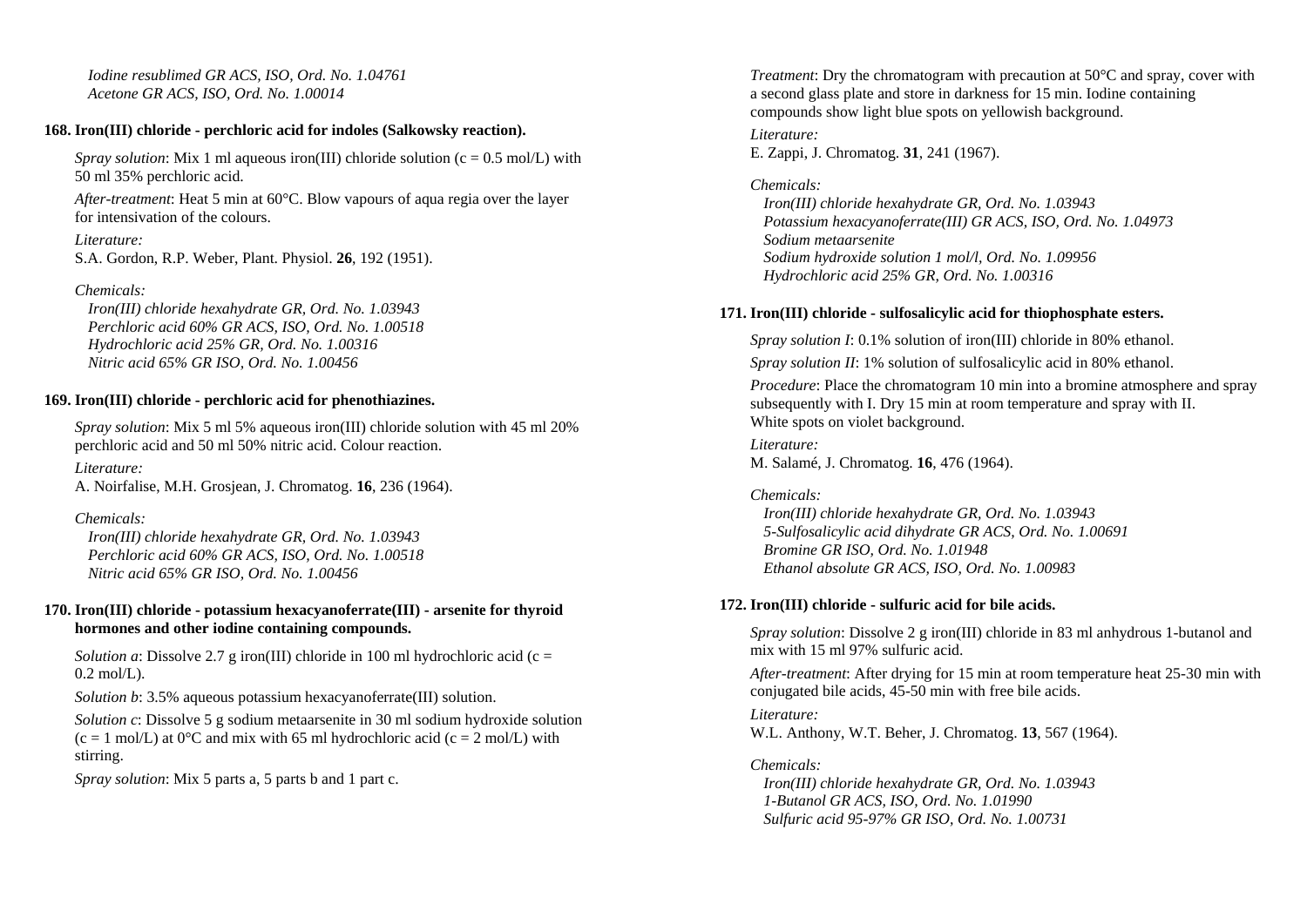#### **173. Iron(III) chloride - sulfuric acid for indole derivatives (Salkowsky reaction).**

*Spray solution*: Mix 3 ml aqueous iron(III) chloride solution ( $c = 1.5$  mol/L) with 100 ml water and add 60 ml 97% sulfuric acid.

*After-treatment*: Heat 5 min at 60°C. Blow vapours of aqua regia over the layer for intensivation of the colours.

*Literature:* 

P.E. Pilet, Rev. gén. bot. **64**, 1 (1957).

### *Chemicals:*

 *Iron(III) chloride hexahydrate GR, Ord. No. 1.03943 Sulfuric acid 95-97% GR ISO, Ord. No. 1.00731 Hydrochloric acid 25% GR, Ord. No. 1.00316 Nitric acid 65% GR ISO, Ord. No. 1.00456* 

### **174. Iron(II) thiocyanate for peroxides.**

*Solution a*: 4% aqueous iron(II) sulfate solution.

*Solution b*: 1.3% solution of ammonium thiocyanate in acetone.

*Spray solution*: Mix freshly before use 10 ml a and 15 ml b.

*Note*: Fast appearence of brown-red spots (iron(III) thiocyanate) shows the presence of peroxide compounds.

*Literature:* 

E. Stahl, Chemiker-Ztg. **82**, 323 (1957). E. Knappe, D. Peteri, Z. anal. Chem. **190**, 386 (1962).

## *Chemicals:*

 *Iron(II)sulfate heptahydrate GR ACS, ISO, Ord. No. 1.03965 Ammonium thiocyanate GR ACS, ISO, Ord. No. 1.01213 Acetone GR ACS, ISO, Ord. No. 1.00014* 

## **175. Isatin - sulfuric acid for thiophene derivatives.**

*Spray solution*: Dissolve 0.4 g isatin in 100 ml 97% sulfuric acid.

*After-treatment*: Heating to 120°C is occasionally needed. Variously coloured spots. *Literature:* 

R.F. Curtis, G.T. Phillips, J. Chromatog. **9**, 366 (1962).

*Chemicals: Isatin for synthesis, Ord. No. 8.20709 Sulfuric acid 95-97% GR ISO, Ord. No. 1.00731* 

### **176. Isatin - zinc acetate for amino acids.**

*Spray solution*: Dissolve 1 g isatin and 1.5 g zinc acetate in 100 ml 95% isopropanol by warming to 80°C and add 1 ml glacial acetic acid after cooling. The reagent is stable stored in a refrigerator.

*After-treatment*: Heat 30 min at 80-85°C or better inspect the chromatogram after standing 20 hours at room temperature.

### *Literature:*

J. Barrolier, J. Heilman, E. Watzke, Hoppe-Seylers Z. physiol. Chem. **304**, 21 (1956).

*Chemicals:* 

 *Isatin for synthesis, Ord. No. 8.20709 Zinc acetate dihydrate GR, Ord. No. 1.08802 Acetic acid 96% GR, Ord. No. 1.00062 2-Propanol GR ACS, ISO, Ord. No. 1.09634* 

## **177. Isonicotinic acid hydrazide for**  Δ**4-3-Ketosteroids.**

*Spray solution*: Dissolve 1 g isonicotinic acid hydrazide (INH) and 1 ml glacial acetic acid in 100 ml ethanol.

*Procedure*: Dry after spraying at room temperature. Spots show yellow fluorescence in long-wave UV light.

#### *Literature:*  B.P. Lisboa, Acta Endocrinol. **43**, 47 (1963). B.P. Lisboa, J. Chromatog. **16**, 136 (1964).

*Chemicals: Isonicotinic acid hydrazide Acetic acid 96% GR, Ord. No. 1.00062 Ethanol absolute GR ACS, ISO, Ord. No. 1.00983* 

## **178. Kojic acid for metal ions.**

*Spray solution*: Dissolve 0.1 kojic acid in 100 ml 60% ethanol. *Note*: Inspect fluorescence under UV light.

*Literature:*  F H. Pollard, J.F.W. McOmie, I.I.M. Elbeih, Nature **163**, 292 (1949).

*Chemicals:* 

 *Kojic acid [5-hydroxy-2-hydroxymethylpyrone-(4)] Ethanol absolute GR ACS, ISO, Ord. No. 1.00983*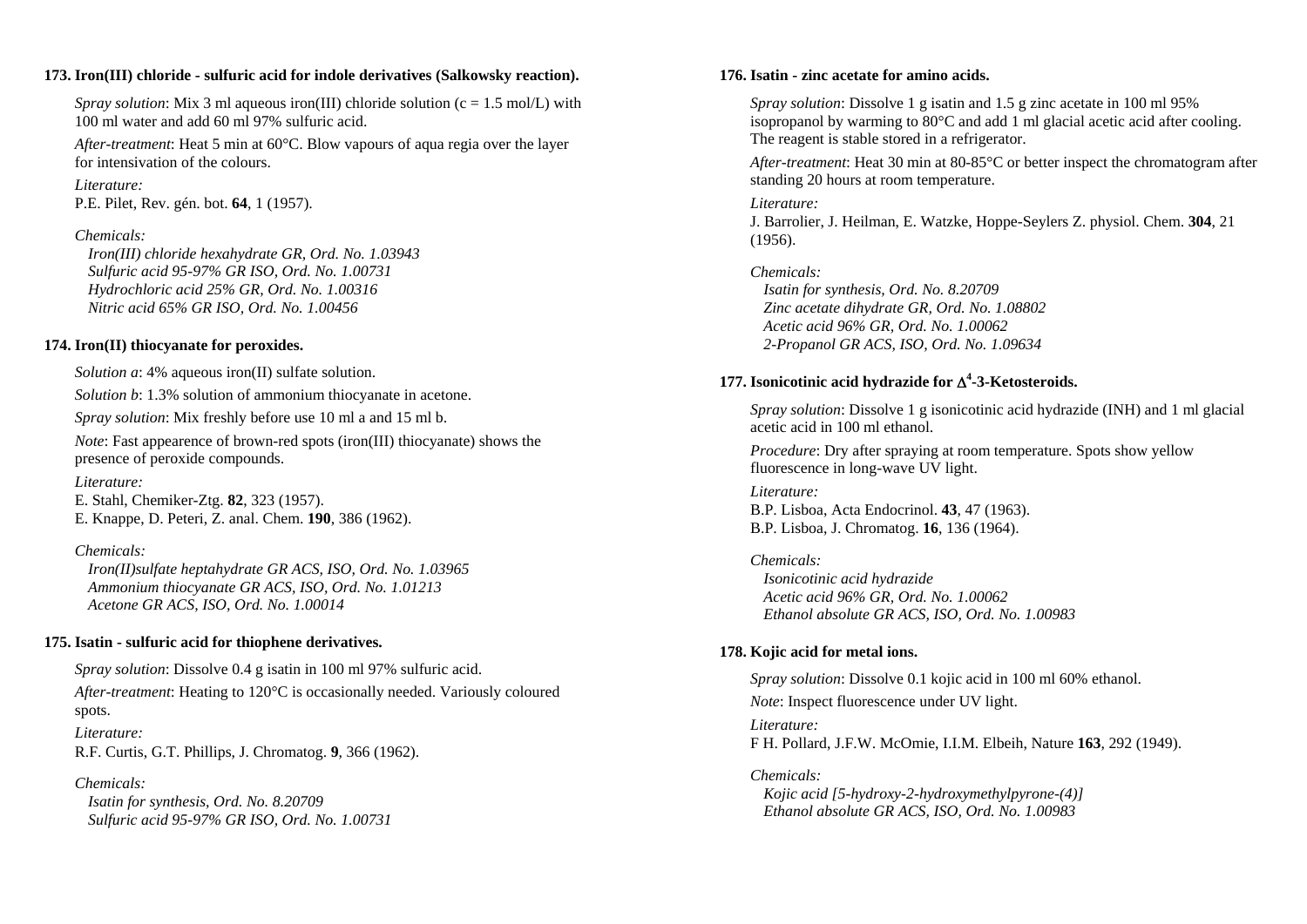### **179. Lead acetate basic for flavonoids.**

*Spray solution*: 25% aqueous solution of basic lead acetate. Fluoresceing spots in long-wave UV light.

*Literature:* 

L. Hoerhammer, H. Wagner, K. Hein, J. Chromatog. **13**, 235 (1964). R. Neu, P. Hagedorn, Naturwissenschaften **40**, 411 (1953).

*Chemicals: Lead(II) hydroxide acetate anhydrous, Ord. No. 1.07414* 

### **180. Lead(IV) acetate for 1,2-diol groups.**

*Spray solution*: 1% solution of lead(IV) acetate in benzene. (Prepare freshly!) *After-treatment*: Heat 5 min at 110°C. White spots on brown background.

*Literature:* 

J. Wright, Chem. & Ind. (London) **1963**, 1125.

*Chemicals:* 

 *Lead(IV) acetate for synthesis, Ord. No. 8.07418 Benzene GR ACS, ISO, Ord. No. 1.01783* 

### **181. Lead(IV) acetate - rosaniline for 1,2-diol groups.**

*Spray solution I*: Dissolve 3 g lead (II, IV) oxide in 100 ml acetic acid with occasional stirring until completely dissolved.

*Spray solution II*: Dissolve 0.05 g rosaniline base in a mixture of 10 parts glacial acetic acid and 90 parts acetone. 0.1% methanolic fuchsine solution may be used equally.

*Procedure*: Spray with I and after 4-5 min with II.

*Literature:* 

K. Sampson, F. Schild, R.J. Wicker, Chem. & Ind. (London) **1961**, 82. K.G. Bergner, H. Sperlich, Z. Lebensm.-Untersuch. u. Forsch. **97**, 253 (1953).

## *Chemicals:*

 *Lead(II,IV) oxide extra pure, Ord. No. 1.06080 New Fuchsin (C.I. 42520), Ord. No. 1.04041 Acetic acid 96% GR, Ord. No. 1.00062 Acetone GR ACS, ISO, Ord. No. 1.00014 Methanol GR ACS, ISO, Ord. No. 1.06009* 

**182. Leukomethylene blue for ubi-, plasto- and tocopherylquinones.** 

*Spray solution*: Add a suspension of 0.25 g zinc powder in 1 ml glacial acetic acid to 5 ml 0.02% solution of methylene blue in acetone.

*Literature:* T.W. Goodwin, Lab. Practice **1964**, 295.

*Chemicals: Zinc powder GR, Ord. No. 1.08789 Methylene blue B (C.I. 52015) Acetic acid 96% GR, Ord. No. 1.00062 Acetone GR ACS, ISO, Ord. No. 1.00014* 

## **183. Magnesium acetate for anthraquinone glycosides and their aglucones.**

*Spray solution*: 0.5% methanolic magnesium acetate solution. *Procedure*: After spraying dry 5 min at 90<sup>o</sup>C. Orange to violet colour. *Literature:*  S. Shibita, M. Takido, O. Tanaka, J. Am. Chem. Soc. **72**, 2789 (1950).

*Chemicals:* 

 *Magnesium acetate tetrahydrate GR ACS, Ord. No. 1.05819 Methanol GR ACS, ISO, Ord. No. 1.06009* 

### **184. Mercury(II) chloride - diphenylcarbazone for barbiturates.**

*A. Solution a*: 2% ethanolic mercury(II) chloride solution.

*Solution b*: 0.2% ethanolic diphenylcarbazone solution.

*Spray solution*: Mix freshly before use equal parts of a and b. Pink spots on violet background.

*Literature:* 

E.K.J. Christensen, T. Vos, T. Huizanga, Pharm. Weekblad **100**, 517 (1965).

*B. Spray solution I*: 0.1% ethanolic diphenylcarbazone solution.

*Spray solution II*: 0.33% mercury(II) nitrate solution in nitric acid (c = 0.05 mol/L).

*Procedure:* Spray with I until the plate is faintly pink, then spray with II. Pink spots on violet background, the latter is bleached by sunlight or UV light and the spots turn violet.

*Literature:* 

J. Lehmann, V. Karamustafauglu, Scand. J. Clin. & Lab. Invest. **14**, 554 (1962).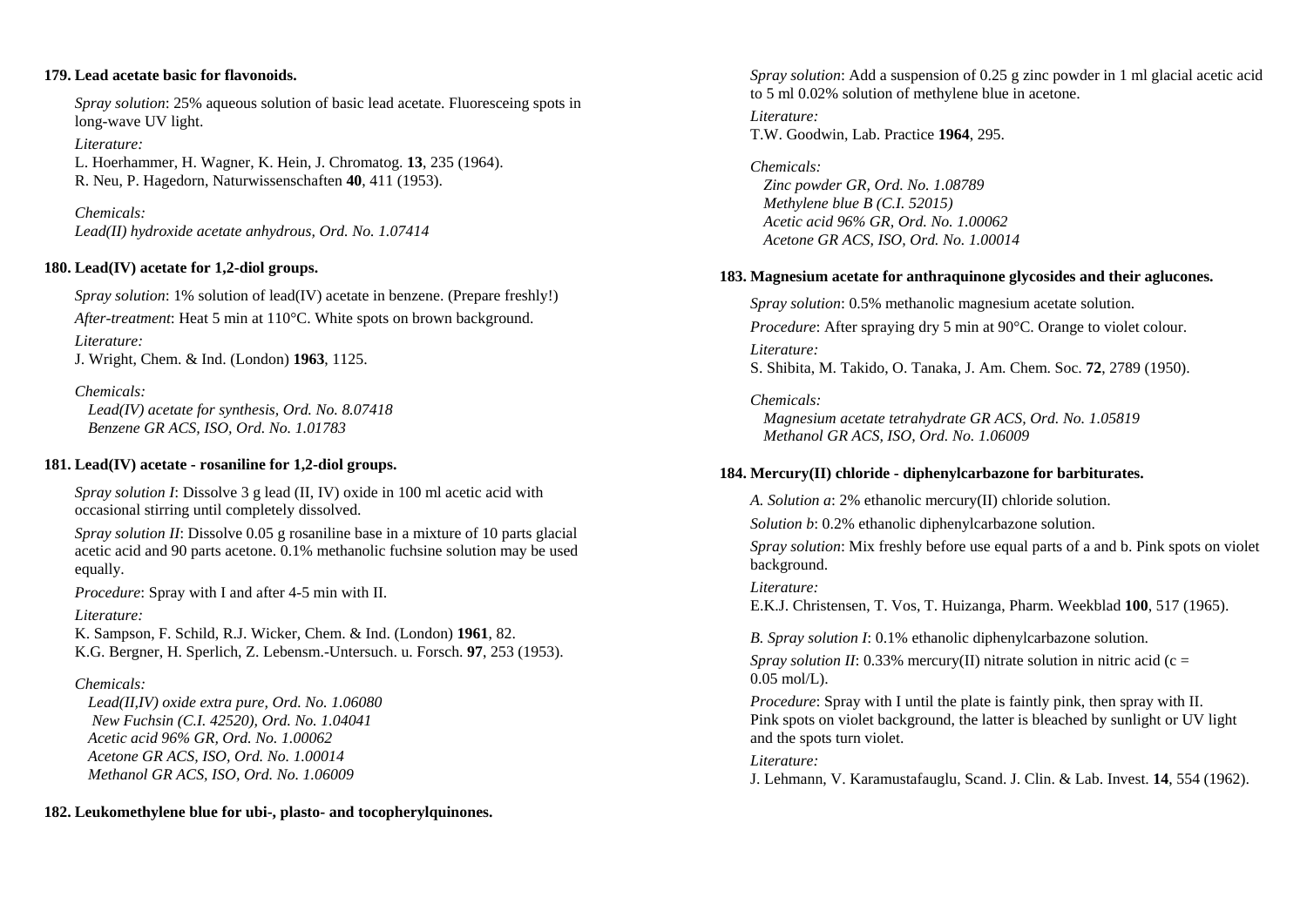*C. Spray solution I (Mercury[II]sulfate solution)*: Suspend 5 g mercury(II) oxide in 100 ml water and add 20 ml 97% sulfuric acid with stirring. After cooling fill up to 250 ml with water.

*Spray solution II*: 0.01% diphenylcarbazone solution in chloroform.

*Procedure*: Spray with I, dry and spray with II.

*Literature:* 

I. Sunshine, E. Rose, J. Le Beau, Clin. Chem. **9**, 312 (1963).

#### *Chemicals:*

 *Mercury(II) chloride sublimed GR ACS, Ord. No. 1.04419 Diphenylcarbazone Reag. Ph Eur, Ord. No. 1.59699 Ethanol absolute GR ACS, ISO, Ord. No. 1.00983 Mercury(II) nitrate monohydrate GR ACS, Ord. No. 1.04439 Nitric acid 65% GR ISO, Ord. No. 1.00456 Mercury(II) oxide yellow GR ACS, Ord. No. 1.04461 Sulfuric acid 95-97% GR ISO, Ord. No. 1.00731 Chloroform GR ISO, Ord. No. 1.02445* 

### **185. Mercury(II) chloride - potassium iodide for steroid alkaloids (Meyer reagent). PC.**

*Spray solution I*: Dissolve 13.55 g mercury(II) chloride and 49.8 g potassium iodide separately each in 20 ml water. Mix both solutions and fill up with water to 1 1. Before spraying add 1 part 17% hydrochloric acid to 10 parts of this solution.

*Spray solution II*: Dissolve 5 g zinc chloride in 80 ml water and add 15 ml 36% hydrochloric acid.

*Spray solution III*: 15% ammonia solution.

*Procedure*: After spraying with I, the steroid alkaloids appear as faint yellow spots. Rinse the chromatogram 10 min with water and, after removal of the water, spray with II and subsequently with III.

*Note*: The resulting dark brown spots are not stable for a prolonged period.

#### *Literature:*

R. Tschesche, R. Petersen, Chem. Ber. **87**, 269 (1953).

#### *Chemicals:*

 *Mercury(II) chloride sublimed GR ACS, Ord. No. 1.04419 Potassium iodide GR ISO, Ord. No. 1.05043 Hydrochloric acid fuming 37% GR ISO, Ord. No. 1.00317 Zinc chloride GR ACS, ISO, Ord. No. 1.08816 Ammonia solution 25% GR, Ord. No. 1.05432* 

#### **186. Mercury(I) nitrate for barbiturates.**

*Spray solution*: 1% aqueous mercury(I) nitrate solution.

#### *Literature:*

J. Baeumler, Mitt. Gebiete Lebensm. u. Hygiene **48**, 135 (1957). R. Deininger, Arzneimittel-Forsch. **5**, 472 (1955).

*Chemicals: Mercury(I) nitrate dihydrate GR ACS, Ord. No. 1.04437* 

#### **187. 4-Methoxy-2-nitroaniline diazotised for the identification of vitamin C.**

*Solution a*: Dissolve 0.5 g 4-methoxy-2-nitroaniline in 125 ml glacial acetic acid. Dilute the solution to 250 ml with 10% sulfuric acid.

*Solution b*: 0.2% aqueous sodium nitrite solution.

*Spray solution I*: Mix equal parts of a and b.

*Spray solution II:* Sodium hydroxide ( $c = 2$  mol/L).

*Procedure*: Spray with I, and then with II. Blue spots on orange background.

*Literature:* 

N. Schmall, C.W. Pifer, E.G. Wollish, Anal. Chem. **25**, 1486 (1953).

#### *Chemicals:*

 *4-Methoxy-2-nitroaniline for synthesis, Ord. No. 8.06225 Acetic acid 96% GR, Ord. No. 1.00062 Sodium hydroxide solution 2 mol/l, Ord. No. 1.09136 Sulfuric acid 95-97% GR ISO, Ord. No. 1.00731 Sodium nitrite GR ACS, Ord. No. 1.06549* 

#### **188. Methylene blue for sulfate esters of steroids.**

*Spray solution*: Dissolve 0.025 g methylene blue in 100 ml sulfuric acid (c = 0.025 mol/L). Before use dilute 1 part of the spray solution with 1 part acetone.

*Note*: The sulfate esters show differently coloured spots on blue background. On development with chloroform the formed colour complexes migrate and leave white spots on blue background.

#### *Literature:*

O. Crépy, O. Judas, B. Lachese, J. Chromatog. **16**, 340 (1964).

#### *Chemicals:*

 *Methylene blue B (C.I. 52015) Acetone GR ACS, ISO, Ord. No. 1.00014 Chloroform GR ISO, Ord. No. 1.02445*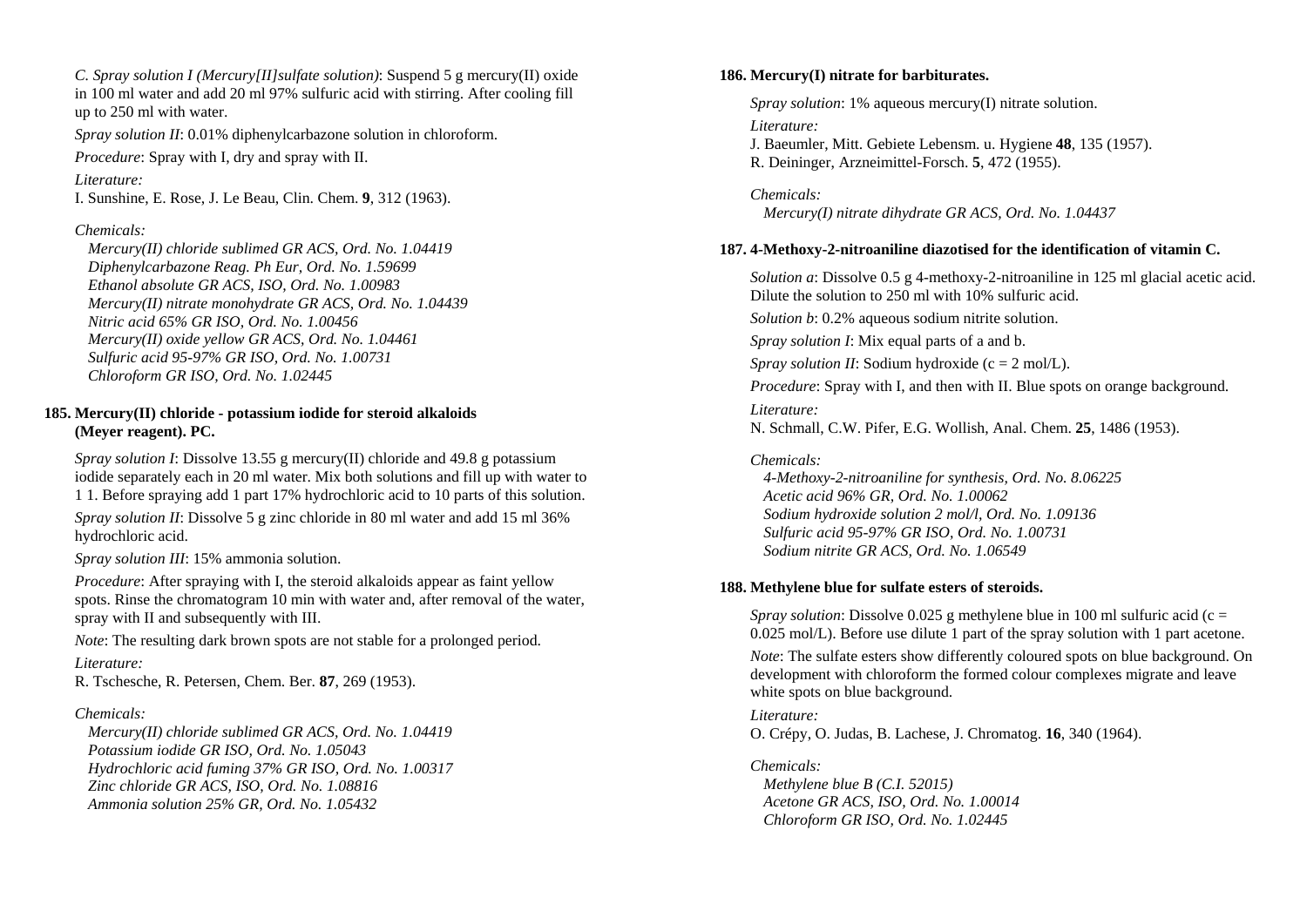#### **189. Methylumbelliferone for heterocyclic compounds containing nitrogen (fluorescence indicator).**

*Spray solution*: Dissolve 0.02 g 4-methylumbelliferone in 35 ml ethanol and fill up to 100 ml with water.

*After-treatment*: Place the chromatogram into a chamber saturated with ammonia vapours and inspect in long-wave UV light.

### *Literature:*

I.M. Hais, K. Macek, Handbuch der Papierchromatographie I, p. 759, G. Fischer, Jena 1958.

## *Chemicals:*

 *4-Methylumbelliferone Ethanol absolute GR ACS, ISO, Ord. No. 1.00983 Ammonia solution 25% GR, Ord. No. 1.05432* 

## **190. Methyl yellow for chlorinated insecticides.**

*Spray solution*: Dissolve 0.1 g methyl yellow in 100 ml 75% ethanol.

*Procedure*: After spraying dry the chromatogram at room temperature and irradiate with UV light without filter for 5 min. Red spots on yellow background.

*Literature:* 

L.F. Krzeminsky, W.A. Landmann, J. Chromatog. **10**, 525 (1963).

## *Chemicals:*

 *4-Dimethylaminoazobenzene (C.I. 11020) indicator, Ord. No. 1.03055 Ethanol absolute GR ACS, ISO, Ord. No. 1.00983* 

## **191. Millon's reagent for phenols, phenol ethers and phenol ether glycosides .**

*Spray solution*: Dissolve 5 g mercury in 10 g fuming nitric acid and add 10 ml water.

*After-treatment*: Heating at 100-110°C often produces colour changes.

## *Literature:*

E. Stahl, P.J. Schorn, Hoppe-Seylers Z. physiol. Chem. **325**,263 (1961).

## *Chemicals:*

 *Mercury GR, Ord. No. 1.04403 Nitric acid fuming 100% (1.52) GR, Ord. No. 1.00455* 

## **192. Molybdatophosphoric acid (Phosphomolybdic acid).**

100 ml ready to use spray solution for chromatography ( $c = 8\%$  in 2-propanol).

## *Ord. No. 1.00480*

## **193. Molybdatophosphoric acid for reducing compounds, lipids, sterols and steroids.**

*A. Spray solution*: 5-10% ethanolic molybdatophosphoric acid.

*After-treatment*: Heat at 120°C until maximal visualisation of the spots.

*Note*: Treatment with ammonia vapour produces a colourless background.

*B. Spray solution*: 20% solution of molybdatophosphoric acid in ethanol or ethylene glycol monomethylether (2-methoxyethanol). Antioxidants show blue spots after 1-2 min.

*Literature:* 

D. Kritschevsky, M.C. Kirk, Arch. Biochem. Biophys. **35**, 346 (1952). A. Seher, Fette u. Seifen, Anstrichmittel **61**, 345 (1959).

## *Chemicals:*

 *Molybdatophosphoric acid hydrate GR ACS, Ord. No. 1.00532 Ethanol absolute GR ACS, ISO, Ord. No. 1.00983 Ethylene glycol monomethyl ether for synthesis, Ord. No. 8.00858 Ammonia solution 25% GR, Ord. No. 1.05432* 

## **194. Molybdatophosphoric acid alkaline for estrogens.**

*Spray solution I*: 8% methanolic solution of molybdatophosphoric acid.

*Spray solution II*: 2.5% aqueous potassium hydroxide or 3% aqueous sodium hydroxide solution.

*Procedure*: Spray with I and subsequently with II.

*Note*: Instead of spraying with II place the chromatogram into a chamber saturated with ammonia.

## *Literature:*

B. Hoffmann, J. Chromatog. **34**, 269 (1968).

## *Chemicals:*

 *Molybdatophosphoric acid hydrate GR ACS, Ord. No. 1.00532 Potassium hydroxyde pellets GR, Ord. No. 1.05033 Sodium hydroxide pellets GR ISO, Ord. No. 1.06498 Ammonia solution 25% GR, Ord. No. 1.05432 Methanol GR ACS, ISO, Ord. No. 1.06009* 

## **195. Morin for aluminium ions,**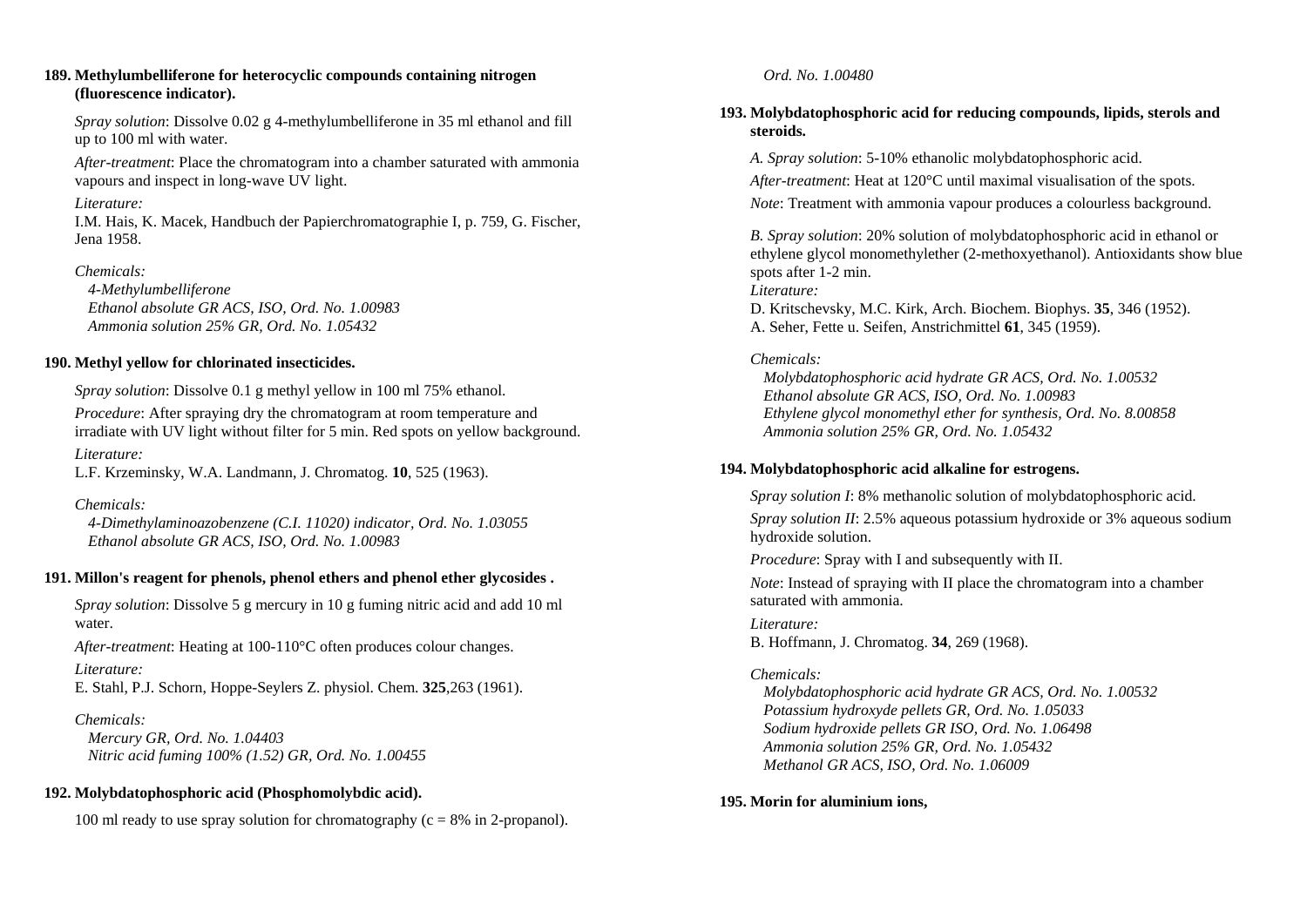*Spray solution*: 1% solution of morin in glacial acetic acid. Pronounced light green fluorescence in long-wave UV light.

*Literature:*  T.V. Toribara, R.E. Sherman, Anal. Chem. **25**, 1954 (1953).

*Chemicals: Morin dihydrate (C.I. 75660) GR, Ord. No. 1.06098 Acetic acid 96% GR, Ord. No. 1.00062* 

#### **196. 1,3-Naphthalenediol - phosphoric acid for sugars.**

*Spray solution*: Mixture of 100 ml 0.2% ethanolic 1,3-naphthalenediol solution with 10 ml 85% phosphoric acid.

*After-treatment*: Heat 5-10 min at 100-105°C.

*Literature:* V. Prey, H. Berbaek, M. Kausz, Mikrochim. Acta **1961**, 968.

*Chemicals: 1,3-Naphthalenediol ortho-Phosphoric acid. 85% GR ISO, Ord. No. 1.00573 Ethanol absolute GR ACS, ISO, Ord. No. 1.00983* 

#### **197. 1,3-Naphthalenediol - sulfuric acid for sugars.**

*Solution a*: 0.2 % ethanolic solution of 1,3-naphthalenediol. *Solution b*: 20% sulfuric acid.

*Spray solution*: Prepare freshly before use a mixture of equal parts a and b.

*After-treatment*: Heat 5-10 min at 100-105°C.

*Literature:*  M. Lato, E. Brunelli, G. Ciuffini, J. Chromatog. **34**, 26 (1968).

#### *Chemicals:*

 *1,3-Naphthalenediol Sulfuric acid 95-97% GR ISO, Ord. No. 1.00731 Ethanol absolute GR ACS, ISO, Ord. No. 1.00983* 

#### **198. 1,3-Naphthalenediol- trichloroacetic acid for sugars and uronic acids.**

*Solution a*: 0.2% ethanolic 1,3-naphthalenediol solution. *Solution b*: 20% aqueous trichloroacetic acid solution. *Spray solution*: Mix freshly before use equal parts of a and b. *After-treatment*: For ketoses heat 5-10 min at 100-105°C, for uronic acids 10-15 min in a moist atmoshphere (water bath) at 70-80°C.

*Note*: The presence of collidine and pyridine interferes with the colour reaction. Instead of 1,3-naphthalenediol resorcinol, orcinol (3,5-dihydroxytoluene), phloroglucinol or 1-naphthol may be used. One part trichloroacetic may be replaced by 1/10 part phosphoric acid.

*Literature:* S.M. Partridge, Biochem. J. **42**, 238 (1948).

#### *Chemicals:*

 *1,3-Naphthalenediol Trichloroacetic acid GR ACS, Ord. No. 1.00807 Ethanol absolute GR ACS, ISO, Ord. No. 1.00983 1-Naphthol GR, Ord. No. 1.06223 3,5-Dihydroxytoluene monohydrate for synthesis, Ord. No. 8.20933 Phloroglucinol (1,3,5-trihydroxybenzene) GR, Ord. No. 1.07069 Resorcinol GR, Ord. No. 1.07593 ortho-Phosphoric acid. 85% GR ISO, Ord. No. 1.00573* 

### **199. 1-Naphthol - hypobromite for arginine and other guanidine derivatives (Sakaguchi reagent).**

*Spray solution I*: Solution of 0.1% 1-naphthol in sodium hydroxide solution ( $c =$  $1 \text{ mol/L}$ .

*Spray solution II*: Mixture of 100 ml 5% aqueous sodium hydroxide and 2 ml. bromine.

*Procedure*: Spray with I and then with II.

*Note*: For the detection of streptomycine it is recommended to spray with a mixture of 50 ml aqueous sodium hypochlorite solution (13 % activated chlorine) and 50 ml ethanol instead of spraying with II.

#### *Literature:*

R. Acher, C. Cracker, Biochem. biophys. Acta **9**, 704 (1952).

### *Chemicals:*

 *1-Naphthol GR, Ord. No. 1.06223 Sodium hydroxide pellets GR ISO, Ord. No. 1.06498 Bromine GR ISO, Ord. No. 1.01948 Sodium hypochlorite solution, Ord. No. 1.05614 Ethanol absolute GR ACS, ISO, Ord. No. 1.00983* 

#### **200. 1-Naphthol - sulfuric acid for sugars.**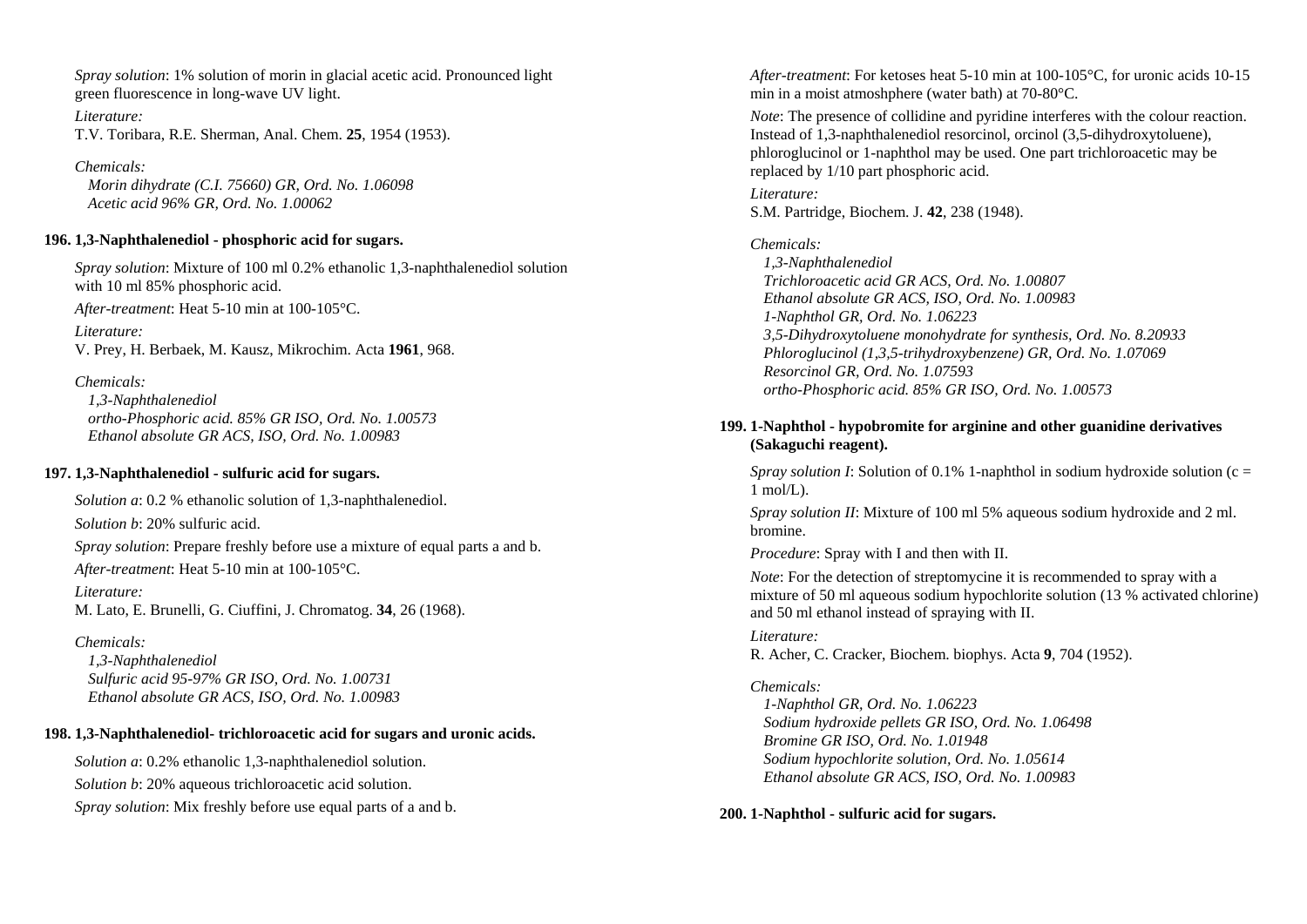*Spray solution*: Mix 10.5 ml 15% ethanolic solution of 1-naphthol, 6.5 ml 97% sulfuric acid, 40.5 ml ethanol and 4 ml water.

*After-treatment*: Heat 3-6 min at 100°C.

*Literature:* H. Jacin, A.R. Mishkin, J. Chromatog. **18**, 170 (1965).

*Chemicals:* 

 *1-Naphthol GR, Ord. No. 1.06223 Sulfuric acid. min. 95-97% (1.84) GR, Ord. No. 1.00731 Ethanol absolute GR ACS, ISO, Ord. No. 1.00983* 

## **201. 1,2-Naphthoquinone-sulfonic acid sodium salt for amino acids (Folin reagent).**

*Spray solution*: Prepare freshly a solution of 0.2 g 1.2-naphthoquinone-4-sulfonic acid sodium salt in 100 ml 5% aqueous sodium carbonate solution.

*Procedure*: Spray and dry the chromatogram at room temperature. No further Treatmen*t*.Amino acids show various colours.

## *Literature:*

D. Mueting, Naturwissenschaften **39**, 303 (1952). K.V. Giri et al., Naturwissenschaften **39**, 548 (1952).

## *Chemicals:*

 *1,2-Naphthoquinone-4-sulfonic acid sodium salt GR, Ord. No. 1.06531 Sodium carbonate 10-hydrate GR ISO, Ord. No. 1.06391* 

## **202. 1,2-Naphthoquinone-sulfonic acid sodium salt for aromatic amines.**

*Spray solution*: Dissolve 0.5 g 1,2-naphthoquinone-4-sulfonic acid sodium salt in 95 ml water and add 5 ml glacial acetic acid. Filter off from insoluble parts.

*Note*: Inspect the colour of the spots after 30 min.

*Literature:*  R.B. Smyth, G.G. McKeown, J. Chromatog. **16**, 454 (1964).

## *Chemicals:*

 *1,2-Naphthoquinone-4-sulfonic acid sodium salt GR, Ord. No. 1.06531 Acetic acid 96% GR, Ord. No. 1.00062* 

## **203. 1,2-Naphthoquinone-sulfonic acid - perchloric acid for sterols.**

*Spray solution*: Dissolve 0.1 g 1,2-naphthoquinone-4-sulfonic acid in a mixture of 50 ml ethanol, 25 ml 60% perchloric acid, 25 ml 37% formaldehyde solution, and 22.5 ml water.

*Procedure*: Heat at 70-80°C and inspect the development of the spots. First pink, after prolonged heating blue spots.

### *Literature:*

E. Richter, J. Chromatog. **18**, 164 (1965). C.W.M. Adams, Nature **192**, 331 (1961).

*Chemicals:* 

 *1,2-Naphthoquinone-4-sulfonic acid sodium salt GR, Ord. No. 1.06531 Perchloric acid 60% GR ACS, ISO, Ord. No. 1.00518 Formaldehyde solution min. 37% GR, Ord. No. 1.04003 Ethanol absolute GR ACS, ISO, Ord. No. 1.00983* 

## **204. l-Naphthylamine for 3,5-dinitrobenzoic acid esters and dinitrobenzamides.**

*Spray solution I*: 0.5% ethanolic 1-naphthylamine solution. *Spray solution II*: 10% methanolic potassium hydroxide solution. *Procedure*: Spray with I and then with II. Spots show red-brown colour. *Literature:* R.G. Rice, G.J. Keller, J.G. Kirchner, Anal. Chem. **23**, 194 (1951).

## *Chemicals:*

 *1-Naphthylamine GR, Ord. No. 1.06245 Ethanol absolute GR ACS, ISO, Ord. No. 1.00983 Methanol GR ACS, ISO, Ord. No. 1.06009 Potassium hydroxide pellets GR, Ord. No. 1.05033* 

## **205. Nessler's reagent for alkaloids.**

*Spray solution*: Nessler's reagent (s. spray reagent No. 284). *Note*: Apomorphine, hydrastinine and physostigmine show colour reaction. *Literature:* 

O.E. Schultz, D. Strauss, Arzneimittel-Forsch. **5**, 342 (1955).

*Chemicals: Nessler's reagent* 

## **206. Ninhydrin**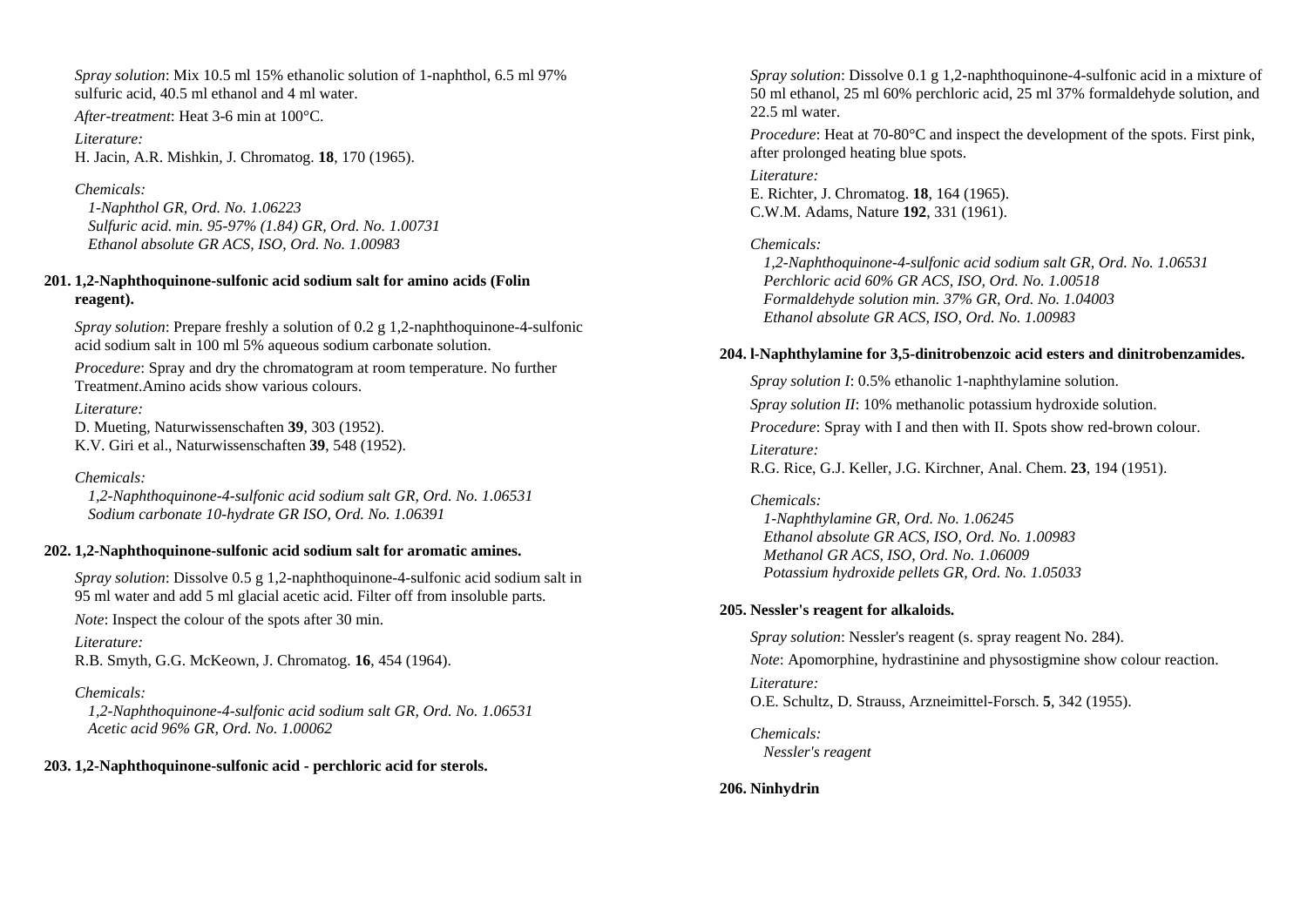100 ml ready to use spray solution for chromatography ( $c = ca$ , 0.2% in 2propanol).

 *Ord. No. 1.06705* 

### **207. Ninhydrin for amino acids, amines and amino-sugars.**

*A. Spray solution*: Dissolve 0.3 g ninhydrin in 100 ml 1-butanol and add 3 ml glacial acetic acid.

*B. Spray solution*: 0.2% ethanolic ninhydrin solution.

*After-treatment*: Heat at 110°C until maximal visualization of the spots. For pantothenic acid heat at 160°C.

*Literature:* R.A. Famy, A. Niederwieser, G. Pataki, M. Brenner, Helv. Chim. Acta **44**, 2022 (1961).

A.R. Patton, P. Chism, Anal. Chem. **23**, 1683 (1951).

*Chemicals:* 

 *Ninhydrin GR, Ord. No. 1.06762 Acetic acid 96% GR, Ord. No. 1.00062 1-Butanol GR ACS, ISO, Ord. No. 1.01990 Ethanol absolute GR ACS, ISO, Ord. No. 1.00983* 

### **Stabilisation of ninhydrin spots.**

*Spray solution*: Mix 1 ml saturated aqueous copper(II) nitrate solution with 0.2 ml 10% nitric acid and 100 ml ethanol.

*Procedure*: Spray the ninhydrin spots with the spray solution and place the chromatogram into a chamber with ammonia. The red copper complex is stable as long as no free hydrogen ions or strong complex forming compounds are present.

*Literature:* E. Kawerau, T. Wieland, Nature **168**, 77 (1951).

## *Chemicals:*

 *Copper(II) nitrate trihydrate extra pure, Ord. No. 1.02752 Nitric acid 65% GR ISO, Ord. No. 1.00456 Ethanol absolute GR ACS, ISO, Ord. No. 1.00983 Ammonia solution 25% GR, Ord. No. 1.05432* 

## **208. Ninhydrin - cadmium acetate for amino acids and amines.**

*Spray solution*: Fill up to 500 ml with ethanol a solution of 1 g ninhydrin, 2.5°g cadmium acetate and 10 ml glacial acetic acid.

*After-treatment*: Heat 20 min at 120°C. This method is more suitable for detecting heterocyclic amines than the procedure using reagent No. 207.

### **Alternative:**

*Dip solution*: Dissolve 0.1 g cadmium acetate in 10 ml water, add 5 ml glacial acetic acid and 100 ml acetone and dissolve 1 g ninhydrin. This order of the reagents for the preparation of the dip solution must be observed. The solution is stable in the refrigerator.

*Procedure*: After dipping place the chromatogram for colour development 30 min into a chamber containing concentrated sulfuric acid.

## *Literature:*

J. Barrolier, J. Heilmann, E. Watzke, Hoppe-Seylers Z. physiol. Chem. **309**, 219 (1957).

## *Chemicals:*

 *Cadmium acetate dihydrate GR, Ord. No. 1.02003 Ninhydrin GR, Ord. No. 1.06762 Acetic acid 96% GR, Ord. No. 1.00062 Acetone GR ACS, ISO, Ord. No. 1.00014 Ethanol absolute GR ACS, ISO, Ord. No. 1.00983 Sulfuric acid 95-97% GR ISO, Ord. No. 1.00731* 

## **209. Ninhydrin - copper(II) nitrate for amino acids (polychromatic detection).**

*Solution a*: Dissolve 0.1 g ninhydrin in 50 ml ethanol and add 10 ml glacial acetic acid and 2 ml 2,4,6-trimethylpyridine.

*Solution b*: 1% ethanolic copper(II) nitrate solution.

*Spray solution*: Before use mix solution a and b in the proportion 50:3.

*After-treatment*: Heat the chromatogram until the colour development is just beginning. In transmitted light the gradual intensification of colours on the warm plate can be observed. Some amino acids show first small points of colours only, they should be marked with a sharp pencil. In this way one can often detect individual spots which later merge into each other. Some amino acids show characteristic colours. They differ amongst themselves also in the speed with which coloured products are formed.

## *Literature:*

M. Brenner, A. Niederwieser, Experientia **16**, 378 (1960).

*Chemicals: Ninhydrin GR, Ord. No. 1.06762*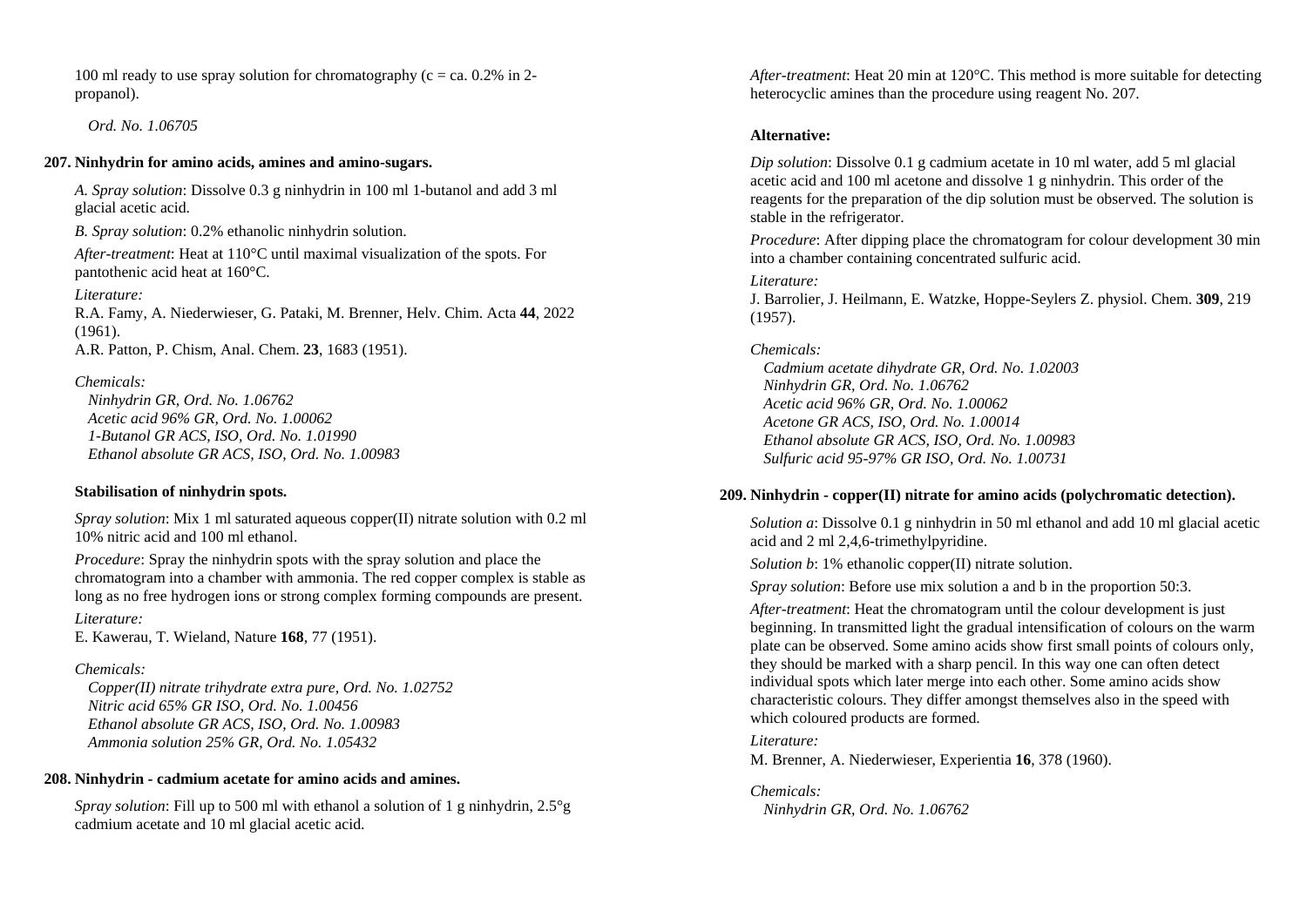*Copper(II) nitrate trihydrate extra pure, Ord. No. 1.02752 Acetic acid 96% GR, Ord. No. 1.00062 2,4,6-Trimethylpyridine GR, Ord. No. 1.02635 Ethanol absolute GR ACS, ISO, Ord. No. 1.00983* 

### **210. Ninhydrin - tin(II) chloride for amines.**

*Stock solution*: Dissolve by heating 2 g ninhydrin in 40 ml water. Add a solution of 0.08 g tin(II) chloride in 50 ml water and allow to stand. After filtration of the precipitate store in the refrigerator.

*Spray solution*: Add 50 ml water and 450 ml 2-propanol to 25 ml of the stock solution.

*Literature:* 

R.J. Block, Anal. Chem. **22**, 1327 (1950).

### *Chemicals:*

 *Ninhydrin GR, Ord. No. 1.06762 Tin(II) chloride dihydrate GR ACS, Ord. No. 1.07815 2-Propanol GR ACS, ISO, Ord. No. 1.09634* 

### **211. Nitric acid for alkaloids and amines.**

*Spray solution*: Add 50 drops 65% nitric acid to 100 ml ethanol.

*Note*: Inspect in UV light. The spray solution may be used in this or higher concentration also in TLC for the identification of other organic compounds. Frequently fluorescent spots appear only after prolonged heating at 120°C.

### *Literature:*

H. Schmid, J. Kebrle, P. Karrer, Helv. Chim. Acta **35**, 1864 (1952).

### *Chemicals:*

 *Ethanol absolute GR ACS, ISO, Ord. No. 1.00983 Nitric acid 65% GR ISO, Ord. No. 1.00546* 

## **212. 4-Nitroaniline diazotised (acidic) for plasticisers.**

*Spray solution I*: Potassium hydroxide solution in ethanol ( $c = 0.5$  mol/L).

*Spray solution II*: Dissolve 0.8 g 4-nitroaniline in 250 ml water, add 20 ml 25% hydrochloric acid and dropwise 5% aqueous sodium nitrite solution until the solution is colourless.

*Procedure*: Spray with I, dry 15 min at 60<sup>o</sup>C and spray with II. Yellow to orange spots.

## *Literature:* J.W. Copius-Peereboom, J. Chromatog. **4**, 323 (1960). D. Braun, Chimia **19**, 77 (1965).

## *Chemicals:*

 *4-Nitroaniline, Ord. No. 1.06760 Sodium nitrite GR ACS, Ord. No. 1.06549 Hydrochloric acid 25% GR, Ord. No. 1.00316 Potassium hydroxide pellets GR, Ord. No. 1.05033 Ethanol absolute GR ACS, ISO, Ord. No. 1.00983* 

### **213. 4-Nitroaniline diazotised for phenols, phenol carboxylic acids, coupling amines and heterocyclic compounds.**

*Spray solution*: Mix 10 ml 0.1% aqueous 4-nitroaniline solution with 10 ml 0.2% aqueous sodium nitrite solution and 20 ml 10% aqueous potassium carbonate solution. Coloured products are formed.

### *Literature:*

A. Sturm, H.W. Scheja, J. Chromatog. **16**, 194 (1964).

## *Chemicals:*

 *4-Nitroaniline, Ord. No. 1.06760 Sodium nitrite GR ACS, Ord. No. 1.06549 Potassium carbonate GR ACS, ISO, Ord. No. 1.04928* 

### **214. 4-Nitroaniline diazotised (buffered) for phenols.**

*Spray solution*: Mix under cooling 5 ml 0.5% 4-nitroaniline solution in hydrochloric acid (c = 2 mol/L) with 0.5 ml 5% aqueous sodium nitrite solution and add 15 ml 20% aqueous sodium acetate solution.

### *Literature:*

H.G. Bray, W.V. Thorpe, K. White, Biochem. J. **46**, 271 (1950). T. Swain, Biochem. J. **53**, 200 (1953). C.F. van Sumere, G. Wolf, H. Teuchy, J. Kint, J. Chromatog. **20**, 48 (1965).

## *Chemicals:*

 *4-Nitroaniline, Ord. No. 1.06760 Sodium nitrite GR ACS, Ord. No. 1.06549 Sodium acetate GR, Ord. No. 1.06267 Hydrochloric acid 25% GR, Ord. No. 1.00316* 

## **215. 4-Nitrophenyldiazonium fluoborate for phenols and coupling amines.**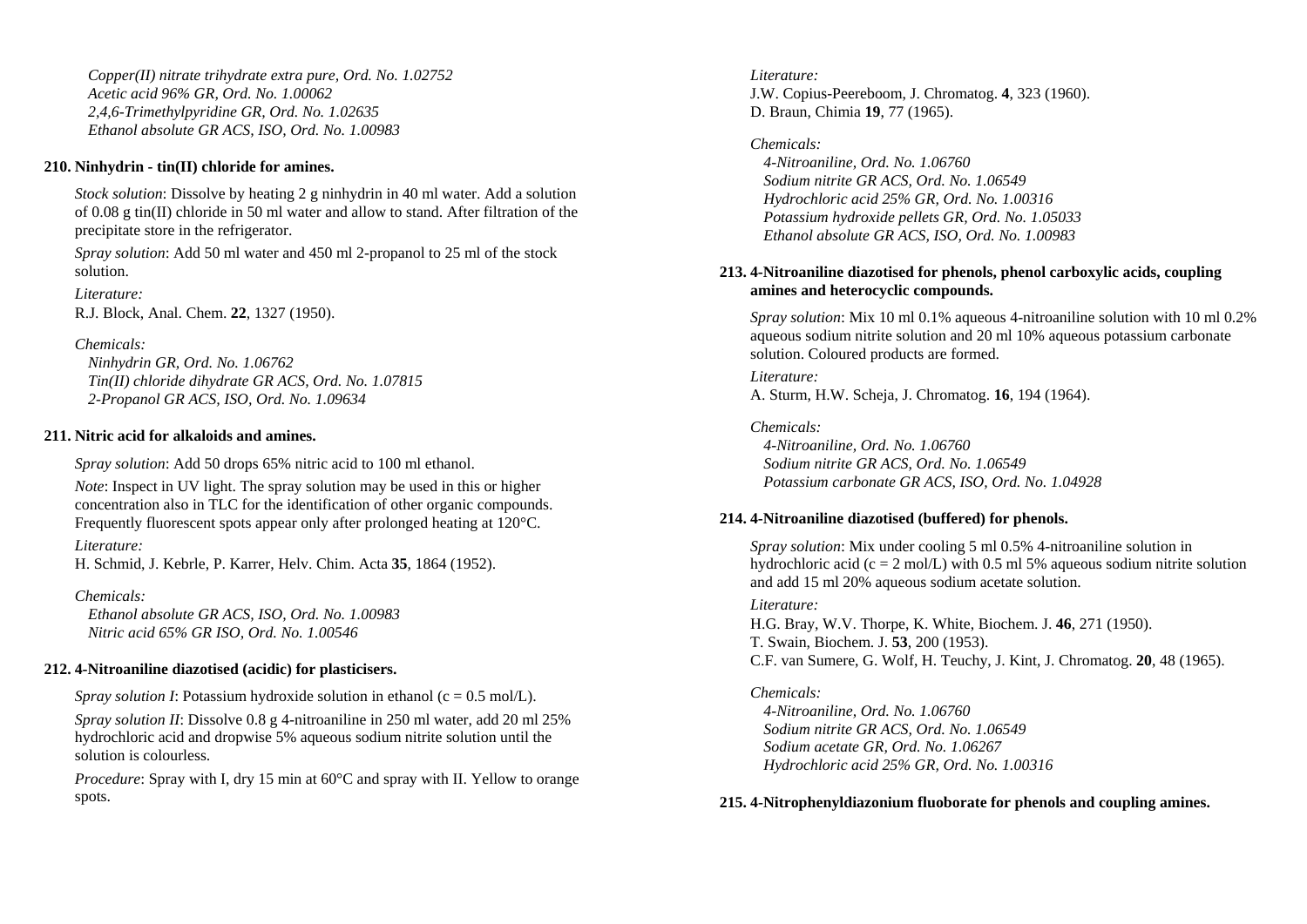*4-Nitrophenyldiazonium fluoborate*: Dissolve 14 g 4-nitroaniline in 30 ml 36% hydrochloric acid and 30 ml water by warming. After cooling at 5°C add a solution of 8 g sodium nitrite in 20 ml water and then 60 ml 40% hydrofluoboric acid (tetrafluoroboric acid). Filter off the yellow precipitate, wash with hydrofluoboric acid, ethanol and ether and dry in a vacuum desiccator.

*Spray solution I*: Prepare freshly a 1% 4-nitrophenyldiazonium fluoborate solution in acetone.

*Spray solution II*: 0.1% methanolic potassium hydroxide solution.

*Procedure*: Spray with I, then with II.

*Literature:*  J.H. Freeman, Anal. Chem. **24**, 955 (1952). H. Seeboth, H. Goersch, Chem. Techn. **15**, 294 (1963).

### *Chemicals:*

 *4-Nitroaniline, Ord. No. 1.06760 Sodium nitrite GR ACS, Ord. No. 1.06549 Tetrafluoroboric acid, Ord. No. 1.00171 Potassium hydroxide 0.5 mol/l in methanol, Ord. No. 1.09351 Acetone GR ACS, ISO, Ord. No. 1.00014 Ethanol absolute GR ACS, ISO, Ord. No. 1.00983 Diethyl ether GR ACS, Ord. No. 1.00921 Hydrochloric acid fuming 37% GR ISO, Ord. No. 1.00317* 

### **216. 2-Nitroso-1-naphthol-4-sulfonic acid for iron ions.**

*Spray solution*: 0.05% solution of 2-nitroso-1-naphthol-4-sulfonic acid in 70% ethanol.

*After-treatment*: Respray with 25% ammonia solution or place the chromatogram into a chamber with ammonia vapours. Green spots.

*Literature:* G.B. Heisig, F.H. Pollard, Anal. Chim. Acta **16**, 234 (1957).

## *Chemicals:*

 *2-Nitroso-1-naphthol-4-sulfonic acid Ammonia solution 25% GR, Ord. No. 1.05432 Ethanol absolute GR ACS, ISO, Ord. No. 1.00983* 

## **217. Orcinol - iron(III) chloride - sulfuric acid for sugars.**

*Solution a*: Dissolve 1 g iron(III) chloride in 100 ml 10% sulfuric acid. *Solution b*: 6% ethanolic orcinol (3,5-dihydroxytoluene) solution.

*Spray solution*: Mix freshly before use 10 ml a and 1 ml b. *After-treatment*: Heat 10-15 min at 100°C.

## *Chemicals:*

 *3,5-Dihydroxytoluene monohydrate for synthesis, Ord. No. 8.20933 Iron(III) chloride hexahydrate GR, Ord. No. 1.03943 Sulfuric acid 95-97% GR ISO, Ord. No. 1.00731 Ethanol absolute GR ACS, ISO, Ord. No. 1.00983* 

## **218. Palladium(II) chloride for thiophosphate esters and other sulfur compounds.**

*Spray solution*: Dissolve 0.5 g palladium(II) chloride in 100 ml water containing a few drops 25% hydrochloric acid.

*Literature:* J. Baeumler, S. Rippstein, Helv. Chim. Acta **44**, 1162 (1961).

*Chemicals: Palladium (II) chloride anhydrous, Ord. No. 8.07110 Hydrochloric acid 25% GR, Ord. No. 1.00316* 

## **219. Paraformaldehyde - phosphoric acid for Solanum steroid alkaloids and steroid sapogenins.**

*Spray solution*: Dissolve 0.03 g paraformaldehyde in 100 ml 85% phosphoric acid under shaking. The reagent is stable for several weeks.

*Literature:* 

K. Schreiber, O. Aurich, G. Osske, J. Chromatog. **12**, 63 (1963).

*Chemicals: Paraformaldehyde extra pure DAC, BPC, USP, Ord. No. 1.04005 ortho-Phosphoric acid 85% GR ISO, Ord. No. 1.00573* 

## **220. Perchloric acid for steroids and bile acids.**

*A. Spray solution* (for steroids): 20% aqueous perchloric acid solution.

*B. Spray solution* (for bile acids): 60% aqueous perchloric acid solution.

*After-treatment*: Heat the chromatogram for about 10 min at 150°C until maximal visualisation of the spots. Inspect also in long-wave UV light.

### *Literature:*

H. Metz, Naturwissenschaften **48**, 569 (1961). S. Hara, M. Takeuchi, J. Chromatog. **11**, 565 (1963).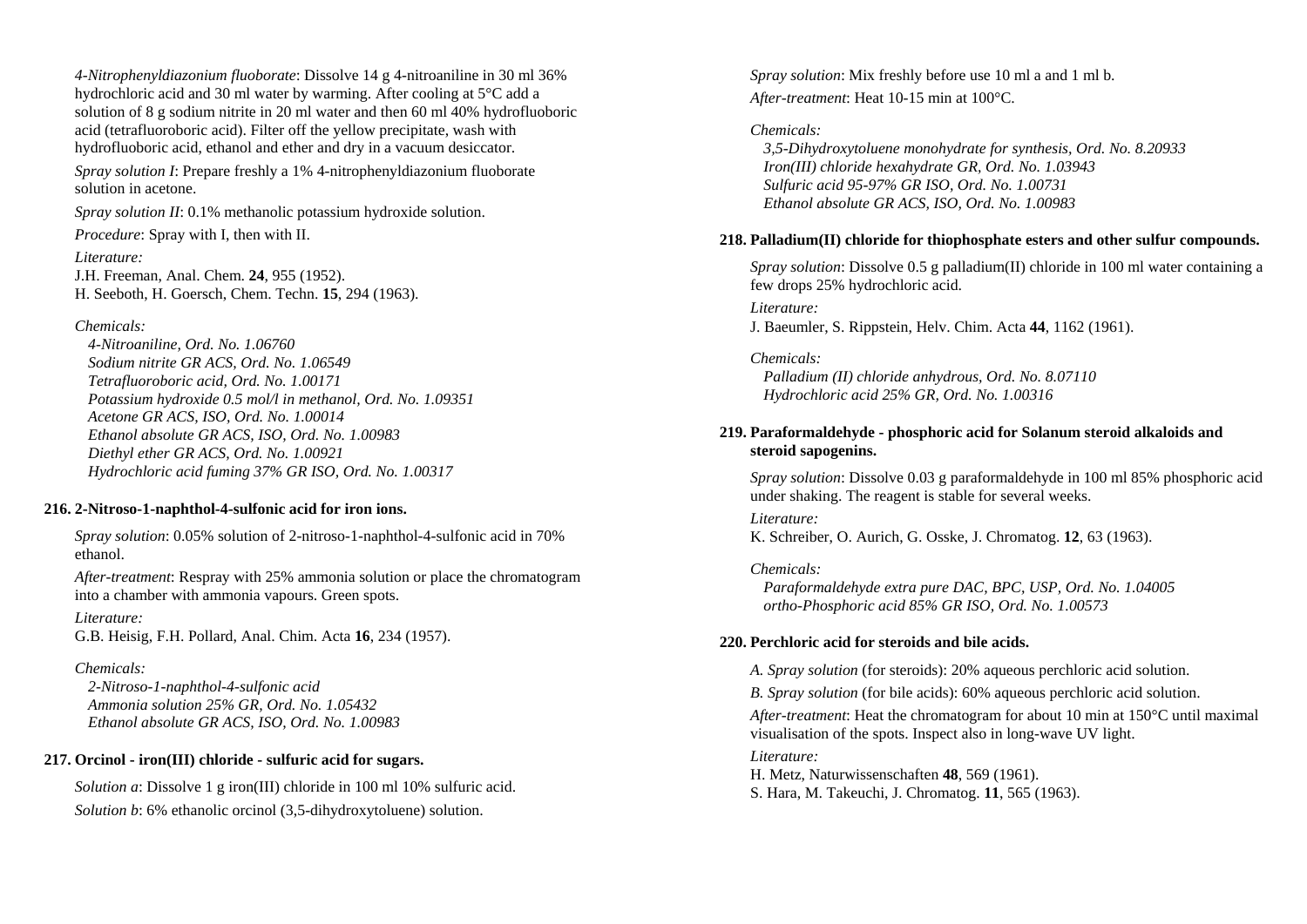*Chemicals: Perchloric acid 60% GR ACS, ISO, Ord. No. 1.00518* 

## **221. Perchloric acid - iron(III) chloride for indole derivatives.**

*Spray solution*: Mix 100 ml 5% aqueous perchloric acid solution with 2 ml 0.05 M iron(III) chloride solution.

*Note*: No reaction with isatin and other oxindole derivatives.

*Literature:* T.A. Bennet-Clark, M.S. Tambiah, N.P. Kefford, Nature **169**, 452 (1951).

*Chemicals:* 

 *Perchloric acid 60% GR ACS, ISO, Ord. No. 1.00518 Iron(III) chloride hexahydrate GR, Ord. No. 1.03943* 

## **222. Phenol - sulfuric acid for sugars.**

*Spray solution*: Dissolve 3 g phenol and 5 ml 97% sulfuric acid in 95 ml ethanol. *After-treatment*: Heat 10-15 min at 110°C. Brown spots. *Literature:* S. Adachi, J. Chromatog. **17**, 295 (1965).

*Chemicals: Phenol GR ACS, Ord. No. 1.00206 Sulfuric acid 95-97% GR ISO, Ord. No. 1.00731 Ethanol absolute GR ACS, ISO, Ord. No. 1.00983* 

## **223.**  *<sup>m</sup>***-Phenylenediamine for reducing sugars.**

*Spray solution*: Dissolve 3.6 g *<sup>m</sup>*-phenylenediamine dihydrochloride in 100 ml 70% ethanol.

*After-treatment*: Heat briefly at 105°C.

*Note*: Intensely fluorescent colours in UV light.

*Literature:* 

S.S. Chernick, I.L. Chaikoff, S. Abraham, J. Biol. Chem. **193**, 793 (1951).

## *Chemicals:*

 *m-Phenylenediamine dihydrochloride Ethanol absolute GR ACS, ISO, Ord. No. 1.00983* 

**224.**  *p***-Phenylenediamine - phthalic acid for conjugated 3-ketosteroids.** 

*Spray solution*: Dissolve 0.9 g *p*-phenylenediamine and 1.6 g phthalic acid in 100 ml 1-butanol, saturated with water. *After-treatment*: Heat at 100-110°C. Yellow to orange spots.

*Literature:* B.P. Lisboa, Acta Endocrinol. **43**, 47 (1963). B.P. Lisboa, J. Chromatog. **16**, 136 (1964).

## *Chemicals:*

 *p-Phenylenediamimonium dichloride for synthesis, Ord. No. 8.22297 Phthalic acid GR, Ord. No. 1.09611 1-Butanol GR ACS, ISO, Ord. No. 1.01990* 

## **225. 1,2-Phenylenediamine - sulfuric acid for dehydroascorbic acid.**

*Spray solution*: Dissolve 0.1 g 1,2-phenylenediamine in a mixture of 50 ml sulfuric acid ( $c = 0.05$  mol/L) and 50 ml ethanol.

*Literature:* S. Ogawa, J. Pharm. Soc. Japan **73**, 59 (1953).

*Chemicals: 1,2-Phenylenediamine, Ord. No. 8.09721 Sulfuric acid 0.05 mol/l, Ord. No. 1.09984 Ethanol absolute GR ACS, ISO, Ord. No. 1.00983* 

## **226. 1,2-Phenylenediamine - trichloroacetic acid for**  α**-keto acids.**

*Spray solution*: Dissolve 0.05 g 1,2-phenylenediamine in 100 ml 10% aqueous trichloroacetic acid solution.

*Procedure*: Heat the chromatogram at 100°C for not more than 2 min. Green fluorescent spots in long-wave UV light.

*Literature:* 

T. Wieland, F. Fischer, Naturwissenschaften **36**, 219 (1949). O. Wiss, Hoppe-Seylers Z. physiol. Chem. **293**, 106 (1953).

*Chemicals:* 

 *1,2-Phenylenediamine, Ord. No. 8.09721 Trichloroacetic acid GR ACS, Ord. No. 1.00807* 

## **227. Phenylfluorone for germanium.**

*Spray solution*: 0.05% solution of phenylfluorone in a mixture of 3 parts ethanol and 1 part 37% hydrochloric acid.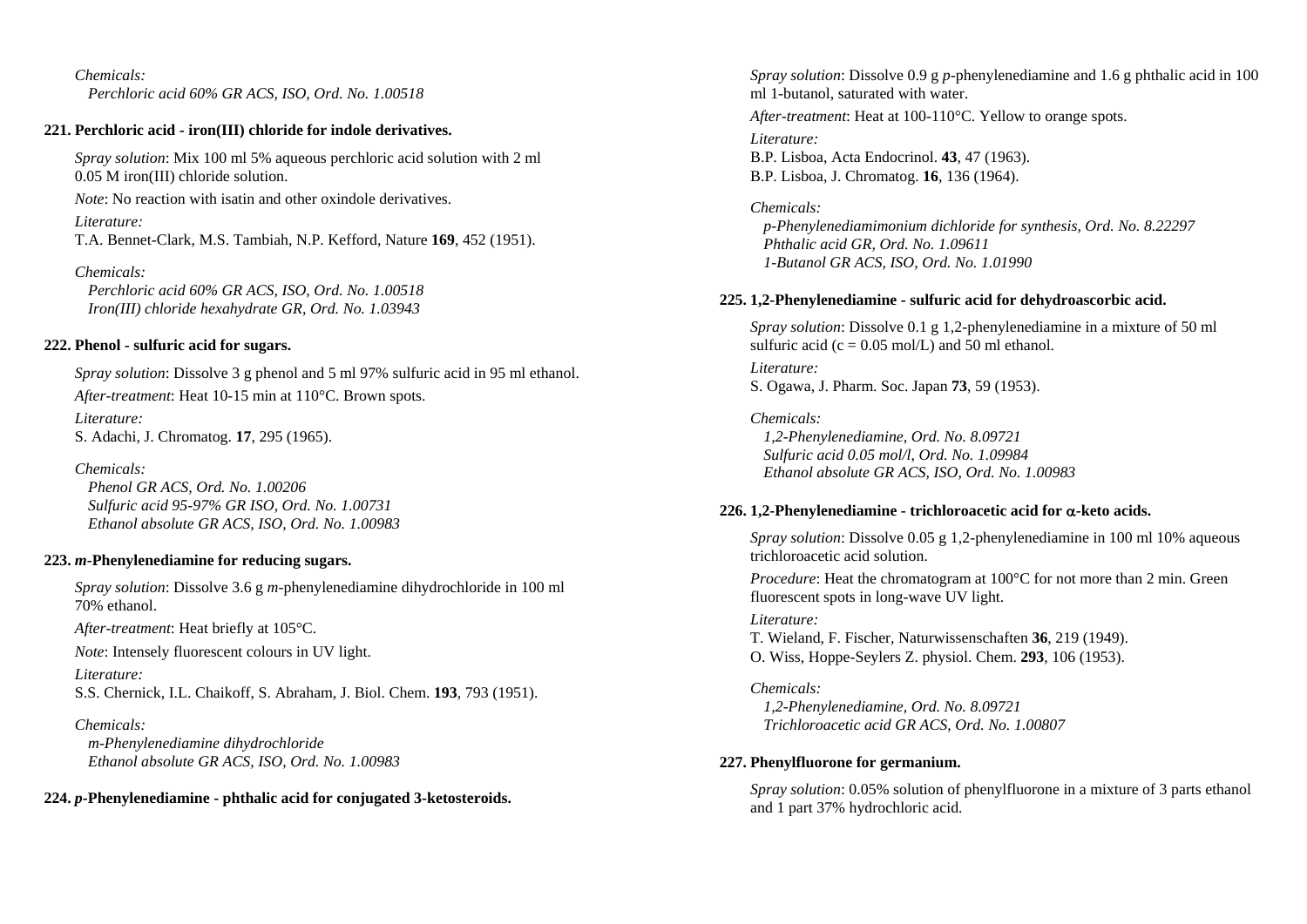*Literature:* I.M. Ladenbauer, K. Bradacs, F. Hecht, Mikrochim. Acta **1954**, 388.

*Chemicals: Phenylfluorone Ethanol absolute GR ACS, ISO, Ord. No. 1.00983 Hydrochloric acid fuming 37% GR ISO, Ord. No. 1.00317* 

## **228. Phenylhydrazine for dehydroascorbic acid.**

*Spray solution*: Dissolve 0.3 g phenylhydrazine and 0.45 g sodium acetate in 10 ml water.

*Chemicals:* 

 *Phenylhydrazine GR, Ord. No. 1.07251 Sodium acetate anhydrous GR ACS, Ord. No. 1.06268* 

## **229. Phosphoric acid for sterols and steroids.**

*A. Spray solution*: Mix 85% phosphoric acid with water 1:1 (volume).

*B. Spray solution*: 15% methanolic phosphoric acid solution.

*Procedure*: Spray the layer thoroughly until transparent and heat 15-30 min at 120°C. The individual sterols or steroids require varying heating times for attainment of maximal colour intensity or fluorescence.

*Note*: All compounds of this class show fluorescence in long-wave UV light. Larger amounts of substance yield spots which are visible in daylight.

*Literature:* 

R. Neher, A. Wettstein, Helv. Chim. Acta **34**, 2278 (1951).

## *Chemicals:*

 *ortho-Phosphoric acid 85% GR ISO, Ord. No. 1.00573 Methanol GR ACS, ISO, Ord. No. 1.06009* 

## **230. Phosphoric acid - bromine for digitalis glycosides.**

*Spray solution I*: 10% aqueous phosphoric acid solution.

*Spray solution II*: Mix 2 ml saturated aqueous potassium bromide solution, 2 ml saturated aqueous potassium bromate solution and 2 ml 25% hydrochloric acid. *Procedure*: Spray with I and heat the plate 12 min at 120<sup>o</sup>C. Digitalis glycosides of the series B, D and E show blue fluorescence in long-wave UV light. Heat the plate again at 120°C and spray lightly with II. Glycosides of the series A show now orange, of the series C grey-green to grey-blue fluorescence in UV light.

*Literature:* L. Fauconnet, M. Waldesbuehl, Pharm. Acta Helv. **38**, 423 (1963).

*Chemicals: ortho-Phosphoric acid 85% GR ISO, Ord. No. 1.00573 Potassium bromide GR ACS, Ord. No. 1.04905 Potassium bromate GR ACS, ISO, Ord. No. 1.04912 Hydrochloric acid 25% GR, Ord. No. 1.00316* 

## **231. Picric acid for epoxides.**

*Spray solution*: 0.05 M ethanolic picric acid solution.

*After-treatment*: Place the sprayed chromatogram 30 min into a chamber with ether/ethanol/glacial acetic acid (80+20+1) and subsequently 1-2 min into a chamber with ammonia vapours. Orange spots on yellow background.

*Literature:* J.A. Fioriti, R.J. Sims, J. Chromatog. **32**, 761 (1968).

## *Chemicals:*

 *Picric acid desensitized (cont. about 30% water) GR, Ord. No. 1.00623 Ethanol absolute GR ACS, ISO, Ord. No. 1.00983 Diethyl ether GR ACS, Ord. No. 1.00921 Acetic acid 96% GR, Ord. No. 1.00062 Ammonia solution 25% GR, Ord. No. 1.05432* 

## **232. Picric acid - alkali for creatinine, glycocyamidine (Jaffe reagent).**

*Spray solution I*: 1% ethanolic picric acid solution.

*Spray solution II*: 5% ethanolic potassium hydroxide solution.

*Procedure*: Spray with I, dry and spray with II. Orange colour.

## *Literature:*

R. Williams, Biochem. Inst. Stud. IV, University of Texas, Publ., Austin/Texas No. 5109, 205 (1951).

## *Chemicals:*

 *Picric acid desensitized (cont. about 30% water) GR, Ord. No. 1.00623 Potassium hydroxide pellets GR, Ord. No. 1.05033 Ethanol absolute GR ACS, ISO, Ord. No. 1.00983* 

## **233. Picric acid - perchloric acid for**  Δ**<sup>5</sup> 3** β**-hydroxysteroids.**

*Spray solution*: Dissolve 0.1 g picric acid in a mixture of 36 ml glacial acetic acid and 6 ml 70% perchloric acid.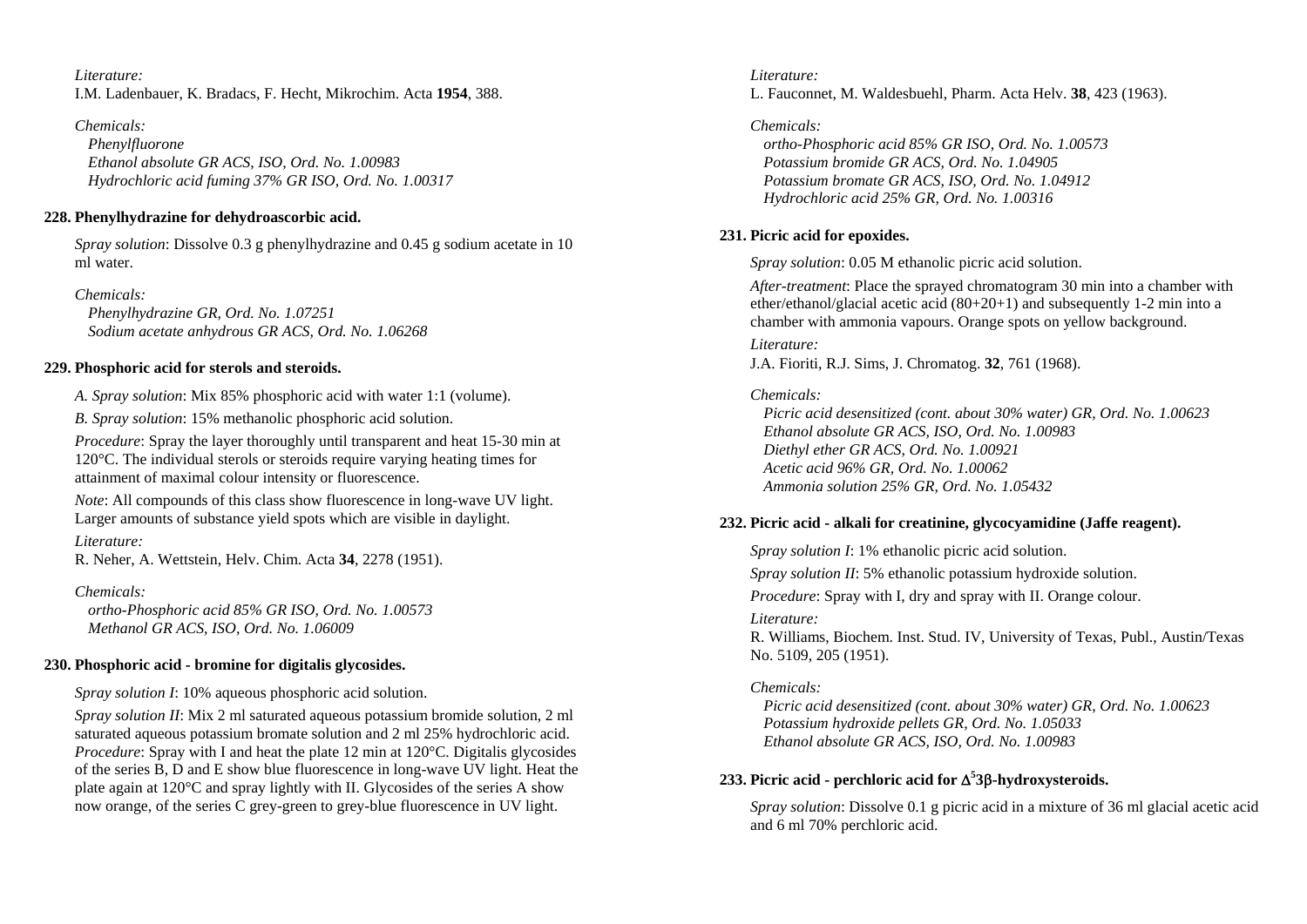*Procedure*: Heat 3-5 min at 70-80°C. Yellow-red spots.

*Literature:* W.R. Eberlein, J. Clin. Endocrinol. **25**, 288 (1965).

*Chemicals: Picric acid desensitized (cont. about 30% water) GR, Ord. No. 1.00623 Acetic acid 96% GR, Ord. No. 1.00062 Perchloric acid 70-72% GR ACS, ISO, Ord. No. 1.00519* 

### **234. Picryl chloride for hydroxylamines, hydrazines and pyridine derivatives.**

*Spray solution*: 0.5-1.5% ethanolic picryl chloride solution. *After-treatment*: Place the chromatogram into a chamber with ammonia. *Literature:* W.F.J. Cuthbertson, D.M. Ireland, W. Wolff, Biochem. J. **55**, 669 (1953). J.M. Bremner, Analyst **79**, 198 (1954).

*Chemicals:* 

 *Picryl chloride (2-chloro-1,3,5-trinitrobenzene) Ethanol absolute GR ACS, ISO, Ord. No. 1.00983 Ammonia solution 25% GR, Ord. No. 1.05432* 

## **235. Pinacryptol yellow for alkyl- and arylsulfonic acids.**

*Spray solution*: 0.05-0.1% aqueous pinacryptol yellow solution. Yellow to orange fluorescence in long-wave UV light.

*Literature:* J. Borecky, J. Chromatog. **2**, 612 (1959).

*Chemicals: Pinacryptol yellow LAB, Ord. No. 1.09723* 

## **236. Potassium hexacyanoferrate(II) for iron(III)ions.**

*Spray solution*: Freshly prepared 2% aqueous solution of potassium hexacyanoferrate (II).

*Literature:*  F.H. Burstall, G.R. Davies, R.P. Linstead, R.A. Wells, J. Chem. Soc. **1950**, 516.

*Chemicals: Potassium hexacyanoferrate(II) trihydrate GR ACS, ISO, Ord. No. 1.04984* 

## **237. Potassium hexacyanoferrate(II) - hydrogen peroxide for barbiturates.**

*Spray solution I*: Dissolve 0.1 g potassium hexacyanoferrate(II) in 100 ml water containing 0.5 ml 37% hydrochloric acid. Add to 10 ml of this solution 5 g ammonium chloride and make up to 100 ml with water.

*Spray solution II*: 30% hydrogen peroxide solution.

*Spray solution III*: 10% aqueous potassium carbonate solution.

*Treatment*: Spray with I and dry at 100<sup>°</sup>C. After cooling spray with II and heat 30 min at 150°C. Spray with III for intensivation of the yellow and red spots. This reaction may be applied after detection with mercury(I) nitrate.

*Literature:* H. Weichsel, Mikrochim. Acta **1965**, 325.

## *Chemicals:*

 *Potassium hexacyanoferrate(II) trihydrate GR ACS, ISO, Ord. No. 1.04984 Ammonium chloride GR, Ord. No. 1.01145 Potassium carbonate GR ACS, ISO, Ord. No. 1.04928 Hydrochloric acid fuming 37% GR ISO, Ord. No. 1.00317 Hydrogen peroxide 30% H2O2 (Perhydrol®) GR ISO, Ord. No. 1.07209* 

## **238. Potassium hexacyanoferrate(III) for adrenaline and derivatives.**

*Spray solution*: Dissolve 0.1 g potassium hexacyanoferrate(III) in 100 ml 0.5% sodium hydroxide solution. Spots show red colour.

*Literature:* 

A.H. Beckett, M.A. Beaven, A.E. Robinson, J. Pharm. Pharmacol. **12**, 203 T (1960).

## *Chemicals:*

 *Potassium hexacyanoferrate(III) GR ACS, ISO, Ord. No. 1.04973 Sodium hydroxide solution min. 10% (1.11) GR, Ord. No. 1.05588* 

### **239. Potassium hexacyanoferrate(III) for vitamin B1 (thiochrome reaction).**

*Solution a*: 1% aqueous potassium hexacyanoferrate(III) solution.

*Solution b*: 15% aqueous sodium hydroxide solution.

*Spray solution*: Mix 1.5 ml a with 20 ml water and add 10 ml b. After drying inspect in long-wave UV light.

### *Literature:*

D. Siliprandi, N. Siliprandi, Biochim. et biophys. Acta **14**, 52 (1954).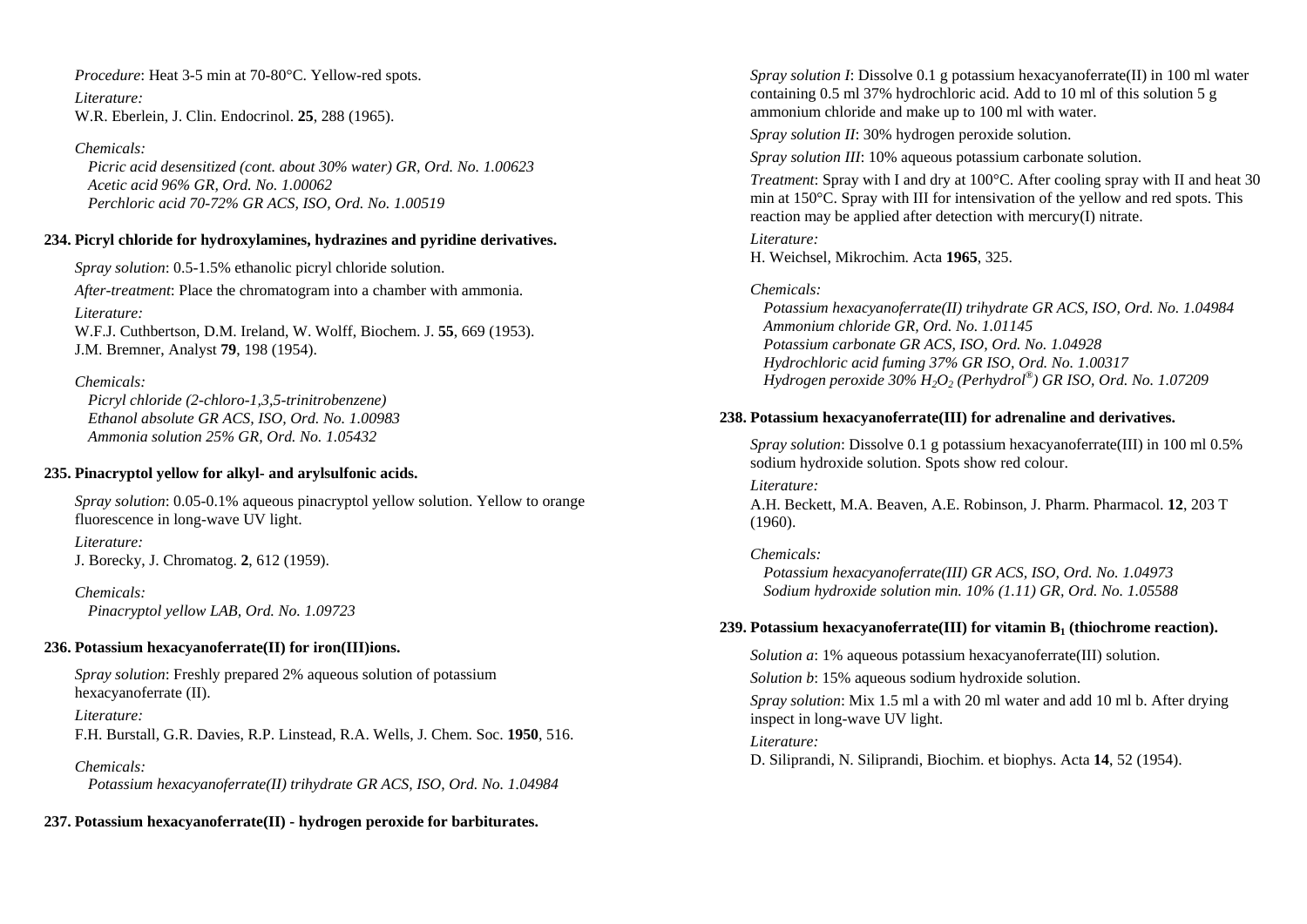*Potassium hexacyanoferrate(III) GR ACS, ISO, Ord. No. 1.04973 Sodium hydroxide solution min. 27% (1.30) GR, Ord. No. 1.05591* 

#### **240. Potassium hexacyanoferrate(III) - iron(III) chloride for reducing compounds, phenols, amines, thiosulfates, isothiocyanates.**

*Solution a*: 1% aqueous potassium hexacyanoferrate(III) solution.

*Solution b*: 2% aqueous iron(III) chloride solution.

*Spray solution*: Mix freshly before use equal parts of a and b.

*After-treatment*: Spray with hydrochloric acid ( $c = 2$  mol/L) for intensivation of colours.

#### *Literature:*

G.M. Barton, R.S. Evans, J.A.F. Gardner, Nature **170**, 249 (1952). M. Gillio-Tos, S.A. Previtera, A. Vimercati, J. Chromatog. **13**, 571 (1964). H. Wagner, L. Hoerhammer, H. Nufer, Arzneimittel-Forsch. **15**, 453 (1965).

### *Chemicals:*

 *Potassium hexacyanoferrate(III) GR ACS, ISO, Ord. No. 1.04973 Iron(III) chloride hexahydrate GR, Ord. No. 1.03943 Hydrochloric acid 25% GR, Ord. No. 1.00316* 

#### **241. Potassium hexacyanoferrate(III) - phosphate buffer for adrenaline.**

*Spray solution*: 0.44% solution of potassium hexacyanoferrate(III) in phosphate buffer solution, pH 7,8.

*Note*: Noradrenaline appears as brown red spots, adrenaline as light red and methyladrenaline as white spots on yellow-brown background.

#### *Literature:*

S. Senoh, B. Witkop, J. Am. Chem. Soc. **81**, 6222 (1959).

#### *Chemicals:*

 *Potassium hexacyanoferrate(III) GR ACS, ISO, Ord. No. 1.04973 di-Sodium hydrogen phosphate solution 1/15 mol/l, Ord. No. 1.06587* 

### **242. Potassium hexacyanoferrate(III) - potassium hexacyanoferrate(II) for morphine.**

*Spray solution*: Dissolve 57 mg potassium hexacyanoferrate(III) and 7.8 mg potassium hexacyanoferrate(II) in 100 ml water.

#### *Literature:*

H.J. Kupferberg, A. Burghalter, E.L. Way, J. Chromatog. **16**, 558 (1964).

#### *Chemicals:*

 *Potassium hexacyanoferrate(III) GR ACS, ISO, Ord. No. 1.04973 Potassium hexacyanoferrate(II) trihydrate GR ACS, ISO, Ord. No. 1.04984* 

### **243. Potassium hydroxide methanolic for coumarins, anthraquinone glycosides and their aglucones.**

*Spray solution*: 5% methanolic potassium hydroxide solution. Inspect the chromatogram after drying in daylight and in long-wave UV light.

#### *Literature:*

Z. Ledinova, I.M. Hais, Ceskolov. farm. **9**, 401 (1960). L. Hoerhammer, H. Wagner, G. Bittner, Arzneimittel-Forsch. **13**, 537 (1963).

#### *Chemicals:*

 *Potassium hydroxide pellets GR, Ord. No. 1.05033 Methanol GR ACS, ISO, Ord. No. 1.06009* 

#### **244. Potassium iodide - hydrogen sulfide for heavy metal ions.**

*Spray solution*: 2% aqueous potassium iodide solution.

*Procedure*: Dry the plate after spraying and place it into a chamber saturated with ammonia vapours. After a few minutes place the plate into a second chamber with hydrogen sulfide gas. **Caution! Hydrogen sulfide is poisonous and explosive!**

*Literature:* 

H. Seiler, M. Seiler, Helv. Chim. Acta **43**, 1939 (1960).

#### *Chemicals:*

 *Potassium iodide GR ISO, Ord. No. 1.05043 Ammonia solution 25% GR, Ord. No. 1.05432 Iron(II) sulfide fused sticks, Ord. No. 1.03956 Hydrochloric acid 25% GR, Ord. No. 1.00316* 

#### **245. Potassium iodide - starch for peroxides.**

*Spray solution I*: Add to a mixture of 40 ml glacial acetic acid and 10 ml 4% aqueous potassium iodide solution a spatula-tipful of zinc powder.

*Spray solution II*: Freshly prepared 1% aqueous starch solution.

*Procedure*: After filtering off zinc powder, spray with I, dry 5 min at room temperature and spray with II until the layer is transparent. Peroxides show blue spots by formation of free iodine.

## *Literature:*

E. Stahl, Chemiker-Ztg. **82**, 323 (1958).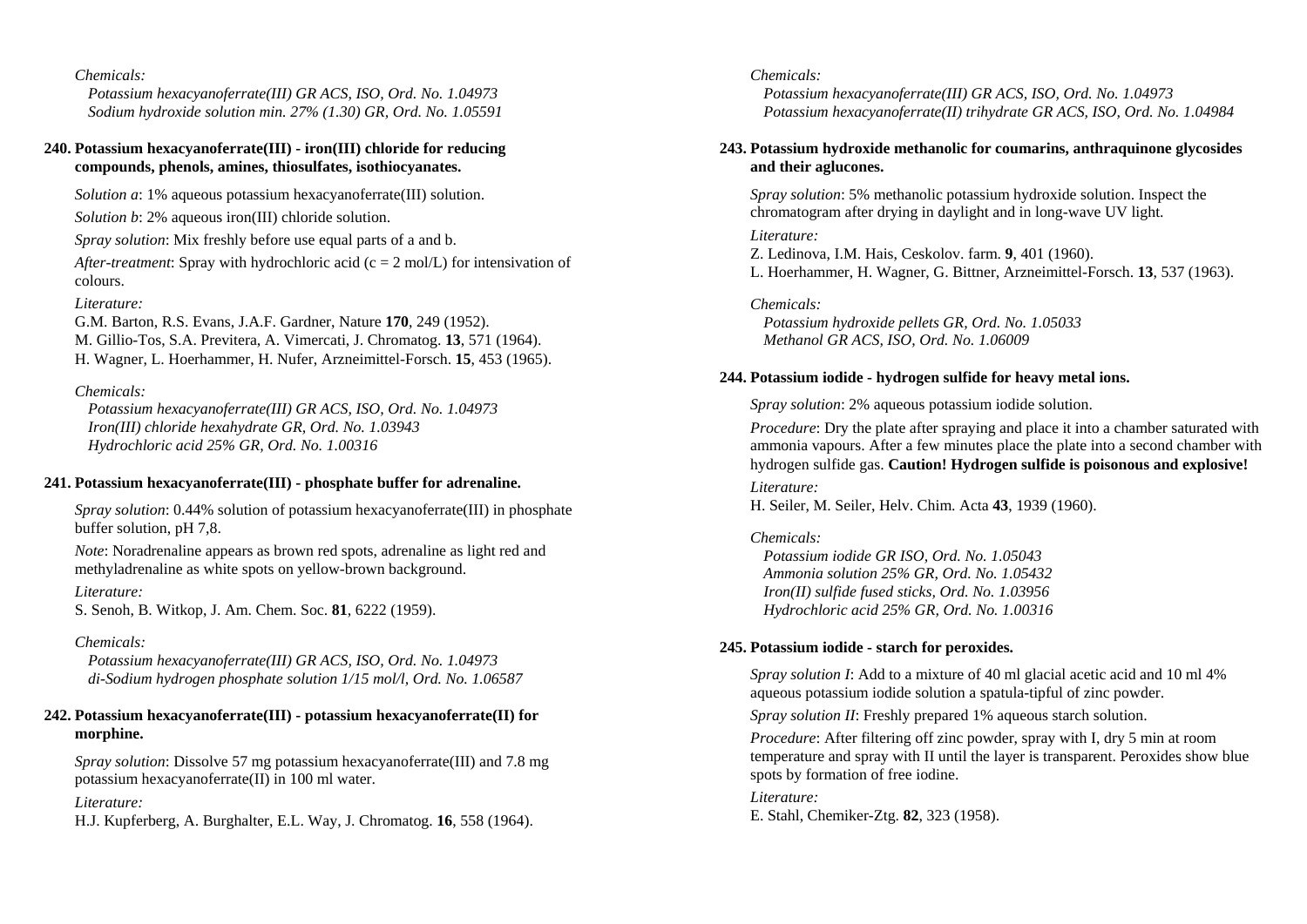*Potassium iodide GR ISO, Ord. No. 1.05043 Zinc powder GR, Ord. No. 1.08789 Starch soluble extra pure, Ord. No. 1.01253 Acetic acid 96% GR, Ord. No. 1.00062* 

### **246. Potassium iodine platinate for alkaloids.**

*Spray solution*: Add to 5 ml 5% hexachloroplatinic(IV) acid solution 45 ml 10% aqueous potassium iodide solution and 100 ml water. Prepare freshly before use. *Literature:* 

J. Smith, Chromatographic and Electrophoretic Techniques, W. Heinemann, London 1969, Vol. I, p. 519.

### *Chemicals:*

 *Potassium iodide GR ISO, Ord. No. 1.05043 Hexachloroplatinic(IV) acid solution about 10% GR, Ord. No. 1.07341* 

### **247. Potassium iodine platinate for alkaloids and other organic compounds containing nitrogen.**

*Spray solution*: Add to 3 ml 10% hexachloroplatinic(IV) acid solution 97 ml water and 100 ml 6% aqueous potassium iodide solution. Prepare freshly before use.

*Literature:* 

R. Munier, Bull soc. chim. France **19**, 852 (1952). R. Hilz, F.F. Castano, G.A. Lightbourne, J. Lab. Clin. Med. **54**, 632 (1959).

### *Chemicals:*

 *Hexachloroplatinic(IV) acid solution about 10% GR, Ord. No. 1.07341 Potassium iodide GR ISO, Ord. No. 1.05043* 

### **248. Potassium iodine platinate for ketosteroids. PC.**

*Spray solution*: Add to 5 ml 5% hexachloroplatinic(IV)acid solution in hydrochloric acid (c = 1 mol/L) 45 ml 10% aqueous potassium iodide solution and 100 ml water. The reagent is stable for some time when stored in the dark.

*After-treatment*: After spraying rinse out the excess reagent with water.

*Literature:* 

R.T. Burton, A. Zaffaroni, E.H. Keutmann, J. Clin. Endocrinol. **8**, 618 (1958).

### *Chemicals:*

 *Potassium iodide GR ISO, Ord. No. 1.05043* 

 *Hexachloroplatinic(IV) acid hexahydrate, Ord. No. 8.07340 Hydrochloric acid 1 mol/l Titrisol®, Ord. No. 1.09970* 

### **249. Potassium permanganate alkaline for reducing compounds and aromatic polycarboxylic acids.**

*Spray solution*: Add to 1% aqueous potassium permanganate solution an equal volume of 5% aqueous sodium carbonate solution.

### *Literature:*

O.B. Maximov, L.S. Panthinkhina, J. Chromatog, **20**, 150 (1965). I.M. Hais, K. Macek, Papierchromatographie I, G. Fischer, Jena 1958, p. 735.

*Chemicals:* 

 *Potassium permanganate GR ACS, Ord. No. 1.05082 Sodium carbonate anhydrous GR ISO, Ord. No. 1.06392* 

### **250. Potassium permanganate alkaline for sugars and polyalcohols.**

*Spray solution*: Dissolve 0.5 g potassium permanganate in 100 ml sodium hydroxide solution ( $c = 1$  mol/L).

*After-treatment*: After spraying heat the plate at 100°C.

*Literature:*  G.W. Hay, B.A. Lewis, F. Smith, J. Chromatog. **11**, 479 (1963).

*Chemicals: Potassium permanganate GR ACS, Ord. No. 1.05082 Sodium hydroxide solution 1 mol/l Titrisol®, Ord. No. 1.09956* 

#### **251. Potassium permanganate neutral for easily oxidisable compounds.**

*Spray solution*: 0.05% aqueous potassium permanganate solution.

*Chemicals:* 

 *Potassium permanganate GR ACS, Ord. No. 1.05082* 

### **252. Potassium permanganate - sulfuric acid (universal reagent).**

*Spray solution*: Dissolve 0.5 g potassium permanganate in 15 ml 97% sulfuric acid. **Caution! Manganese heptoxide is explosive**!

#### *Literature:*

H. Ertel, L. Horner, J. Chromatog. **7**, 268 (1962).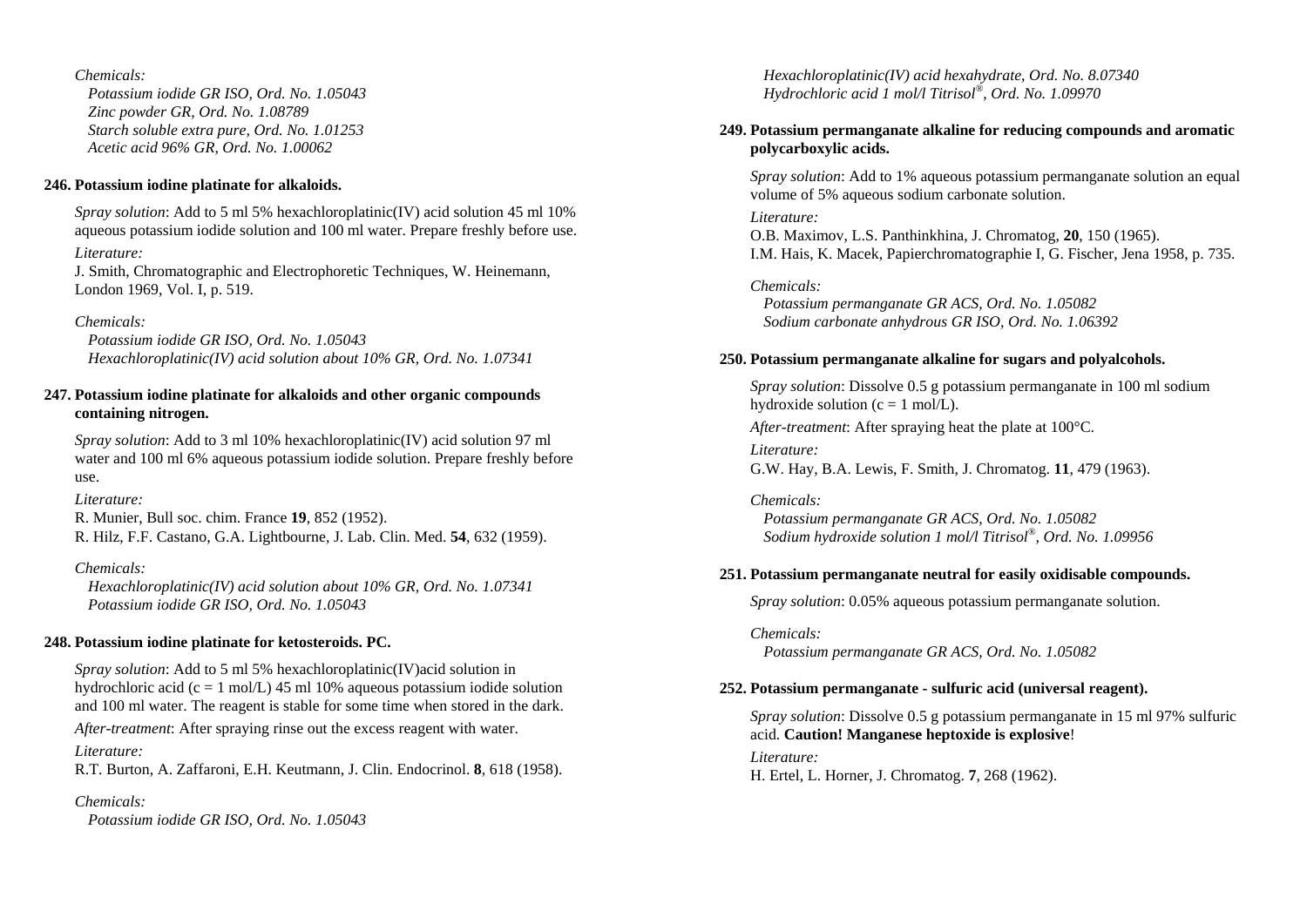*Potassium permanganate GR ACS, Ord. No. 1.05082 Sulfuric acid 95-97% GR ISO, Ord. No. 1.00731* 

### **253. 1-(2-Pyridylazo)-2-naphthol (PAN) for lead, cadmium, cobalt, copper, manganese, nickel, zinc and uranyl ions.**

*Spray solution*: 0.25% ethanolic solution of PAN.

*After-treatment*: Place the plate into a chamber with ammonia vapours.

*Literature:* 

H. Seiler, M. Seiler, Helv. Chim. Acta **44**, 939 (1961). F.W.H.M. Merkus, Pharm. Weekblad **98**, 947 (1963).

*Chemicals:* 

 *1-(2-Pyridylazo)-2-naphthol (PAN) metal indicator, Ord. No. 1.07531 Ethanol absolute GR ACS, ISO, Ord. No. 1.00983 Ammonia solution 25% GR, Ord. No. 1.05432* 

### **254. 1-(2-Pyridylazo)-2-naphthol (PAN) - cobalt(II) nitrate for glucuronides of steroids.**

*Spray solution I*: Mix freshly before use 1 part 0.4% ethanolic PAN solution and 4 parts methylene chloride (by volume).

*Spray solution II*: Mix 8 ml 0.8% aqueous cobalt(II) nitrate solution with 4 ml acetate buffer solution (c = 0.2 mol/L; pH 4.6) and fill up to 100 ml with water.

*Procedure*: Spray with I until the layer is evenly yellow, dry and spray with II. Glucuronides show rapidly fading violet spots, the colours of which turn greenish on drying.

#### *Literature:*

O. Crépy, O. Judas, B. Lachese, J. Chromatog. **16**, 340 (1964).

### *Chemicals:*

 *1-(2-Pyridylazo)-2-naphthol (PAN) metal indicator, Ord. No. 1.07531 Cobalt(II) nitrate hexahydrate GR, Ord. No. 1.02536 Acetate buffer solution pH 4.66, Ord. No. 1.07827 Ethanol absolute GR ACS, ISO, Ord. No. 1.00983 Dichloromethane GR ACS, ISO, Ord. No. 1.06050* 

## **255. Quercetin for cations of the hydrogen sulfide group, aluminium, magnesium, uranyl and tungstate ions.**

*Spray solution*: 0.2% ethanolic quercetin solution.

*After-treatment*: Spray with 25% ammonia solution or place into a chamber with ammonia. In long-wave UV light fluorescing spots.

*Literature:* A. Weiss, S. Fallab, Helv. Chim. Acta **37**, 1253 (1954). E. Pfeil, A. Friedrich, T. Wachsmann, Z. anal. Chem. **158**, 429 (1957).

### *Chemicals:*

 *Quercetin cryst. LAB, Ord. No. 1.07546 Ethanol absolute GR ACS, ISO, Ord. No. 1.00983 Ammonia solution 25% GR, Ord. No. 1.05432* 

## **256. Quinalizarin for cations.**

*Spray solution*: 0.05% solution of quinalizarin in 70% ethanol.

*After-treatment*: Place the chromatogram into a chamber saturated with ammonia vapours.

*Literature:* O.H. Johnson, H.H. Krause, Anal. Chim. Acta **11**, 128 (1954).

## *Chemicals:*

 *1,2,5,8-Tetrahydroxyanthraquinone (quinalizarin) Ethanol absolute GR ACS, ISO, Ord. No. 1.00983 Ammonia solution 25% GR, Ord. No. 1.05432* 

## **257.**  *p***-Quinone for ethanolamine.**

*Spray solution*: Dissolve 0.5 g *p*-benzoquinone (*p*-quinone) in a mixture of 10 ml pyridine and 40 ml 1-butanol.

*Note*: After spraying red spots of ethanolamine will appear immediately. Choline shows no reaction.

## *Chemicals:*

 *p-Benzoquinone for synthesis, Ord. No. 8.02410 1-Butanol GR ACS, ISO, Ord. No. 1.01990 Pyridine GR ACS, Ord. No. 1.09728* 

## **258. Resorcinol - zinc chloride - sulfuric acid for plasticisers (especially phthalate esters).**

*Spray solution I*: Add to a 20% ethanolic resorcinol solution some zinc chloride. *Spray solution II:* Sulfuric acid ( $c = 2$  mol/L).

*Spray solution III*: 40% aqueous potassium hydroxide solution.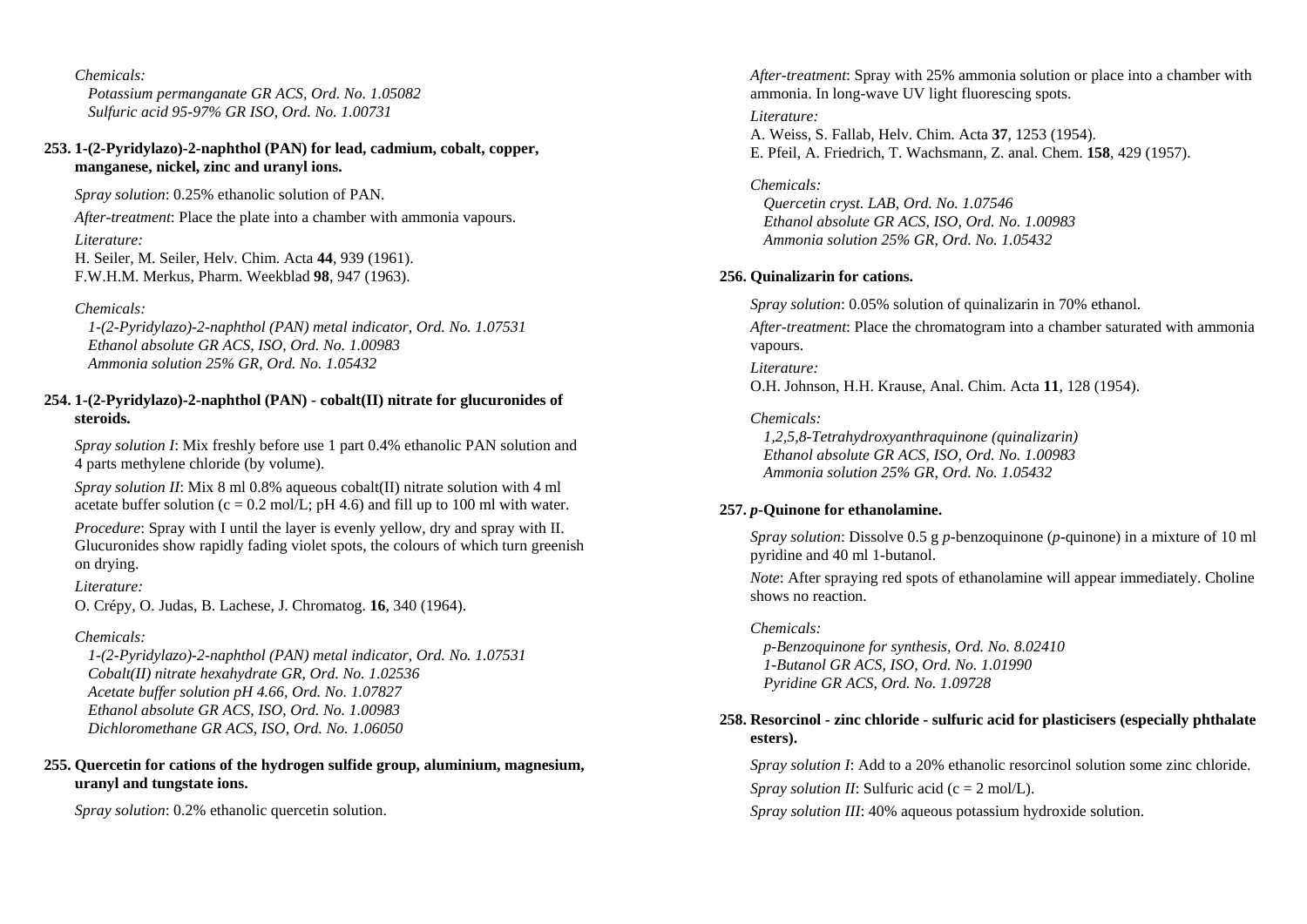*Procedure*: Spray with I, heat 10 min at 150°C, spray with II, heat 10 min at 120°C and spray with III. Orange spots on yellow background.

*Literature:*  J.W. Copius-Peereboom, J. Chromatog. **4**, 323 (1960). D. Braun, Chimia (Switz.) **19**, 77 (1965).

*Chemicals:* 

 *Resorcinol GR, Ord. No. 1.07593 Zinc chloride GR ACS, ISO, Ord. No. 1.08816 Ethanol absolute GR ACS, ISO, Ord. No. 1.00983 Sulfuric acid 95-97% GR ISO, Ord. No. 1.00731 Potassium hydroxide pellets GR, Ord. No. 1.05033* 

## **259. Resorcyl aldehyde - sulfuric acid for 16-dehydrosteroids.**

*Solution a*: 0.5% solution of resorcyl aldehyde in acetic acid. *Solution b*: 5% sulfuric acid solution in glacial acetic acid. *Spray solution*: Mix freshly before use equal parts of a and b. *After-treatment*: Heat at 100-110°C until maximal visualisation of the spots. *Literature:*  D.B. Gower, J. Chromatog. **14**, 424 (1964).

*Chemicals: Resorcyl aldehyde Acetic acid 96% GR, Ord. No. 1.00062 Sulfuric acid 95-97% GR ISO, Ord. No. 1.00731* 

### **260. Rhodamine B**

100 ml ready to use spray solution for chromatography ( $c = ca$ . 0.2% in ethanol).

 *Ord. No. 1.07602* 

## **261. Rhodamine B, general spray reagent.**

*Spray solution*: 0.025-0.25% ethanolic solution of rhodamine B. Inspect in longwave UV light.

*Literature:* 

H.P. Kaufmann, J. Budwig, Fette u. Seifen, Anstrichmittel **53**, 390 (1951).

### *Chemicals:*

 *Rhodamine B (C.I. 45170) GR, Ord. No. 1.07599 Ethanol absolute GR ACS, ISO, Ord. No. 1.00983* 

## **262. Rhodamine 6 G for lipids.**

*Spray solution*: Dissolve 0.001 g rhodamine 6 G in 100 ml acetone. Inspect in long-wave UV light.

*Literature:* 

R.F. Witter, G.V. Marinetti, A. Morrison, Arch. Biochem. Biophys. **68**, 15 (1957).

*Chemicals: Rhodamine 6 G Acetone GR ACS, ISO, Ord. No. 1.00014* 

### **263. Rhodanine for carotenoid aldehydes.**

*Spray solution I*: 1-5% ethanolic solution of rhodanine. *Spray solution II*: 25% ammonia solution or 27% aqueous sodium hydroxide solution. *Procedure*: Spray with I, then with II and dry the chromatogram. *Literature:* 

A. Winterstein, B. Hegedues, Chimia (Switz.) **14**, 18 (1960).

*Chemicals: Rhodanine Ammonia solution 25% GR, Ord. No. 1.05432 Sodium hydroxide solution min. 27% (1,3) GR, Ord. No. 1.05591* 

## **264. Rhodizonic acid sodium salt for barium and strontium ions.**

*Spray solution I*: 1% aqueous solution of sodium rhodizonate. *Spray solution II*: 25% ammonia solution. *Literature:* 

T.V. Arden, F.H. Burstall, G.R. Davies, J.A. Lewis, R.P. Linstead, Nature **162**, 691 (1948).

*Chemicals: Rhodizonic acid disodium salt indicator, Ord. No. 1.06595 Ammonia solution 25% GR, Ord. No. 1.05432* 

## **265. Rubeanic acid for lead, cobalt, copper, manganese, nickel, mercury and bismuth ions.**

*Spray solution I*: 0.5% ethanolic solution of rubeanic acid. *Spray solution II*: 25% ammonia solution.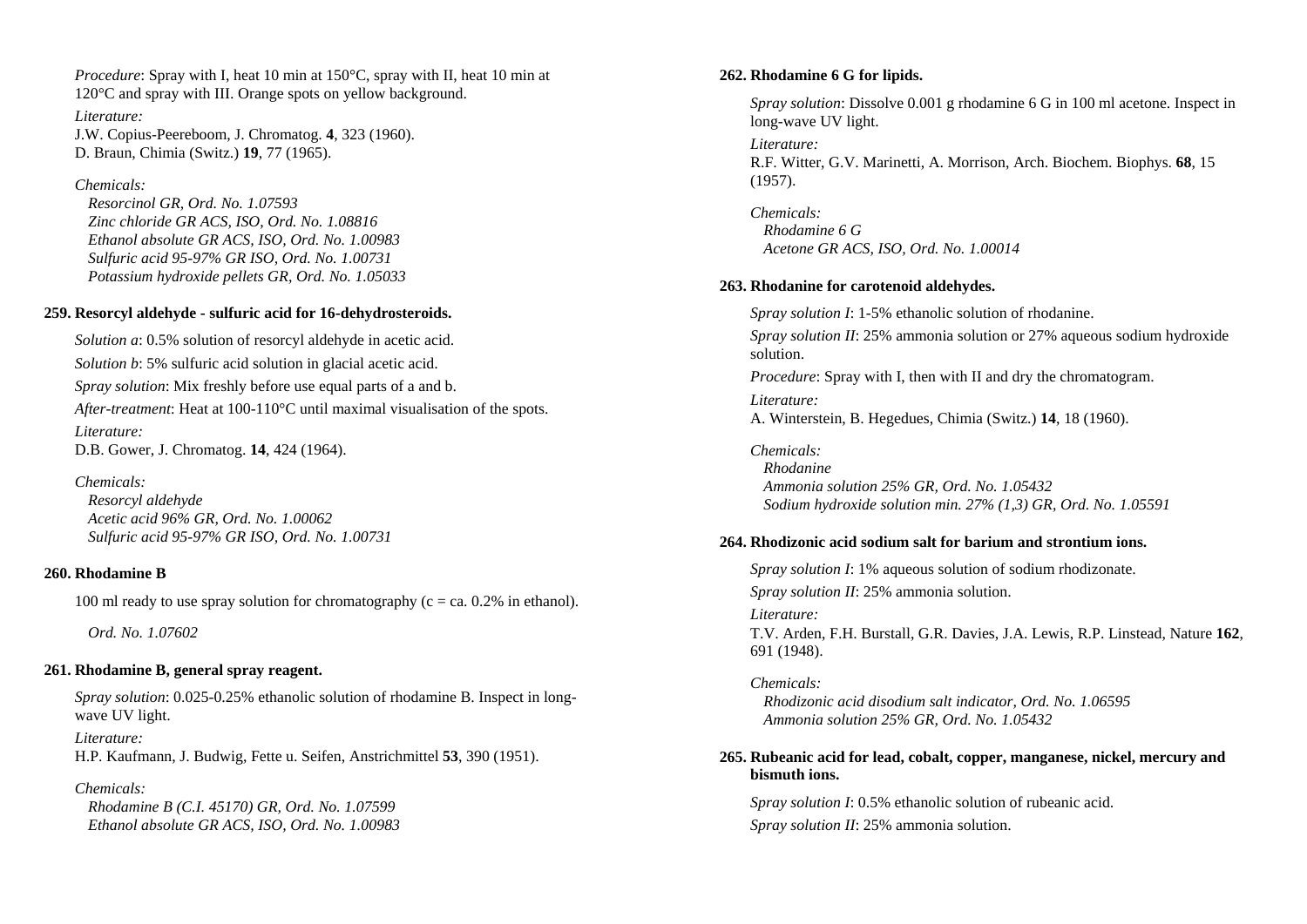*Procedure*: Spray with I, dry briefly, then spray with II or place the chromatogram into a chamber with ammonia vapours.

*Literature:*  F.W.H.M. Merkus, Pharm. Weekblad **98**, 955 (1963). J.A. Lewis, J.M. Griffiths, Analyst **76**, 388 (1951).

#### *Chemicals:*

 *Rubeanic acid GR, Ord. No. 1.00629 Ethanol absolute GR ACS, ISO, Ord. No. 1.00983 Ammonia solution 25% GR, Ord. No. 1.05432* 

#### **266. Silver nitrate for phenols.**

*Spray solution*: Add with stirring 1 ml saturated aqueous silver nitrate solution to 20 ml acetone, then add water dropwise until the precipitated silver nitrate has just dissolved. Light pink to deep green spots are yielded.

#### *Literature:*

W.J. Burke, A.D. Potter, R.M. Parkhurst, Anal. Chem. **32**, 727 (1960).

#### *Chemicals:*

 *Silver nitrate GR ACS, ISO, Ord. No. 1.01512 Acetone GR ACS, ISO, Ord. No. 1.00014* 

### **267. Silver nitrate - ammonia for sugars and sugar alcohols (Dedonder reagent). PC.**

*Spray solution*: Add with stirring 1 ml saturated aqueous silver nitrate solution to 20 ml acetone, then add water dropwise until the silver nitrate just dissolves.

*Procedure*: Spray the chromatogram liberally from both sides.

*Treatment*: Place the moist chromatogram 1 hour into a chamber saturated with ammonia vapours (protected against light). Then heat the chromatogram at 80°C until the paper background has turned light brown, and remove the excess silver nitrate with 10% sodium thiosulfate solution. After rinsing for 2 hours under running water dry the chromatogram.

*Literature:* C. Petronici, G. Safina, Chem. Abstr. **47**, 11297 (1953).

#### *Chemicals:*

 *Silver nitrate GR ACS, ISO, Ord. No. 1.01512 Sodium thiosulfate pentahydrate GR ACS, ISO, Ord. No. 1.06516 Acetone GR ACS, ISO, Ord. No. 1.00014 Ammonia solution 25% GR, Ord. No. 1.05432* 

### **268. Silver nitrate - ammonia for reducing substances (Tollens or Zaffaroni reagent).**

*Solution a*: Silver nitrate solution  $(c = 0.1 \text{ mol/L})$ .

*Solution b*: Ammonia solution ( $c = 5$  mol/L).

*Spray solution*: Mix a and b in the ratio 1:5 freshly before use.

**Caution! Formation of explosive silver azide** by prolonged standing.

*After-treatment*: Heat 5-10 min at 105°C until the dark spots have become most intense.

*Literature:* A.C. Bath-Smith, R.G. Westall, Biochim. et biophys. Acta **4**, 427 (1950).

*Chemicals: Silver nitrate solution 0.1 mol/l, Ord. No. 1.09081 Ammonia solution 25% GR, Ord. No. 1.05432* 

#### **269. Silver nitrate - ammonia - fluorescein for halogen ions.**

*Spray solution I*: Dissolve 1 g silver nitrate in 100 ml ammonia solution (c =  $0.5$  mol/L).

*Spray solution II*: 0.1% ethanolic fluorescein solution.

*Procedure*: Spray with I, dry briefly and spray with II.

*Literature:* H. Seiler, T. Kaffenberger, Helv. Chim. Acta **44**, 1282 (1961).

*Chemicals: Silver nitrate GR ACS, ISO, Ord. No. 1.01512 Fluorescein (C.I. 45350) Ammonia solution 25% GR, Ord. No. 1.05432 Ethanol absolute GR ACS, ISO, Ord. No. 1.00983* 

#### **270. Silver nitrate - ammonia - sodium chloride for thioacids.**

*Spray solution I*: Mix freshly before use 50 ml silver nitrate solution (c = 0.1 mol/L) with 50 ml 10% ammonia solution.

Longer standing may lead to **formation of explosive silver azide**!

*Spray solution II*: 10% aqueous sodium chloride solution.

*Procedure*: Spray with I, then dry and spray with II. Expose the chromatogram to daylight until the yellow-brown spots have attained maximum colour intensity.

*Chemicals: Silver nitrate solution 0.1 mol/l, Ord. No. 1.09081*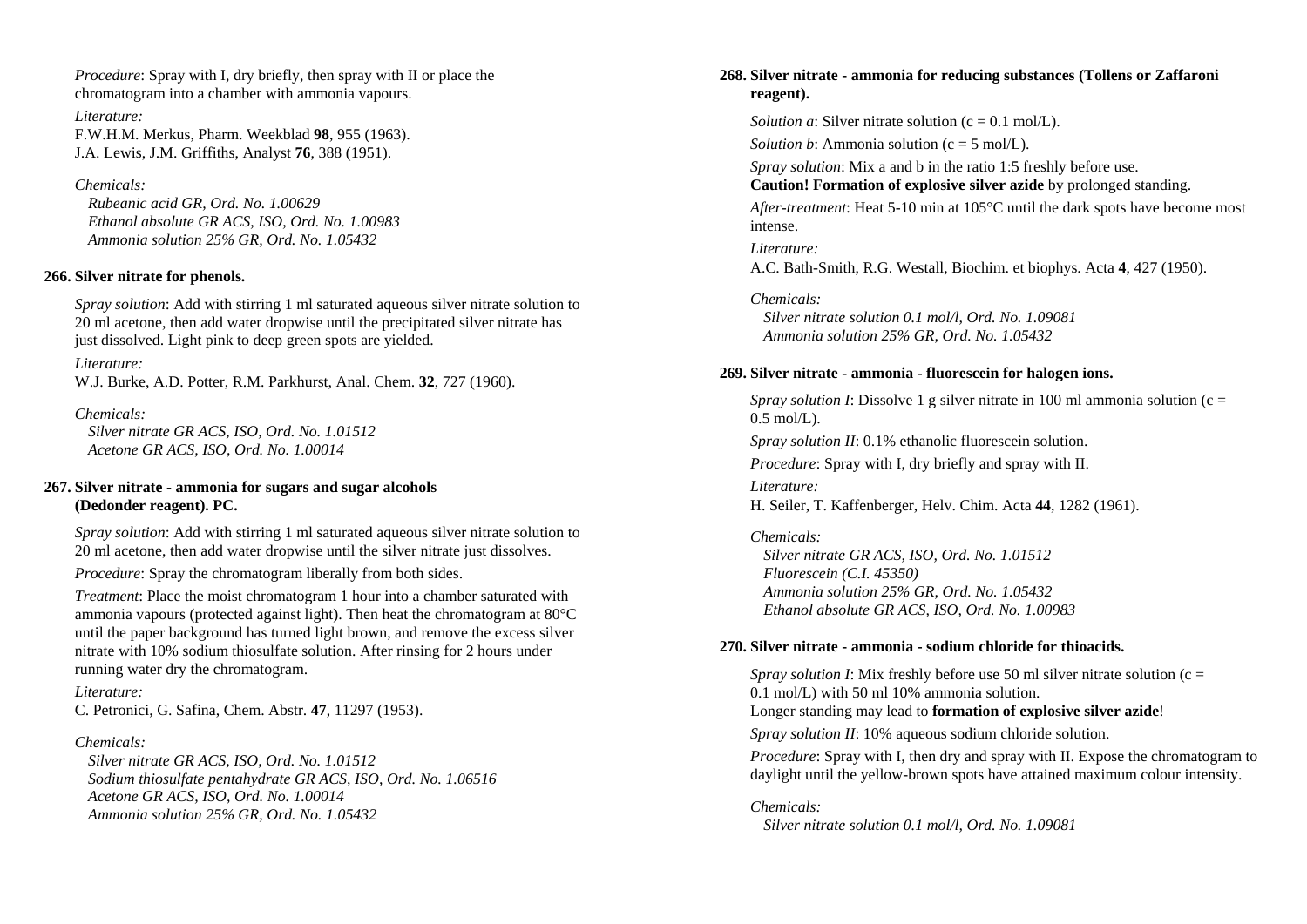*Ammonia solution 25% GR, Ord. No. 1.05432 Sodium chloride GR ACS, ISO, Ord. No. 1.06404* 

## **271. Silver nitrate - ammonia - sodium methoxide for sugars.**

*Solution a*: 0.3% methanolic silver nitrate solution. *Solution b*: Ammonia gas saturated methanol. *Solution c*: Dissolve 7 g sodium in 100 ml methanol. *Spray solution*: Mix freshly before use 20 ml a, 4 ml b and 8 ml c. *After-treatment*: Heat 10 min at 110°C.

## *Chemicals:*

 *Silver nitrate GR ACS, ISO, Ord. No. 1.01512 Sodium rods, Ord. No. 1.06260 Methanol GR ACS, ISO, Ord. No. 1.06009 Ammonia solution 25% GR, Ord. No. 1.05432* 

## **272. Silver nitrate - bromophenol blue for purines (Wood reagent).**

*Spray solution*: Dissolve 0.2 g bromophenol blue in 50 ml acetone and add 50 ml 2% aqueous silver nitrate solution. The reagent is stable for about one week.

*Procedure:* After development in acidic solvents dry the chromatogram and place into a chamber with ammonia. Then remove the excess ammonia by hot air and spray.

*Literature:* 

H. Michl, F. Harberler, Mh. Chem. **85**, 779 (1954).

## *Chemicals:*

 *Bromophenol blue indicator pH 3.0-4.6 ACS, Ord. No. 1.08122 Silver nitrate GR ACS, ISO, Ord. No. 1.01512 Acetone GR ACS, ISO, Ord. No. 1.00014* 

## **273. Silver nitrate - fluorescein for alkyl- and arylsulfonic acids.**

*Solution a*: 10% aqueous silver nitrate solution.

*Solution b*: 0.2% ethanolic fluorescein sodium solution.

*Spray solution*: Mix freshly before use 10 ml a and 50 ml b. Yellow spots on salmon-pink background.

## *Literature:*

F.H. Pollard, G. Nicklas, K.W.C. Burton, J. Chromatog. **8**, 507 (1962). C.M. Coyne, G.A. Maw, J. Chromatog. **14**, 552 (1964).

## *Chemicals:*

 *Silver nitrate GR ACS, ISO, Ord. No. 1.01512 Fluorescein sodium (C.I. 45350) extra pure, Ord. No. 1.03992 Ethanol absolute GR ACS, ISO, Ord. No. 1.00983* 

## **274. Silver nitrate - formaldehyde for chlorinated insecticides (e.g. dieldrin, aldrin and lindane).**

*Spray solution I*: Silver nitrate solution (c = 0.05 mol/L).

*Spray solution II*: 35% formaldehyde solution.

*Spray solution III*: Methanolic potassium hydroxide solution ( $c = 2$  mol/L).

*Spray solution IV*: Freshly prepared mixture of equal volumes of 30% hydrogen peroxide and 65% nitric acid.

*Procedure*: Spray with I, dry 30 min, spray with II and dry again 30 min. Spray with III and heat 30 min at 130 °C. Spray with IV, allow the chromatogram to stand in the dark for 12 hours, and expose to daylight. Dark green spots on light grey background.

*Literature:*  L.C. Mitchell, J. Assoc. Off. Agr. Chemists **35**, 920 (1952).

## *Chemicals:*

 *Silver nitrate solution 0.1 mol/l, Ord. No. 1.09081 Formaldehyde solution min. 37% GR, Ord. No. 1.04003 Potassium hydroxide pellets GR, Ord. No. 1.05033 Methanol GR ACS, ISO, Ord. No. 1.06009 Hydrogen peroxide 30% H2O2 (Perhydrol®) GR ISO, Ord. No. 1.07209 Nitric acid 65% GR ISO, Ord. No. 1.00456* 

## **275. Silver nitrate - hydrogen peroxide for chlorinated hydrocarbons.**

*Spray solution*: Dissolve 0.1 g silver nitrate in 1 ml water, add 10 ml ethylene glycol monophenyl ether, fill up to 200 ml with acetone and add 1 drop 30% hydrogen peroxide.

*After-treatment*: Irradiate with unfiltered UV light. If long-wave UV light is used expose alumina layers about 50 min and silica gel layers up to 15 min. Dark spots are formed.

## *Literature:*

M.F. Kovacs, J. Assoc. Off. Agr. Chemists **46**, 884 (1963).

*Chemicals: Silver nitrate GR ACS, ISO, Ord. No. 1.01512*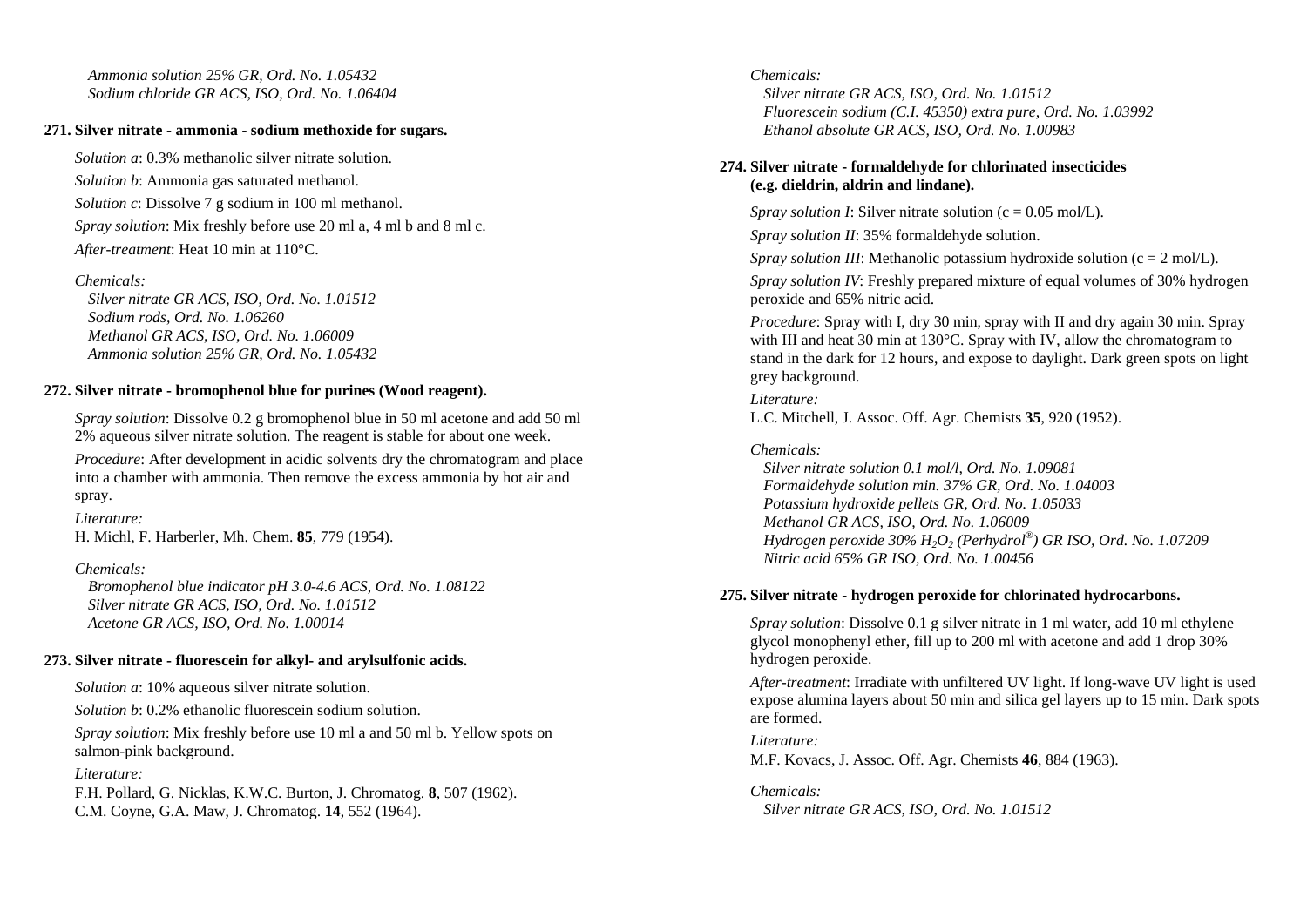*Acetone GR ACS, ISO, Ord. No. 1.00014 Hydrogen peroxide 30% H2O2 (Perhydrol®) GR ISO, Ord. No. 1.07209 Ethylene glycol monophenyl ether for synthesis, Ord. No. 8.07291* 

#### **276. Silver nitrate - potassium dichromate for barbiturates.**

*Spray solution I*: Add 25 ml saturated aqueous silver nitrate solution to a mixture of 50 ml acetone and 2 ml water.

*Spray solution II*: 0.3% aqueous potassium dichromate solution.

*Spray solution III*: 2% methanolic sodium hydroxide solution.

*Procedure*: Spray liberally with I and dry in the air. Then spray with II, dry, respray with II and re-dry again in the air. Then spray with III.

*Literature:* 

H. Weidmann, Dissertation Berlin 1961.

#### *Chemicals:*

 *Silver nitrate GR ACS, ISO, Ord. No. 1.01512 Potassium dichromate GR ACS, ISO, Ord. No. 1.04864 Sodium hydroxide pellets GR ISO, Ord. No. 1.06498 Acetone GR ACS, ISO, Ord. No. 1.00014 Methanol GR ACS, ISO, Ord. No. 1.06009* 

#### **277. Silver nitrate - potassium permanganate for reducing compounds.**

*Solution a*: Mix freshly before use 1 part silver nitrate solution  $(c = 0.1 \text{ mol/L})$ , 1 part ammonia solution (c = 2 mol/L) and 2 parts sodium hydroxide solution (c =  $2 \text{ mol/L}$ .

*Solution b*: Dissolve 0.5 g potassium permanganate and 1 g sodium carbonate in 100 ml water.

*Spray solution*: Mix freshly before use equal parts of a and b.

*Note*: Reducing compounds show light yellow spots on green-blue background immediately after spraying.

### *Literature:*

J. Kellen, Chem. listy **51**, 973 (1957).

### *Chemicals:*

 *Potassium permanganate GR ACS, Ord. No. 1.05082 Sodium carbonate 10-hydrate GR ISO, Ord. No. 1.06391 Silver nitrate solution 0.1 mol/l, Ord. No. 1.09081 Sodium hydroxide solution 2 mol/l, Ord. No. 1.09136 Ammonia solution 25% GR, Ord. No. 1.05432* 

### **278. Silver nitrate - sodium dichromate for purines. PC.**

*Dip solution I*: 2% aqueous silver nitrate solution.

*Dip solution II*: 0.5% aqueous sodium dichromate solution.

*Dip solution III*: Nitric acid ( $c = 0.5$  mol/L).

*Procedure*: Dip into I, dry the chromatogram in the air 10 min and dip into II. Dip the red-dyed chromatogram into III, thus discolouring the background, leaving the purines as red spots.

*Literature:* R.M. Reguera, I. Asimov, J. Am. Chem. Soc. **73**, 5781 (1950).

*Chemicals: Silver nitrate GR ACS, ISO, Ord. No. 1.01512 Sodium dichromate dihydrate GR, Ord. No. 1.06336 Nitric acid 65% GR ISO, Ord. No. 1.00456* 

### **279. Silver nitrate - sodium hydroxide for sugars and polyalcohols.**

*Spray solution I*: Fill up 1 ml saturated aqueous silver nitrate solution to 200 ml with acetone and add 5-10 ml water to dissolve the resulting precepitate.

*Spray solution II:* Sodium hydroxide solution ( $c = 0.5$  mol/L) in aqueous methanol (dissolve 20 g sodium hydroxide in a minimum of water and fill up to 1 l with methanol).

*Procedure*: Spray with I and II and heat 1-2 min at 100°C.

#### *Chemicals:*

 *Silver nitrate GR ACS, ISO, Ord. No. 1.01512 Sodium hydroxide pellets GR ISO, Ord. No. 1.06498 Acetone GR ACS, ISO, Ord. No. 1.00014 Methanol GR. Ord. No. 1.06009* 

### **280. Sodium dithionite for antimony, arsenic, mercury, silver and bismuth ions.**

*Spray solution*: 0.1% aqueous sodium dithionite solution.

*Literature:* 

F.H. Pollard, J.F.H. McOmie, Chromatographic Methods of Inorganic Analysis, Butterworths Scientific Publications, London, 1953, p. 47.

#### *Chemicals:*

 *Sodium dithionite LAB, Ord. No. 1.06507* 

## **281. Sodium hydroxide for**  Δ**4-3-ketosteroids.**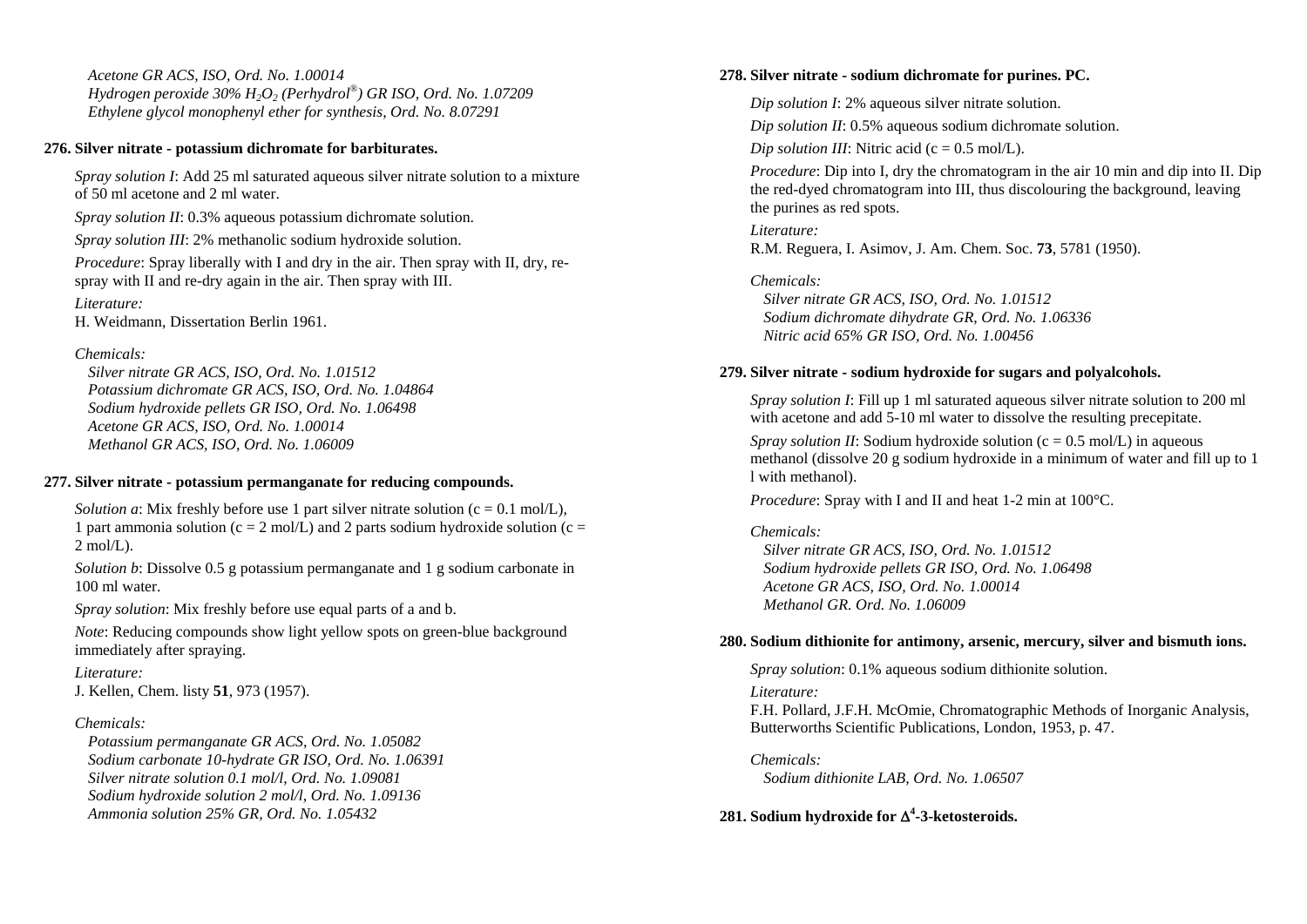*Spray solution*: 10% sodium hydroxide solution in 60% methanol.

*After-treatment*: Heat 10 min at 80 $^{\circ}$ C.  $\Delta^{4}$ -3-ketosteroids show yellow fluorescence in long-wave UV light.

*Literature:* I.E. Bush, Biochem. J. **50**, 370 (1951).

*Chemicals: Sodium hydroxide pellets GR ISO, Ord. No. 1.06498 Methanol GR ACS, ISO, Ord. No. 1.06009* 

## **282. Sodium meta-periodate - benzidine for compounds with 1,2-diol groups (sugars, polyalcohols).**

*Spray solution I*: 0.5% aqueous sodium meta-periodate solution.

*Spray solution II*: Add 50 ml water, 20 ml acetone and 10 ml 0.2 N hydrochloric acid to a solution of 1.8 g benzidine in 50 ml ethanol.

*Procedure*: Spray with I and after 5 min with II. White spots on blue background. **Caution: Benzidine is carcinogenic!**

*Literature:*  J.A. Cifonelli, F. Smith, Anal. Chem. **26**, 1132 (1954).

*Chemicals: Sodium metaperiodate GR ACS, Ord. No. 1.06597 Benzidine Hydrochloric acid 1 mol/l Titrisol®, Ord. No. 1.09970 Ethanol absolute GR ACS, ISO, Ord. No. 1.00983 Acetone GR ACS, ISO, Ord. No. 1.00014* 

## **283. Sodium meta-periodate - benzidine - silver nitrate for substances with 1,2 diol groups (sugars, polyalcohols).**

*Spray solution I*: 0.1% aqueous sodium meta-periodate solution.

*Spray solution II*: Add 70 ml water, 30 ml acetone and 1.5 ml hydrochloric acid (c)  $= 1$  mol/L) to a solution of 2.8 g benzidine in 80 ml ethanol.

*Spray solution III*: Mix 1 ml aqueous saturated silver nitrate solution with stirring with 20 ml acetone and add water dropwise until the precipitated silver nitrate dissolves.

*Procedure*: Spray with I and dry the chromatogram at room temperature. Spray with II and place it into a chamber saturated with ammonia vapours. Additionally you can spray with III, the white spots turn dark.

**Caution: Benzidine is carcinogenic!**

*Literature:* D. Waldi, J. Chromatog. **18**, 417 (1965).

*Chemicals: Sodium metaperiodate GR ACS, Ord. No. 1.06597 Benzidine Silver nitrate GR ACS, ISO, Ord. No. 1.01512 Hydrochloric acid 1 mol/l Titrisol®, Ord. No. 1.09970 Ethanol absolute GR ACS, ISO, Ord. No. 1.00983 Acetone GR ACS, ISO, Ord. No. 1.00014 Ammonia solution 25% GR, Ord. No. 1.05432* 

## **284. Sodium meta-periodate - Nessler's reagent for hydroxyamino acids (serine, threonine).**

*Spray solution I*: 1% aqueous sodium meta-periodate solution.

*Spray solution II*: Nessler's reagent.

Make a paste with 10 g mercury(II) iodide and a little water and add 5 g potassium iodide. Add a solution of 20 g sodium hydroxide in 80 ml water. After complete dissolution fill up to 100 ml with water. Allow to stand for some days and decant after deposition of the precipitate.

*Procedure*: Spray with I, dry the chromatogram at room temperature and spray with II.

*Literature:* 

R. Consden, A.H. Gordon, A.J.P. Martin, Biochim. J. **40**, 33 (1946).

## *Chemicals:*

 *Sodium metaperiodate GR ACS, Ord. No. 1.06597 Mercury(II) iodide red extra pure, Ord. No. 1.04420 Potassium iodide GR ISO, Ord. No. 1.05043 Sodium hydroxide pellets GR ISO, Ord. No. 1.06498* 

## **285. Sodium meta-periodate - 4-Nitroaniline for deoxy-sugars.**

*Spray solution I*: Mix 1 part saturated aqueous sodium meta-periodate solution with 2 parts water.

*Spray solution II:* Mix 4 parts 1% ethanolic-4-nitroaniline solution with 1 part 37% hydrochloric acid.

*Procedure*: Spray with I, wait 10 min, then spray with II.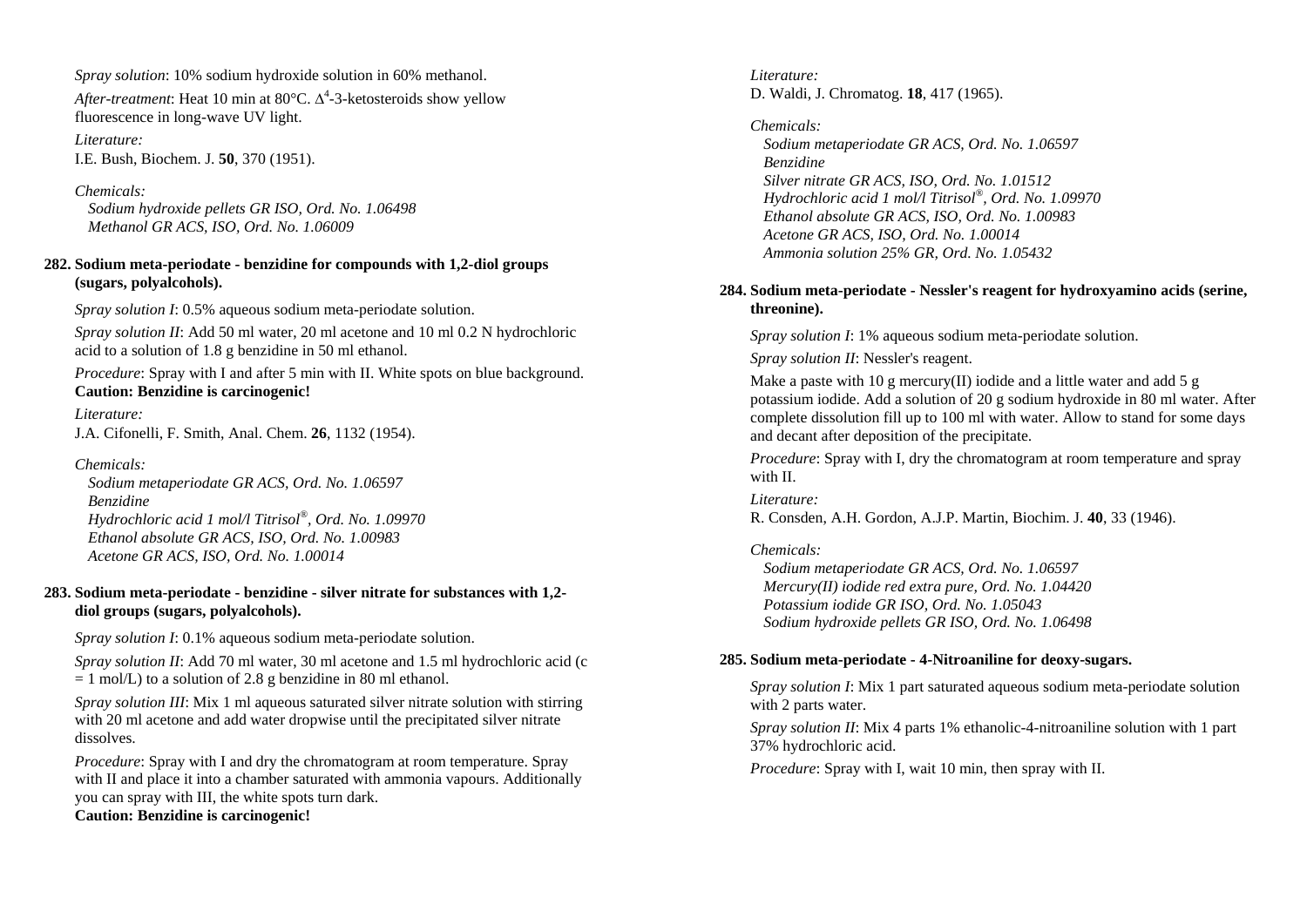*Note*: Deoxy-sugars and glycals show yellow spots which fluoresce strongly in long-wave UV light. The colour changes to green by spraying with 5% methanolic sodium hydroxide solution.

*Literature:* J.T. Edward, D.M. Waldron, J. Chem. Soc. **1952**, 3631.

### *Chemicals:*

 *Sodium metaperiodate GR ACS, Ord. No. 1.06597 4-Nitroaniline, Ord. No. 1.06760 Ethanol absolute GR ACS, ISO, Ord. No. 1.00983 Hydrochloric acid fuming 37% GR ISO,Ord. No. 1.00317 Sodium hydroxide pellets, Ord. No. 1.06498 Methanol GR ACS, ISO, Ord. No. 1.06009* 

## **286. Sodium nitrite - hydrochloric acid for indoles and thiazoles.**

*Spray solution*: Freshly prepared solution of 1 g sodium nitrite in 100 ml hydrochloric acid (c = 1 mol/L). Heat at  $100^{\circ}$ C.

*Note*: Indoles turn red and thiazole derivatives light green.

## **Alternative:**

*Spray solution*: 0.5% aqueous sodium nitrite solution.

*After-treatment*: Place the chromatogram into a chamber with hydrogen chloride vapours.

*Literature:* 

D. v. Denffer, M. Behrens, A. Fischer, Naturwissenschaften **39**, 258 (1952).

## *Chemicals:*

 *Sodium nitrite GR ACS, Ord. No. 1.06549 Hydrochloric acid 1 mol/l Titrisol®, Ord. No. 1.09970 Hydrochloric acid fuming 37% GR ISO, Ord. No. 1.00317* 

## **287. Sodium nitroprusside for compounds with SH-group (cysteine), with S-Sgroup (cystine) and arginine.**

*Spray solution I*: Dissolve 1.5 g sodium nitroprusside in 5 ml hydrochloric acid  $(c = 2 \text{ mol/L})$ . Filter after addition of 95 ml methanol and 10 ml 25% ammonia solution.

*Note*: SH-Compounds show red spots, arginine turns orange and later grey-blue. *Spray solution II*: Dissolve 2 g sodium cyanide in 5 ml water and fill up to 100 ml with methanol.

*Note*: Respraying with II visualises compounds with -S-S-linkage as red spots on yellow background. **Caution when using this highly toxic reagent**!

## **Variation for -S-S-compounds:**

*Spray solution I*: Dissolve 5 g sodium cyanide and 5 g sodium carbonate in 100 ml 25 % ethanol.

*Spray solution II*: Dissolve 2 g sodium nitroprusside in 100 ml 75% ethanol.

*Procedure*: Spray with I, dry briefly in the air and spray with II. **Caution when using this highly toxic reagent!**

*Literature:* G. Tonnies, J.J. Kolb, Anal. Chem. **23**, 823 (1951).

## **Variation for thiolactones:**

*Spray solution I*: Sodium hydroxide solution ( $c = 1$  mol/L). *Spray solution II*: Dissolve 2 g sodium nitroprusside in 100 ml 75% ethanol. *Procedure*: Spray with I, dry briefly in the air and spray with II.

*Literature:*  F. Korte, J. Vogel, J. Chromatog. **9**, 381 (1962).

## *Chemicals:*

 *Sodium nitroprusside dihydrate GR ACS, Ord. No. 1.06541 Sodium carbonate 10-hydrate GR ISO, Ord. No. 1.06391 Hydrochloric acid 25% GR, Ord. No. 1.00316 Ammonia solution 25% GR, Ord. No. 1.05432 Methanol GR ACS, ISO, Ord. No. 1.06009 Ethanol absolute GR ACS, ISO, Ord. No. 1.00983 Sodium cyanide pure, Ord. No. 1.06437 Sodium hydroxide solution 1 mol/l Titrisol®, Ord. No. 1.09956* 

## **288. Sodium nitroprusside - acetaldehyde for secondary aliphatic and alicyclic amines.**

*Spray solution*: Dissolve 5 g sodium nitroprusside in 100 ml 10% aqueous acetaldehyde solution. Before use mix 1 part of this solution with 1 part 2% aqueous sodium carbonate solution.

## *Literature:*

F. Feigl, Spot Test in Organic Analysis, Elsevier Pub. Co., 7th Ed., 1966, p. 251. K. Macek, J. Hacaperková, B. Kakai-, Pharmazie **11**, 533 (1956). E. Stein, V. Kamienski, Planta Med. **50**, 291 (1957).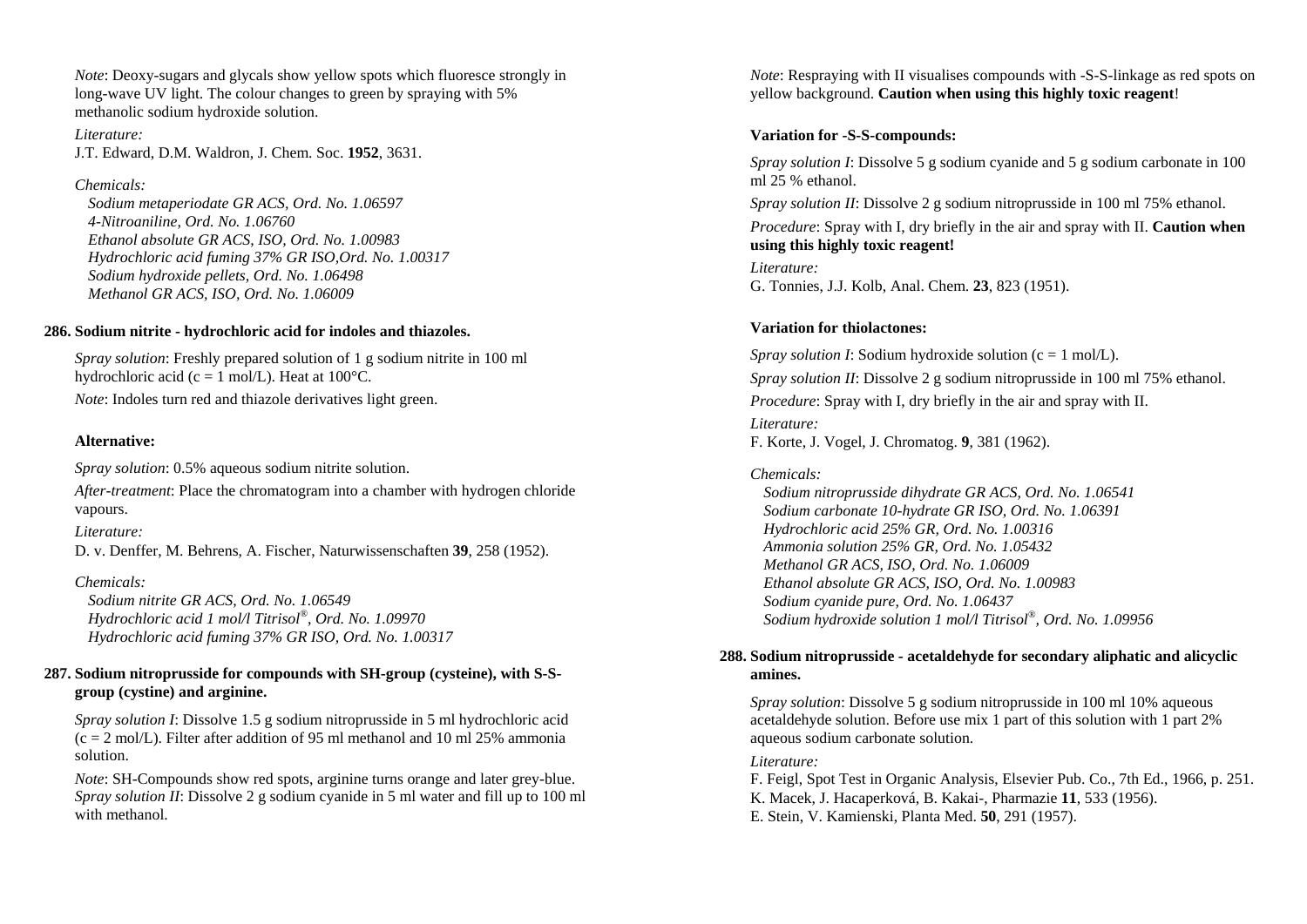*Sodium nitroprusside dihydrate GR ACS, Ord. No. 1.06541 Sodium carbonate 10-hydrate GR ISO, Ord. No. 1.06391 Acetaldehyde for synthesis, Ord. No. 8.00004* 

### **289. Sodium nitroprusside - ammonia for hemlock alkaloids.**

*Spray solution I*: 1% aqueous sodium nitroprusside solution.

*Spray solution II*: 10% ammonia solution.

*Procedure*: Spray with I and then with II.

*Note*: γ-Coniceine turns red.

*Literature:* 

F. Mall, Arch. Pharm. **296**, 205 (1963).

### *Chemicals:*

 *Sodium nitroprusside dihydrate GR ACS, Ord. No. 1.06541 Ammonia solution 25% GR, Ord. No. 1.05432* 

## **290. Sodium nitroprusside - hydrogen peroxide for guanidine, urea, thiourea and derivatives, creatine and creatinine.**

*Spray reagent*: Mix 2 ml 5% aqueous sodium nitroprusside, 1 ml 10% aqueous sodium hydroxide and 5 ml 3% aqueous hydrogen peroxide and dilute with 15 ml water. The solution can be stored several days in the refrigerator.

## *Literature:*

E. Hofmann, A. Wuensch, Naturwissenschaften **45**, 338 (1958).

## *Chemicals:*

 *Sodium nitroprusside dihydrate GR ACS, Ord. No. 1.06541 Sodium hydroxide solution min. 10% (1.11) GR, Ord. No. 1.05588 Hydrogen peroxide 30% H2O2 (Perhydrol®), Ord. No. 1.07209* 

## **291. Sodium nitroprusside - hydroxylamine for thiourea derivatives (Grote reagent).**

*Spray solution*: Dissolve 0.5 g sodium nitroprusside in 10 ml water, add 0.5 g hydroxylamine hydrochloride and 1 g sodium hydrogen carbonate. After gas generation is complete, add 2 drops bromine and fill up to 25 ml with water. The reagent is stable for about 2 weeks.

### *Literature:*

I.W. Grote, J. Biol. Chem. **93**, 25 (1931).

### *Chemicals:*

 *Sodium nitroprusside dihydrate GR ACS, Ord. No. 1.06541 Sodium hydrogen carbonate GR ISO, Ord. No. 1.06329 Bromine GR ISO, Ord. No. 1.01948 Hydroxylammonium chloride GR ACS, ISO, Ord. No. 1.04616* 

### **292. Sodium nitroprusside - potassium hexacyanoferrate(III) for aliphatic nitrogen compounds, cyanamide, guanidine, urea, thiourea and derivatives, creatine and creatinine.**

*Spray solution*: Mix in the ratio 1:1:1:3 10% aqueous sodium hydroxide solution, 10% aqueous sodium nitroprusside solution, 10% aqueous potassium hexacyanoferrate(III) solution and water. The mixture is allowed to stand at least 20 min at room temperature before use. Stable for several weeks when stored in the refrigerator. Before use mix with an equal part of acetone.

### *Literature:*

J. Roche et al., Biochim. et biophys. Acta **14**, 71 (1954). L. Fishbein, M.A. Cavanaugh, J. Chromatog. **20**, 283 (1965). L. Fishbein, Rec. trav. chim. **84**, 465 (1965).

## *Chemicals:*

 *Sodium nitroprusside dihydrate GR ACS, Ord. No. 1.06541 Potassium hexacyanoferrate(III) GR ACS, ISO, Ord. No. 1.04973 Sodium hydroxide solution min. 10% (1.11) GR, Ord. No. 1.05588 Acetone GR ACS, ISO, Ord. No. 1.00014* 

## **293. Sodium nitroprusside - potassium permanganate for sulfonamides (Roux reagent).**

*Spray solution*: Dissolve 10 g sodium nitroprusside in 100 ml water, add 2 ml 33% aqueous sodium hydroxide and 5 ml potassium permanganate solution ( $c =$ 0.02 mol/L) and filter after mixing.

*Procedure*: Spray and inspect in UV light.

## *Literature:*

E. Vitolo, Bull. Chim. Farm. **89**, 351 (1950). G. Wagner, Pharmazie **9**, 979 (1954).

## *Chemicals:*

 *Sodium nitroprusside dihydrate GR ACS, Ord. No. 1.06541 Sodium hydroxide pellets GR ISO, Ord. No. 1.06498 Potassium permanganate solution 0.02 mol/l Titrisol®, Ord. No. 1.09935*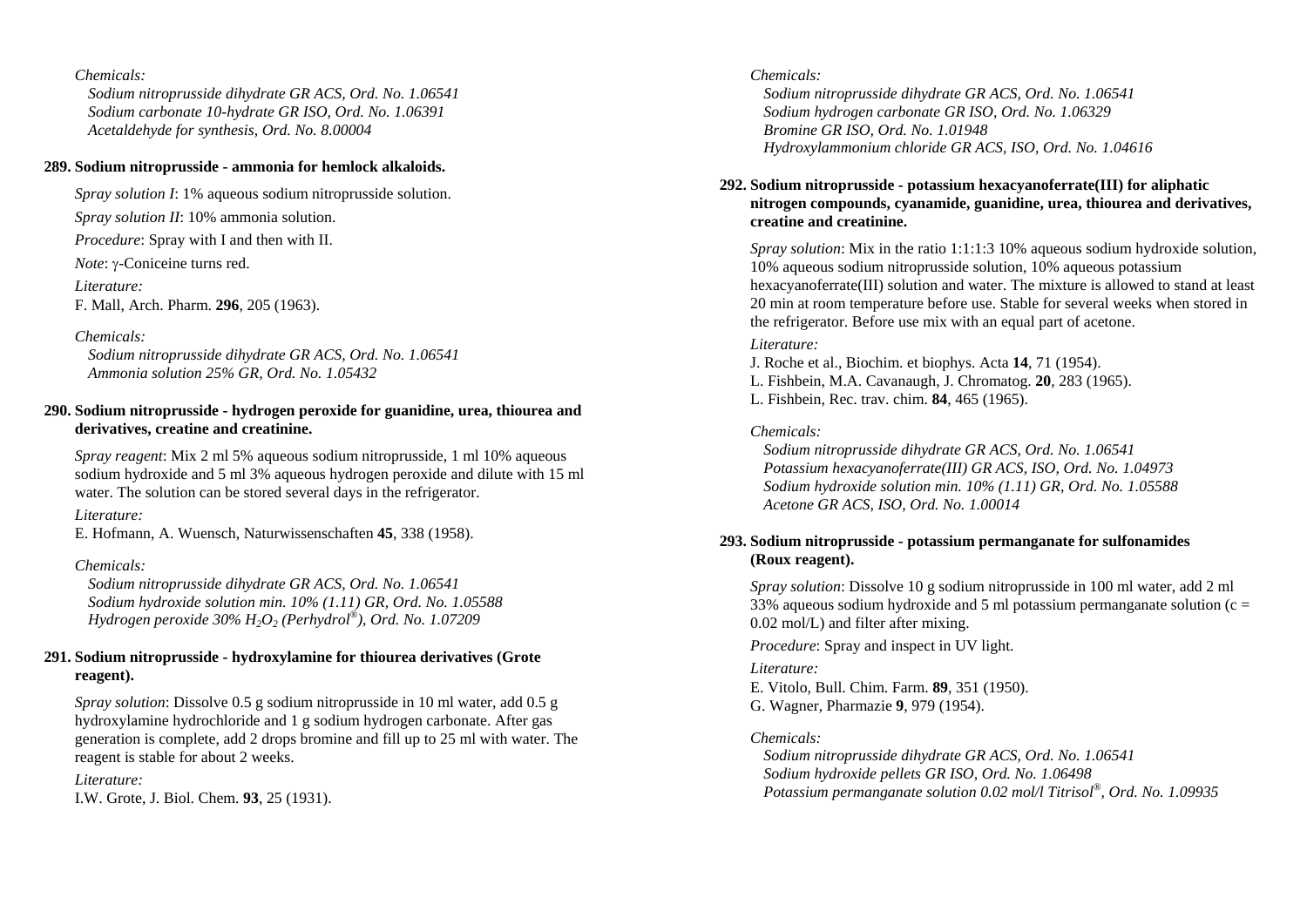### **294. Sodium nitroprusside - sodium hydroxide for methyl ketones and activated methylene groups.**

*Spray solution*: Dissolve 1 g sodium nitroprusside in 100 ml of a mixture of sodium hydroxide ( $c = 2$  mol/L) and ethanol (1+ 1). Red to violet spots.

### *Literature:*

F. Feigl, Spot Tests in Organic Analysis, Elsevier Publ. Co., 1966, 7th Ed., p. 208.

## *Chemicals:*

 *Sodium nitroprusside dihydrate GR ACS, Ord. No. 1.06541 Ethanol absolute GR ACS, ISO, Ord. No. 1.00983 Sodium hydroxide solution 2 mol/l, Ord. No. 1.09136* 

### **295. Sodium nitroprusside - sodium meta-periodate for deoxy-sugars.**

*Spray solution I*: 2.5% aqueous sodium meta-periodate solution.

*Spray solution II*: Mixture of 1 part 7% aqueous sodium nitroprusside solution, 3 parts water and 20 parts of a saturated solution of piperazine in ethanol.

*Procedure*: Spray with I, dry 10 min at room temperature, then spray with II. *Literature:* 

J.T. Edward, D.M. Waldron, J. Chem. Soc. **1952**, 3631.

## *Chemicals:*

 *Sodium nitroprusside dihydrate GR ACS, Ord. No. 1.06541 Sodium metaperiodate GR ACS, Ord. No. 1.06597 Piperazine hexahydrate Ph Eur, BP, Ord. No. 1.07327 Ethanol absolute GR ACS, ISO, Ord. No. 1.00983* 

## **296. Sodium pentacyanoamineferrate(II) for urea, thiourea and guanidines (Fearon reagent).**

*Sodium pentacyanoamineferrate(II)*: Dissolve 10 g sodium nitroprusside in 40 ml 25% ammonia solution. Allow the solution to stand at 0°C until all nitroso iron(III) cyanide is decomposed. This is the case if several drops of the mixture added to a solution of creatinine in sodium carbonate solution ( $c = 0.5$  mol/L) produce no longer any red colour. Then filter and add ethanol to the clear filtrate until no further precipitate is formed. Filter off the resulting precipitate, wash with absolute ethanol and dry over sulfuric acid in a vacuum desiccator. The salt is stable when stored protected from light and moisture.

*Spray solution*: Add to 5 ml 10% sodium hydroxide 15 ml 1% aqueous sodium pentacyanoaminoferrate(II) solution and 1 drop Perhydrol®. Stable for about 24 hours.

### *Literature:*

P.H. List, Hoppe-Seylers Z. physiol. Chem. **305**, 27 (1956).

## *Chemicals:*

 *Sodium nitroprusside dihydrate GR ACS, Ord. No. 1.06541 Sodium carbonate anhydrous GR ISO, Ord. No. 1.06392 Ethanol absolute GR ACS, ISO, Ord. No. 1.00983 Ammonia solution 25% GR, Ord. No. 1.05432 Hydrogen peroxide 30% H2O2 (Perhydrol®), Ord. No. 1.07209 Creatinine, Ord. No. 1.05208 Sulfuric acid 95-97% GR ISO, Ord. No. 1.00731* 

## **297. Sodium sulfide solution for ions of the hydrogen sulfide group.**

*Spray solution*: Freshly prepared 0.5 % aqueous sodium sulfide solution. *Literature:*  F.W.H.M. Merkus, Pharm. Weekblad **98**, 957 (1963).

*Chemicals: Sodium sulfide hydrate GR, Ord. No. 1.06638* 

## **298. Sodium tetraphenylboron (Kalignost ®) for alkaloids.**

*Spray solution I*: 1% sodium tetraphenylboron (sodium tetraphenyl borate) solution in ethyl methyl ketone, saturated with water.

*Spray solution II*: 0.015% methanolic solution of fisetin or quercetin.

*Procedure*: Spray with I, dry at room temperature, then spray with II and dry again at room temperature. Orange to red spots which fluoresce in long-wave UV light.

*Literature:*  R. Neu, J. Chromatog. **11**, 364 (1963).

## *Chemicals:*

 *Sodium tetraphenyl borate (Kalignost®) GR ACS, Ord. No. 1.06669 Quercetin cryst. LAB, Ord. No. 1.07546 Fisetin Methanol GR ACS, ISO, Ord. No. 1.06009 Ethyl methyl ketone GR ACS, Ord. No. 1.09708*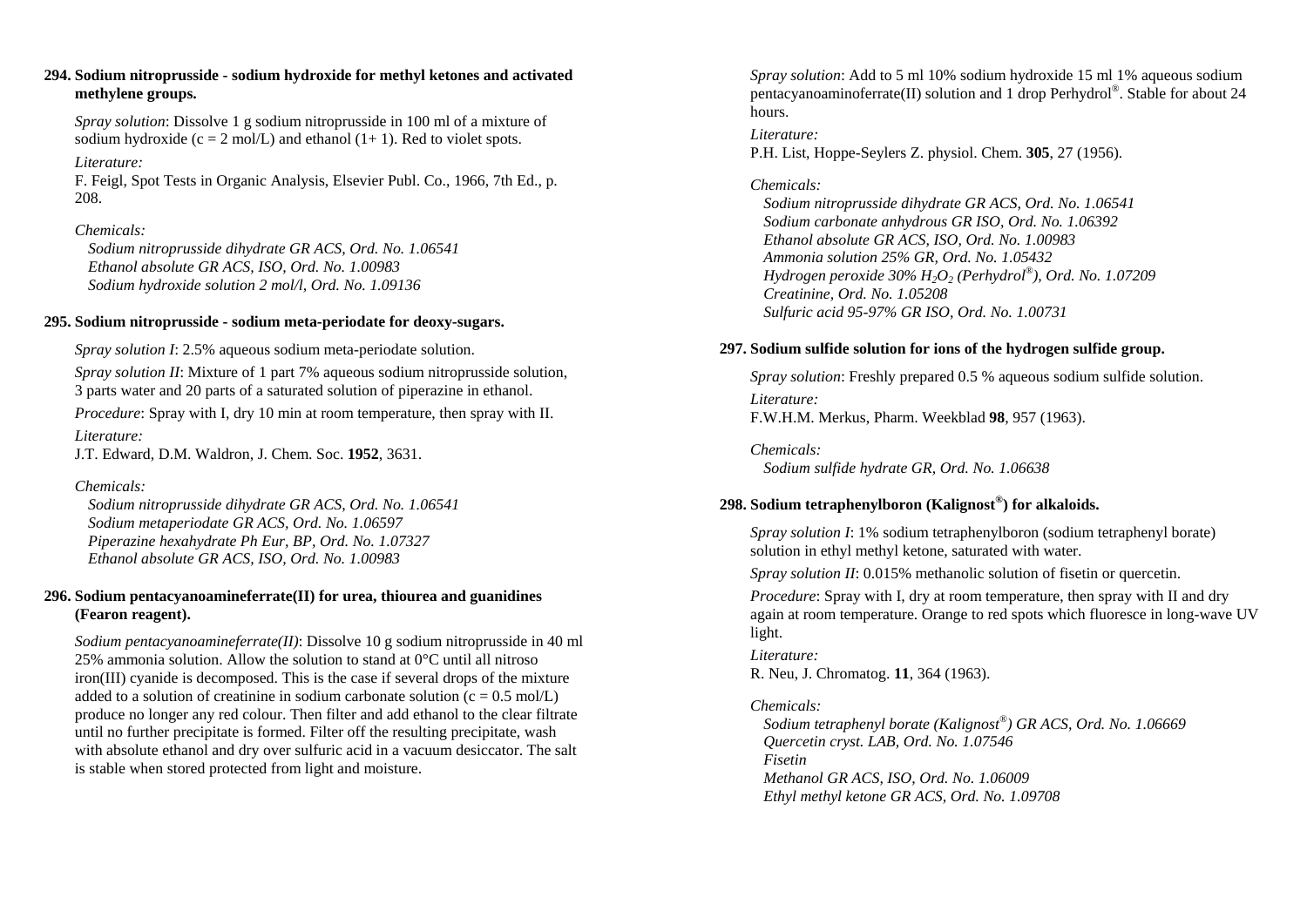## **299. Sodium tetraphenylboron(Kalignost ®) - rhodamine B for potassium ions.**

*Spray solution I*: Sodium hydroxide solution (c = 0.1 mol/L). *Spray solution II*: 1 % ethanolic Kalignost<sup>®</sup> solution. *Spray solution III*: 0.5% ethanolic rhodamine B solution.

*Procedure* Spray with I, dry, spray with II, and then with III. Intense dark blue fluorescence in long-wave UV light. Larger amounts of potassium appear in daylight as light red spots on dark red background.

### *Chemicals:*

 *Sodium tetraphenyl borate (Kalignost®) GR ACS, Ord. No. 1.06669 Sodium hydroxide solution 0.1 mol/l Titrisol®, Ord. No. 1.09959 Rhodamine B (C.I. 45170) GR, Ord. No. 1.07599 Ethanol absolute GR ACS, ISO, Ord. No. 1.00983* 

### **300. Sodium thiosulfate - copper(II) acetate for antimony ions. PC.**

*Spray solution I*: Saturated aqueous sodium thiosulfate solution.

*Spray solution II: Dissolve 0.4 g copper(II) acetate in a mixture of 2 ml glacial* acetic acid and 48 ml water.

*Procedure*: Spray with I, heat briefly, rinse out excess sodium thiosulfate with water and spray with II.

*Literature:* G.P. Heisig, F.H. Pollard, Anal. Chim. Acta **16**, 234 (1957).

### *Chemicals:*

 *Copper(II) acetate GR, Ord. No. 1.02711 Sodium thiosulfate pentahydrate GR ACS, ISO, Ord. No. 1.06516 Acetic acid 96% GR, Ord. No. 1.00062* 

### **301. Starch for amylases.**

*Spray solution I*: 2% aqueous starch solution.

*Spray solution II*: Iodine solution ( $c = 0.005$  mol I<sub>2</sub>/L).

*Procedure*: Spray with I, then place the chromatogram into a moist chamber at 40-50°C for 1 hour. After drying at room temperature spray with II.

*Note*: Amylases will appear as white spots on violet or brown background.

### *Literature:*

K. Wallenfels, E. v. Pechmann, Angew. Chem. **63**, 44 (1951).

### *Chemicals: Starch soluble GR ISO, Ord. No. 1.01252 Iodine solution 0.05 mol I2/l, Ord. No. 1.09910*

## **302. Sulfanilamide diazotised for phenols, coupling amines and heterocycles (Pauly reagent acc. to Kutacek).**

*Spray solution I*: Dissolve 3 g sulfanilamide in 200 ml water, 6 ml 36% hydrochloric acid and 14 ml 1-butanol. Add freshly before use to 20 ml 0.3 g sodium nitrite.

*Spray solution II*: 10% aqueous sodium carbonate solution.

*Procedure*: Spray with I, and after 5-10 min with II.

### *Literature:*

I.M. Hais, K. Macek, Handbuch der Papierchromatographie I, G. Fischer, Jena, 1958, p. 743.

### *Chemicals:*

 *Sulfanilamide extra pure, Ord. No. 1.08035 Sodium nitrite GR ACS, Ord. No. 1.06549 Sodium carbonate 10-hydrate GR ISO, Ord. No. 1.06391 Hydrochloric acid fuming 37% GR ISO, Ord. No. 1.00317 1-Butanol GR ACS, ISO, Ord. No. 1.01990* 

## **303. Sulfanilic acid diazotised for phenols, coupling amines and heterocycles (Pauly reagent).**

*Spray solution*: Dissolve 4.5 g sulfanilic acid in 45 ml hydrochloric acid (c = 12 mol/L) with warming and fill up the solution to 500 ml with water. Cool 10 ml of the diluted solution with ice and add 10 ml of cold 4.5% aqueous sodium nitrite solution. Allow to stand for 15 min at  $0^{\circ}$ C (it is stable for 1-3 days at this temperature) and add freshly before use equal parts of 10%, aqueous sodium carbonate solution.

### *Literature:*

H. Jatzkewitz, Hoppe-Seylers Z. physiol. Chem. **292**, 99 (1953). N.R. Grimmett, E.L. Richards, J. Chromatog. **20**, 171 (1965).

### *Chemicals:*

 *Sulfanilic acid GR ACS, Ord. No. 1.00686 Hydrochloric acid fuming 37% GR ISO, Ord. No. 1.00317 Sodium nitrite GR ACS, Ord. No. 1.06549 Sodium carbonate 10-hydrate GR ISO, Ord. No. 1.06391*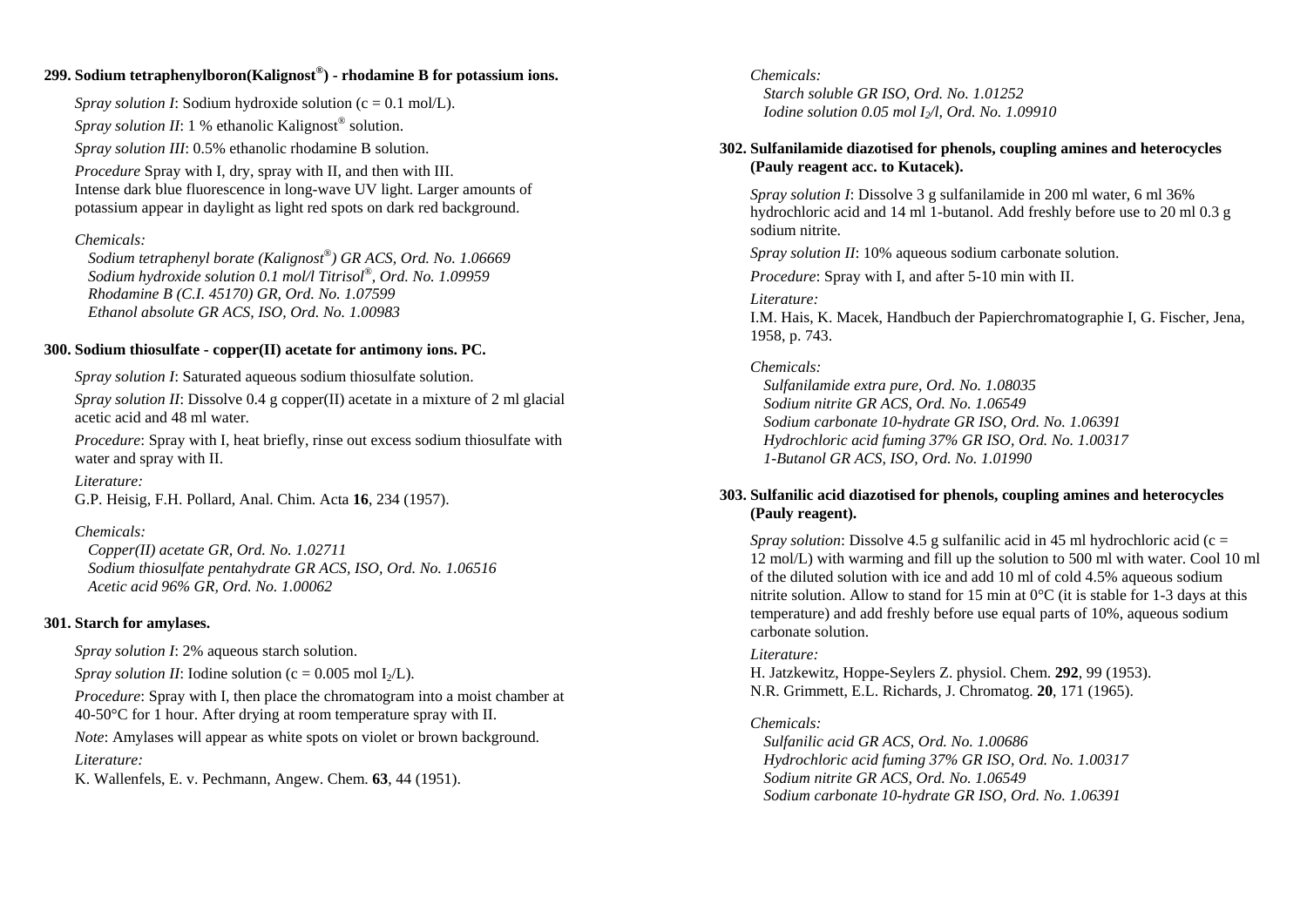### **304. Sulfanilic acid - 1-naphthylamine for nitrosamines.**

*Solution a*: 1% sulfanilic acid solution in 30% aqueous acetic acid.

*Solution b*: 0.1% 1-naphthylamine solution in 30% aqueous acetic acid.

*Spray solution*: Mix freshly before use equal parts of a and b.

*Procedure*: Irradiate the chromatogram for about 3 min with short-wave UV light, then spray with the spray solution.

*Note*: Aliphatic nitrosamines show red-violet spots, aromatic nitrosamines turn green to blue.

### *Literature:*

R. Preussmann, D. Daiber, H. Hengy, Nature **201**, 502 (1964). R. Preussmann, G. Neurath, G. Wulf-Lorentzen, D. Daiber, H. Hengy, Z. anal. Chem. **202**, 187 (1964).

## *Chemicals:*

 *Sulfanilic acid GR ACS, Ord. No. 1.00686 1-Naphthylamine GR, Ord. No. 1.06245 Acetic acid 96% GR, Ord. No. 1.00062* 

## **305. Sulfuric acid as general visualisation reagent (in particular for sterols, steroids, bile acids and gibberellins).**

### *Spray solution*s:

A: Mix equal parts of 95% sulfuric acid and methanol with cooling.

- B: 5% ethanolic solution of 95% sulfuric acid.
- C: 15% solution of 95% sulfuric acid in 1-butanol.
- D: 5% solution of 95% sulfuric acid in acetic anhydride.
- E: Mix equal parts of 95% sulfuric acid and glacial acetic acid.

*Procedure*: Spray the chromatogram with one of these reagents, allow to dry for 15 min in the air and heat to 110°C until maximal visualisation of the spots.

*Note*: Cholesterol and vitamin A, their esters and many isoprenoid lipids show characteristic colours after spraying with spray solution A during subsequent heating: cholesterol and esters first turn red, then red-violet and brown while vitamin A and esters first turn blue. Most compounds may be subsequently charred, yielding black spots. Heating with sulfuric acid on layers impregnated with silver nitrate may be followed by complete oxidation to  $CO<sub>2</sub>$ .

### *Literature:*

D.F. Jones, J. McMillan, M. Radley, Phytochemistry **2**, 307 (1964) (gibberellins).

W.L. Anthony, W.T. Beher, J. Chromatog. **13**, 570 (1964).

H. Jatzkewitz, E. Mehl, Hoppe-Seylers Z. physiol. Chem. **320**, 251 (1960)

H. Metz, Naturwissenschaften **48**, 569 (1961).

### *Chemicals:*

 *Sulfuric acid 95-97% GR ISO, Ord. No. 1.00731 Ethanol absolute GR ACS, ISO, Ord. No. 1.00983 1-Butanol GR ACS, ISO, Ord. No. 1.01990 Acetic anhydride GR ACS, ISO, Ord. No. 1.00042 Acetic acid 96% GR, Ord. No. 1.00062* 

## **306. Sulfuric acid - hypochlorite for digitalis glycosides.**

*Spray solution*: Mix 10 ml sulfuric acid ( $c = 1$  mol/L) and 3 ml sodium hypochlorite solution.

*After-treatment*: Heat 10-15 min at 125°C.

*Note*: Digitalis glycosides of series A - E show fluorescence of various colours in long-wave UV light.

### *Literature:*

L. Fauconnet, R. Fazan, Bull. Soc. vaud. sci. nat. **66**, 307 (1956). L. Fauconnet, M. Waldesbuehl, Pharm. Acta Helv. **38**, 423 (1963).

## *Chemicals:*

*Sulfuric acid 95-97% GR ISO, Ord. No. 1.00731 Sodium hypochlorite solution (about 13% activated chlorine), Ord. No. 1.05614* 

## **307. Tetracyanoethylene for aromatic hydrocarbons, phenols and herocyclic compounds.**

*Spray solution*: 10% solution of tetracyanoethylene in benzene.

*Procedure*: Spray directly after development of the chromatogram.

*Note*: Aromatic hydrocarbons show various colours, some of them for a short time only. Janák recommends warming at 100°C.

### *Literature:*

P.V. Peurifoy, S.C. Slaymaker, M. Nager, Anal. Chem. **31**,1740 (1959). J. Janák, J. Chromatog. **15**, 15 (1964). N. Kucharczyk, F. Fohl, J. Vymétal, J. Chromatog. **11**, 55 (1963).

## *Chemicals:*

 *Benzene GR ACS, ISO, Ord. No. 1.01783 Tetracyanoethylene for synthesis, Ord. No. 8.08240* 

## **308. Tetranitrodiphenyl for cardiac glycosides.**

*Spray solution I*: Saturated solution of 2.2', 4.4'-tetranitrodiphenyl in benzene. *Spray solution II*: 10% potassium hydroxide solution in 50% aqueous methanol.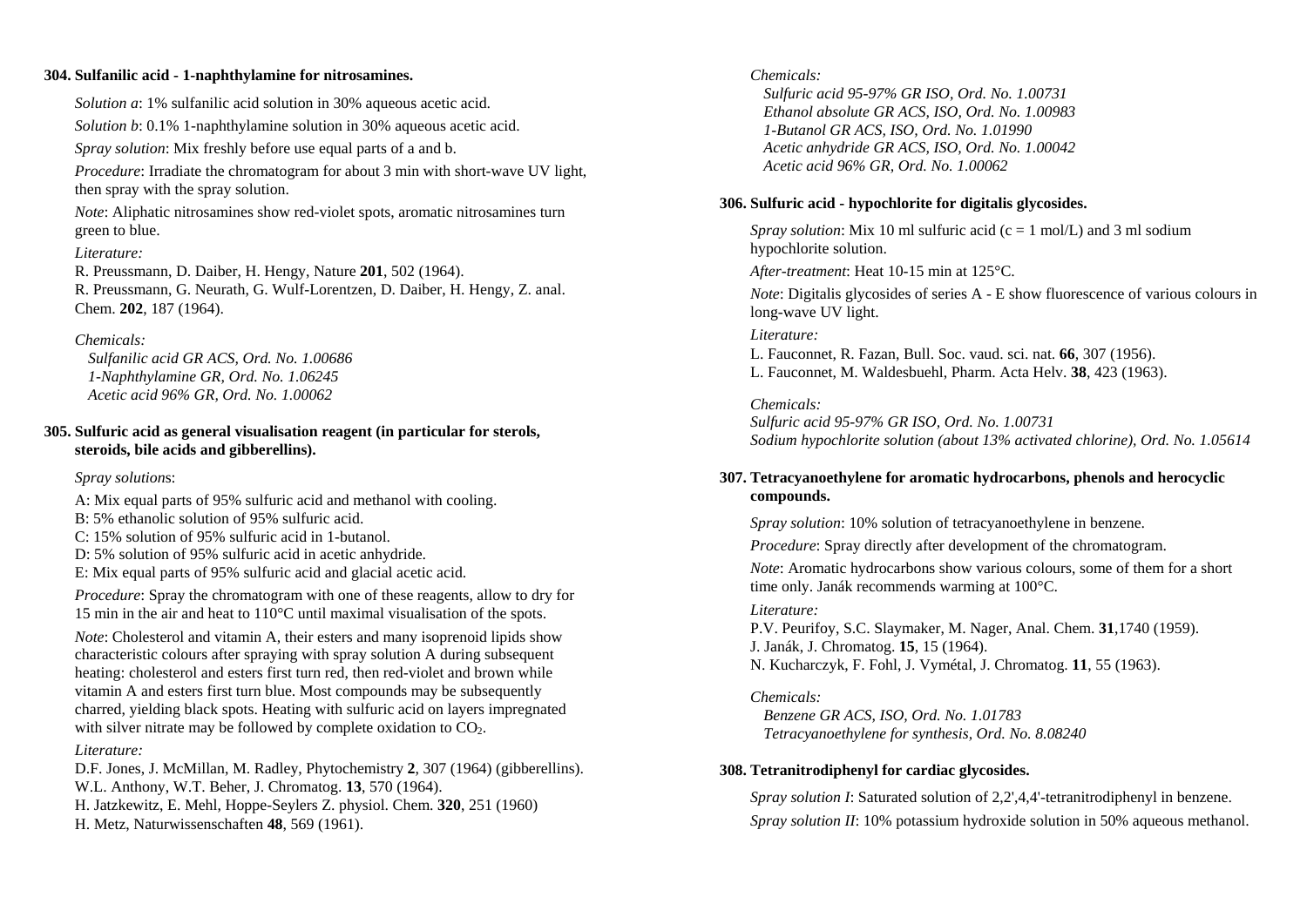*Procedure*: Spray with I, dry at room temperature and spray with II. Blue spots.

*Literature:* 

J. Binkert, E. Angliker, A. v. Wartburg, Helv. Chim. Acta **45**, 2122 (1962).

## *Chemicals:*

 *Potassium hydroxide pellets GR, Ord. No. 1.05033 Benzene GR ACS, ISO, Ord. No. 1.01783 2,2',4,4'-Tetranitrodiphenyl Methanol GR ACS, ISO, Ord. No. 1.06009* 

## **309. Tetraphenyldiboroxide for flavones. PC.**

Prepare tetraphenyldiboroxide according to the directions by R. Neu from 3 g sodium tetraphenylboron (Kalignost®), 8.5 ml 2 N hydrochloric acid and 8.5 ml water. For details see R. Neu, Chem. Ber. **87**, 802 (1954).

*Dip solution I*: Saturated solution of tetraphenyldiboroxide in petroleum benzine.

*Dip solution II*: 1 - 2% aqueous solution of a quaternary ammonium base (e.g. Laudacit<sup>®</sup>).

*Procedure*: Dip into I, dry briefly at room temperature and then dip into II. Subsequently dry at room temperature.

*Literature:* R. Neu, Z. anal. Chem. **143**, 30 (1954). R. Neu, Z. anal. Chem. **151**, 321 (1956).

## *Chemicals:*

 *Sodium tetraphenyl borate (Kalignost®) GR ACS, Ord. No. 1.06669 Hydrochloric acid 25% GR, Ord. No. 1.00316 Petroleum benzine GR boiling range 40-60°C, Ord. No. 1.01775* 

## **310. Tetrazolium blue for corticosterids and other reducing compounds.**

*Spray solution*: Mix freshly before use equal parts of 0.5% methanolic tetrazolium blue solution and sodium hydroxide solution ( $c = 6$  mol/L) in water or water-methanol mixture. Violet spots at room temperature or after short warming. *Literature:* 

O. Adamec, Steroids **1**, 495 (1963). T. Feher, Mikrochim. Acta **1965**, 105.

U. Freimuth, B. Zawta, M. Buechner, Acta Biol. et Med. Ger. **13**, 624 (1964).

O. Nishikaze, R. Abraham, H. Staudinger, J. Biochem. (Tokyo) **54**, 427 (1963). I.E. Bush, M. Willoughby, Biochem. J. **67**, 689 (1957).

## *Chemicals:*

 *Tetrazolium blue, Ord. No. 1.08103 Sodium hydroxide pellets GR ISO, Ord. No. 1.06498 Methanol GR ACS, ISO, Ord. No. 1.06009* 

## **311. Thiobarbituric acid for sorbic acid.**

*Spray solution*: Saturated aqueous solution of thiobarbituric acid. Sorbic acid shows red spots.

*Literature:*  J.W. Copius-Peereboom, H.W. Beekes, J. Chromatog. **14**, 417 (1964).

*Chemicals: 2-Thiobarbituric acid, Ord. No. 1.08180* 

## **312. Thymol - sulfuric acid for sugars.**

*Spray solution*: Dissolve 0.5 g thymol in 95 ml ethanol and add 5 ml 97% sulfuric acid with caution.

*After-treatment*: Heat 15-20 min at 120°C. Sugars show pink spots.

*Literature:* S. Adachi, J. Chromatog. **17**, 295 (1965).

## *Chemicals:*

 *Thymol cryst. extra pure Ph Eur, Ord. No. 1.08167 Ethanol absolute GR ACS, ISO, Ord. No. 1.00983 Sulfuric acid 95-97% GR ISO, Ord. No. 1.00731* 

## **313., Thymol blue for dimethylamino acids.**

*Spray solution*: Dissolve 0.04 g thymol blue in a mixture of 25 ml 1-butanol, 25 ml ethanol and 50 ml sulfuric acid ( $c = 0.005$  mol/L). Yellow spots on red background.

# *Literature:*

V.M. Ingram, J. Biol. Chem. **202**, 193 (1953).

## *Chemicals:*

 *Thymol blue indicator ACS, Ord. No. 1.08176 Ethanol absolute GR ACS, ISO, Ord. No. 1.00983 1-Butanol GR, Ord. No. 1.09990 Sulfuric acid 0.005 mol/l Titrisol®, Ord. No. 1.09982*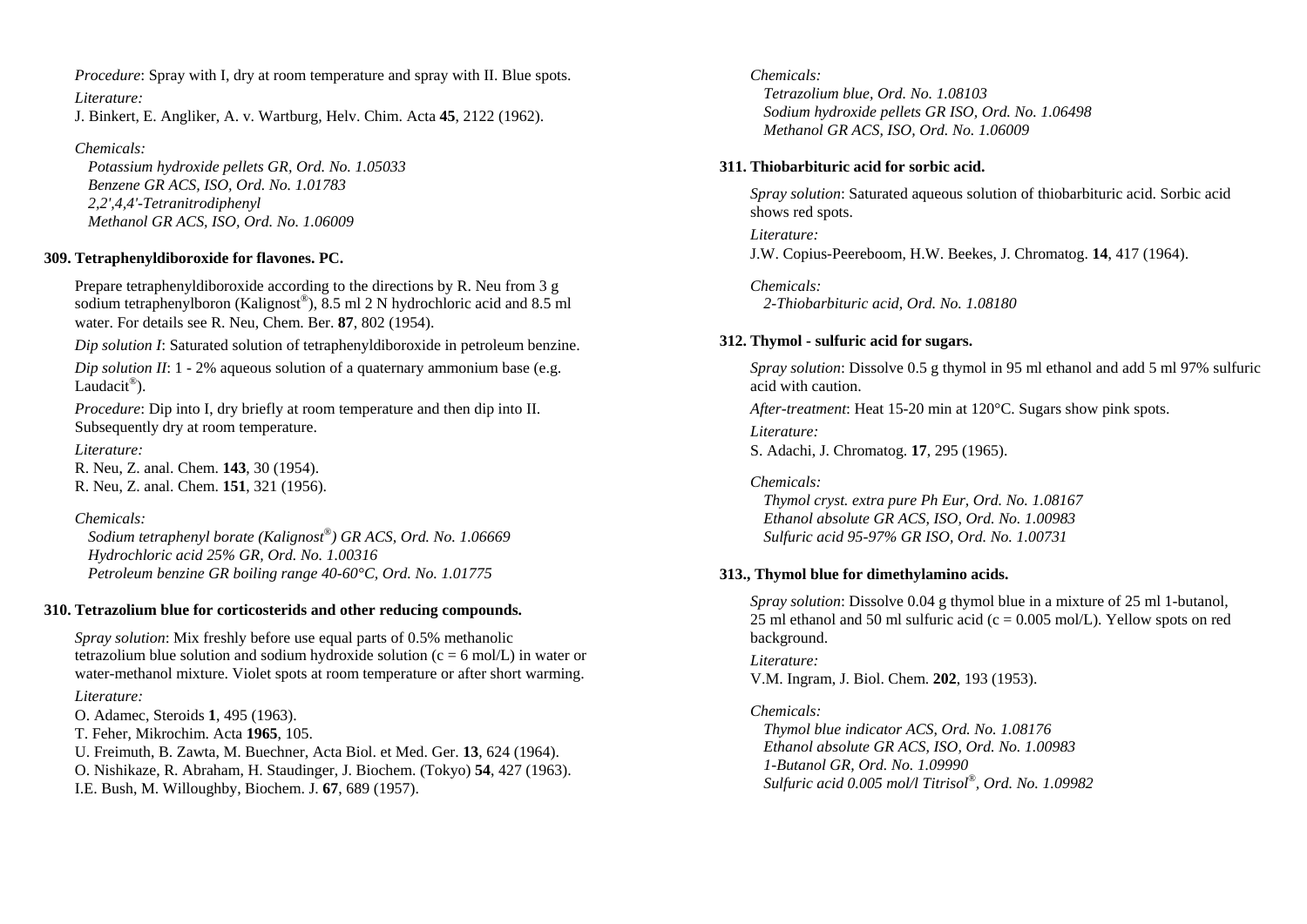### **314. Tin(II) chloride - hydrochloric acid - 4-dimethylaminobenzaldehyde for aromatic compounds containing nitro groups.**

*Spray solution I*: Prepare freshly before use a mixture of 3 ml 15% aqueous tin(II) chloride and 15 ml 37% hydrochloric acid and dilute with 180 ml water.

*Spray solution II*: Dissolve 1 g 4-dimethylaminobenzaldehyde in a mixture of 30 ml ethanol, 3 ml 37% hydrochloric acid and 180 ml 1-butanol.

*Treatment*: Spray with I, dry at room temperature and spray with II. Yellow spots after re-drying at room temperature.

*Literature:* 

M. Jurecek, J. Churácek, V. Cervinka, Mikrochim. Acta **1960**, 102.

## *Chemicals:*

 *Tin(II) chloride dihydrate GR ACS, Ord. No. 1.07815 4-Dimethylaminobenzaldehyde GR ACS, Ord. No. 1.03058 Ethanol absolute GR ACS, ISO, Ord. No. 1.00983 Hydrochloric acid fuming 37% GR ISO, Ord. No. 1.00317 1-Butanol GR ACS, ISO, Ord. No. 1.01990* 

## **315. Tin(II) chloride - potassium iodide for gold ions.**

*Spray solution*: Dissolve 5.6 g tin(II) chloride in 10 ml 37% hydrochloric acid. After dilution with water to 100 ml, add 0.2 g potassium iodide to the solution. Black spots.

### *Literature:*

F.H. Burstall, G.R. Davies, R.P. Linstead, R.A. Wells, J. Chem. Soc. **1950**, 516.

## *Chemicals:*

 *Tin(II) chloride dihydrate GR ACS, Ord. No. 1.07815 Potassium iodide GR ISO, Ord. No. 1.05043 Hydrochloric acid fuming 37% GR ISO, Ord. No. 1.00317* 

### **316. Tin(IV) chloride for triterpenes, sterols, steroids, phenols** and polyphenols.

*Spray solution*: Add 10 ml tin(IV) chloride to 160 ml of a mixture of equal volumes of chloroform and glacial acetic acid.

*After-treatment*: After spraying heat the chromatogram 5-10 min at 100°C and inspect subsequently in daylight and in long-wave UV light.

*Literature:* 

J.J. Scheidegger, E. Cherbuliez, Helv. Chim. Acta **38**, 547 (1955).

## *Chemicals:*

 *Tin(IV) chloride extra pure, Ord. No. 1.07810 Chloroform GR ISO, Ord. No. 1.02445 Acetic acid 96% GR, Ord. No. 1.00062* 

### **317. Titan yellow for cadmium ions.**

*Spray solution*: 0.1% aqueous titan yellow solution.

*After-treatment*: Spray either with 25% ammonia solution or place the chromatogram sprayed with titan yellow solution into a chamber saturated with ammonia vapours.

*Literature:* I.I.M. Elbeih, M.A. Abou-Elnaga, Anal. Chim. Acta **17**, 397 (1957).

*Chemicals: Titan yellow (C.I. 19540) GR, Ord. No. 1.01307 Ammonia solution 25% GR, Ord. No. 1.05432* 

## **318.**  *p***-Toluenesulfonic acid for steroids, flavonoids and catechins.**

*Spray solution*: 20% solution of *p*-toluenesulfonic acid in chloroform. *After-treatment*: After spraying heat a few minutes at 100°C. Inspect the spots in long-wave UV light.

*Literature:*  D.G. Roux, Nature **180**, 973 (1957). H.J. Zeitler, J. Chromatog. **18**, 180 (1963). H. Silbermann, R.H. Thorp, J. Pharm. Pharmacol. **6**, 546 (1954).

*Chemicals: 4-Toluenesulfonic acid monohydrate GR, Ord. No. 1.09613 Chloroform GR ISO, Ord. No. 1.02445* 

## **319. Toluidine blue for acidic polysaccharides. PC.**

*Fixing solution*: 20 ml 35% formaldehyde solution in 80 ml ethanol.

*Spray solution*: Dissolve 0.04 g toluidine blue in 80 ml acetone and 20 ml water.

*Dip solution*: 5% acetic acid solution.

*Procedure*: Place the chromatogram 15 min into the fixing solution. After drying, spray with the spray solution and rinse the excess dye first with dip solution, then with water.

*Literature:*  D. Hamerman, Science **122**, 924 (1955).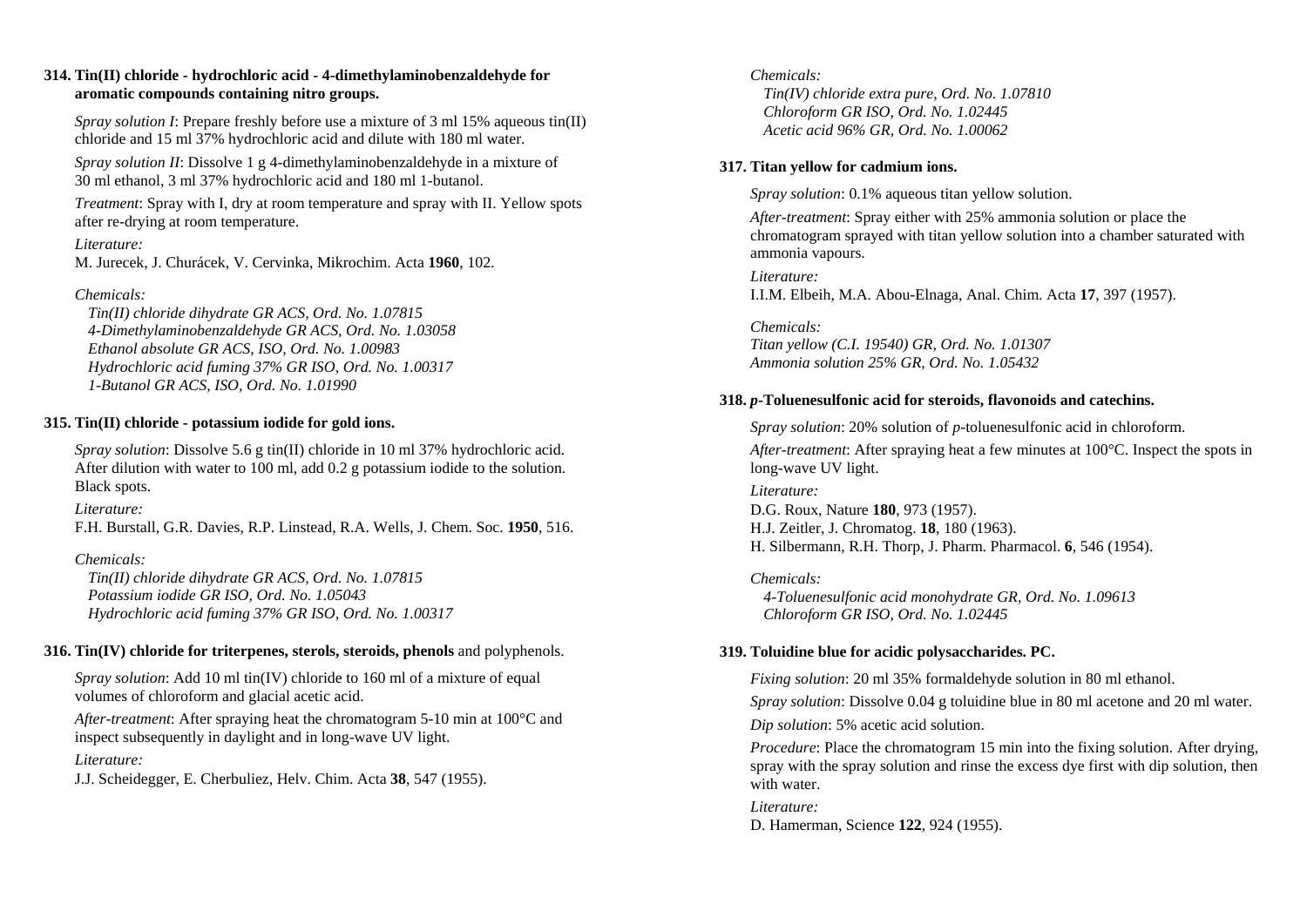*Formaldehyde solution min. 37% GR, Ord. No. 1.04003 Toluidine blue 0 Acetone GR ACS, ISO, Ord. No. 1.00014 Ethanol absolute GR ACS, ISO, Ord. No. 1.00983 Acetic acid 96% GR, Ord. No. 1.00062* 

### **320. Trichloroacetic acid for steroids, Digitalis glycosides, Veratrum alkaloids and vitamin D.**

*A. Spray solution*: 25% solution of trichloroacetic acid in chloroform.

*B. Spray solution (for vitamin D)*: 1% trichloroacetic acid solution in chloroform.

*C. Spray solution (for Digitalis glycosides)*: Dissolve 3.3 g trichloroacetic acid in 10 ml chloroform and add 1-2 drops hydrogen peroxide.

*After-treatment*: Heat 5-10 min at 120°C. Inspect the spots in daylight and in long-wave UV light.

### Literature:

B.J. Aldrich, M.L. Frith, S.E. Wright, J. Pharm. Pharmacol. **8**, 1042 (1956). H.J. Zeitler, J. Chromatog. **18**, 180 (1963).

### *Chemicals:*

 *Trichloroacetic acid GR ACS, Ord. No. 1.00807 Chloroform GR ISO, Ord. No. 1.02445 Hydrogen peroxide 30% H2O2 (Perhydrol®) GR ISO, Ord. No. 1.07209* 

## **321. Trifluoroacetic acid for steroids.**

*Spray solution*: 1% trifluoroacetic acid in chloroform. *After-treatment*: Heat 5 min at 120°C.

*Chemicals: Trifluoroacetic acid for synthesis , Ord. No. 8.08260 Chloroform GR ISO, Ord. No. 1.02445* 

## **322. 2,4,6-Trinitrobenzoic acid for cardiac glycosides.**

*Spray solution I*: 0.1% solution of 2,4,6-trinitrobenzoic acid in a mixture of water and dimethylformamide.

*Spray solution II*: 5% aqueous sodium carbonate solution.

*Spray solution III*: 5% aqueous sodium dihydrogen phosphate solution.

*Procedure*: Spray with I, then with II, heat 4-5 min at 90-110<sup>o</sup>C, cool and spray finally with III. Cardiac glycosides show orange-red spots.

### *Literature:*

T. Momose, T. Matsukuma, Y. Ohkura, J. Pharm. Soc. Japan **84**, 783 (1964).

## *Chemicals:*

 *N,N-Dimethylformamide GR ISO, Ord. No. 1.03053 Sodium carbonate 10-hydrate GR ISO, Ord. No. 1.06391 Sodium dihydrogen phosphate GR, Ord. No. 1.06346 2,4,6-Trinitrobenzoic acid* 

## **323. 2,3,5-Triphenyltetrazolium chloride (TTC) for reducing sugars, corticosteroids and other reducing compounds.**

*Spray solution*: Mix freshly before use one part 4% methanolic TTC solution with one part sodium hydroxide solution ( $c = 1$  mol/L).

*After-treatment*: Heat 5-10 min at 100°C. Reducing compounds show red spots.

*Note*: Tetrazolium blue is more sensitive.

*Literature:* F.G. Fischer, H. Doerfel, Hoppe-Seylers Z. physiol Chem. **297**, 164 (1954).

*Chemicals: 2,3,5-Triphenyltetrazolium chloride, Ord. No. 1.08380 Methanol GR ACS, ISO, Ord. No. 1.06009 Sodium hydroxide solution 1 mol/l Titrisol®, Ord. No. 1.09956* 

### **324. Tungstophosphoric acid for reducing compounds, lipids, sterols and steroids.**

*Spray solution*: 20% ethanolic solution of tungstophosphoric acid. *After-treatment*: Heat at 120°C until maximal visualisation of the spots. *Literature:* H.P. Martin, Biochim. et biophys. Acta **25**, 408 (1957).

*Chemicals: Tungstophosphoric acid hydrate GR, Ord. No. 1.00583 Ethanol absolute GR ACS, ISO, Ord. No. 1.00983* 

## **325. Urea - hydrochloric acid for sugars.**

*Spray solution*: Dissolve 5 g urea in 20 ml hydrochloric acid (c = 2 mol/L) and add 100 ml ethanol.

*After-treatment*: Heating at 100°C promotes reaction. Ketoses and oligosaccharides containing ketoses turn blue.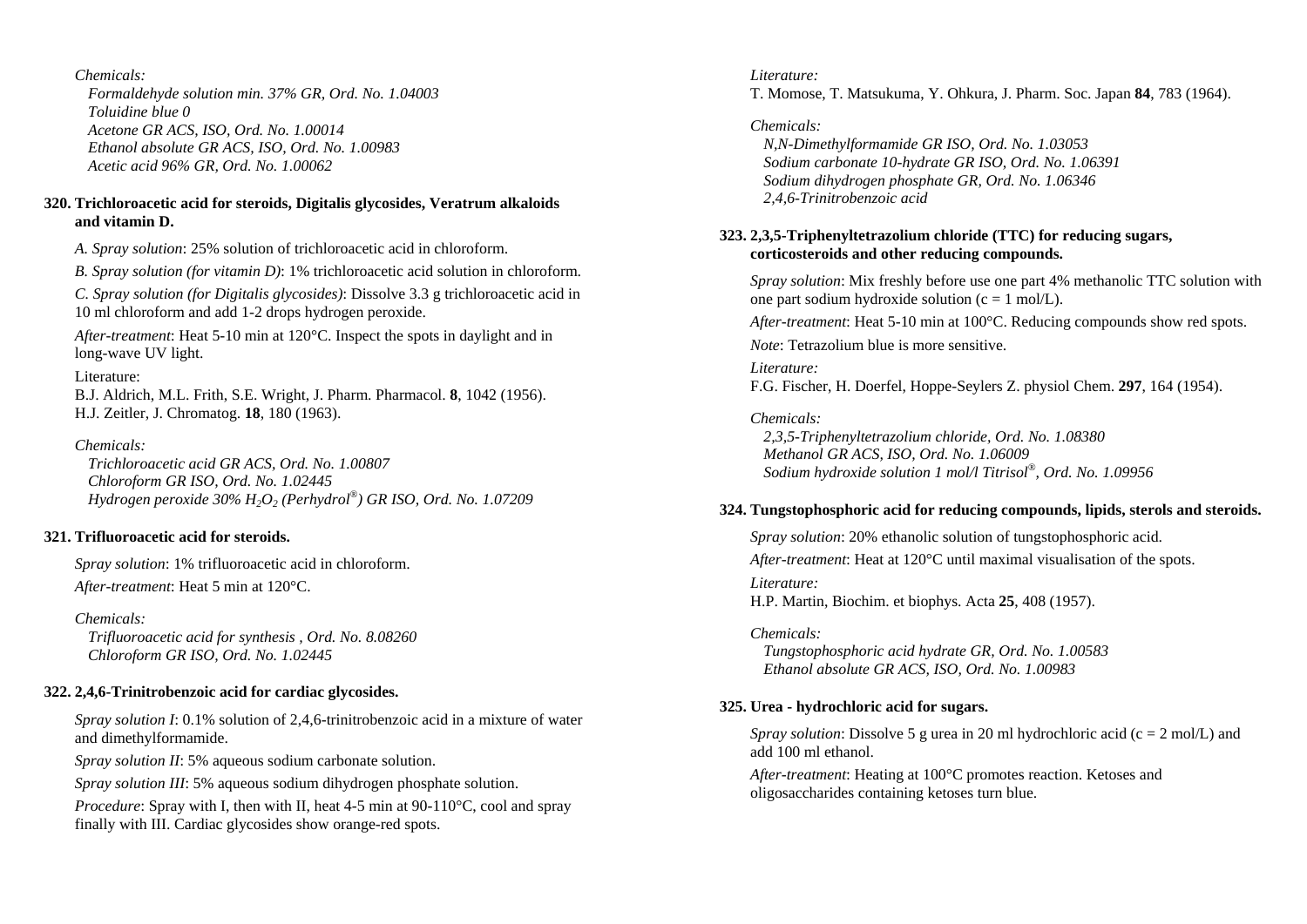*Literature:* R. Dedonder, Bull. soc. chim. biol. **34**, 44 (1952).

*Chemicals: Urea GR ACS, Ord. No. 1.08487 Hydrochloric acid 25% GR, Ord. No. 1.00316 Ethanol absolute GR ACS, ISO, Ord. No. 1.00983* 

### **326. Vanillin - hydrochloric acid for catechins.**

*Spray solution*: Dissolve 0.5 g vanillin in 50 ml 37% hydrochloric acid.

*After-treatment*: Dry the chromatogram at room temperature. Catechols show red spots.

*Literature:*  E.A.H. Roberts, R.A. Cartwright, D.J. Wood, J. Sci. Food Agr. **7**, 637 (1957).

*Chemicals: Vanillin, Ord. No. 1.08510 Hydrochloric acid fuming 37% GR ISO, Ord. No. 1.00317* 

## **327. Vanillin - phosphoric acid for steroids.**

*Spray solution*: Dissolve 1 g vanillin in 100 ml 50% aqueous phosphoric acid. *After-treatment*: Heat 10-20 min at 120°C.

*Literature:* H. Metz, Naturwissenschaften **48**, 569 (1961).

*Chemicals: Vanillin, Ord. No. 1.08510 ortho-Phosphoric acid 85% GR ISO, Ord. No. 1.00573* 

### **328. Vanillin - potassium hydroxide for amino acids (ornithine, lysine, proline) and amines.**

*Spray solution I*: 2% vanillin solution in 2-propanol.

*Spray solution II*: 1% ethanolic potassium hydroxide solution.

*Procedure*: Spray with I and heat the chromatogram 10 min at 110<sup>o</sup>C. Ornithine then fluoresces intensively green-yellow in long-wave UV light, lysine only weakly green yellow.

After spraying with II, heat again in the same manner. Ornithine first shows a salmon colour and then fades, while proline, hydroxyproline, pipecolic acid and sarcosine turn red after several hours. Glycine turns brown-green, the other amino acids faintly brown,

*Literature:*  G. Curzon, J. Giltrow, Nature **172**, 356 (1953).

*Chemicals: Vanillin, Ord. No. 1.08510 Potassium hydroxide pellets GR, Ord. No. 1.05033 Ethanol abs. GR, Ord. No. 1.09722 2-Propanol GR ACS, ISO, Ord. No. 1.09634* 

## **329. Vanillin - sulfuric acid for higher alcohols, phenols, steroids and essential oils.**

*A. Spray reagent*: Dissolve 1 g vanillin in 100 ml 97% sulfuric acid.

*After-treatment*: Heat the chromatogram at 120°C until the spots attain maximum colour intensity.

*Literature:* E. Tyihák, D. Vágujfalvi, P.L. Hágony, J. Chromatog. **11**, 45 (1963). A.L. le Rosen, R.T. Moravek, J.K. Carlton, Anal. Chem. **24**, 1335 (1952).

*B. Spray reagent*: Dissolve 0.5 g vanillin in 100 ml of a mixture of 97% sulfuric acid and ethanol (40+10). *After-treatment*: Heat the chromatogram at 120°C until the spots attain maximum

*Literature:* J.S. Matthews, Biochim. et biophys. Acta **69**, 163 (1963).

*Chemicals: Vanillin, Ord. No. 1.08510 Sulfuric acid 95-97% GR ISO, Ord. No. 1.00731 Ethanol absolute GR ACS, ISO, Ord. No. 1.00983* 

## **330. Violuric acid for alkali and alkaline earth metal ions.**

*Spray solution*: 1.5% aqueous violuric acid solution. Violuric acid must not be heated above 60°C.

*After-treatment*: Heat 20 min at 120°C.

*Literature:* 

colour intensity.

H. Erlenmeyer, H. v. Hahn, E. Sorkin, Helv. Chim. Acta **34**, 1419 (1951)